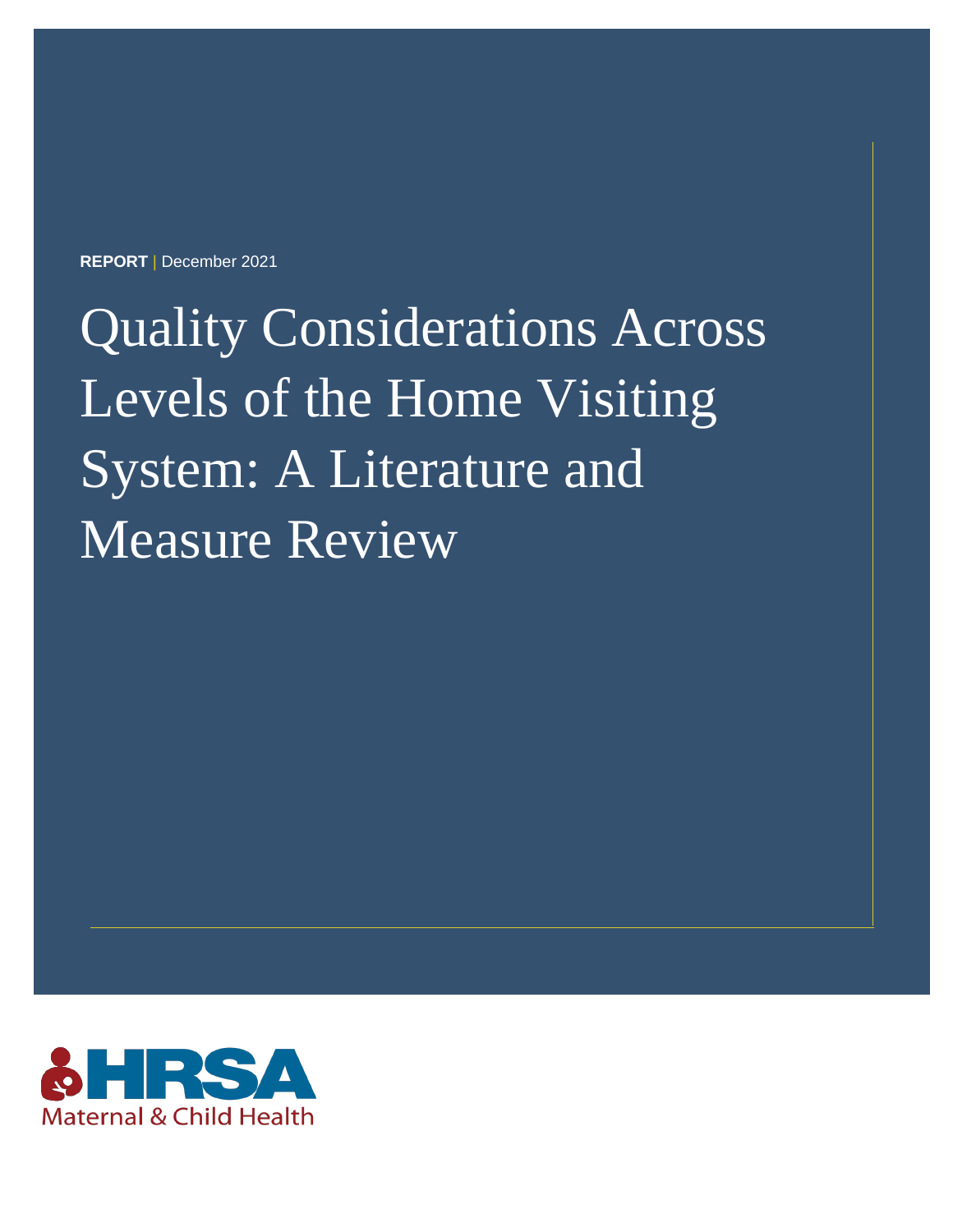# Acknowledgements

The authors would like to thank project consultants Deborah Daro, Jill Filene, Tamara Halle, Julia Heany, and Jon Korfmacher for their review and contributions to this report. The authors would also like to thank the following MIECHV awardees and other experts who provided input: Gregory Aarons, Clinton Boyd, Claire Canfield, Greer Cook, Evelyn Dryer, Anne Duggan, Terri Enters, Felecia Fognani, Bryn Fortune, Angela Heisey, Carrie Higgins, Janet Horras, Gretchen Kirby, Elli Komito, Lisa Martin, Steven Pascal, Sara Remington, Shannon Sainer, Sarah Schafer, Christine Silva, Wendy Stafford, Kathleen Strader, Sophia Taula-Lieras, Angela Ward, and Nancy Whitesell.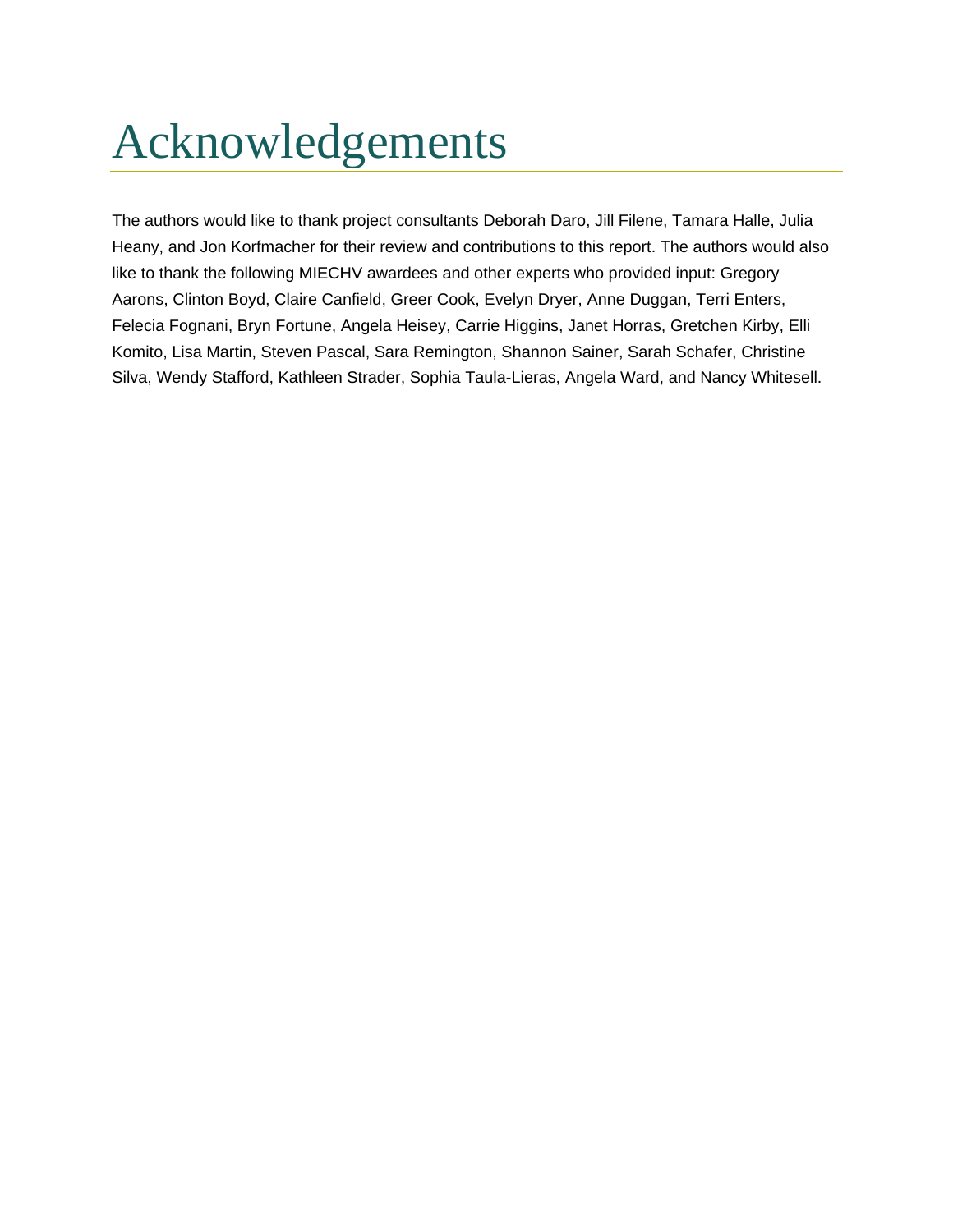# Contents

| Program Reach, Family Engagement, and Home Visitor-Client Relationship 55 |  |
|---------------------------------------------------------------------------|--|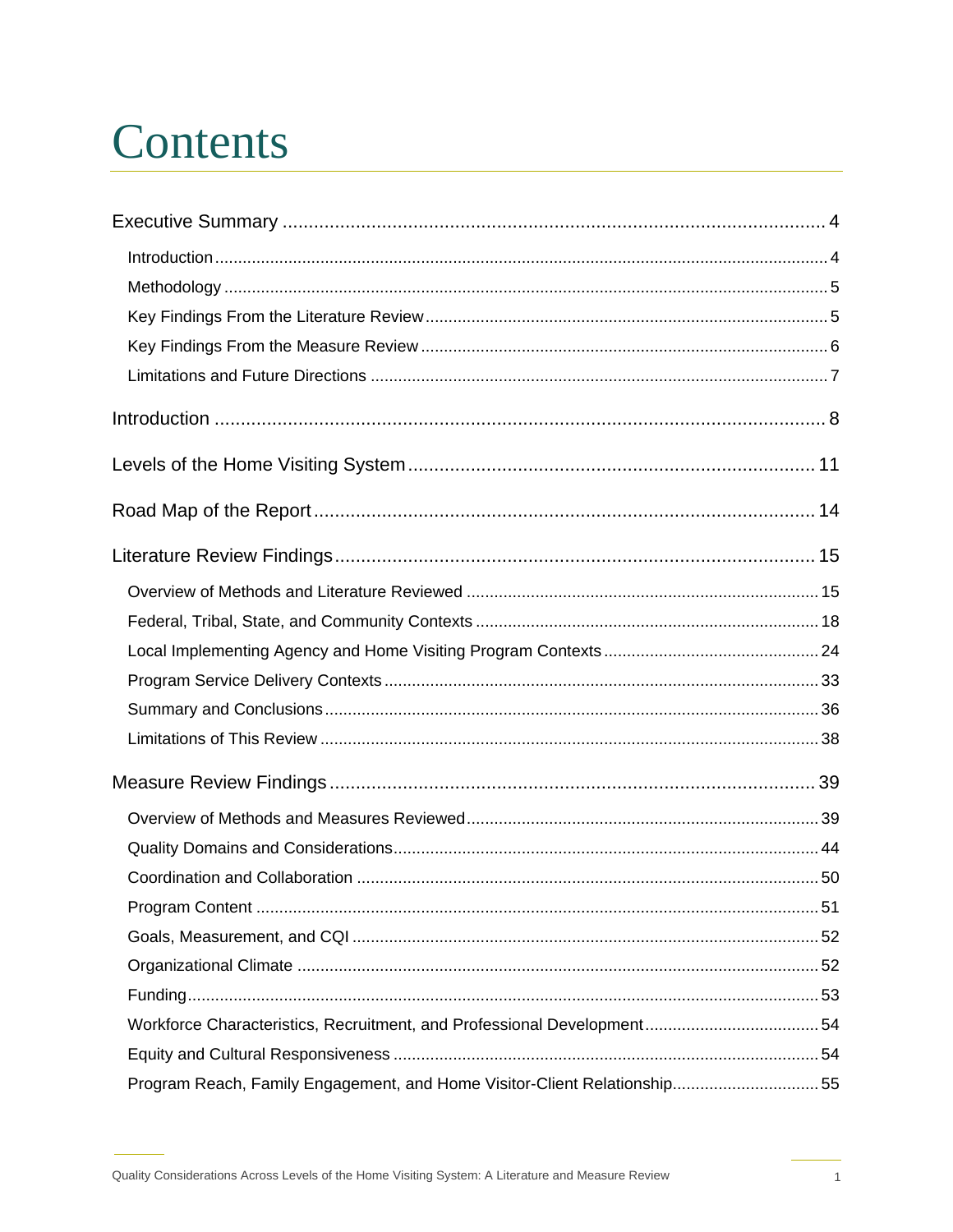### **Exhibits**

| Exhibit 4. Example Outcomes Associated With Select Quality Considerations: Federal, |  |
|-------------------------------------------------------------------------------------|--|
| Exhibit 5. Example Outcomes Associated With Select Quality Considerations:          |  |
| Exhibit 6. Example Outcomes Associated With Select Quality Considerations: Program  |  |
|                                                                                     |  |
| Exhibit 8. Measures by Quality Domains and Considerations and Levels of the Home    |  |
|                                                                                     |  |
|                                                                                     |  |
|                                                                                     |  |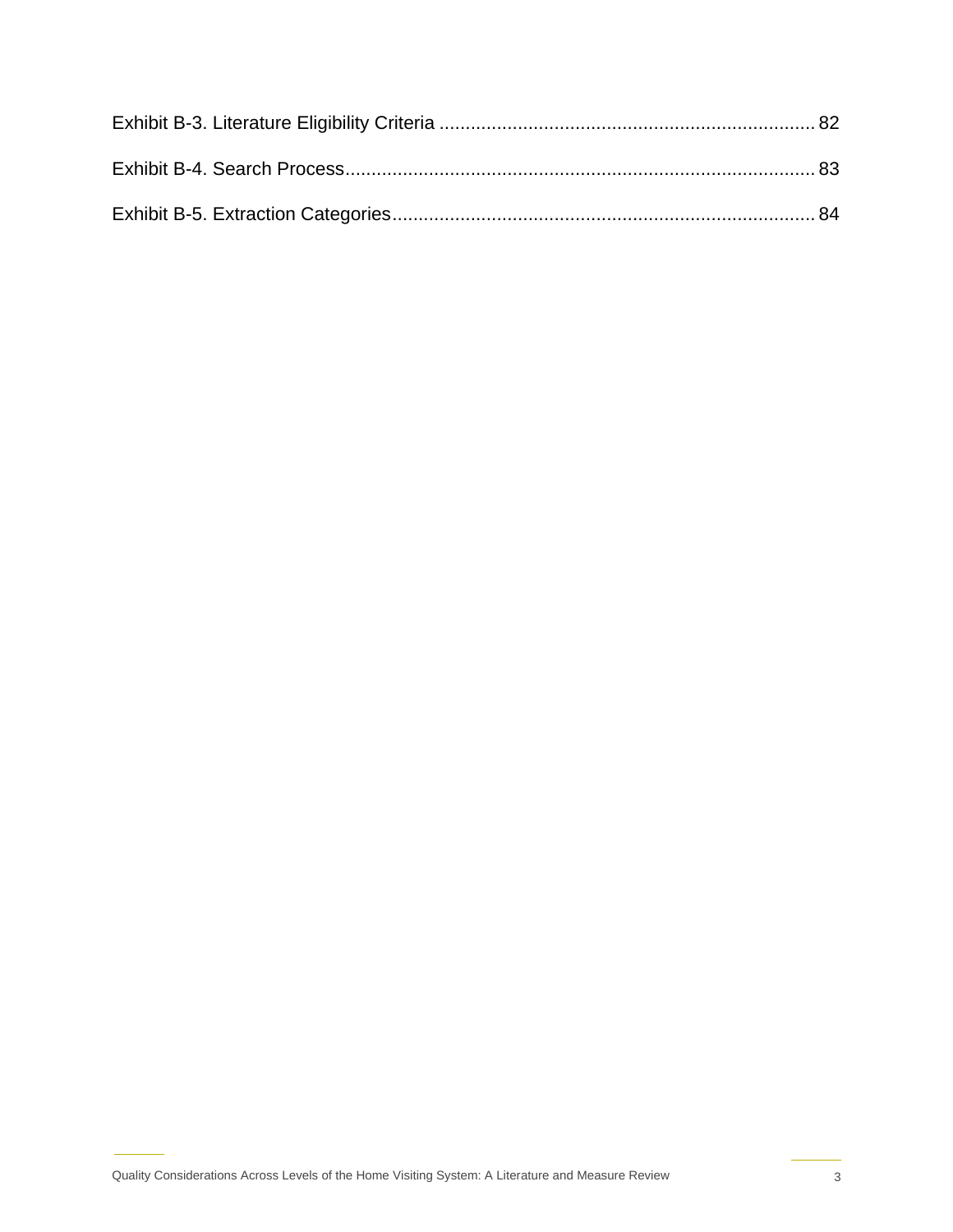# <span id="page-5-0"></span>Executive Summary

## <span id="page-5-1"></span>Introduction

Home visiting is a service delivery strategy that provides new and expecting parents with support, through a trained professional, in the family's home or a location of their choice. By offering individualized supports and services to families experiencing and adversely impacted by poverty, structural racism, and health-related inequities, home visiting may play a critical role within communities and early childhood systems of care in promoting maternal and child health and wellbeing.<sup>1,2</sup> Evidence from reviews, meta-analyses, and randomized trials demonstrates that home visiting promotes favorable outcomes, including maternal health, child development, prevention of child abuse and neglect, and improved family economic well-being. However, effect sizes for home visiting are often small and inconsistent.<sup>3,4,5</sup> One avenue for bolstering the effects of home visiting is attention to program implementation, that is, the conditions that need to be in place to effectively implement evidence-based home visiting programs and achieve intended outcomes. <sup>6</sup> Existing frameworks for scaling up evidence-based programs highlight elements to focus on, such as leadership, workforce, and data systems to support ongoing quality improvement. There is little consensus in the field, however, about how to define home visiting implementation quality, and there is limited research on how to operationalize it, promote it, or measure it.

Given the role of quality program implementation in achieving intended program outcomes, the Health Resources and Services Administration (HRSA), in partnership with the Administration for Children and Families (ACF), contracted with Child Trends and James Bell Associates in 2020 to complete a literature and measure review of home visiting implementation quality. State awardees and tribal grantees receiving funding through the Maternal, Infant, and Early Childhood Home Visiting (MIECHV) Program implement multiple program models and are situated within implementation systems with multiple levels of influence. Thus, HRSA and ACF intended for the reviews to capture aspects of implementation quality, and related measures, that span the entire implementation system and are applicable across program models. This includes aspects of implementation quality occurring within broader contexts (such as federal, tribal, state, and community levels) as well as more proximal contexts (such as local implementing agencies and home visiting programs).

The project used a rapid review of the literature and existing measures drawing from home visiting and related fields, such as early childhood education and child welfare. The project also drew from the broader fields of prevention and implementation science. This approach allowed the reviews to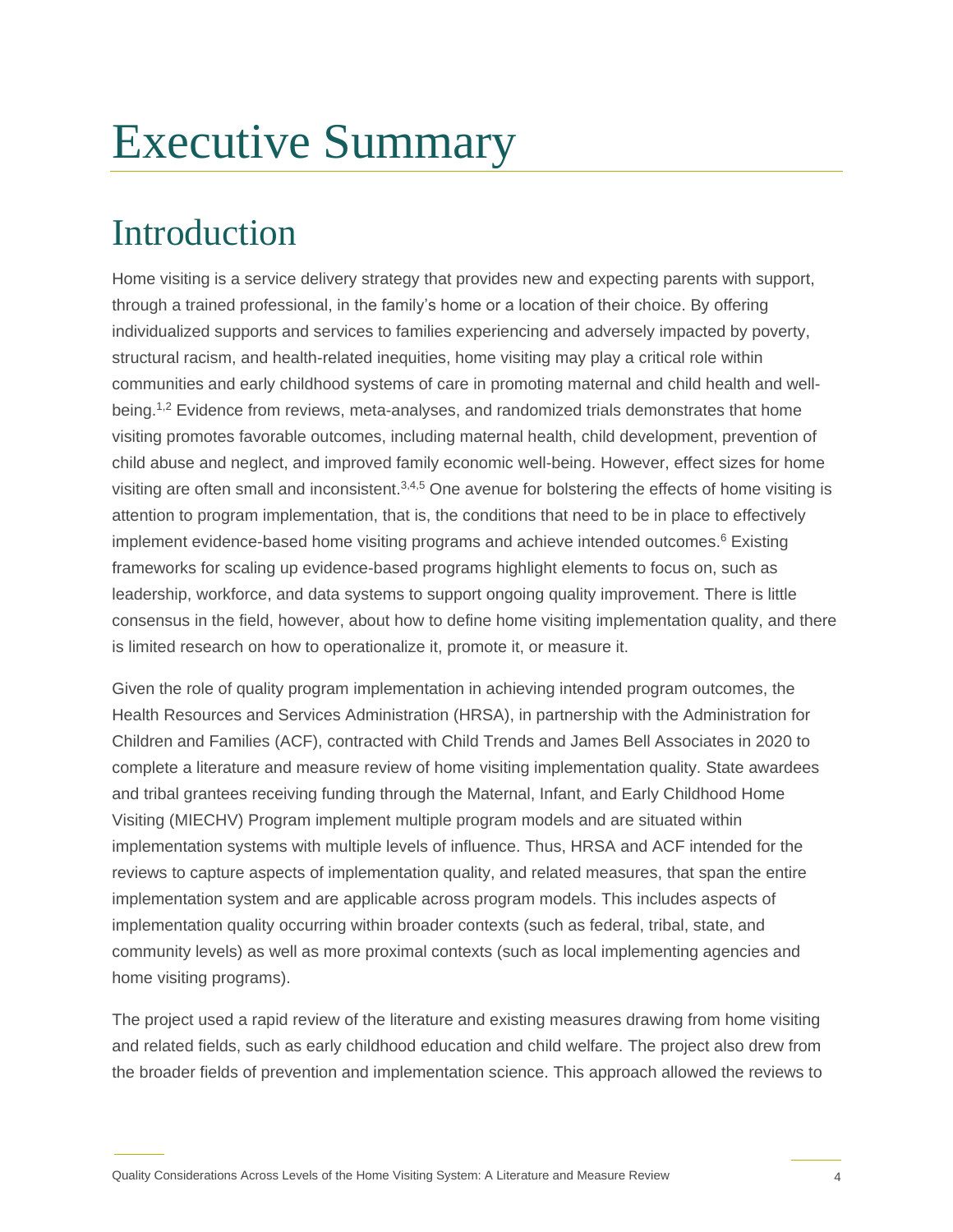capture aspects of implementation quality, and related measures, across multiple levels of the home visiting system.

# <span id="page-6-0"></span>Methodology

Rather than define and operationalize implementation quality from the outset, the project team reviewed existing literature and measures to identify emerging themes and content as they relate to important aspects of implementation quality across multiple levels of the home visiting system. Levels of the home visiting system include—

- 1. Federal, tribal, state, and community contexts: Funders, model developers, tribal organizations, state agencies, and territories that oversee or provide guidance to home visiting programs. Also includes researchers that influence knowledge development and recommendations.
- 2. Local implementing agency and home visiting program contexts: Local implementing agencies that house home visiting programs and home visiting programs that provide direct services to families.
- 3. Program service delivery contexts: Actual implementation of direct services provided to families.

The reviews included a wide range of literature and measures—peer-reviewed studies, metaanalyses, gray literature including evaluation reports and model briefs, and best practice standards used by home visiting models, state systems, and local programs.

## <span id="page-6-1"></span>Key Findings From the Literature Review

The report identifies quality domains and considerations emerging from the literature and measure review across levels of the home visiting system. For the purposes of this report, we define quality considerations as structures, supports, and aspects of programs that influence how programs are designed, implemented, monitored, and maintained. Quality considerations support program implementation regardless of the program model or intervention being implemented. Quality domains are broader groupings of quality considerations.

**Federal, Tribal, State, and Community Contexts:** Reviewed articles suggest that local implementing agencies and home visiting programs are more capable of program implementation when broader contexts provide options for clearly defined models with demonstrated efficacy for the populations they serve and outcomes of interest. Quality domains and considerations identified at this level include—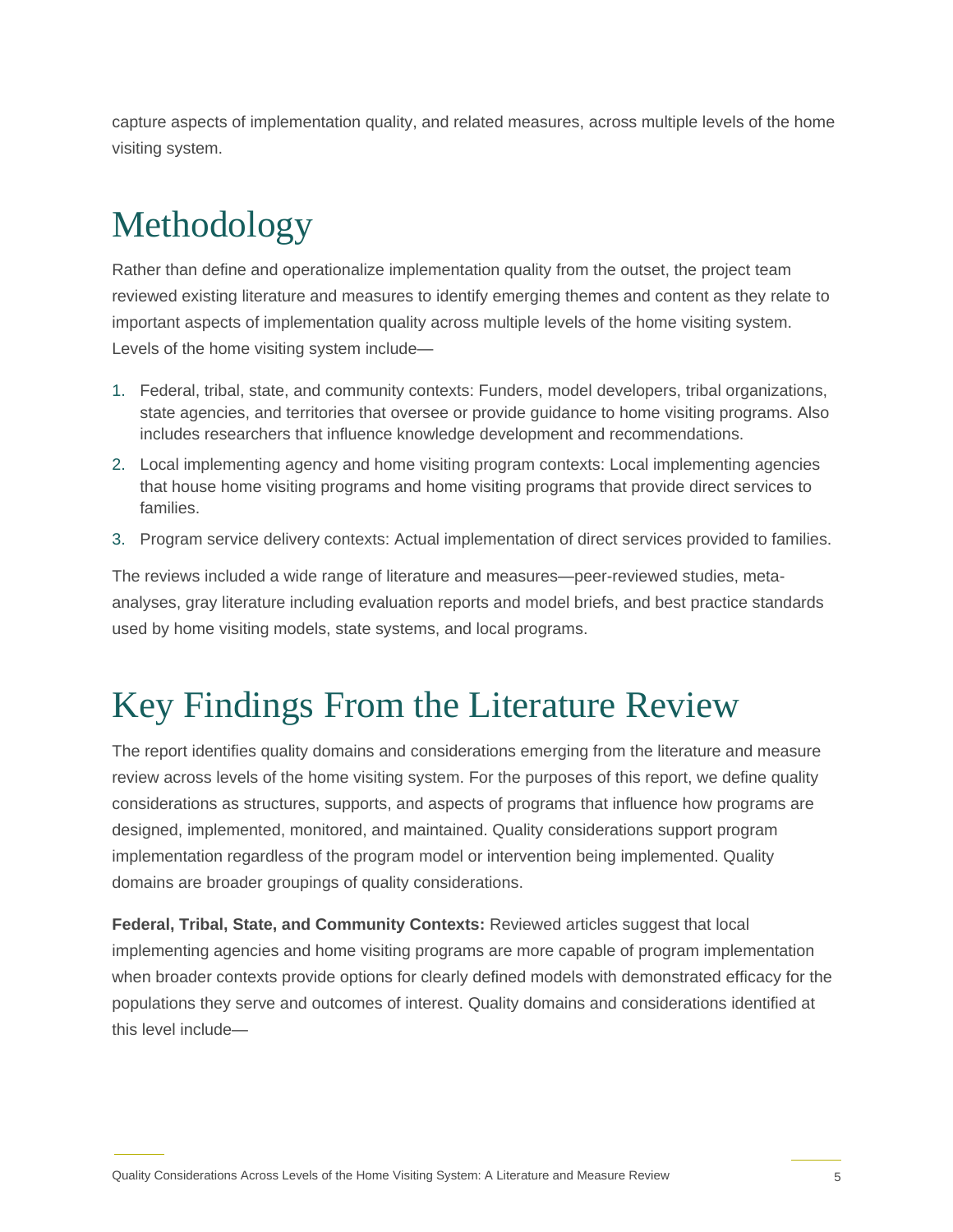- 1. Research and evaluation: promoting evidence-based decision making, incorporating locally valued concepts of program success, and developing coordinated and streamlined data collection.
- 2. Coordination and collaboration: forming partnerships with other service agencies, developing shared resources and goals, and promoting public awareness and appreciation of home visiting.
- 3. Resources and supports: supports and options for diversified funding, access to quality data systems, and provision of technical assistance and professional development.

**Local Implementing Agency and Home Visiting Program Contexts:** When local implementing agencies and programs recruit and support a well-qualified workforce and provide services in alignment with common elements of effective prevention programs, they are more likely to successfully engage and retain families and provide high-quality services. Quality domains and considerations identified at this level include—

- 1. Program approach and monitoring: sound program theory with multiple program components, program adaptations and enhancements, and ongoing program monitoring.
- 2. Organizational climate: workplace culture and policies and leadership capacities.
- 3. Workforce supports: providing comprehensive training, offering targeted and individualized coaching, and providing reflective and consistent supervision.
- 4. Staffing: staff selection and recruitment, staff knowledge and competencies, and staff well-being.

**Program Service Delivery Contexts:** Regardless of the inputs into a program's structure coming from other levels of the home visiting system, the relationship between a specific home visitor and program participants is constructed at the local service delivery level. The unique quality domain and quality considerations identified at this level includes the ability to engage families in program services through strong interpersonal skills, facilitation of family understanding and use of program content, and individualizing services to families.

## <span id="page-7-0"></span>Key Findings From the Measure Review

The project team selected a total of 29 measures for inclusion in the review. These measures represent a wide range of approaches to assessing quality, including standardized and nonstandardized assessments, observational protocols, and best practice standards. The reviewed measures assess multiple aspects of quality across most levels of the home visiting system, including content related to coordination and collaboration, program approaches, research and evaluation efforts, organizational climate, funding, and workforce characteristics. Most measures assess these aspects of quality at the level of local implementing agencies, home visiting programs, and program service delivery contexts. Fewer measures assess aspects of quality at the federal, tribal, state, and community contexts level—and those were concentrated at the state and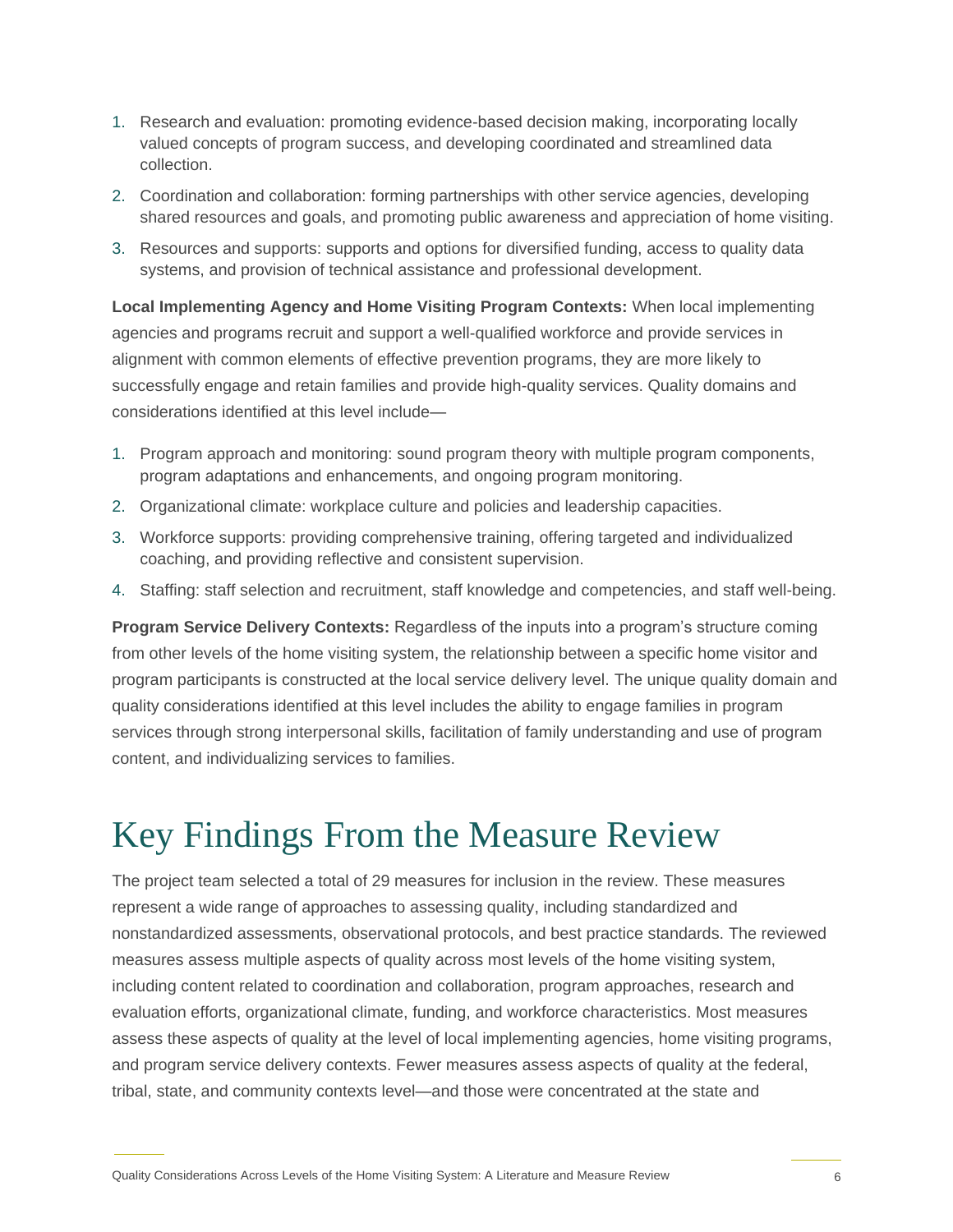community contexts. Additionally, existing measures are limited in assessing the quality of workforce supports. For example, measures typically do not assess the quality of staff training, coaching, or supervision.

## <span id="page-8-0"></span>Limitations and Future Directions

This review focused on a broad sweep of existing literature to identify quality considerations across multiple levels of the home visiting system. Findings from the review could be supplemented by existing, focused reviews of individual quality considerations such as service coordination, best practices for training, or workplace climate. In general, the review highlights a lack of research focused specifically on identification of program components that drive program outcomes across and within service populations. To help address this gap, future research might focus on examining associations between identified quality considerations with variations in program implementation and variations in interim and long-term program outcomes. Future research may also examine associations between quality considerations across levels of the home visiting system. For example, research might examine how resources and supports provided at broader contexts influence workforce supports and staffing within the more proximal contexts of local implementing agencies and home visiting programs. With respect to measures, the field could benefit from development of practical and reliable measures of quality considerations across all levels of the home visiting system. The field may also benefit from measures that assess the quality of workforce supports, not just the presence and availability of workforce supports.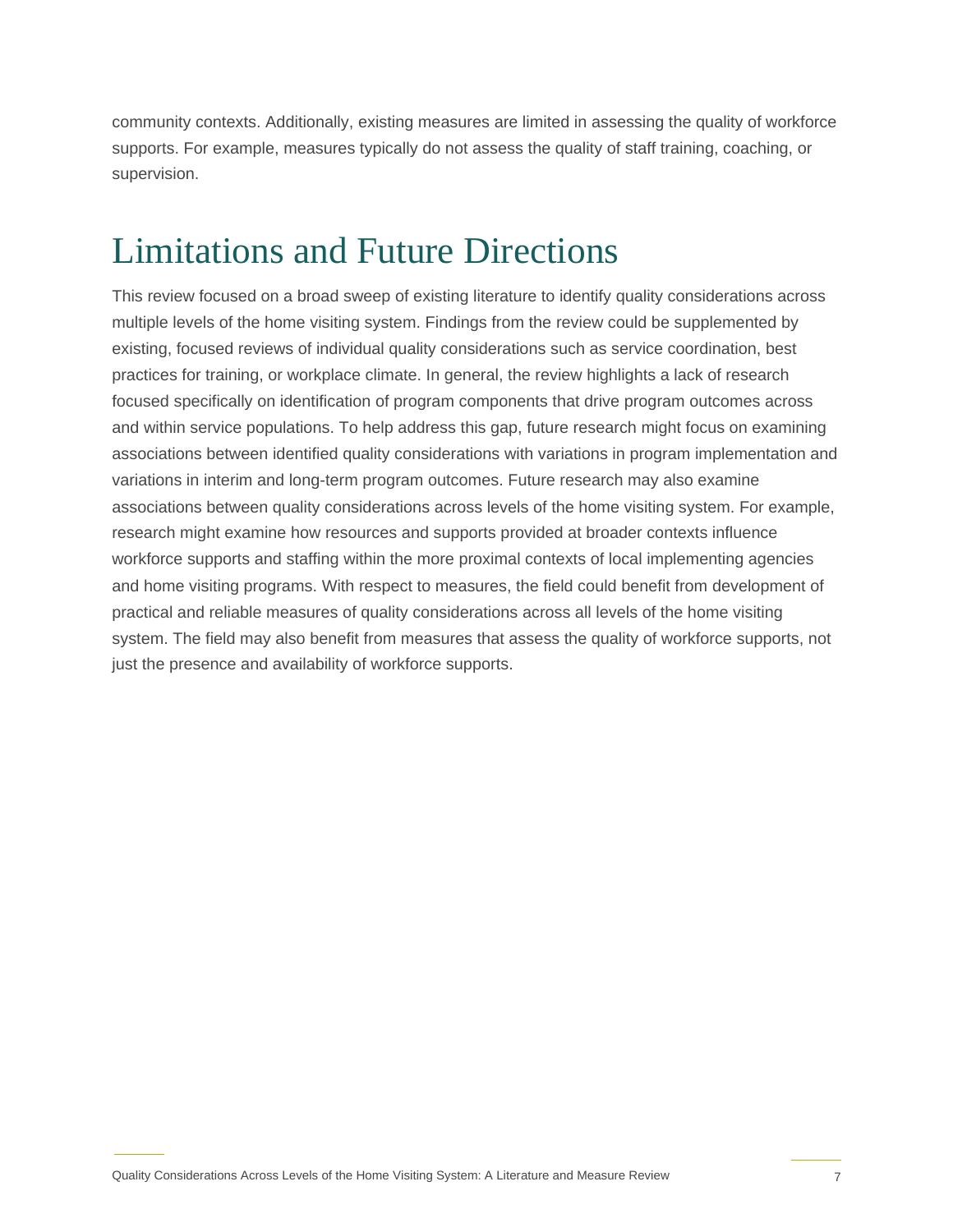# <span id="page-9-0"></span>Introduction

Home visiting is a service delivery strategy that provides families with young children support, through a designated home visitor, in the family's home or a location of their choice. Home visitors provide individualized support to families on a broad range of topics, from promoting family economic self-sufficiency and addressing issues of intimate partner violence to promoting positive parent-child interactions and child development. It is widely accepted that achieving intended child and family outcomes through home visiting services requires high-quality program implementation.<sup>6</sup> However, the field lacks a standard definition and empirical evidence for what a "high-quality home visiting program" is.<sup>8</sup> Additionally, there are limited efforts to identify key aspects of program quality that are applicable across program models. Existing home visiting research largely focuses on examining the efficacy of programs in their entirety and focuses less on identifying specific elements of programs that promote child and family outcomes. Attempts to identify elements of home visiting programs that promote outcomes have produced mixed results. For example, in a meta-analysis, some program elements (such as teaching sensitive and responsive parenting and teaching discipline and behavior management techniques) are associated with certain child or family outcomes, for certain populations, but are not associated with other outcomes.<sup>3</sup> Research using existing measures of home visiting quality have also found mixed results with respect to associations between program quality and child and family outcomes.<sup>9</sup>

The field is also increasingly recognizing the importance of distinguishing between home visiting implementation quality and fidelity. While fidelity focuses on *whether* programs are implemented according to standards, procedures, or actions as outlined by model developers, quality refers to *how well* programs are implemented and if they are implemented in a manner most likely to yield positive outcomes. As an example, a fidelity standard might document whether a program completes a scheduled home visit, whereas quality is concerned with how well a home visitor completes a home visit according to best practice standards. Discussions about home visiting quality also focus on concepts of structural and process elements of quality. Structural elements of quality are less dynamic in nature and are more easily measured and observed, whereas process elements of quality are more dynamic and interactional and are often more difficult to measure and observe. Structural elements of quality might include home visitor's education and background, the number of visits a family receives, or content of home visits. These structural elements of quality, however, are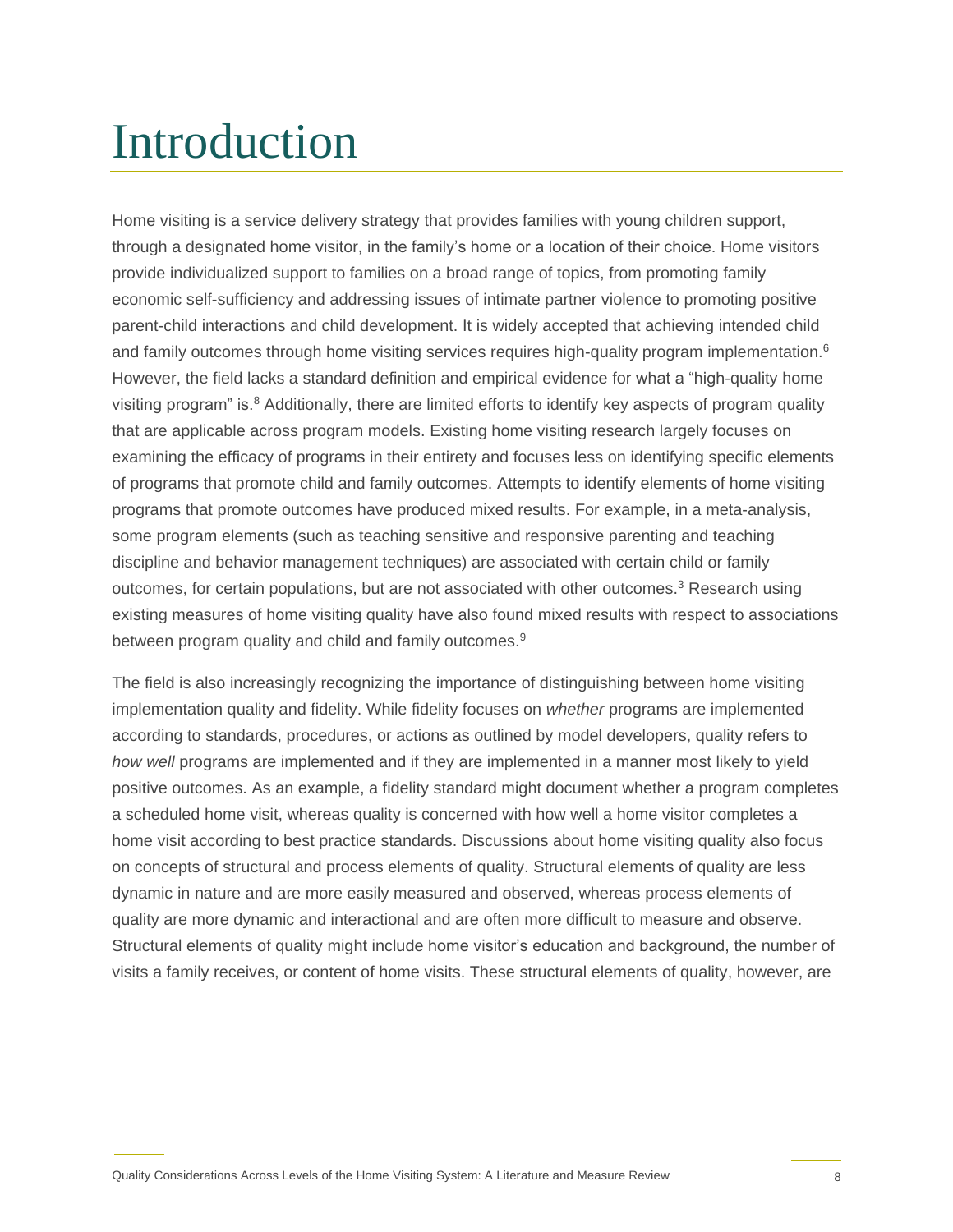typically reported relative to intended program delivery as outlined by model requirements,<sup>i</sup> for example, how many visits a family receives relative to the number of expected visits according to model requirements or the content of home visits relative to the intended content. Thus, existing discussions on structural elements of quality overlap with program fidelity and say very little about how *well* programs are implemented.<sup>8</sup> Additionally, existing research does not provide clear evidence on the number of visits that are required to produce outcomes or the necessary content of those visits.

Process elements of quality are more dynamic in nature and include attention to the relationship between home visitors and families and interactions occurring during home visits. In general, the field emphasizes the importance of home visitors developing positive relationships with families characterized as warm, caring, and responsive to individual family's needs. However, there is limited attention to or understanding of the specific techniques and processes home visitors should use—

across program models—to develop positive relationships with families.

Given the diversity of models implemented, the multitude of outcomes home visitors are expected to address, and the individualized nature of home visiting services meant to address unique and diverse family needs—it is possible that definitions of home visiting quality depend on the family and child outcomes targeted, the model implemented, and the populations served.<sup>8</sup> This is in alignment with the Home Visiting Applied Research

### **Box 1. Definitions of Terms**

- **Levels within the home visiting system:** Contexts, agencies, entities, and individuals that are part of the home visiting system. This includes federal, tribal, state, and community contexts; implementing agencies and home visiting programs; and service delivery contexts.
- **Quality considerations:** Structures, supports, and aspects of programs, at each level of the home visiting system, that influence how programs are designed, implemented, monitored, and maintained. Quality considerations support program implementation regardless of how program quality is specifically defined.

<sup>i</sup> Local agencies and home visiting programs choose from multiple models of early childhood home visiting. Models vary in their purpose and requirements regarding who delivers services to families, the content of visits, how often visits are provided, and how long families receive services. Models also vary in the types of support, such as data systems, training, and professional development, provided to local agencies and home visiting programs.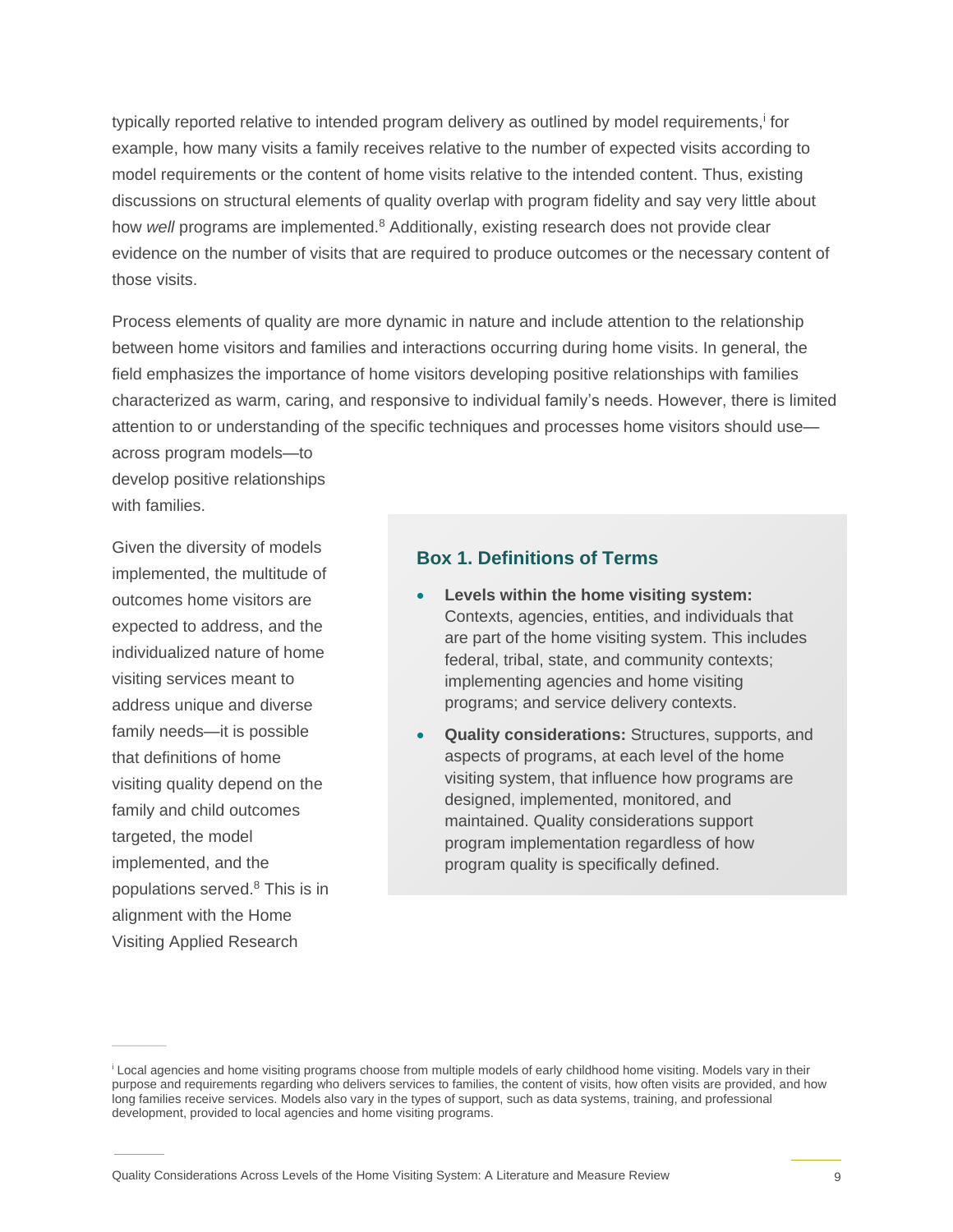Collaborative's advancement of "precision home visiting" to examine what aspects of programs work for particular populations, under what conditions, and for which outcomes.<sup>8,10</sup>

While definitions of home visiting quality may differ according to the complex and individual pathways to targeted child and family outcomes, it is still possible to identify structures, supports, and aspects of programs that support program implementation regardless of how quality is specifically defined. For the purposes of this report, we refer to these as "quality considerations" (see box 1) and examine quality considerations across levels of the home visiting system.

A home visiting system includes multiple levels (see box 1) that comprise the contexts, agencies, entities, and individuals that influence program implementation. For example, home visiting programs operate within local implementing agencies and broader service and policy environments at the level of federal, tribal, state, and community contexts. These levels influence one another, and program implementation, in dynamic ways. Thus, ensuring quality program implementation requires

### **Box 2. Summary of Project Tasks and Activities**

- Review of literature and existing measures of program quality
- Ongoing awardee engagement
- Ongoing expert engagement and consultation
- Development of a conceptual framework identifying and categorizing critical elements of home visiting implementation quality
- Development of study design reports outlining potential research plans to address identified awardee needs with respect to program implementation quality

identification of quality considerations across levels of the home visiting system.

The Measuring Implementation Quality in MIECHV-Funded Evidence-Based Home Visiting Programs project aims to identify and categorize quality considerations across levels of the home visiting system that support quality program implementation. Several project tasks and deliverables contribute to this aim (see box 2). This report summarizes findings from the literature and measure review and informs the development of a conceptual framework for home visiting implementation quality. Due to the limited research on quality implementation within the home visiting field, the literature and measure review draws from adjacent and related fields. As discussed, the literature review focuses on identifying quality considerations across levels of the home visiting system. We do not suggest that the quality considerations constitute quality in and of themselves, but rather that they may support quality program implementation regardless of how program quality is specifically defined.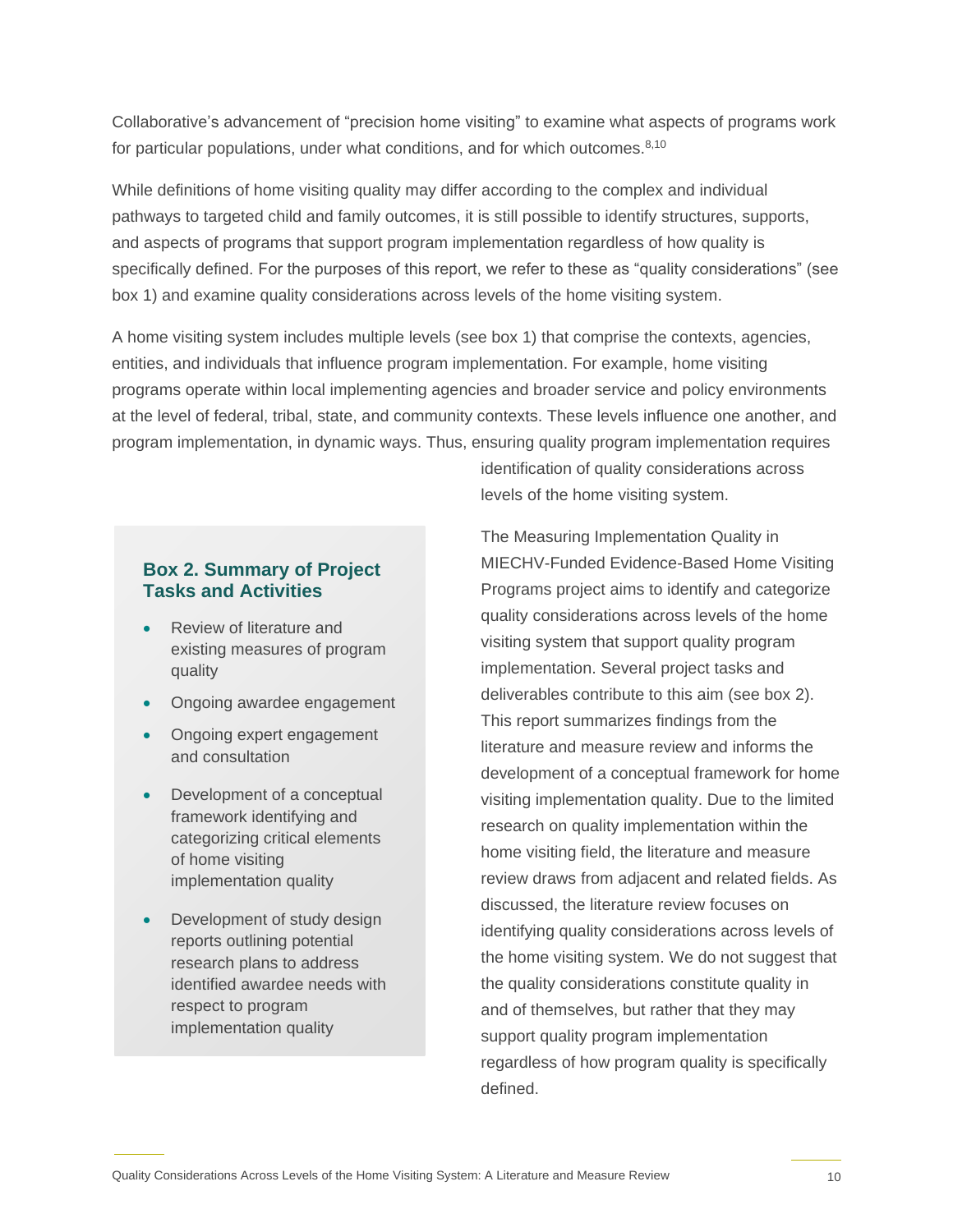# <span id="page-12-0"></span>Levels of the Home Visiting System

A home visiting system is multifaceted and includes multiple levels that influence one another in dynamic ways (see exhibit 1). The broadest outer level of the home visiting system includes federal, tribal, state, and community contexts. Entities within this level include funders, model developers, tribal governments, local tribal organizations, state agencies, and territories that oversee or provide guidance to local implementing agencies and home visiting programs. Another influence on the home visiting system, at this broadest outer level, includes normative standards and values related to parenting, help seeking, and preferences for family autonomy. Entities at this level influence program approach, funding, performance standards and requirements, policies and guidelines, and sustainability. These entities also provide support for local implementing agencies that oversee home visiting programs. For example, the abilities of local implementing agencies and home visiting programs to provide high-quality services to families are influenced by support (such as training and technical assistance) provided by federal, tribal, state, and community entities. This outer level also includes community characteristics and contexts that influence a home visiting program's ability to link families to community services and the availability of a qualified workforce to staff home visiting programs.

The next level of the home visiting system includes local implementing agencies and home visiting programs that are embedded within local implementing agencies. Local implementing agencies provide fiscal and operational oversight and influence the structure, policies, and procedures of home visiting programs. For example, home visiting programs may be housed within local nonprofit organizations, local school districts, or local social service agencies. The structure, policies, and guidelines of local implementing agencies and home visiting programs also influence competencies of the home visiting workforce, workforce conditions, and the content and nature of services provided to families. Additionally, strategies and resources provided by local implementing agencies and home visiting programs to identify and recruit potentially eligible families can influence the reach of home visiting services. This level also includes considerations related to organizational cultures and climates of local implementing agencies and home visiting programs.

The inner level of the home visiting system represents program service delivery. This level captures actual implementation of direct services provided to families. This level includes considerations of the relational and interpersonal dynamics occurring between home visitors and families. This might include, for example, interpersonal skills of home visitors and the ability to effectively engage families in program services.

Throughout this report, literature review findings are organized according to the levels of the home visiting system illustrated in exhibit 1 and described above. While findings are summarized by levels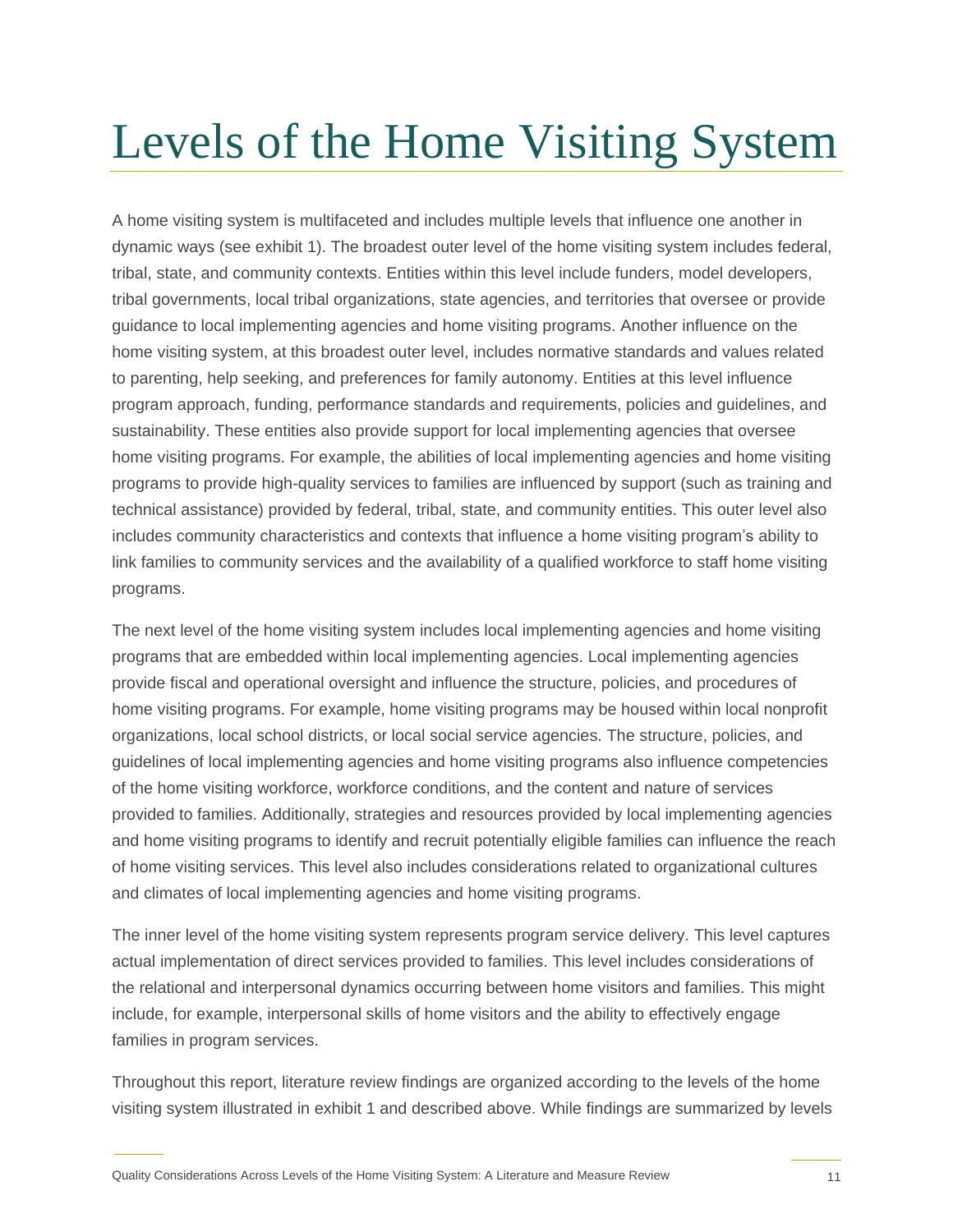of the home visiting system, we recognize that these levels—and quality considerations within each—interact with and influence one another.

| <b>Level</b>                                                                                                                                                                                                                                                                                       | <b>Definitions</b>                                                                                                                                                                                                                                                                                                                                                                                       |
|----------------------------------------------------------------------------------------------------------------------------------------------------------------------------------------------------------------------------------------------------------------------------------------------------|----------------------------------------------------------------------------------------------------------------------------------------------------------------------------------------------------------------------------------------------------------------------------------------------------------------------------------------------------------------------------------------------------------|
| Federal, tribal, state, and community<br>contexts: Funders, model developers,<br>tribal organizations, state agencies, and<br>territories that oversee or provide guidance<br>to home visiting programs. Also includes<br>researchers that influence knowledge<br>development and recommendations. | <b>Funders:</b> Entities that pay for the costs of home visiting<br>services. Funders are commonly government agencies<br>at the local, state, or federal level and/or private sources<br>and foundations.                                                                                                                                                                                               |
|                                                                                                                                                                                                                                                                                                    | Model developers: Approaches for delivering home<br>visiting services outlined by specific implementation<br>requirements and fidelity standards. This includes but is<br>not limited to requirements and standards for staff<br>education and background, staff training and<br>professional development, provision of supervision,<br>eligible service populations, program content, and<br>curricula. |
|                                                                                                                                                                                                                                                                                                    | Tribal organizations: Tribal organizations (Indian tribes,<br>consortia of tribes, tribal governments, local tribal<br>organizations, and urban Indian organizations) that<br>administer and/or influence home visiting programs in<br>American Indian/Alaska Native communities.                                                                                                                        |
|                                                                                                                                                                                                                                                                                                    | State agencies and territories: State agencies, such as<br>human services, health, and early childhood agencies,<br>that administer home visiting programs through local<br>implementing agencies.                                                                                                                                                                                                       |
|                                                                                                                                                                                                                                                                                                    | Researchers: Individuals who conduct organized<br>examinations and investigations about home visiting to<br>test hypotheses, complete program evaluations,<br>generate knowledge development, and make<br>recommendations for the home visiting field.                                                                                                                                                   |
| Local implementing agency and home<br>visiting program contexts: Local<br>implementing agencies that house home<br>visiting programs and home visiting<br>programs that provide direct services to<br>families.                                                                                    | Local implementing agency: A local agency that<br>houses the home visiting program(s) that provides<br>services to families. Examples of local implementing<br>agencies include county departments of health or local<br>nonprofit organizations. Might include supervisory,<br>management, and other supports provided to staff.                                                                        |
|                                                                                                                                                                                                                                                                                                    | Home visiting program: Entity that provides direct<br>services to families. Includes home visiting staff. Might<br>include supervisory, management, and other supports<br>provided to staff.                                                                                                                                                                                                             |

### <span id="page-13-0"></span>**Exhibit 1. Levels of the Home Visiting System**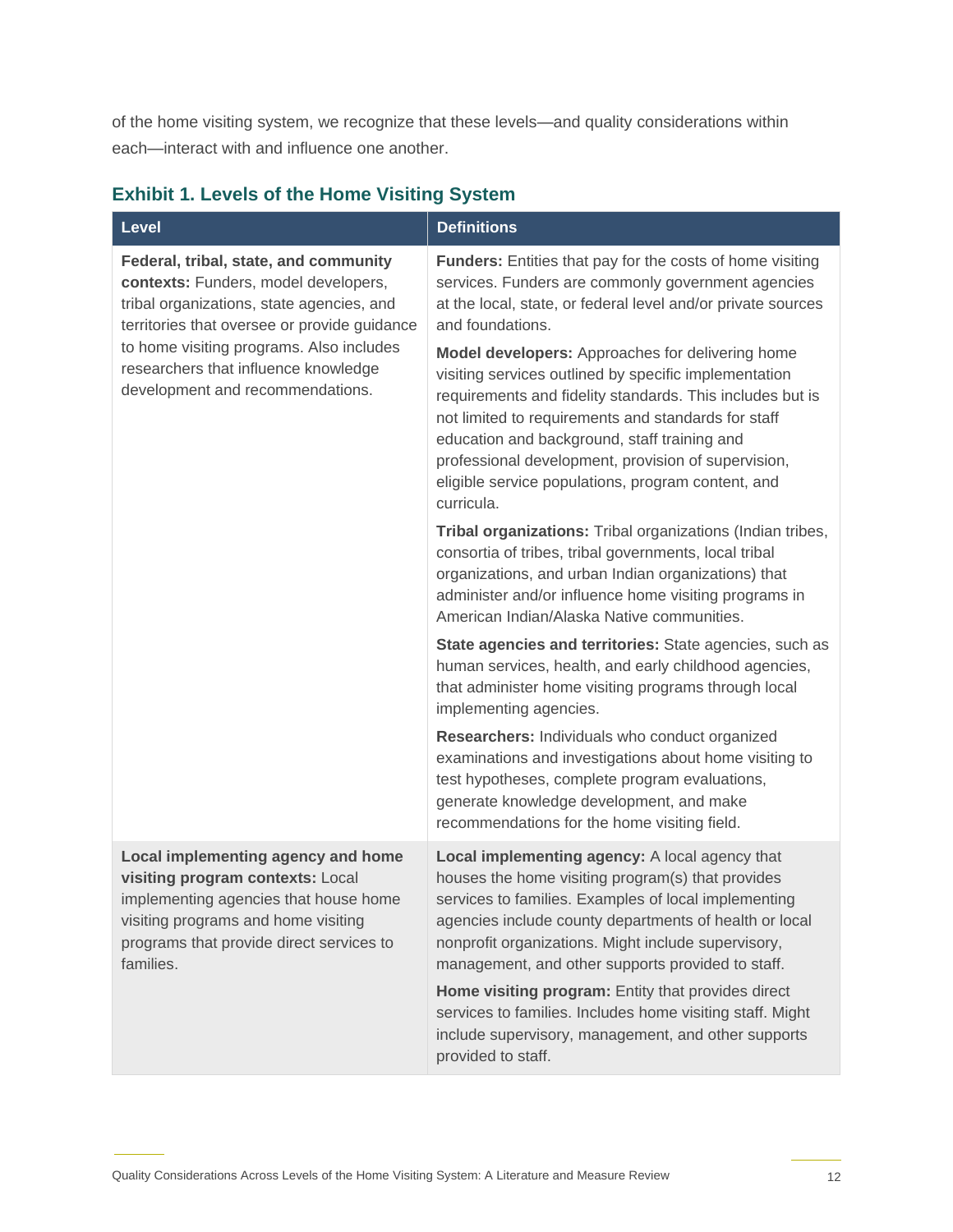| Level                                    | <b>Definitions</b>                                      |
|------------------------------------------|---------------------------------------------------------|
| Program service delivery contexts:       | Program service delivery: The contexts where actual     |
| Actual implementation of direct services | services are provided to families. May include family's |
| provided to families.                    | home or other location, depending on family choice.     |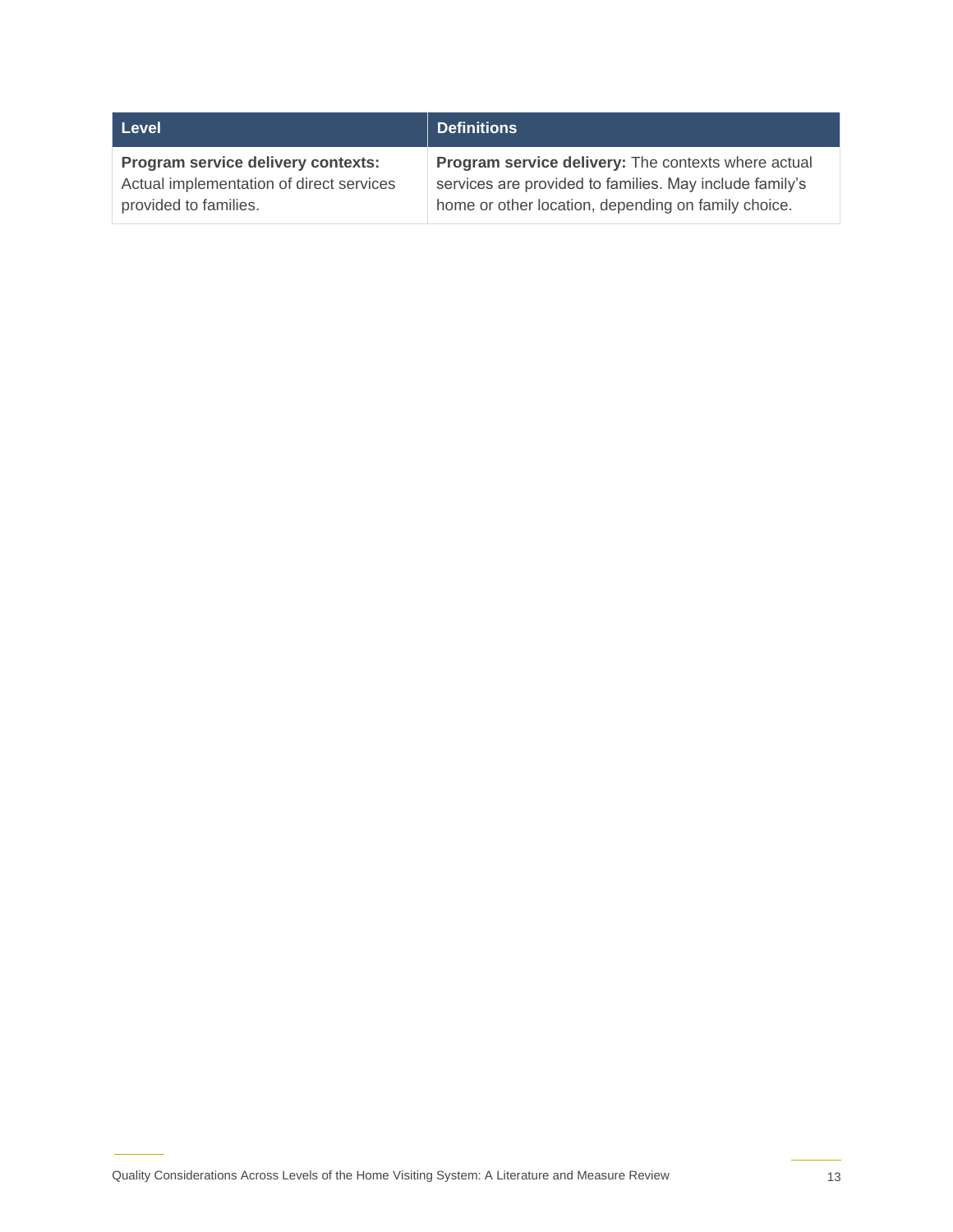# <span id="page-15-0"></span>Road Map of the Report

This report is organized into two sections. The first section provides an overview of the literature review methods and literature review findings organized by quality considerations within three levels of the home visiting system. This is followed by a summary of gaps and implications of literature review findings. The second section provides an overview of measurement review methods and measures included in the review. Findings from the measurement review are then summarized by content included in the measures. This is followed by a summary of measurement approaches along with a discussion of strengths and gaps of existing measures. Appendix materials provide details for the literature review methods, a list of all articles included in the review, and profiles of measures specific to the field of home visiting.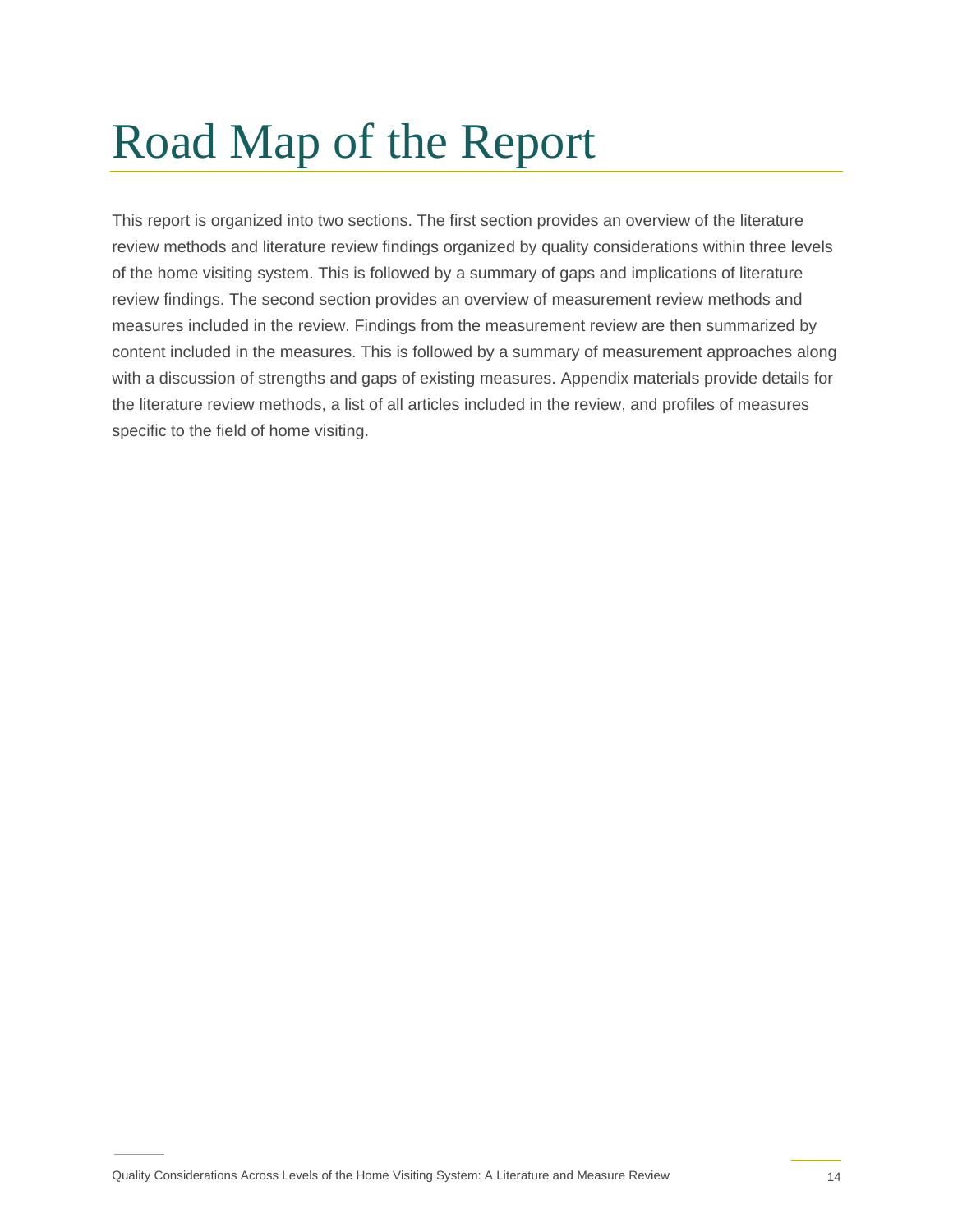# <span id="page-16-0"></span>Literature Review Findings

## <span id="page-16-1"></span>Overview of Methods and Literature Reviewed

Identifying quality considerations within the complex and multilayered home visiting system—from federal and state contexts to service delivery contexts—requires a broad sweep of existing literature to identify salient themes within each level of the home visiting system. Due to the broad nature of the literature review, we completed a rapid review of publication databases and relevant gray literature. The rapid review was intended to identify themes from existing literature as they relate to quality considerations, at each level of the home visiting system, that support effective program implementation. A search of publication databases including MEDLINE, PubMed, PsycINFO, and Sociology Source Ultimate returned 4,190 abstracts. We included an additional 56 abstracts from three sources:

- Existing literature from prior relevant projects including the Home Visiting Program Quality Rating Tool and the National Home Visiting Resource Center's reference catalog
- Literature and assessments to consider for review from HRSA, consultants, awardees, and expert stakeholders
- Internet searches for gray literature such as technical reports, briefs, and conference presentations

After removing duplicates and reviewing abstracts against the eligibility criteria in exhibit 2, we included a total of 125 articles in the literature review. Literature included in the review spans multiple fields (see exhibit 3) and focuses on a wide variety of program, family, and child outcomes. See appendix B for additional details on literature review methodology.

### <span id="page-16-2"></span>**Exhibit 2. Literature Eligibility Criteria**

- 1. Article focuses on examining and/or defining aspects of program quality that are applicable across levels of the home visiting system.
- 2. Intervention or program under investigation works with expectant families or families with young children (infants through age 8) in the child or family's home or in an early childhood, educational, or healthcare setting.
- 3. Article published in English language.
- 4. Literature or assessment is published after 2010.
- 5. Article published in a peer reviewed journal. Literature review will not include dissertations, theses, etc.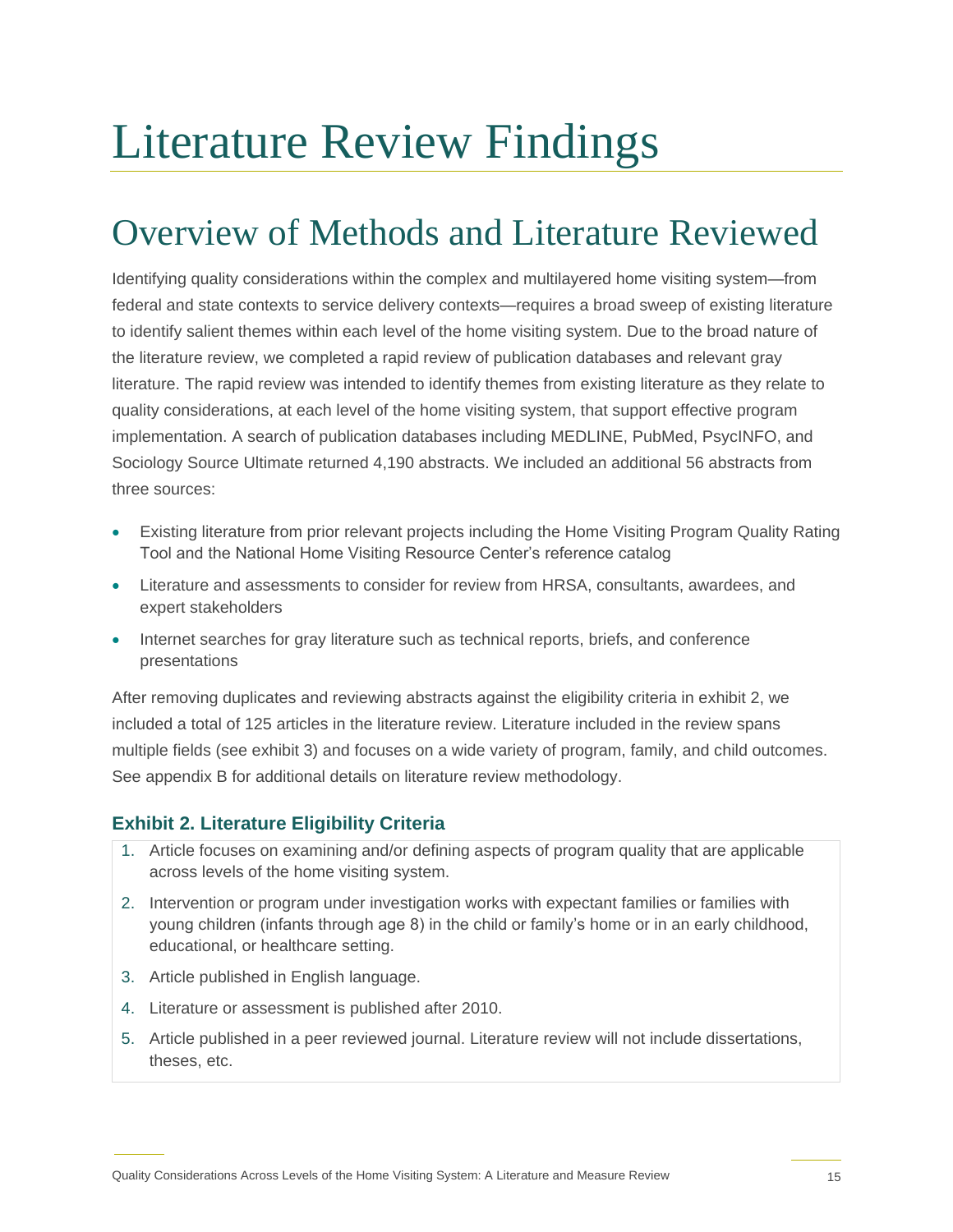When considering the applicability of literature review findings across populations and contexts, it is important to note the populations represented in the reviewed literature. Most of the articles reviewed offered little detail on the ethnic and racial composition of their samples or described the context in which they were implemented. In some instances, this is expected given the level of the home visiting system under consideration. For example, the characteristics of a study population may not be applicable to articles focused on key structures and supports at the federal level. Of the 75 articles with a specific study population, 57 provided information on the race and/or ethnicity of study participants. Among these articles, very few included Asian, Asian American, or Other Pacific Islander or American Indian/Alaskan Native participants (see exhibit 3 for details). Additionally, only 22 of these 75 articles provided information on study locale.

| <b>Descriptor</b>  | <b>Categories<sup>a</sup></b>                                                                                                                                                                                                                                                                                                                                                                                                              | <b>Number of</b><br><b>articles</b><br>$(n = 125)^{b}$ |
|--------------------|--------------------------------------------------------------------------------------------------------------------------------------------------------------------------------------------------------------------------------------------------------------------------------------------------------------------------------------------------------------------------------------------------------------------------------------------|--------------------------------------------------------|
| Fields of<br>study | Child welfare                                                                                                                                                                                                                                                                                                                                                                                                                              | 12                                                     |
|                    | Early childhood education                                                                                                                                                                                                                                                                                                                                                                                                                  | 21                                                     |
|                    | Healthcare                                                                                                                                                                                                                                                                                                                                                                                                                                 | 6                                                      |
|                    | Home-based childcare                                                                                                                                                                                                                                                                                                                                                                                                                       | 8                                                      |
|                    | Home visiting                                                                                                                                                                                                                                                                                                                                                                                                                              | 62                                                     |
|                    | Other two-generation support program                                                                                                                                                                                                                                                                                                                                                                                                       | $\overline{4}$                                         |
|                    | Public health                                                                                                                                                                                                                                                                                                                                                                                                                              | $\overline{4}$                                         |
|                    | Other: early intervention, early intervention for early childhood<br>education professionals; infant mental health/early childhood systems of<br>care; out-of-school time programs; prevention and promotion; programs<br>delivered to parents in group sessions, home, or clinic visits and early<br>group care; youth at risk for out-of-home care due to emotional or<br>behavioral disorders; youth with disabilities/youth transition | 9                                                      |
| Study<br>design    | Descriptive study                                                                                                                                                                                                                                                                                                                                                                                                                          | 42                                                     |
|                    | Quasi-experimental design                                                                                                                                                                                                                                                                                                                                                                                                                  | 42                                                     |
|                    | Randomized controlled trial                                                                                                                                                                                                                                                                                                                                                                                                                | 12                                                     |
|                    | Systematic review or meta-analysisc                                                                                                                                                                                                                                                                                                                                                                                                        | 20                                                     |
|                    | Other: case study, content analysis, theoretical or conceptual, scoping<br>literature review                                                                                                                                                                                                                                                                                                                                               | $\overline{7}$                                         |
|                    | Mixed methods                                                                                                                                                                                                                                                                                                                                                                                                                              | 38                                                     |

### <span id="page-17-0"></span>**Exhibit 3. Characteristics of Literature Included in Review**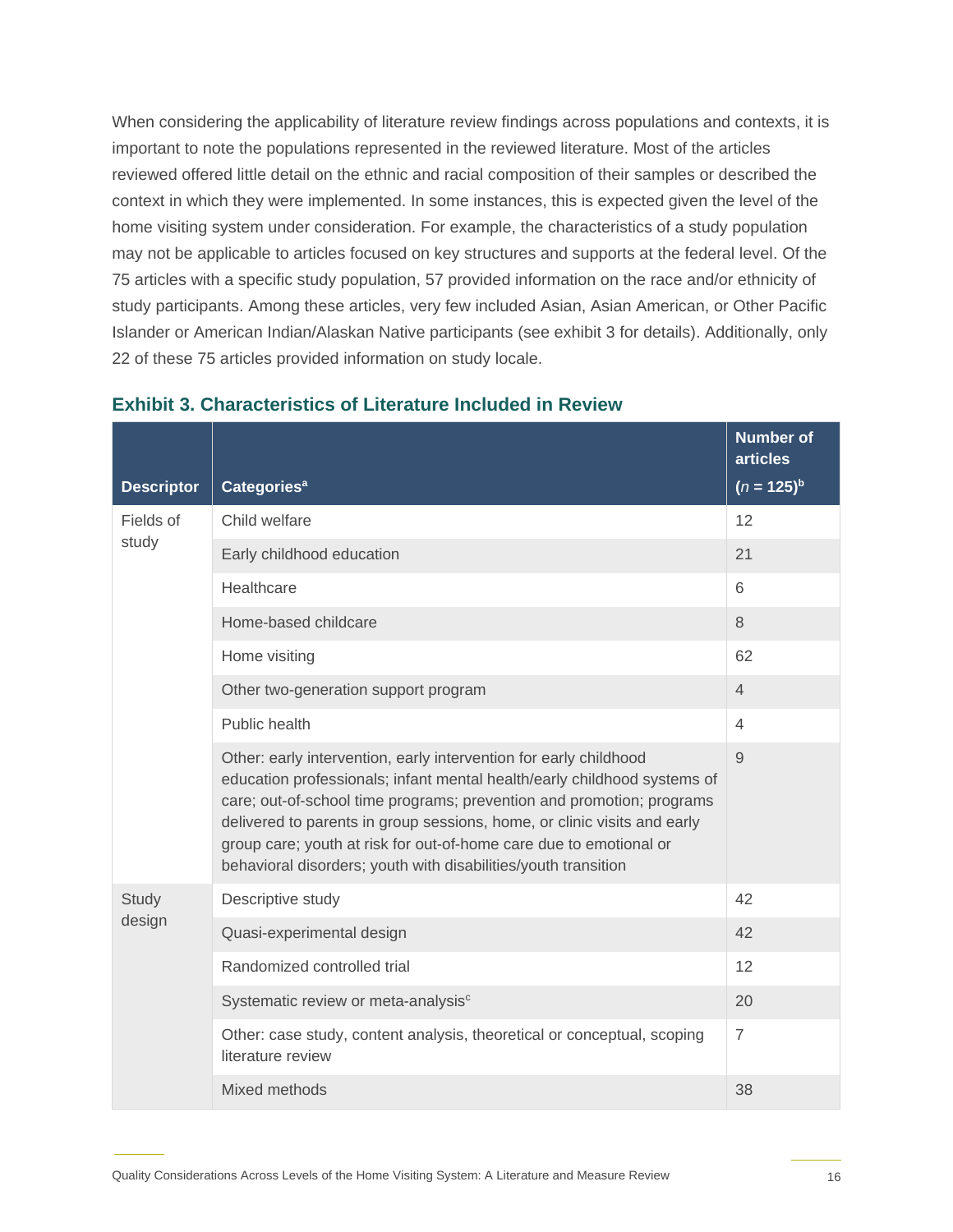| <b>Descriptor</b>                                   | <b>Categories<sup>a</sup></b>                        | <b>Number of</b><br>articles<br>$(n = 125)^{b}$ |
|-----------------------------------------------------|------------------------------------------------------|-------------------------------------------------|
| Data<br>collection<br>methods                       | Qualitative                                          | 22                                              |
|                                                     | Quantitative                                         | 45                                              |
|                                                     | Review of literature                                 | 14                                              |
|                                                     | Other (document review, meta-analysis, not provided) | 5                                               |
| Articles with defined study population ( $n = 75$ ) |                                                      |                                                 |
| Setting/<br>locale<br>$(n = 23)$                    | Urban only                                           | 8                                               |
|                                                     | Rural only                                           | 3                                               |
|                                                     | Urban + rural                                        | 8                                               |
|                                                     | Urban + suburban                                     | 1                                               |
|                                                     | Urban + rural + suburban                             | $\overline{2}$                                  |
|                                                     | National                                             | 1                                               |
| Sample<br>race/<br>ethnicity<br>$(n = 57)$          | White, non-Hispanic                                  | 42                                              |
|                                                     | <b>Black/African American</b>                        | 35                                              |
|                                                     | Hispanic/Latino                                      | 43                                              |
|                                                     | American Indian/Alaskan Native                       | 10                                              |
|                                                     | Asian or Pacific Islander                            | 14                                              |
|                                                     | <b>Multiracial</b>                                   | $\overline{7}$                                  |

**Notes: <sup>a</sup>**Categories are not mutually exclusive. For example, some studies focused on home visiting in the context of child welfare. <sup>b</sup>Data were not available for all descriptors for all articles. <sup>c</sup>Systematic reviews and meta-analyses may contain articles that were extracted separately for analysis.

The following sections describe quality considerations, organized by overarching quality domains across levels of the home visiting system, emerging from the literature review. In the following sections, we specifically note if quality considerations are empirically linked to outcomes. If empirical outcomes are not discussed, then statements related to the quality considerations are drawn from theoretical and descriptive research. It should be noted, however, that outcomes discussed throughout are drawn from empirical research included in this literature review and do not represent an exhaustive review of outcomes associated with each quality consideration. For example, while we discuss outcomes related to professional development, there is a robust literature on key elements of professional development that is not fully examined in this review.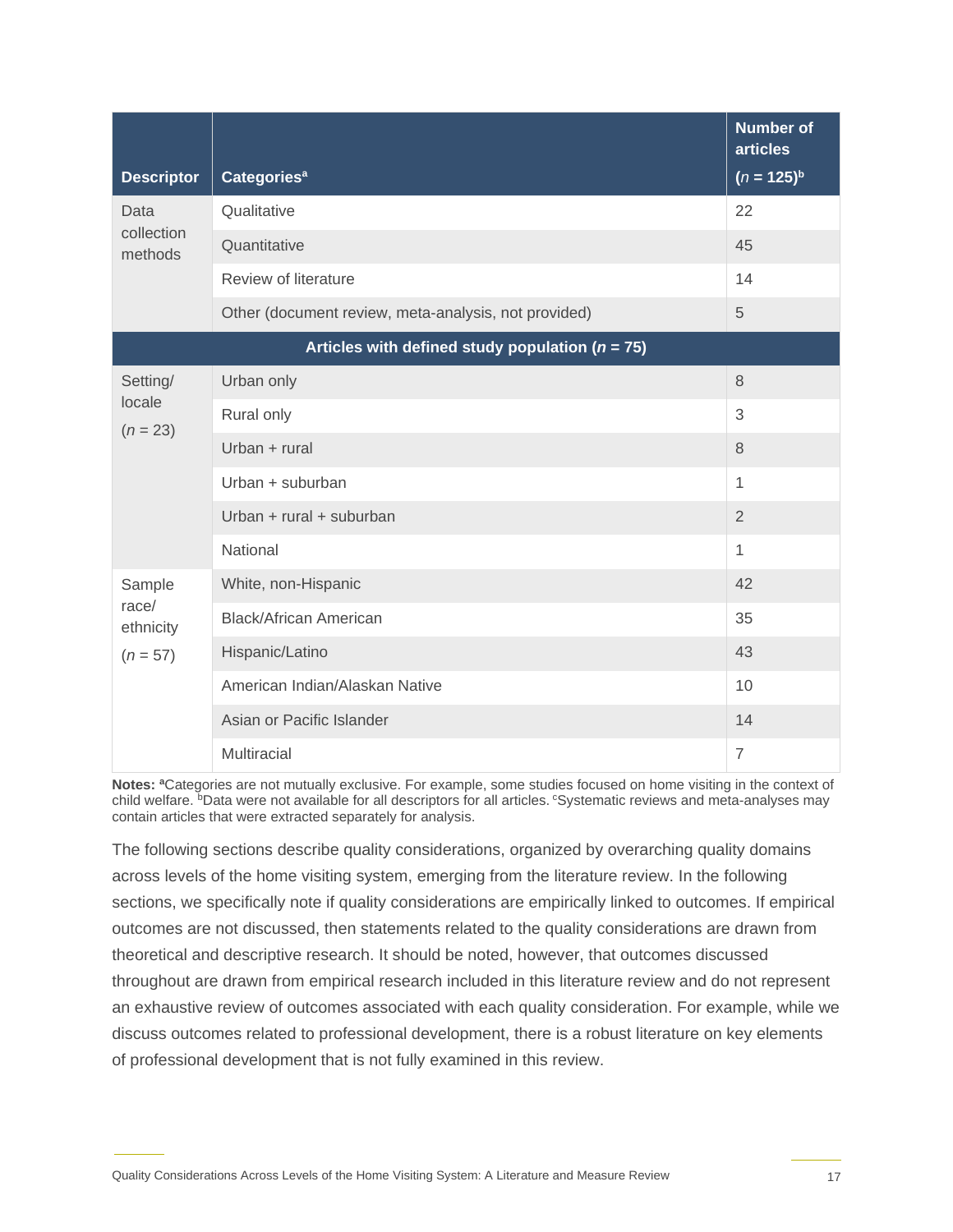While findings are presented by level of the home visiting system, we recognize that quality domains and considerations across levels of the home visiting system interact with and influence one another. For example, quality considerations related to the content of program services operate primarily at the service delivery level. However, within the home visiting system, decisions about program content are more commonly determined at the level of local implementing agencies and home visiting programs depending on models they choose to implement. We placed quality considerations within the level of the home visiting system most likely to exercise control over the way a given quality consideration is operationalized.

## Federal, Tribal, State, and Community Contexts

Reviewed articles suggest that local implementing agencies and home visiting programs are more capable of quality program implementation when broader contexts provide options to implement clearly defined models with demonstrated efficacy for the populations they serve and outcomes of interest. Articles also highlight the

value of coordination and collaboration with other providers and service systems to support public appreciation of home visiting and comprehensive services to meet a family's needs. Last, articles emphasize the role of broader contexts to provide resources and supports to local implementing agencies and home visiting programs for fiscal stability, data systems, and workforce development.

### **Box 3. Quality Domains at the Federal, Tribal, State, and Community Level**

- Research and evaluation
- Coordination and collaboration
- Resources and supports

A total of 46 articles provided information related to quality considerations at the level of federal, tribal, state, and community contexts to support program implementation. We identified three quality domains (see box 3) across the 46 articles. This section summarizes the three quality domains and considerations within each. Exhibit 4 summarizes example outcomes drawn from empirical research associated with select quality considerations at this level.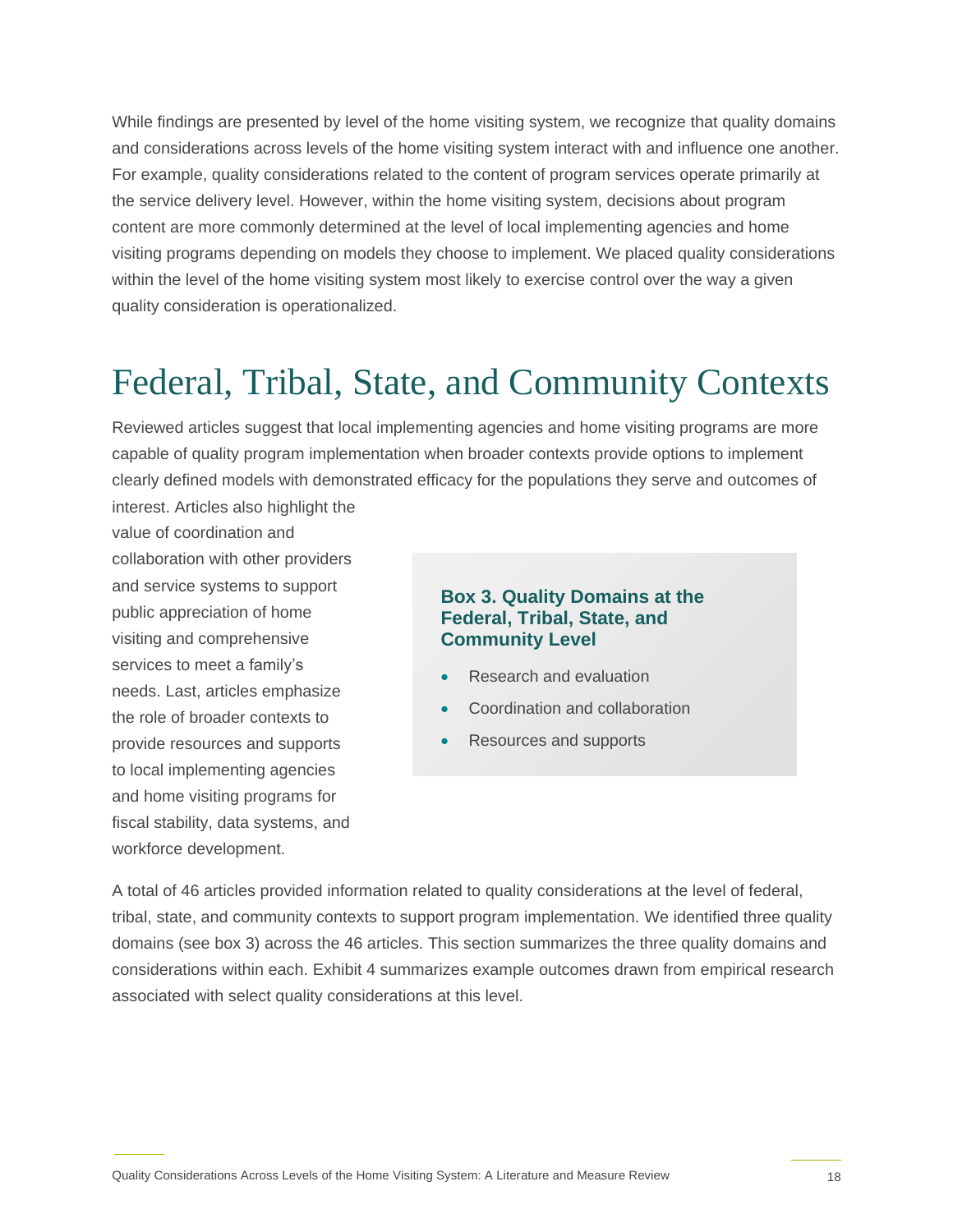### <span id="page-20-0"></span>**Exhibit 4. Example Outcomes Associated With Select Quality Considerations: Federal, Tribal, State, and Community Contexts**

#### **Coordination and collaboration**

*Partnerships*

- Analysis of program sites classified as fully, partially, and nonsustaining based on implementation fidelity found significantly higher effective collaboration scores for fully sustaining sites compared to nonsustaining sites.<sup>11</sup>
- Organizations reporting higher overall scores for quality of collaboration within their system also demonstrated higher levels of involvement in infrastructure development activities (such as program planning, program operations and workforce development, and fiscal capacity).<sup>12</sup>
- A study of collaboration between a pediatric healthcare center and a county child welfare system found that almost all eligible children (99 percent) received at least one screening, almost all (99 percent) children's screening results were shared with social workers for inclusion in the child's file, and 88 percent of children completing case management were linked to at least one service.<sup>13</sup>

*Shared resources and goals*

• Presence of shared goals with partners is associated with higher levels of involvement in infrastructure development activities. 12

#### **Resources and supports**

*Technical assistance and professional development*

- A study to improve perinatal care for women with perinatal opioid use disorder found that a regional learning collaborative, which included a toolkit, summary of best practices, resources, and a checklist, led to improvements in key elements of care.<sup>14</sup>
- A statewide, university-based training and certificate program for home visitors and supervisors found significant increases in staff self-efficacy related to training topics and self-reported use of motivational communication techniques.<sup>15</sup>
- A study of quality in family childcare settings found that state-sponsored, coordinated professional development aligned with program quality standards was a stronger predictor of quality than staff education levels.<sup>16</sup>

### **Research and Evaluation**

Federal, tribal, state, and community contexts provide a foundation and support for local implementing agencies and home visiting program awareness, engagement, and use of research and evaluation. The importance of research and evaluation to promote program implementation was discussed in several articles. Three quality considerations related to research and evaluation emerged from existing literature, including (1) evidence-based decision making, (2) locally valued concepts of program success, and (3) coordinated and streamlined data collection.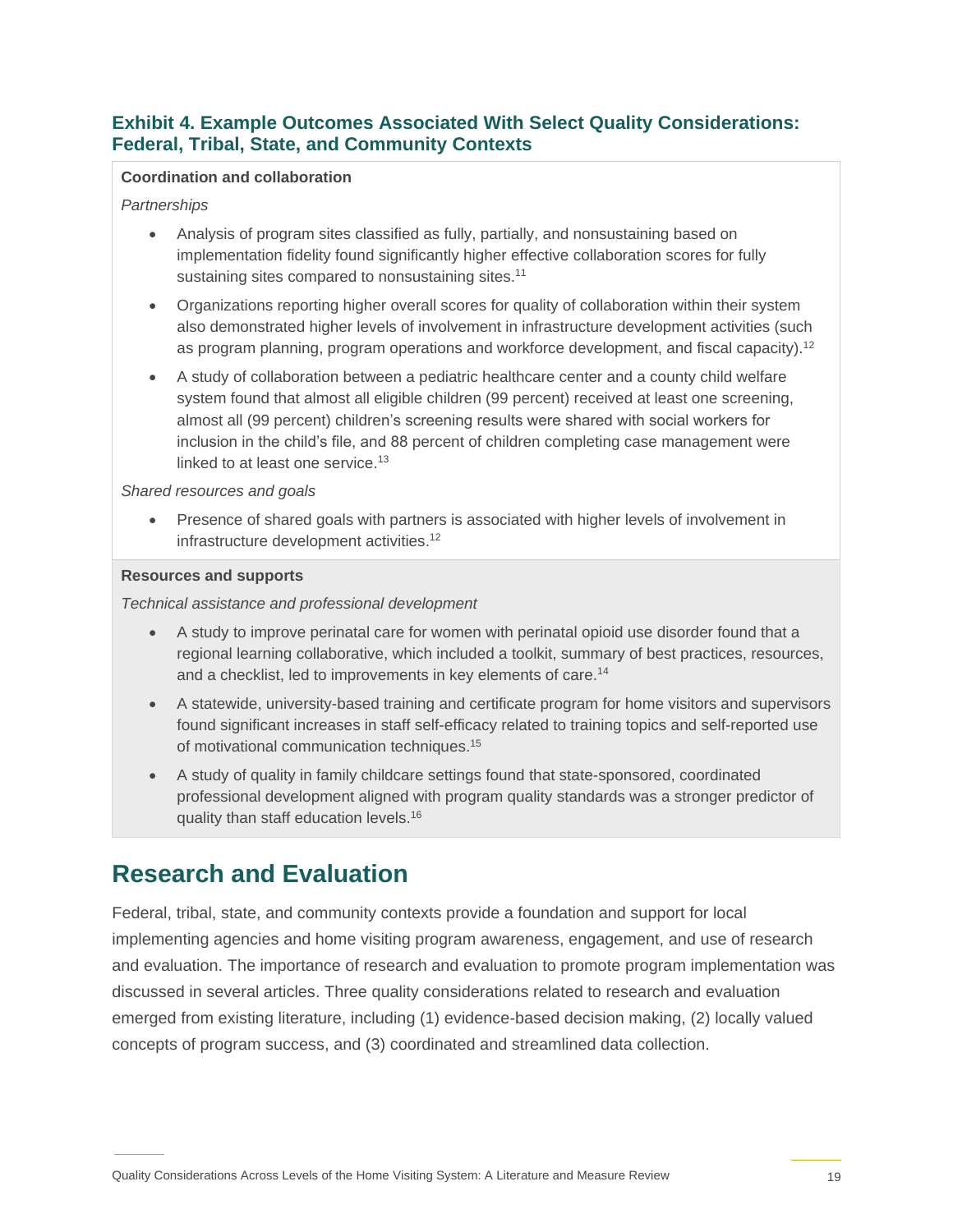### **Evidence-Based Decision Making**

Articles emphasized the value of using evidence to make programmatic and policy decisions. The most direct application of an evidence-based approach is reflected in initiatives such as MIECHV and the Family First Prevention Services Act, which limit which models can be implemented at the local level with federal funds.<sup>17,18</sup> However, alongside requirements prioritizing implementation of evidence-based models, entities at state and local levels need additional information from research and evaluation to make informed decisions about which models to implement given the outcomes targeted for improvement and the populations served. Specifically, there is a need for reliable research and evaluation about which models are effective for intended outcomes, for which populations, and which aspects of programming contribute to intended outcomes. <sup>10</sup> This information would enable state and local entities to make informed decisions about which models are a best fit for their needs and community contexts. It would also provide programs with the knowledge needed to understand and monitor adherence to core program components.<sup>19</sup> Identifying core program components is essential to successfully scale up and implement programs across diverse settings.<sup>14</sup> Clearly identified core program components not only ensure program adherence during scale-up but also help programs make informed decisions about which aspects of programming can be adapted to meet family needs across diverse contexts and settings.

### **Locally Valued Concepts of Program Success**

For families to meaningfully engage in and benefit from home visiting, decisions about program approach, content, and intended outcomes—which are typically made by entities at the federal, state, and model levels—should respect and align with local and cultural values surrounding parenting, child development, and definitions of program success. This alignment also supports local implementing agency and home visiting program buy-in and appreciation of the value of data collection and program evaluation. Morales et al. (2018) discussed the need for stakeholder engagement in developing program performance measures and associated data collection tools.<sup>20</sup> Likewise, Whitesell et al. (2018) identified a need for quality measures of cultural outcomes for American Indian/Alaskan Native communities.<sup>21</sup> For example, Tribal MIECHV grantees identified cultural connectedness, or how engaged parents are in their tribal culture, as a primary element of overall health and wellness and a component of program success.

### **Coordinated and Streamlined Data Collection**

Since local implementing agencies and home visiting programs provide or refer families to multiple services (such as education and training, mental health services, and early intervention), requirements and policies at federal, tribal, state, and local levels should promote coordinated and streamlined data collection efforts. This not only reduces data collection burden for staff but also builds national datasets across the service systems families with young children interact with, thus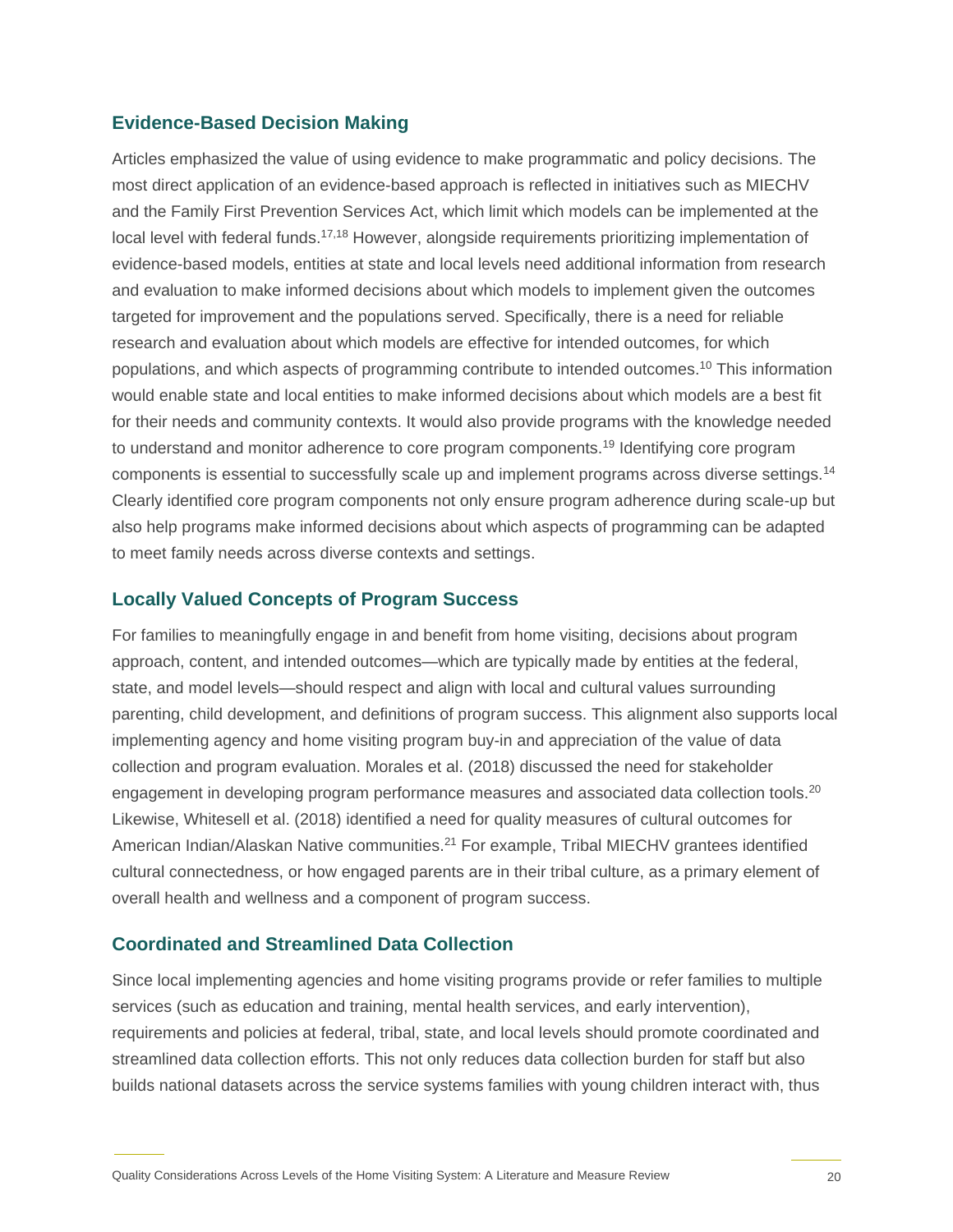providing families with more seamless and coordinated services.<sup>22,23</sup> Articles within the healthcare field, for example, highlight the need to align measures across federal and state governments. $22,23$ Federal and state regulatory provisions can also support research and evaluation through requirements or standards around reporting on quality measures. Adirim et al. (2017), for example, discussed several recommendations for federal and state investments in pediatric-specific quality measures, including support for measure development, incentives to report on measures, and alignment in reporting between federal and state agencies.<sup>22</sup>

### **Coordination and Collaboration**

Coordination and collaboration across agencies at the level of federal, tribal, state, and community contexts promotes the development and maintenance of support systems for families with young children and enables provision of streamlined and coordinated services.<sup>11-13,24-26</sup> Three quality considerations related to coordination and collaboration emerged from existing literature, including (1) partnerships, (2) shared resources and goals, and (3) public awareness and appreciation.

### **Partnerships**

Effective partnerships promote service coordination and streamline systems of care and support for families with young children. For example, San Diego County developed a multiagency system of care for early identification and treatment of developmental and social-emotional problems in young children in out-of-home placement. This collaboration helped the county achieve positive results, with 99.4 percent of eligible children screened and 87.8 percent of children linked to at least one service.<sup>13</sup> In the home visiting context, Imprint Cares partnered with a pediatric medical home to integrate its home visiting services into the practice and provide comprehensive consultation and support to families with young children.<sup>27</sup> Likewise, the Children's Center in South Carolina offers three home visiting models within a primary healthcare setting and provides multiple streamlined services to families, including home visiting, primary healthcare interventions, and additional behavioral health interventions (such as therapy or counseling) depending on individual family needs.<sup>27</sup> A case study of this effort reported multiple benefits, including more streamlined services, reduced duplication of efforts, and decreased costs associated with higher rates of emergency department visits.<sup>28</sup>

### **Shared Resources and Goals**

Shared resources and identification of common goals are essential in supporting coordination and collaboration and the development and maintenance of support systems for families with young children.<sup>11</sup> In a study of evidence-based home visiting programs, when partners agreed on common goals they were more likely to engage in coordinated strategic planning and activities to promote program awareness and sustainability (such as fundraising and building community awareness).<sup>12</sup>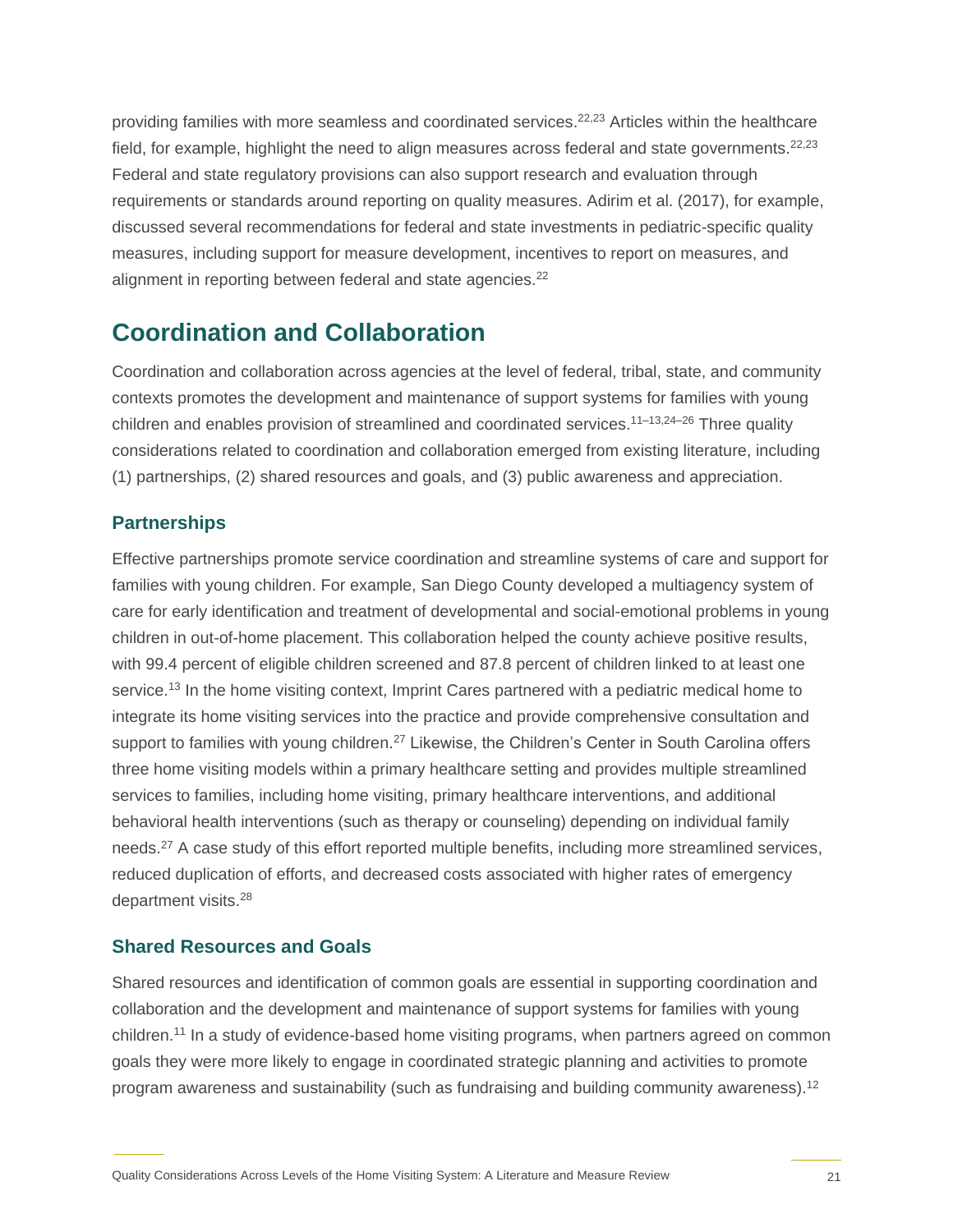Additionally, positive perceptions of the quality of collaboration, resources to manage collaboration, and resource sharing can promote sustained collaboration designed to support infrastructure development.<sup>11,29</sup> Of special consideration is the availability of resources to meet complex family needs within certain contexts. For example, programs in rural communities may require additional assistance from local, federal, and state partners to identify services within neighboring communities to address complex family needs.<sup>30</sup>

### **Public Awareness and Appreciation**

Leaders at federal, tribal, state, and community levels are often responsible for developing and promoting policies to support and strengthen families with young children.<sup>31</sup> For example, the Maternal and Child Health Block Grant provides funding for services at four tiers (infrastructure building, population-based services, enabling services, and direct health services) to address maternal and child health needs.<sup>31</sup> This requires collaboration to develop and carry out plans to raise public awareness, appreciation, and support of program services at the national, tribal, state, and local levels.<sup>12</sup> These efforts might target legislators and policymakers and support program sustainability through provision of funding and resources. It is also important to garner public support at the local level. In the instance of tribal home visiting, for example, Morales et al. (2018) discussed how home visiting is a new concept for many tribal communities and may face initial resistance due to negative historical experiences with similar social services. Thus, it is important that federal, tribal, state, and community leaders collaborate with one another to build an understanding of program purposes, respect and value the different cultures programs work with, and garner trust within local communities.<sup>20</sup> Trust and buy-in from the local community, and potential program participants, is critical for family recruitment and engagement.

### **Resources and Supports**

Resources and supports provided by entities at the federal, tribal, state, and community levels support high-quality services to families. Three quality considerations related to resources and supports emerged from existing literature: (1) diversified funding, (2) data systems, and (3) technical assistance and professional development.

### **Diversified Funding**

Innovative and diversified funding streams support program sustainability and, if resources are adequate, can promote program quality. But programs can find it challenging to serve additional families or hire new staff if funding does not increase over time.<sup>32</sup> Additionally, programs that rely on term-limited funding must allocate resources away from program provision to seek continued funding. Last, lack of program sustainability can negatively impact staff sense of job security. Diversified funding options for home visiting include state and local funding (e.g., Medicaid billing,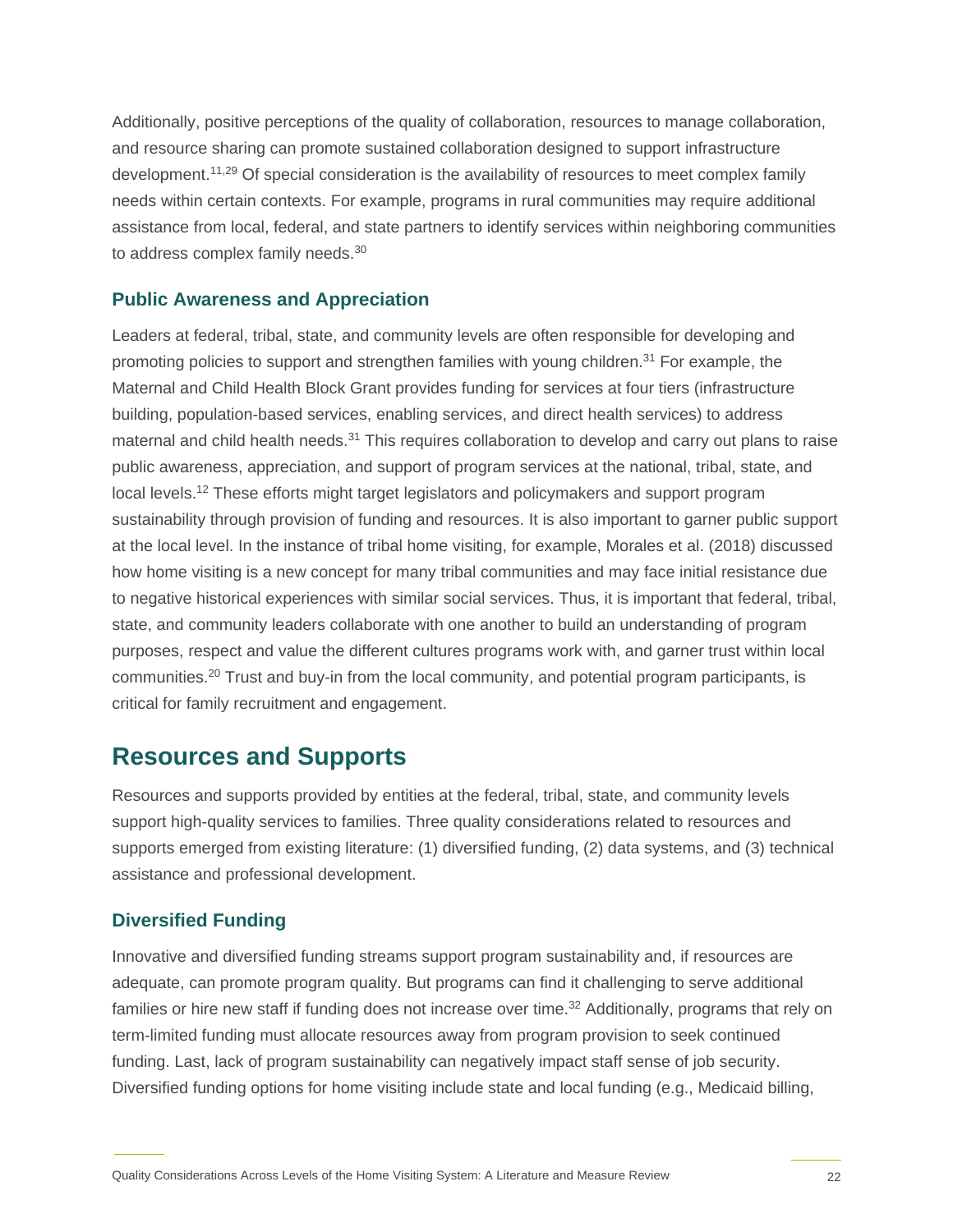block grants, general purpose tax dollars, local foundations) as well as federal funding (e.g., MIECHV funding and grant opportunities, Title V Maternal and Child Health Block Grant Program, Temporary Assistance for Needy Families).<sup>33,34</sup> State funding sources and levels of effort will vary across states, with some, for example, using Medicaid dollars to fund only specific program components or models.33,34 As an example of innovative funding approaches, Washington state legislature created the home visiting services account to pool public and private funds for home visiting services. <sup>35</sup> Additional options for funding structures include approaches that use collaboration fees and pay-for-performance incentives to support collaboration.<sup>33</sup>

### **Data Systems**

The availability of data systems and timely and reliable data helps programs monitor and demonstrate program outcomes and engage in data-driven decision making. There are a variety of ways to create useful data systems for programs. Programs benefit from access to quality data, including data on program implementation, to support delivery of high-quality services to families.<sup>36</sup> In some instances, providing coordinated databases facilitates a program's ability to collect and analyze program data.<sup>20</sup> Data sharing also emerged as an influential factor to enable cross-system coordination and collaboration. 13

### **Technical Assistance and Professional Development**

To implement models as expected and in a high-quality manner, local implementing agencies and home visiting programs need technical assistance and professional development provided by entities at the federal, tribal, state, and community levels.<sup>14,19,37,38</sup> State-level technical assistance, for example, might include partnerships with federal and state agencies, local agencies, academic partners, and technical assistance providers to provide training, technical assistance, and coaching. This support can focus on multiple topics, including child development, collective impact, data-driven decision making, or continuous quality improvement activities.<sup>39,40</sup> For example, Washington state created an Implementation HUB to provide technical assistance to local implementing agencies and home visiting programs in staff recruitment and training issues, supporting staff knowledge development, adhering to model fidelity, and continuous quality improvement activities.<sup>35</sup> States can also set standards for provider education and competencies and offer professional development opportunities to local programs. For example, the University of Maryland developed a home visiting training certificate course that increased home visitor self-efficacy in key training topics (such as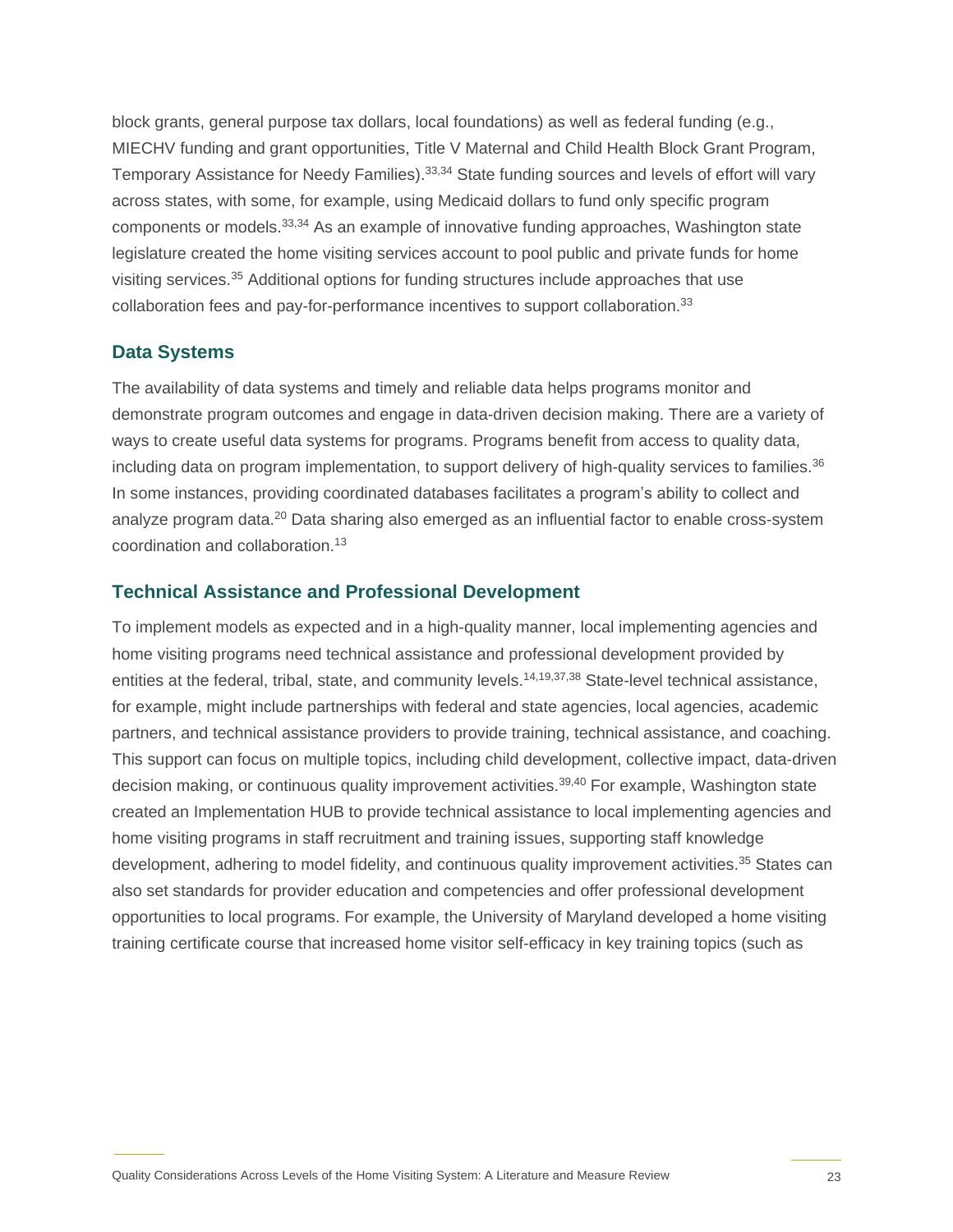communication, parenting, healthy relationships, mental health, substance use, and cultural sensitivity).<sup>15</sup> Several states have also developed home visitor competencies.<sup>41</sup>

### **Summary and Implications: Federal, Tribal, State, and Community Contexts**

Although not a common focus of research, this level of the home visiting system exercises a great deal of influence on how home visiting programs are implemented and perceived. Decisionmakers at this level are responsible for funding allocation, reporting requirements, program approach, policies, guidelines, and implementation requirements. They also provide support through coordinated technical assistance and professional development.

Quality considerations at this level highlight a need for research and evaluation to identify program components that drive individual program outcomes for different service populations. There is also a need to design program components and identify definitions of program success in collaboration with local stakeholders, to ensure services are culturally responsive and well-received.

Quality considerations at this level also suggest the importance of broad sustainable infrastructure; ample resources for technical assistance and professional development; and coordination and collaboration across service providers.

## <span id="page-25-0"></span>Local Implementing Agency and Home Visiting Program Contexts

When local implementing agencies and programs recruit and support a well-qualified workforce and provide services in alignment with common elements of effective prevention programs, they are more likely to successfully engage and retain families and provide high-quality services. A total of 86 articles provided information related to quality considerations at the level of the local implementing agency and home

### **Box 4. Quality Domains at the Local Implementing Agency and Home Visiting Program Level**

- Program approach and monitoring
- Organizational climate
- Workforce supports
- **Staffing**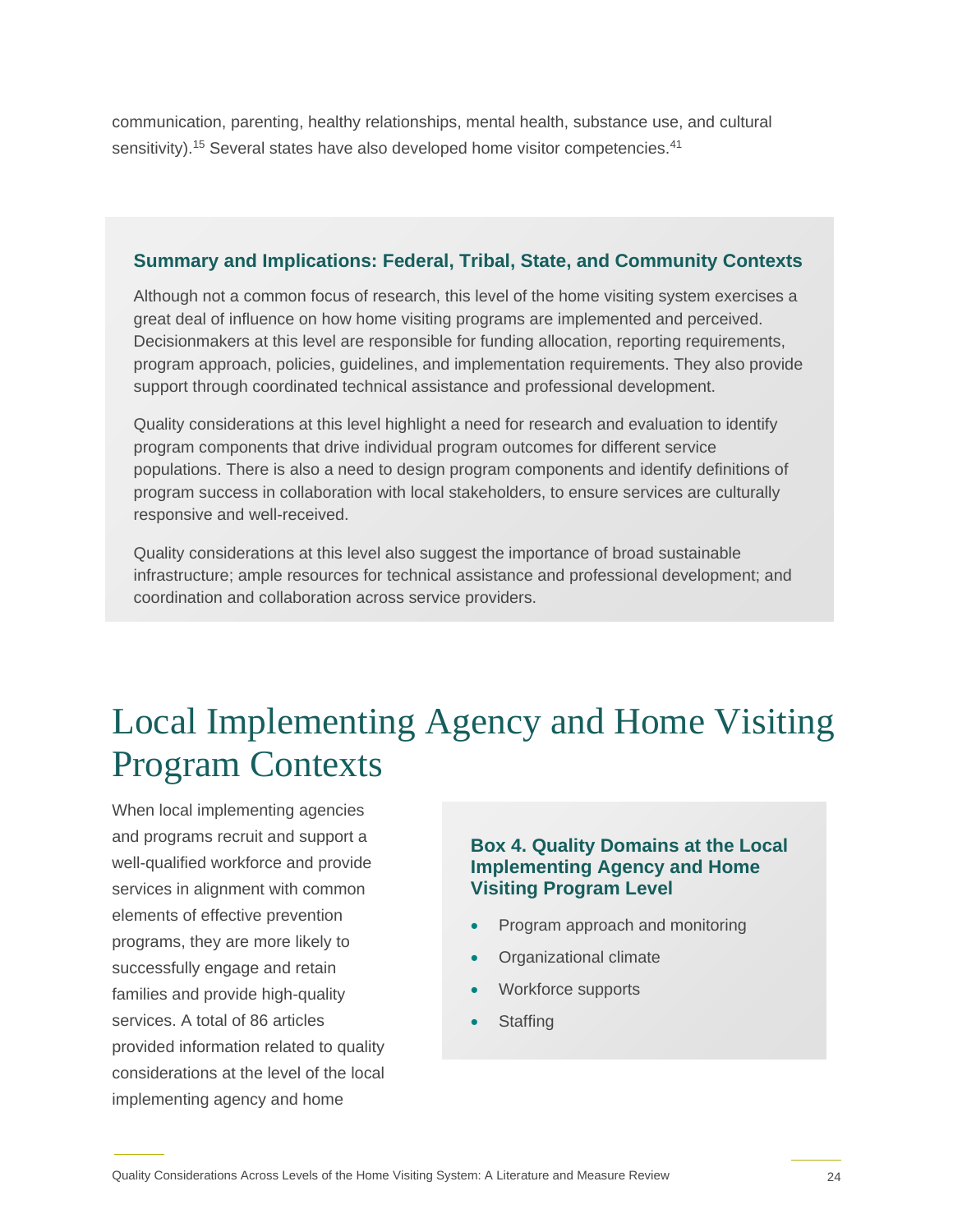visiting program. We identified four quality domains (see box 4) across the 86 articles. The following section summarizes these quality domains and considerations. Exhibit 5 summarizes example outcomes drawn from empirical research associated with select quality considerations at this level.

### <span id="page-26-0"></span>**Exhibit 5. Example Outcomes Associated With Select Quality Considerations: Implementing Agency and Home Visiting Program Contexts**

#### **Program approach and monitoring**

*Adapting program content*

• Use of an adaptive recruitment strategy to enroll two-parent Latino households resulted in significantly higher rates of father enrollment, attendance, and participation. Parents also reported higher rates of self-efficacy, communication, and consistent discipline, and lower rates of harshness toward children after program participation.<sup>42</sup>

### *Program monitoring*

- Children with home visitors participating in an intervention consisting of an online data collection system and training in data-based intervention decision making demonstrated significantly more growth in expressive communication, compared to children with home visitors who did not participate.<sup>43</sup>
- Participation in quality improvement cycles and implementation of strategies to increase the percentage of infants who receive at least three recommended well-child visits improved the percentage of infants receiving at least three visits, from 58 percent of infants prior to quality improvement cycles to 85 percent of infants after the quality improvement cycles.<sup>44</sup>

### **Organizational climate**

*Organizational culture and policies*

• Child welfare systems with more positive organizational climates had significantly stronger youth outcomes.<sup>45</sup>

### *Leadership*

• Parents receiving services from organizations with leadership that support implementation of evidence-based practices experienced greater increases in social connections.<sup>46</sup>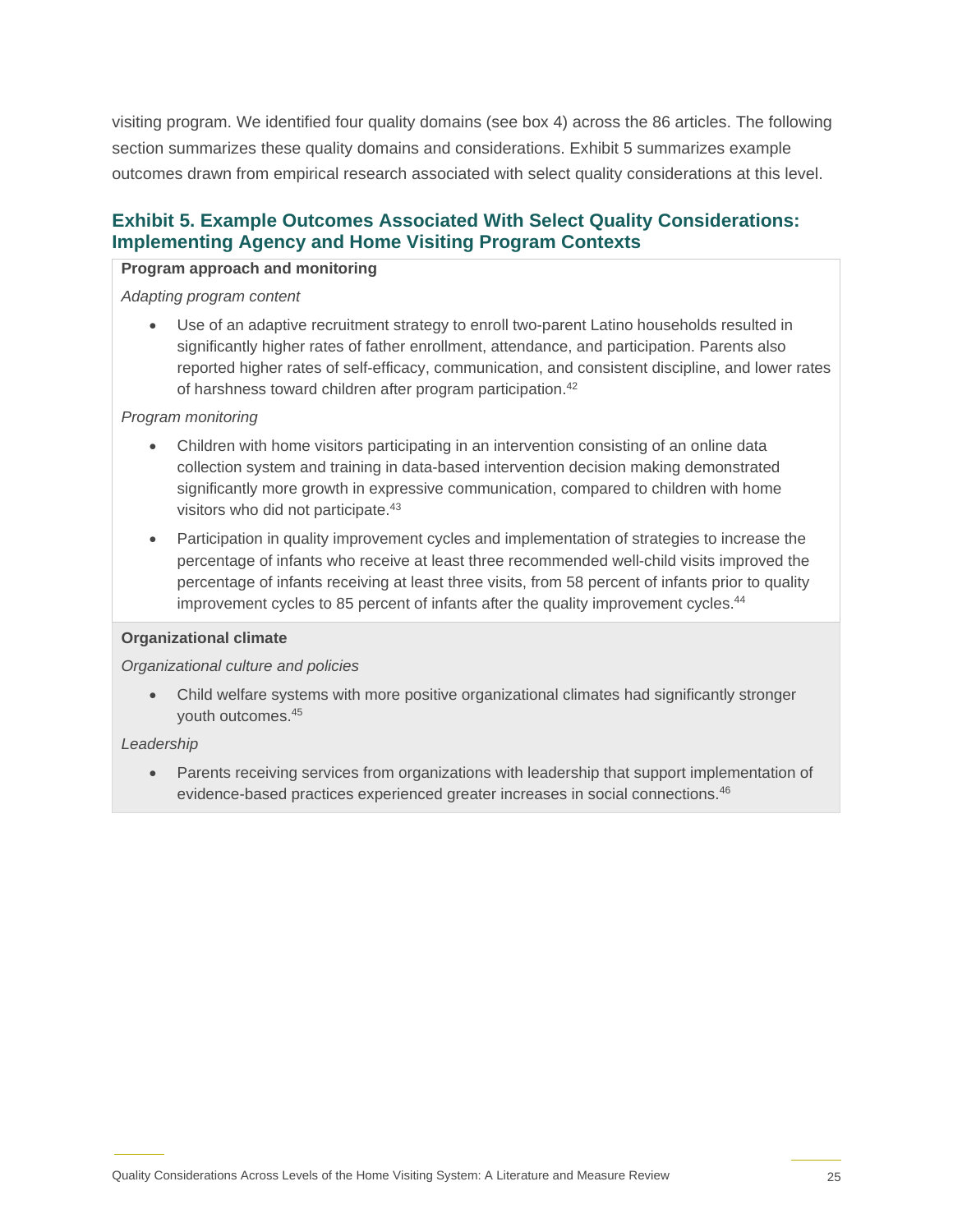### **Workforce supports**

*Comprehensive and specialized training*

• A communications training course for home visitors was associated with improved knowledge, attitudes, confidence, and skills in using motivational communication techniques with families.<sup>47</sup>

#### *Targeted and individualized coaching*

- Coaching provided to home visitors as part of a text messaging enhancement supported home visitors sending a greater number of text messages to families, which was associated with increased parent engagement and increased parent use of strategies to promote child language development.<sup>48</sup>
- Students whose teachers received a high level of support through individualized coaching as part of My Teaching Partner made greater language and literacy gains than students whose teachers received access to only a curricular supplement.<sup>49</sup>
- Participants in a workshop-plus-coaching group demonstrated significantly higher scores on perceived self-efficacy compared to participants in a workshop-only group.<sup>50</sup>
- Teachers exposed to a greater number of coaching cycles demonstrated greater improvement in classroom interactions over the year.<sup>51</sup>

### **Staffing**

*Staff selection and recruitment*

• A study examining the implementation of a relationship-based school readiness intervention found significant positive associations between provider years of experience, education, and quality of intervention delivery.<sup>52</sup>

### *Staff well-being*

• Provider personal financial resources were positively associated with global and instructional classroom quality.<sup>53</sup>

### **Program Approach and Monitoring**

The nature of services provided to families, including both approach and content, is driven by models selected for implementation as well as policies and procedures established by the local implementing agency. This quality domain includes three quality considerations: (1) program theory and content, (2) adapting program content, and (3) program monitoring.

### **Program Theory and Content**

Providing theory-driven comprehensive program services that can be flexibly implemented according to individual family needs supports program outcomes.<sup>54,55</sup> Nation et al. (2003) found that effective prevention programs are typically theory driven and include multiple components to address the specific behaviors and outcomes of interest.<sup>55</sup> Within the home visiting context, Filene et al. (2013) found that certain program components were significantly associated with program outcomes. These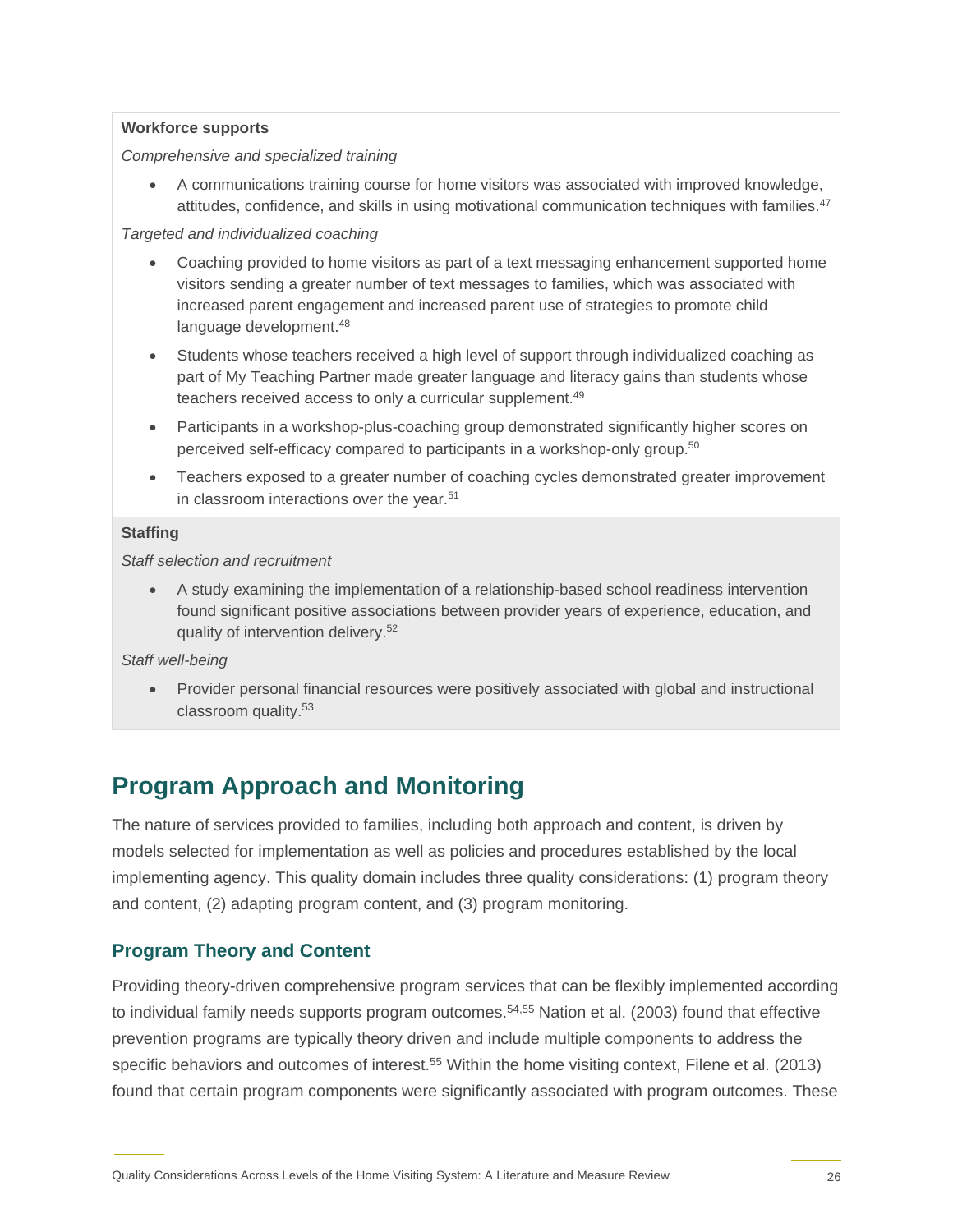components include teaching sensitive and responsive parenting, teaching discipline and behavior management techniques, and teaching problem-solving skills, which were associated with improved parenting behaviors. Additionally, stronger effects were found in programs using video-based feedback of parent-child interactions and negative effects were found for providing material goods to families.<sup>3</sup> Gubbels et al. (2021) also found larger effects for programs with more parenting program components and a focus on parental responsiveness and sensitivity to children's cues.<sup>56</sup> Other articles discussed the role of support and education in child development and health topics, the ability to support families of children with disabilities or delays, and the ability to serve families with significant stressors in promoting program outcomes.<sup>57</sup> Additionally, a number of articles discussed the importance of providing referrals or linkages to community services, material or concrete goods like diapers and wipes, and other supports such as transportation.<sup>44,54,58–61</sup> In general, these components were identified as contributors to positive program outcomes regardless of the model in which they were embedded.

### **Adapting Program Content**

Providing culturally and linguistically relevant program content is essential in engaging families and assuring that program services are responsive to individual family values and needs.<sup>19,57,62,63</sup> This often requires adaptations and enhancements to program content. For example, tribal programs reported that adaptations were necessary to align program content with community norms and findings from community needs assessment. Adaptations included incorporating activities and lessons focused on and embedded in tribal practices, including discussions of cultural identity and awareness and development of curricula focused on cultural awareness and knowledge.<sup>20,21</sup> Adapting program content and potentially intended program outcomes is not only necessary for assuring relevance and family engagement but also promotes important aspects of health and wellbeing for particular service populations and contexts.<sup>21</sup> Other examples from the literature include program adaptations to increase father enrollment, involvement, and receptivity to program services and cultural adaptations of existing models.<sup>42,64,65</sup> These adaptations were associated with high father enrollment, high levels of family engagement, participation satisfaction with program modifications, and positive working relationships between families and home visitors. 42,65 Existing literature also highlighted adaptations to service delivery modes and found unique benefits—such as following families during residential moves and promoting continuity of services—from home visiting services delivered virtually.<sup>66</sup>

### **Program Monitoring**

Ongoing program monitoring to identify areas for improvement, monitor progress toward goals, and inform program decisions emerged as a quality consideration across articles. Components of program monitoring include engaging in continuous quality improvement (CQI) activities, monitoring implementation adherence and fidelity, data-driven decision making, and program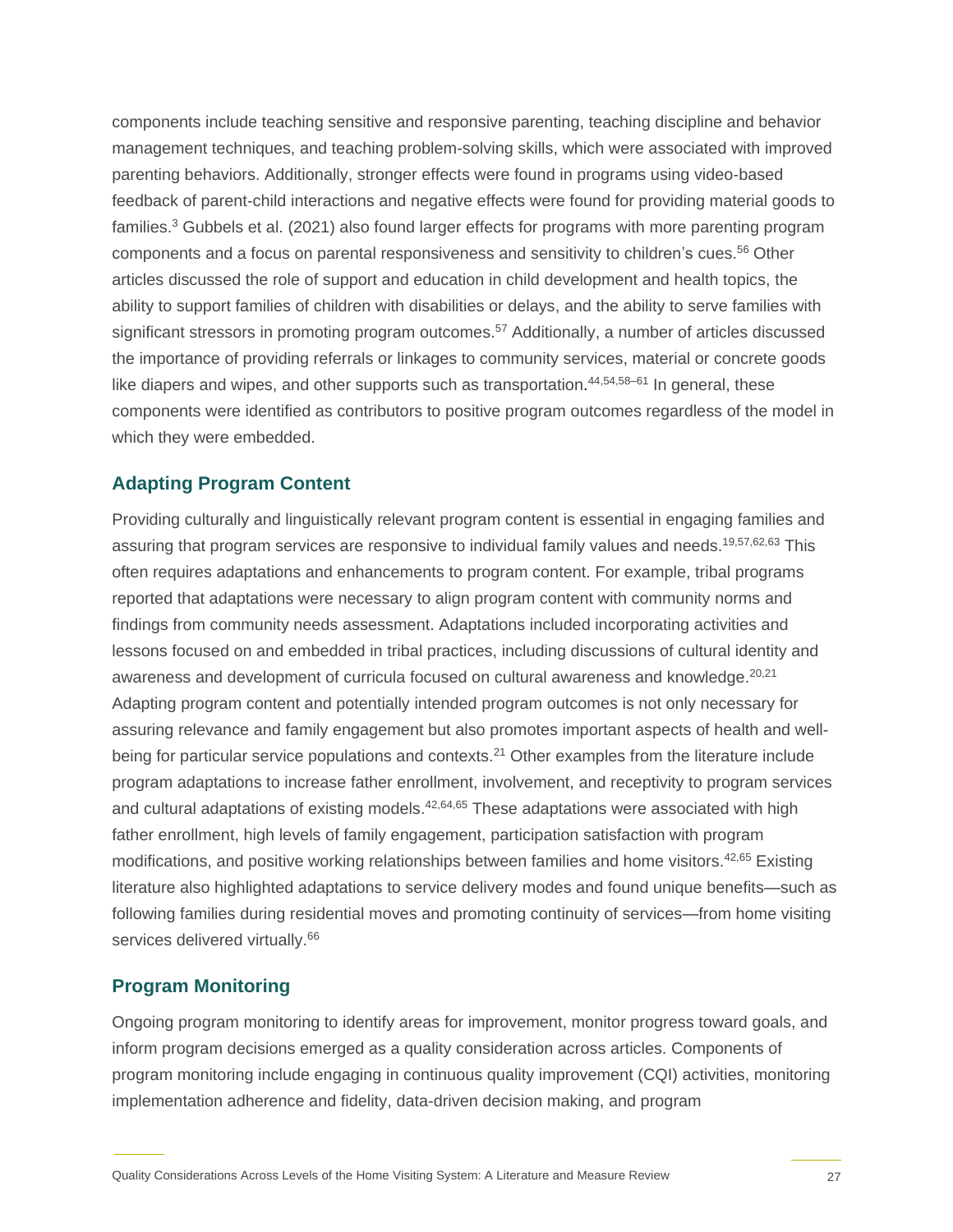evaluation.32,55,63,67,68 Naturally, these components rely on programs having access to and ensuring that staff regularly use high-quality data systems and adhere to requirements for data collection.<sup>69</sup> These components also rely on availability and use of standard and reliable tools to monitor implementation adherence, program fidelity, and program outcomes.<sup>69</sup>

### **Organizational Climate**

Organizational climate and program leadership competencies influence staff experiences and perceptions of their workplace and thus influence the quality of services provided to families. For example, organizational climate is associated with staff well-being—which influences staff ability to form positive relationships with families and provide high-quality services.<sup>70</sup> This domain includes two quality considerations: (1) organizational culture and policies and (2) leadership.

### **Organizational Culture and Policies**

Organizational culture includes dimensions related to positive workplace relationships and dynamics; reasonable workloads, expectations, and demands; opportunities for shared decision making and collaboration; autonomy and flexibility; and support for personal and professional growth.<sup>6,38,45,71,72</sup> Organizational culture may also include organizational norms and support surrounding implementation practices and service delivery strategies. A few studies found associations between organizational culture and staff well-being, staff turnover, quality of services, and child and youth outcomes.45,73,74 For example, Dennis and O'Connor (2013) found that early childhood centers with higher levels of positive overall organizational climate were also rated higher in measures of classroom process quality (such as positive teacher-child interactions, providing children with opportunities for self-selected small group play) from the Early Childhood Environment Rating Scale-Revised.<sup>73</sup> Additionally, Glisson and Green (2011) found that youth in child welfare systems with more positive organizational cultures had better outcomes in the form of improved psychosocial functioning, and that this association was not mediated or moderated by the quantity or quality (measured by caseworker perception of their success in providing necessary services to the child and family) of services. 45

### **Leadership**

Articles discussed several aspects of program leadership that can be developed to support staff, promote positive work environments, and successfully oversee programs, such as leadership knowledge, competencies, and skills in topical content areas (such as family strengthening or child development); program planning and decision making skills; engagement in data-informed decision making; fiscal management practices; and effective communication skills.<sup>54,75</sup> Additionally, several articles found that participation, endorsement, and awareness of training and professional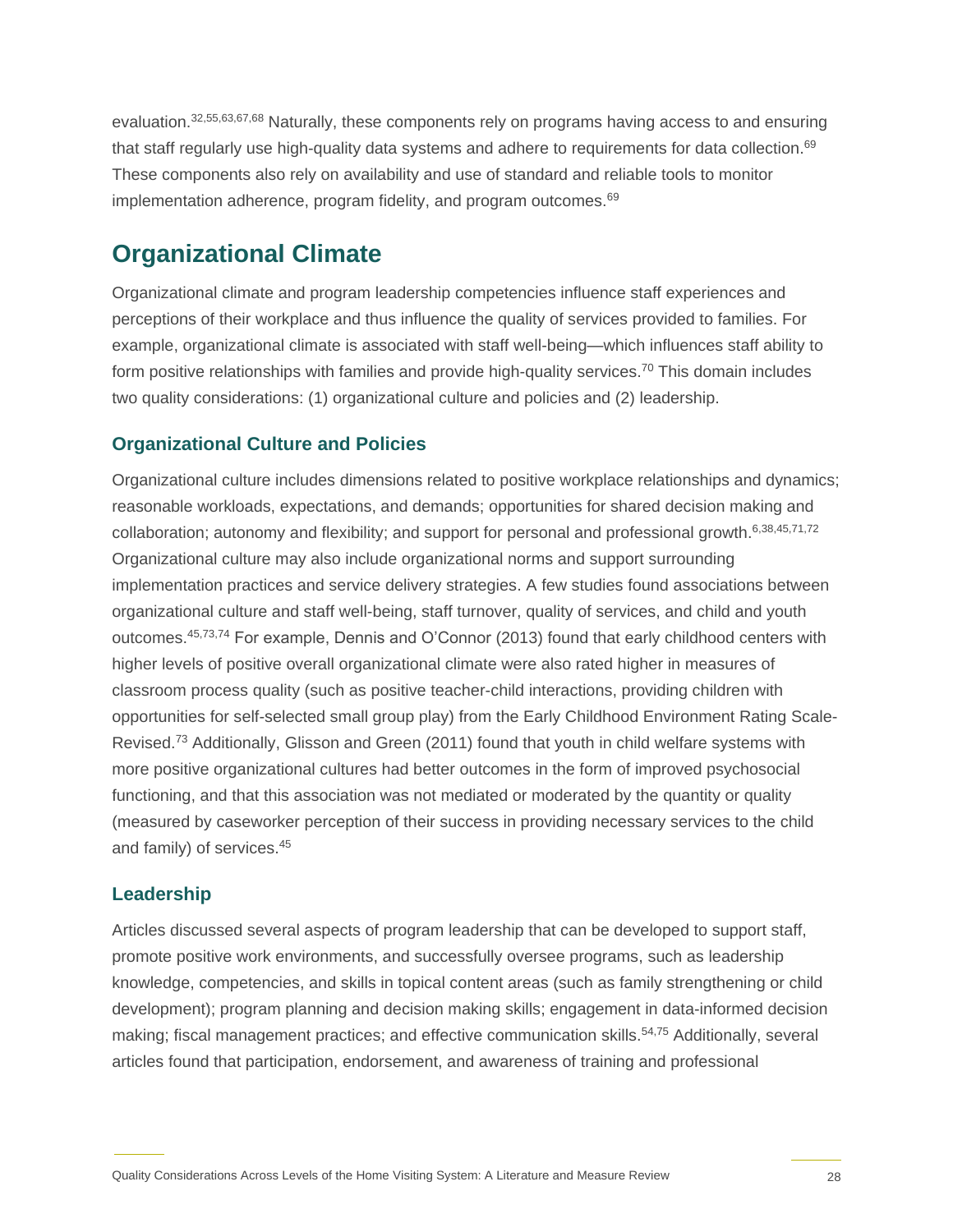development initiatives from leadership supports sustained changes in staff practices as a result of training and professional development.46,76

### **Workforce Supports**

Local implementing agencies and home visiting programs must provide initial and ongoing training as well as coaching and supervision to ensure staff have the necessary knowledge, skills, and competencies to carry out their job expectations. The quality domain of workforce supports includes three quality considerations: (1) comprehensive and specialized training, (2) targeted and individualized coaching, and (3) reflective and consistent supervision.

### **Comprehensive and Specialized Training**

To effectively support the myriad of individual family's needs (such as addressing issues of intimate partner violence, substance abuse, or maternal depression), home visitors need training not only on implementation of the program or intervention they will deliver but also on specialized topics.<sup>6,29,77</sup> This assures that home visitors have the skills and knowledge necessary to support families in multiple content areas. Examples of specialized training topics include adaptations of programs/interventions for special populations, engaging families in program services, cultural sensitivity, trauma-informed care, and relationship-based infant mental health. For example, Beasley et al. (2014) offered provider training on Safe Care's adapted model for culturally congruency. Training for Safe Care's adapted model focused on in-depth understandings of culture, community contexts, and historical contexts. The authors also offered training and practice modules in English and Spanish.<sup>65</sup> Articles found that training is more likely to lead to changes in knowledge acquisition and skills that translate to changes in practice when it includes didactic instruction to provide background information, theory, and rationale for a particular program/practice along with demonstration of skills and skill-building opportunities through role-plays, observation, and selfreflection.<sup>67,78</sup> Additionally, trainings should provide supportive and safe peer-learning communities and regularly scheduled booster sessions.<sup>69,76</sup> Providing peer-learning communities offers a space for staff to generate ideas for incorporating new knowledge and skills into existing practices and promotes shared knowledge, beliefs, and attitudes.<sup>76</sup> Booster sessions are important to ensure sustained benefits of training and to prevent deviations from intended program service components, which can decrease the likelihood of achieving intended program outcomes.<sup>69</sup>

### **Targeted and Individualized Coaching**

Providing coaching, in addition to training, positively impacts staff well-being, changes in practices, and service quality.48,49,79,80 Chaffin et al. (2012) noted that coaching is distinct from supervision in that it serves an advisory function rather than supervisory.<sup>79</sup> In the context of home visiting, implementation of a text messaging enhancement benefited from monthly coaching sessions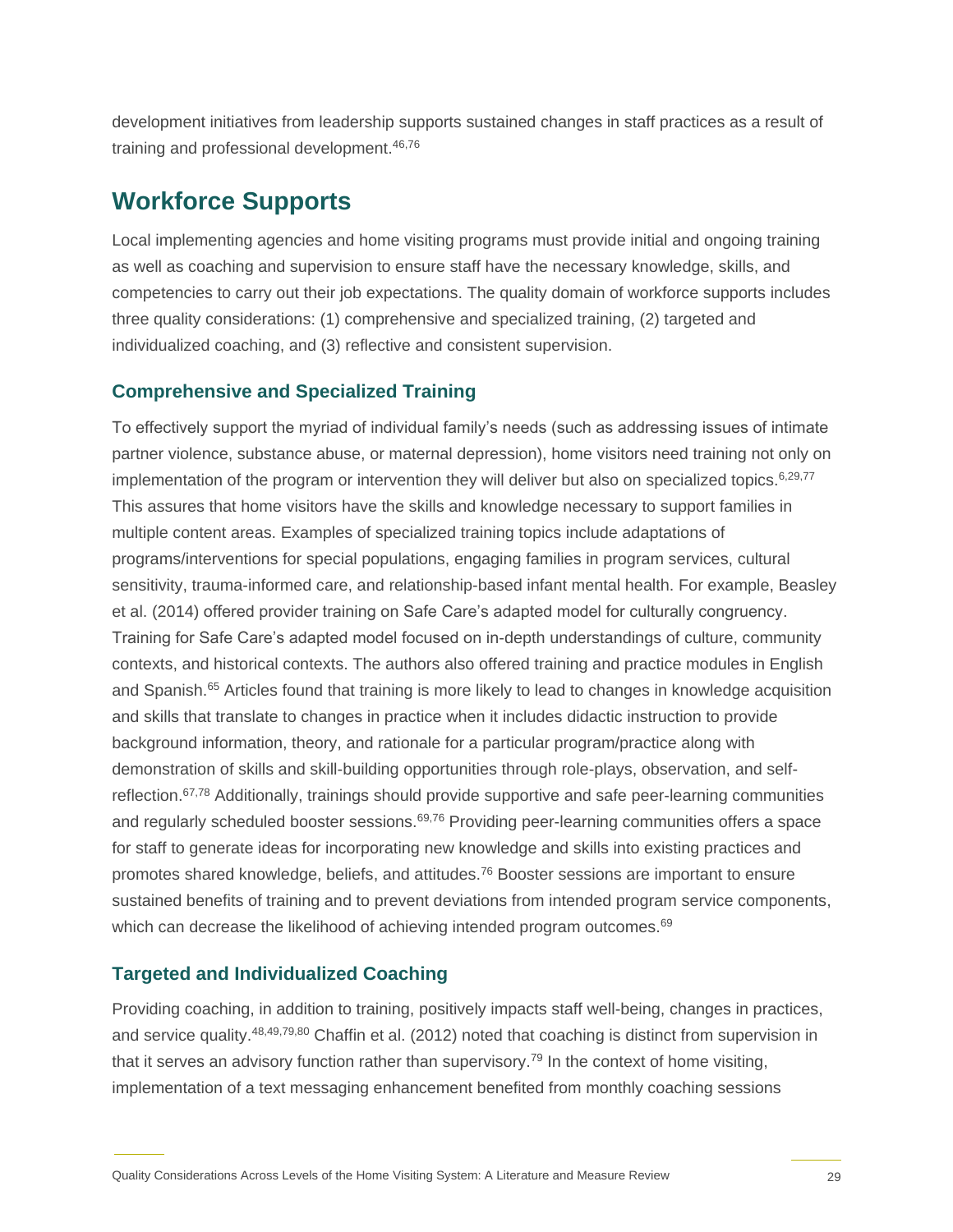provided to home visitors. The text messaging enhancement was designed to promote language-rich learning environments by sending text messages to parents with suggestions and tips for how to promote early language skills during daily activities (such as discussing the color and texture of items at the grocery store). Home visitors received monthly coaching sessions that included sharing summaries of home visitor implementation fidelity data and parent implementation fidelity, to help home visitors monitor their use of text messages to parents and the impact of text messages on parents' interactions with children.<sup>48</sup> Likewise, researchers for My Teaching Partner (a web-mediated professional development system) found that professional development that includes coaching is necessary to change teacher practices to a degree that translates to positive changes in children's language and literacy skills.<sup>49,51</sup> However, one study found that the positive effects of home visitor coaching on family outcomes were more pronounced in families that were facing comparatively more challenging circumstances, suggesting that coaching may have a differential impact depending on the populations with whom home visitors are working.<sup>79</sup>

### **Reflective and Consistent Supervision**

In addition to training and coaching, several articles discussed the role of ongoing and reflective supervision in maintaining implementation adherence and fidelity, supporting staff well-being and self-efficacy, and promoting service quality through positive relationships. $81-83$  Supervision should be available for direct service providers as well as program supervisors and managers, and a combination of group and individual supervision should be offered.<sup>77</sup> In a study of infant and early childhood mental health consultation, the quality of the consultative alliance—or the working alliance between a teacher and the mental health consultant—predicted teacher self-efficacy, positive job perceptions, and improvements in classroom climate.<sup>83</sup> Additionally, Chiapa et al. (2015) suggested that site-specific supervision in their fidelity study helped prevent declines in fidelity over time.<sup>82</sup> Last, using the four-factor Reflective Supervision Rating Scale, Gallen et al. (2016) found that the factors (i.e., mentoring, supervision structure, reflective process and skills, and mentalization) were associated with higher levels of job satisfaction and lower levels of stress.<sup>84</sup>

### **Staffing**

Local implementing agencies and home visiting programs are responsible for staffing programs with a qualified and supported workforce. Supporting staff knowledge competencies and well-being also plays a role in retaining a qualified workforce. The domain of staffing includes three quality considerations: (1) staff selection and recruitment, (2) staff knowledge and competencies, and (3) staff well-being.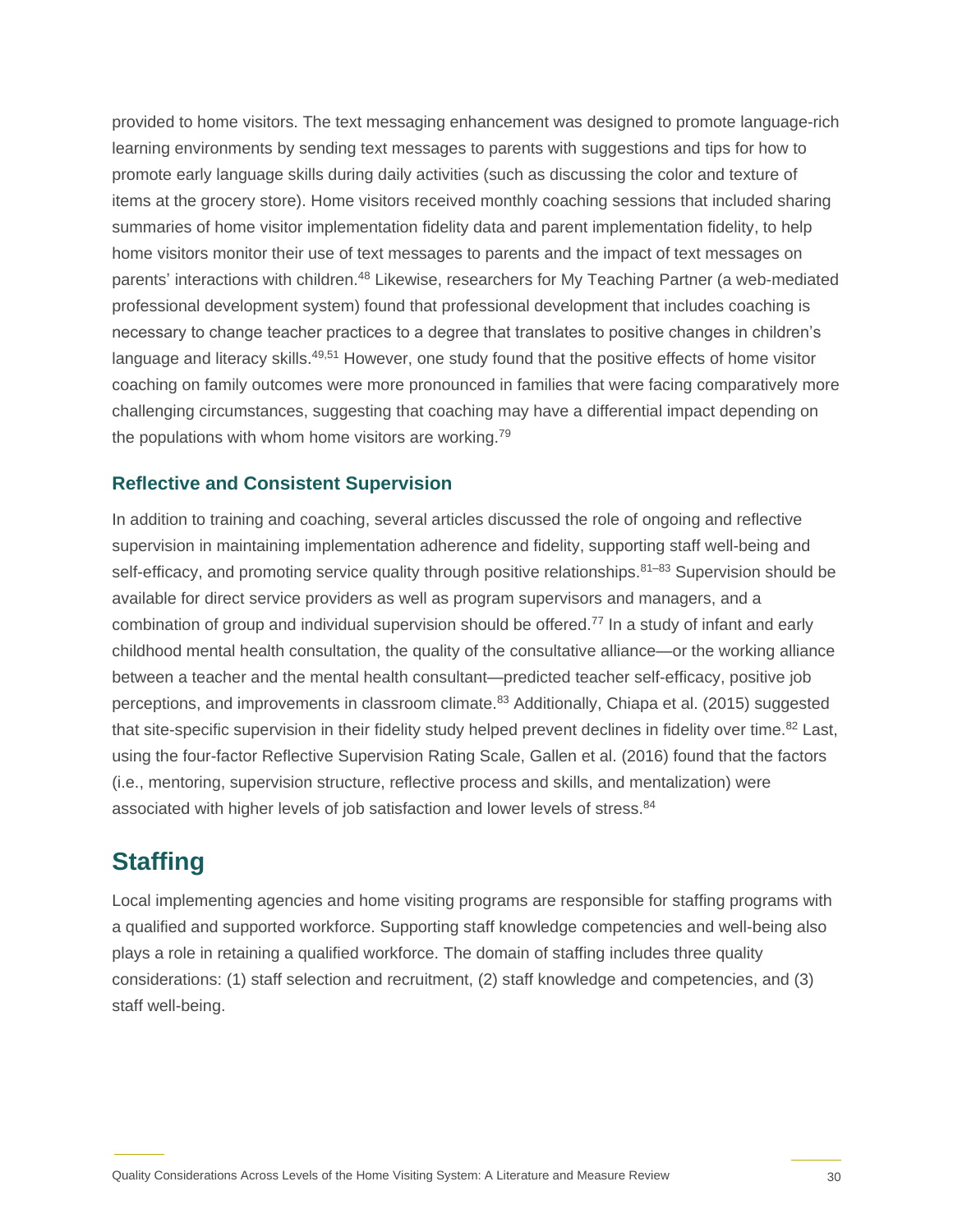### **Staff Selection and Recruitment**

A critical step for long-term program success includes recruitment and selection of a well-qualified workforce.<sup>25,35,85</sup> Definitions of what is specifically meant by a "well-qualified" workforce varies according to model-specific standards and requirements. Regardless, the ability to recruit a qualified workforce in alignment with model expectations often depends on the availability of a qualified workforce in the local community. For example, a case study of home visiting programs in Texas reported that it was difficult to find staff with necessary qualifications due to a shortage of nurses in the community to implement Nurse Family Partnership as well as a lack of Spanish-speaking home visitors and translators for families speaking other languages.<sup>25</sup> Evidence is mixed within the home visiting field with respect to the necessary educational backgrounds of program staff.<sup>3</sup> Specifically, evidence is mixed surrounding the type of educational background associated with different outcomes. For example, programs employing paraprofessional home visitors demonstrated larger effect sizes on birth outcomes.<sup>3</sup> However, use of professional home visitors (such as a nurse, psychologist, or social worker) was a significant predictor of better child physical health outcomes.<sup>3</sup> Within the field of early childhood, however, having staff with a higher education degree in early childhood education or a related field was associated with higher quality interactions with children.<sup>86</sup> Additionally, articles suggest that hiring culturally sensitive and responsive staff with lived experiences that reflect the experiences and backgrounds of families served promotes family engagement.<sup>56,63,77,87,88</sup> Recruiting and hiring well-qualified staff who clearly understand required job functions also supports staff feelings of confidence and efficacy in carrying out their job responsibilities. Staff self-efficacy and confidence supports workforce stability, which is associated with higher rates of participant retention.<sup>89</sup>

### **Staff Knowledge and Competencies**

Home visitors provide services to families on a wide range of topics, requiring knowledge and competencies across multiple domains. This includes, but is not limited to, content knowledge and competencies in the domains of child development, maternal physical and mental health, parentchild relationships, intimate partner violence, child health and safety, breastfeeding, safe sleep, caregiver education, and employment. More broadly, home visitors also need knowledge and competencies in relationship formation, communication, and collaboration with families.<sup>65,85,90</sup> Home visitors must also clearly understand the model and/or prevention program they are implementing.<sup>85</sup> Additionally, to provide culturally competent services, home visitors should have deep knowledge, awareness, and curiosity about the cultural backgrounds, beliefs, and practices of the families they work with.65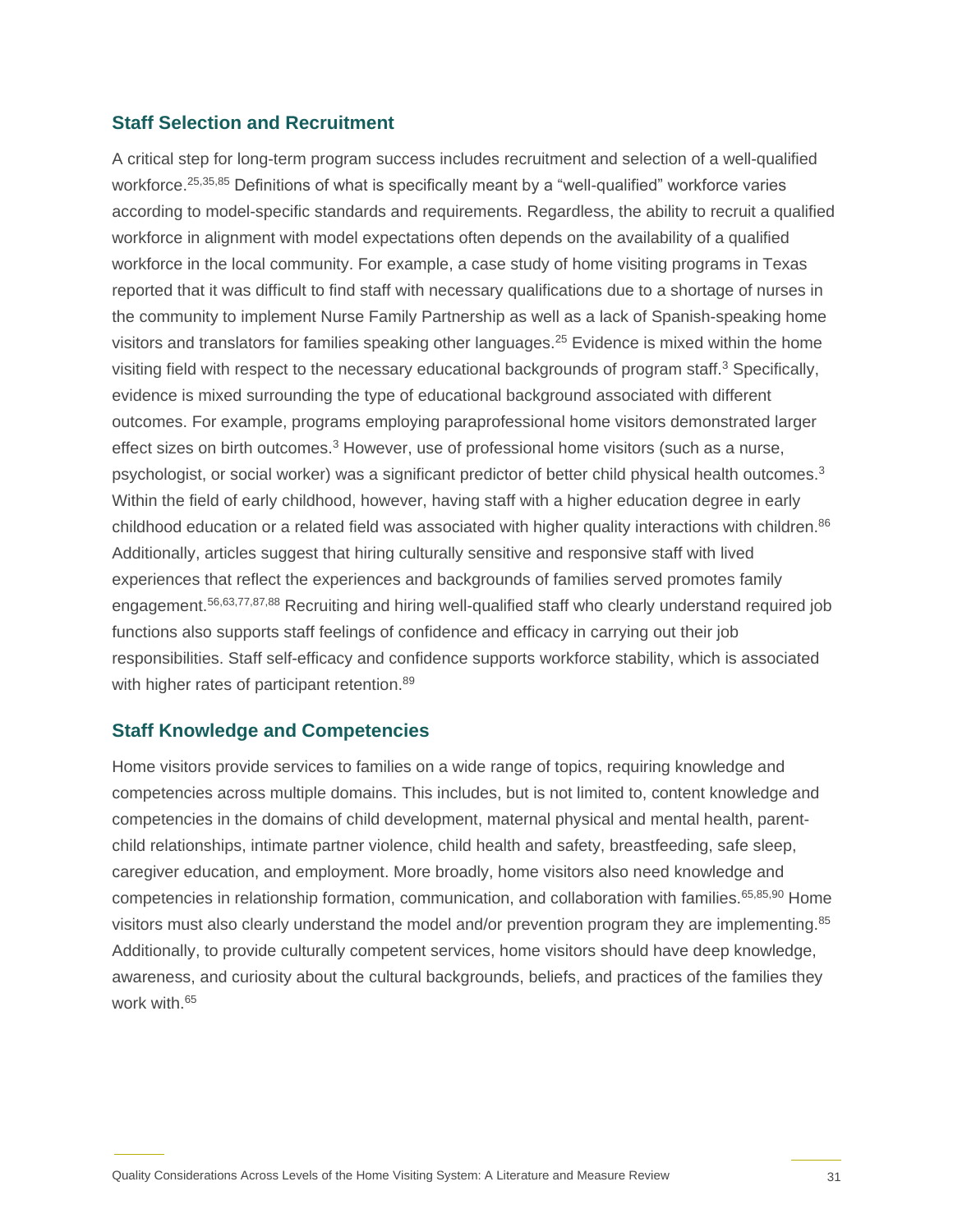### **Staff Well-Being**

In one study, staff psychological well-being emerged as a driver of the quality of the working alliance between home visitors and families.<sup>91</sup> In another study, home visitors reported that work-related stress, such as paperwork and data entry, diminished their engagement with program participants.<sup>92</sup> Research in early childhood education programs also found associations between staff psychological well-being, work engagement, and observations of classroom quality (such as positive and supportive interactions with children and emotional and behavioral supports) and child outcomes.53,70,93 Example indicators of staff well-being addressed in studies include depressive symptoms, availability of positive relationships, self-efficacy and confidence, autonomy, personal financial resources, and job satisfaction.<sup>53,72,80,91,94</sup> Several articles also discussed the impact of organizational culture and climate on staff well-being, whereby more positive and supportive organizational climates promote staff psychological well-being and program quality.<sup>72,94</sup> For example, staff in early childhood education programs that offer more social-emotional supports to staff and with lower levels of overall workplace stress report better psychological health and are more likely to have positive teacher-child relationships. 53,72,94

### **Summary and Implications: Local Implementing Agency and Home Visiting Program Contexts**

Policies, procedures, and organizational climates at the level of local implementing agencies and home visiting programs influence home visitors' ability to provide high-quality home visiting services to families.

Quality considerations at this level suggest a need for theory-driven programs with wellspecified and structured program components. Additional considerations suggest the need to take a close look at the cultural relevance and congruency of existing models and program components. There may be a need for cultural adaptations and enhancements to ensure alignment of program goals and content with cultural values and practices.

Additional quality considerations highlight the importance of workforce supports through comprehensive training, targeted and individualized coaching, supervision, and positive workplace climates to promote staff well-being.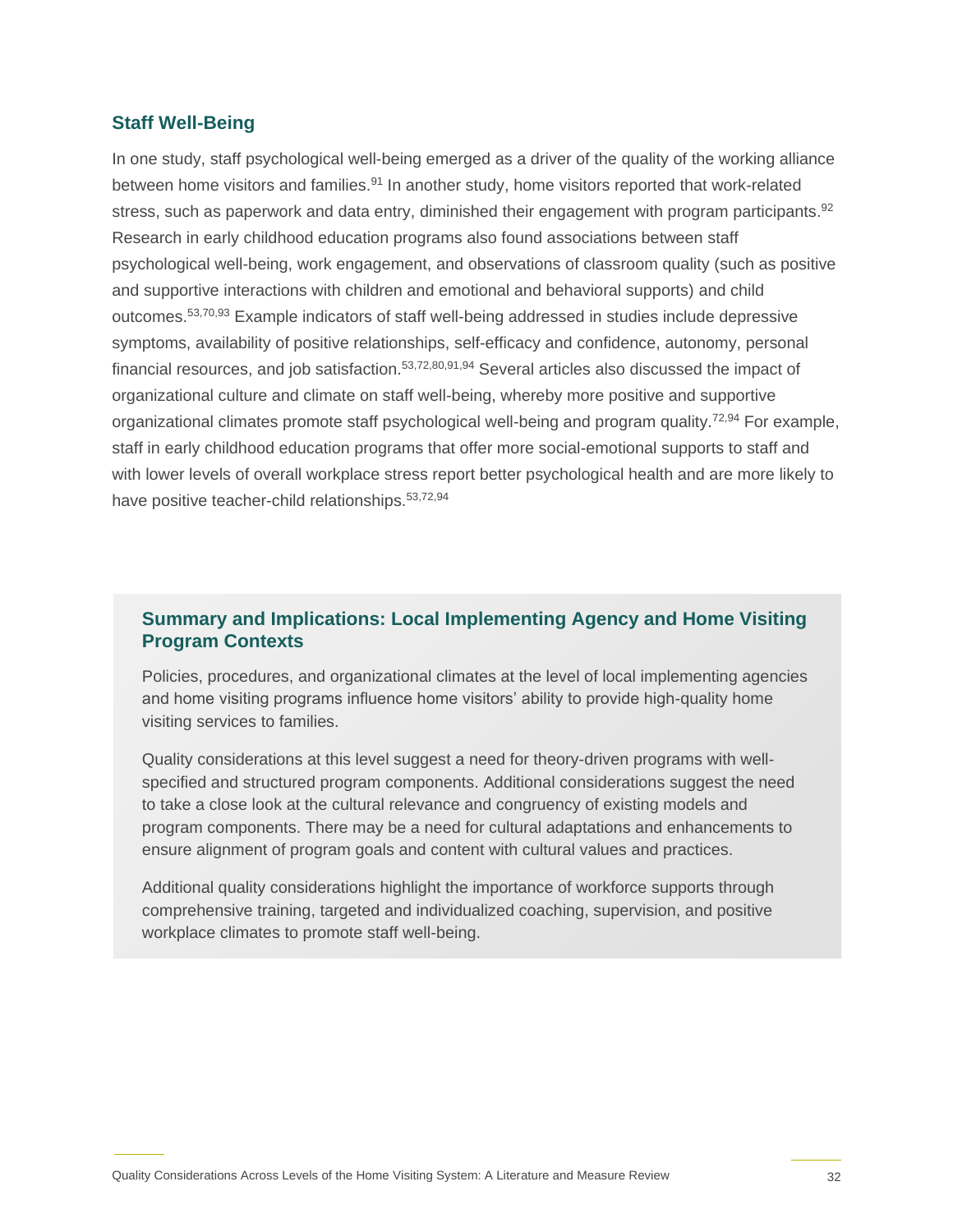## <span id="page-34-0"></span>Program Service Delivery Contexts

As we have been documenting, many factors influence the focus and nature of the services families receive from local home visiting programs. Regardless of these many and diverse external factors,

we identified one unique quality domain (see box 5) as being central to the service delivery level. Regardless of the inputs into a program's structure coming from other levels of the home visiting system, the relationship between a specific home visitor and program participants is

### **Box 5. Quality Domain at the Program Service Delivery Level**

• Ability to effectively engage families in program services

constructed at the local service delivery level. A total of 63 articles provided information related to quality considerations at the level of program service delivery. The following section summarizes these quality considerations. Exhibit 6 summarizes example outcomes drawn from empirical research associated with select quality considerations at this level.

### **Ability to Effectively Engage Families in Program Services**

Initial and ongoing family engagement is necessary to achieve intended program outcomes. Thus, home visitors need to use specific techniques to not only engage families but to also facilitate family understanding of and incorporation of program content into their daily lives. The quality domain of the ability to effectively engage families in program services includes three quality considerations: (1) strong interpersonal skills, (2) facilitating family understanding and use of program content, and (3) individualizing services.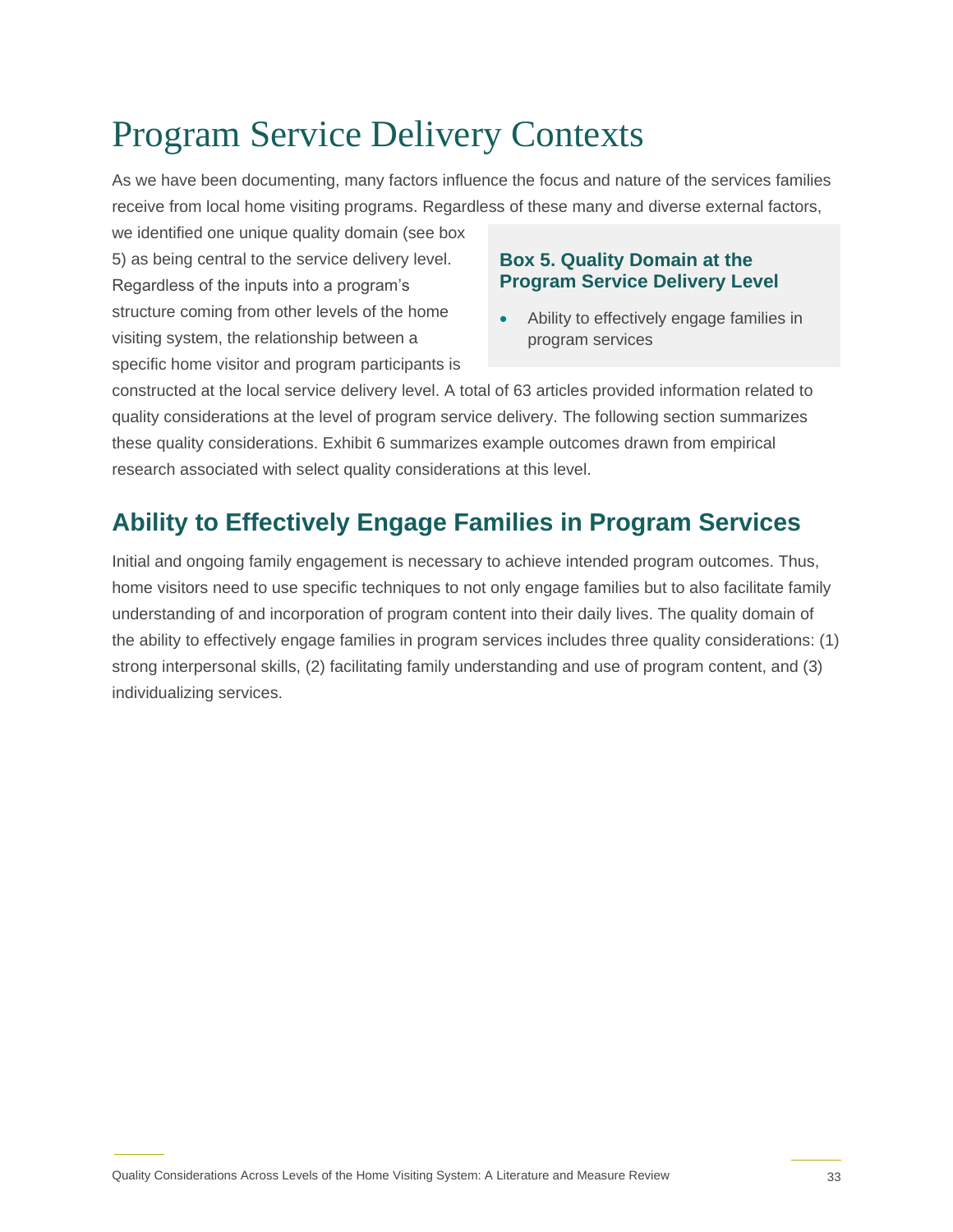### <span id="page-35-0"></span>**Exhibit 6. Example Outcomes Associated With Select Quality Considerations: Program Service Delivery Contexts**

#### **Ability to effectively engage families in program services**

*Strong interpersonal skills*

- Positive engagement with parents (defined as showing warmth and support, reinforcing parents for sharing information, using good active listening skills, validating and normalizing parent experiences, and respecting all values and belief systems) predicted parent attendance in program sessions. Parent attendance moderated the effects of fidelity on parent competence in practicing skills at home, which accounted for increases in the quality of parentchild relationships and decreases in child internalizing and externalizing behavior problems.<sup>95,96</sup>
- Combined scores on the Home Visiting Rating Scales (HOVRS) for home visiting practices (including home visitor *relationship* with family members, home visitor *responsiveness* to family strengths and culture, home visitor *facilitation* of parent-child interaction, and home visitor *nonintrusiveness)* directly predicted parent support for language development and indirectly predicted child language outcomes.<sup>97</sup>
- Family relationship quality with the home visitor was an important predictor of early maternal and paternal program engagement.<sup>98</sup>

*Facilitating family understanding and use of program content*

- Provider skillful presentation (defined as good understanding of material, providing helpful illustrative examples, expressing confidence that skills will work for the family, and linking other parts of the program through forecasting and referring back) was positively correlated with participant attendance.95,96
- Engaging families in triadic interactions (including the home visitor, parent, and child) is associated with higher levels of family engagement during home visits and higher ratings of quality as rated by the HOVRS.<sup>99,100</sup>

*Individualizing services*

• Home visitor consideration of how to individualize their approach to the unique needs of each family was significantly associated with home visitor responsiveness to families during visits and facilitation of parent-child interaction during visits.<sup>59</sup>

### **Strong Interpersonal Skills**

The relationship between program providers and clients is clearly established in the literature as critical for ensuring family engagement, which supports stronger program outcomes. Multiple articles, for example, focus specifically on provider interpersonal and communication skills.<sup>38,54,58,77,87,96,98,101–103</sup> In a survey of home visiting programs in California, staff agreed that a home visitor's ability to build trust, display warmth, empower families, and accept families where they are is directly related to family engagement.<sup>103</sup> Other interpersonal skills associated with stronger family engagement include enthusiasm, commitment, and motivation in working with families.<sup>101</sup> Staff must also have the knowledge, skills, and willingness to employ a relationship-based approach in their work with families and utilize effective communication techniques.<sup>77</sup> These interpersonal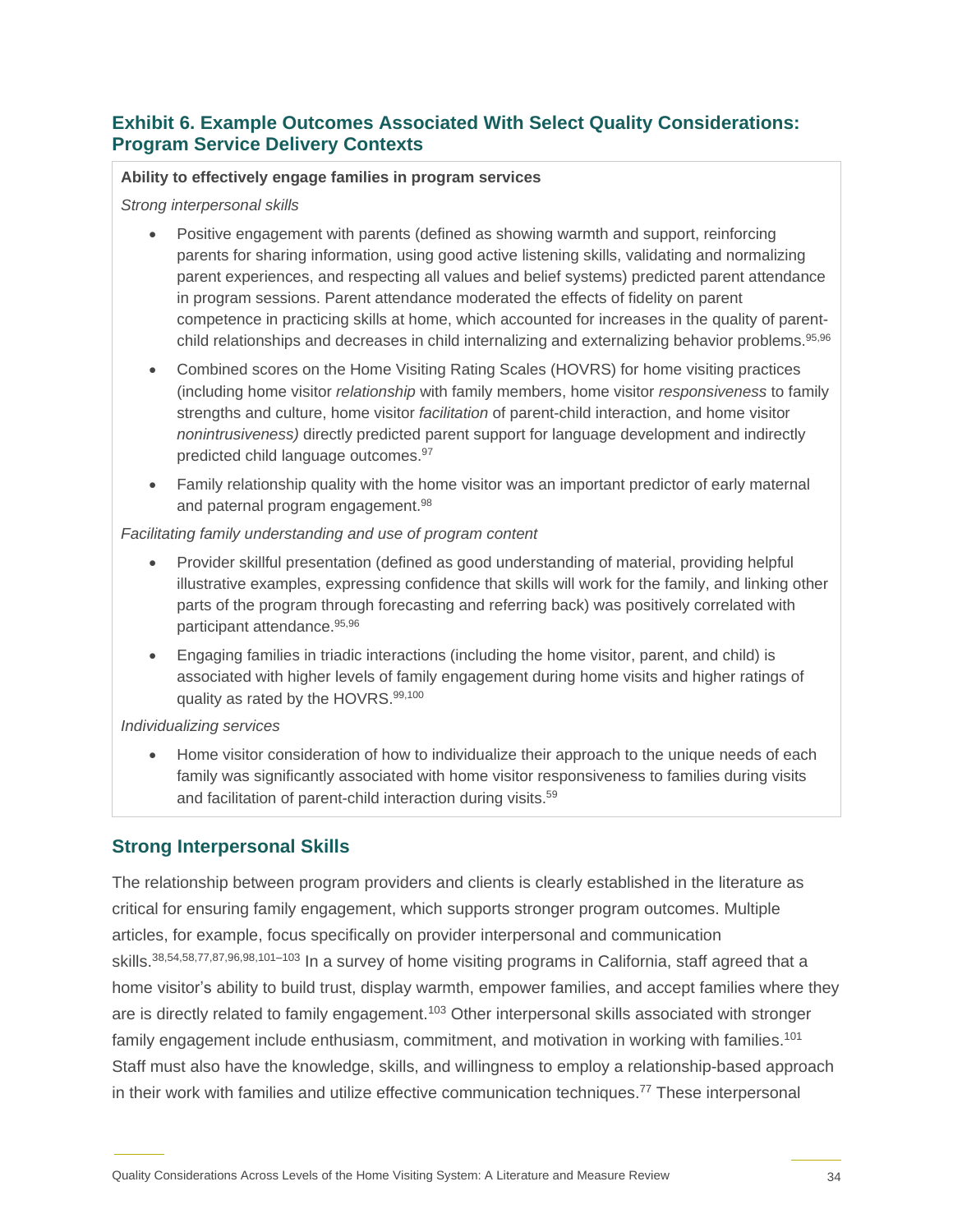skills can be supported and enhanced through ongoing training, professional development, and technical assistance provided by entities at broader levels of the home visiting system.

#### **Facilitating Family Understanding and Use of Program Content**

In addition to having strong interpersonal skills, staff must be able to deliver program content in a manner that enables families to clearly understand, value, and incorporate program knowledge and skills into their daily lives. For example, existing research highlights specific techniques and activities that promote stronger family engagement and outcomes. One option is for staff to engage families in triadic interactions, defined as interactions in which home visitors provide information and support while engaging the parent and child together.<sup>99</sup> Other techniques associated with family engagement include facilitating parent-child interactions and focusing on child-related content. <sup>104</sup> Additionally, providing opportunities to demonstrate and practice skills—active learning—during program service delivery is associated with stronger program outcomes  $3,44,56,77,87,101,104$ 

#### **Individualizing Services**

Individualizing services to a family's needs and beliefs is another key aspect of ensuring family engagement. O'Brien et al. (2012) found that sites that were flexible in implementing Nurse Family Partnership program guidelines to adapt to individual participant needs and related program content to specific participant concerns and goals also had lower rates of family attrition.<sup>105</sup> Supplee et al.

#### **Summary and Implications: Program Service Delivery Contexts**

The limited quality considerations at this level highlight the embedded nature of program service delivery and the need for greater attention to quality considerations operating at broader contexts given the influence broader contexts have on the content and nature of program service delivery.

It is not surprising that quality considerations at this level are relational in nature and suggest the importance of interpersonal skills, facilitation skills, and ability to understand an individual family's needs and interests and modify program content and delivery accordingly.

Quality domains and considerations at this level are somewhat lacking in specificity given a lack of empirical research examining how use of specific service delivery techniques (such as specific communication and facilitation strategies) is associated with program, family, and child outcomes.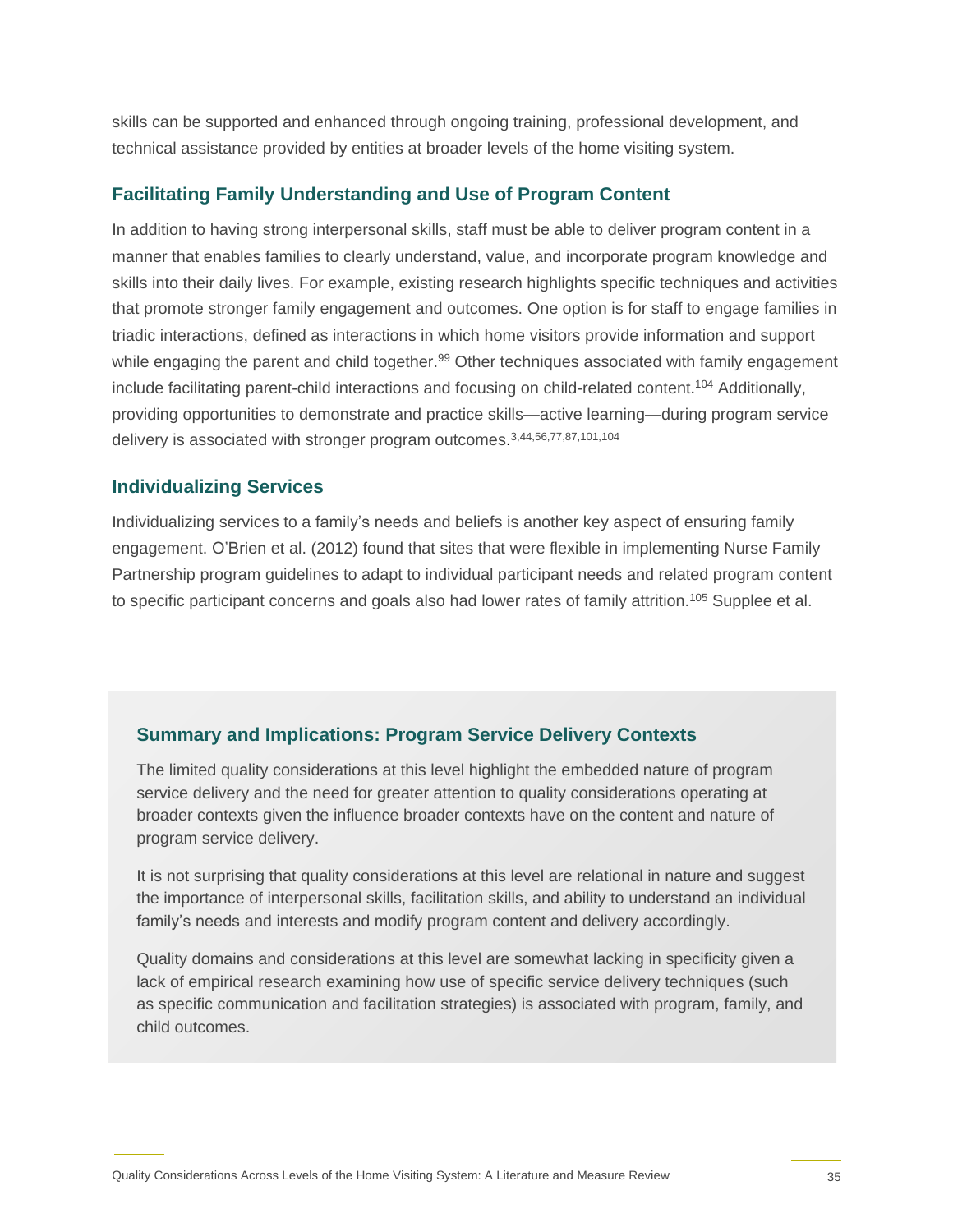(2018) also identified several provider characteristics related to participant recruitment and retention, including "being flexible and adaptable, nonjudgmental, understanding, and able to work within family systems."<sup>58</sup> This involves staff ability to assess and acknowledge family needs, set individualized goals, and tailor services to meet those needs and goals.<sup>24,25,58,61</sup> It also includes simple techniques like maintaining flexibility to families' scheduling needs. Individualizing services also requires staff awareness and sensitivity to cultural differences and beliefs of individuals within the community they serve. The provider's ability to tailor the program and curriculum to the cultural norms of the community and the clients they serve is important to family engagement and utility of program services.21,55,58,59,61,106

### Summary and Conclusions

The purpose of this literature review was to identify quality considerations across multiple levels of the home visiting system. We identified and reviewed 125 unique sources, including journal articles, seminal publications, and highly relevant gray literature. We included theoretical, descriptive, and empirical literature. Fewer than half of the sources included in the review used quasi-experimental or randomized controlled trials (54 of 125 sources). Most of the literature was from the home visiting or early childhood education field. Below we summarize key gaps and implications for future work by levels of the home visiting system.

**Federal, tribal, state, and community contexts.** While articles provided important quality considerations at this level, there is a general lack of empirical research examining how identified quality considerations influence program implementation at other levels of the home visiting system. For example, there is limited understanding of the information entities at state and local levels need in the form of research and evaluation to decide which models are a good fit for identified community needs and intended outcomes. There is also limited information on the level of specificity programs need surrounding core program components to ensure understanding of and adherence to intended program implementation. Additionally, while there is a consensus that engaging stakeholders in program decision making is a best practice, there is a lack of direction surrounding how to effectively engage stakeholders—including families—to inform program adaptations or enhancements. There is also limited empirical research examining if and how locally valued concepts of program success (such as cultural awareness, pride, and connectedness) are associated with improved outcomes.

**Implications for future work.** Better understandings of how quality considerations at this level influence program implementation would help advance a broader conceptualization of home visiting quality that is applicable across program models and recognizes the embedded nature of home visiting programs. Future work may also utilize qualitative and mixed methods approaches to better understand the information needs of decisionmakers at the level of local implementing agencies and home visiting programs to select program models that are good fit for identified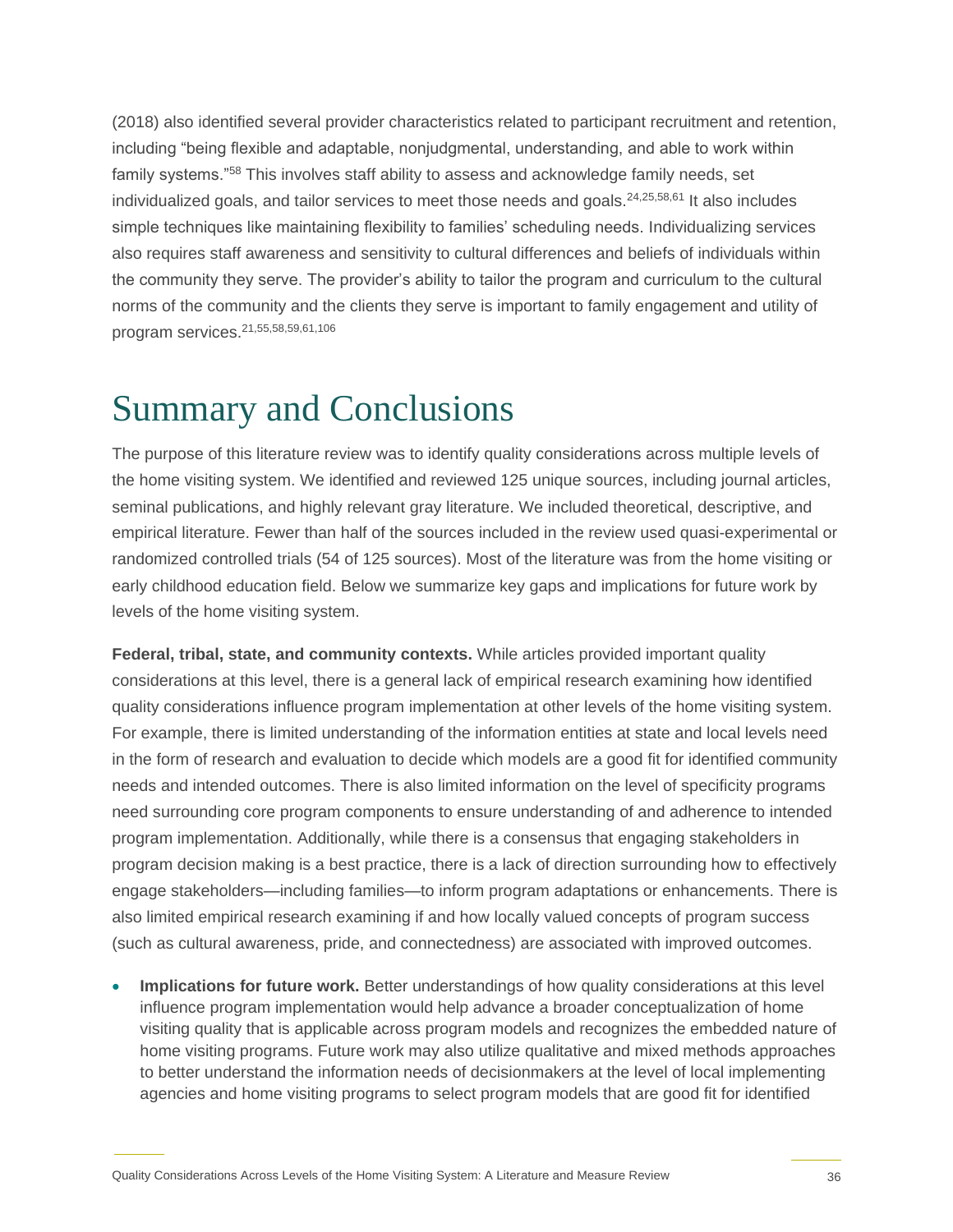community needs. Likewise, future work might examine the information home visiting programs and direct service providers need (in terms of operationalizing core program components and providing supports for adhering to core program components) to ensure intended program implementation. There is also a need for research on how to effectively engage stakeholders in program planning and decision-making processes and greater specification on the process of making program adaptations and enhancements in response to stakeholder input. Last, future work should explore how locally valued concepts of success are associated with improved family and child outcomes.

**Local implementing agency and home visiting contexts.** While there is strong support for most quality considerations at this level, some of the quality considerations that are generally upheld as a best practice lack empirical evidence. For example, evidence supporting the effectiveness of reflective supervision in achieving intended outcomes is limited. Prior studies of reflective supervision have focused on individual worker outcomes but have not addressed more distal outcomes, such as staff retention or family engagement. There is also mixed evidence surrounding program content that is most likely to achieve intended outcomes and the necessary staff knowledge and competencies to support outcomes. Last, while other fields have examined the importance of individualized and targeted coaching, organizational climate, and staff well-being, there is limited research on these topics in the home visiting field.

• **Implications for future work.** More work is needed to operationalize reflective supervision in the home visiting context and examine how it influences program implementation and outcomes. Additional work is also needed to more carefully examine program content that is most likely to yield outcomes within specific domains. For example, program content needed to support positive parent-child interactions is likely different than the program content needed to support positive birth outcomes. Additionally, future work should focus on improving the efficacy of existing training and professional development opportunities through individualized and targeted coaching. Last, additional work is needed to understand factors that influence organizational climate and home visitor well-being as well as strategies to support positive organizational climates and staff well-being, thus supporting service quality and outcomes.

**Service delivery contexts.** Evidence suggests that home visitor's interpersonal skills are associated with family engagement and support stronger program outcomes. However, there is not a clear understanding of how to support and enhance interpersonal skills that are often only vaguely defined in the literature (such as displaying warmth and enthusiasm and being accepting of individual family values and beliefs). Beyond interpersonal skills, there is a general lack of research in the home visiting field identifying specific techniques that facilitate family engagement and support family and child outcomes. There is also a lack of empirical evidence examining if these techniques might differ according to the outcomes under consideration and participant characteristics.

• **Implications for future work.** The home visiting field needs greater specification of the skills and techniques home visitors use that translate to intended family and child outcomes. This specification can inform development of training and coaching to support home visitor acquisition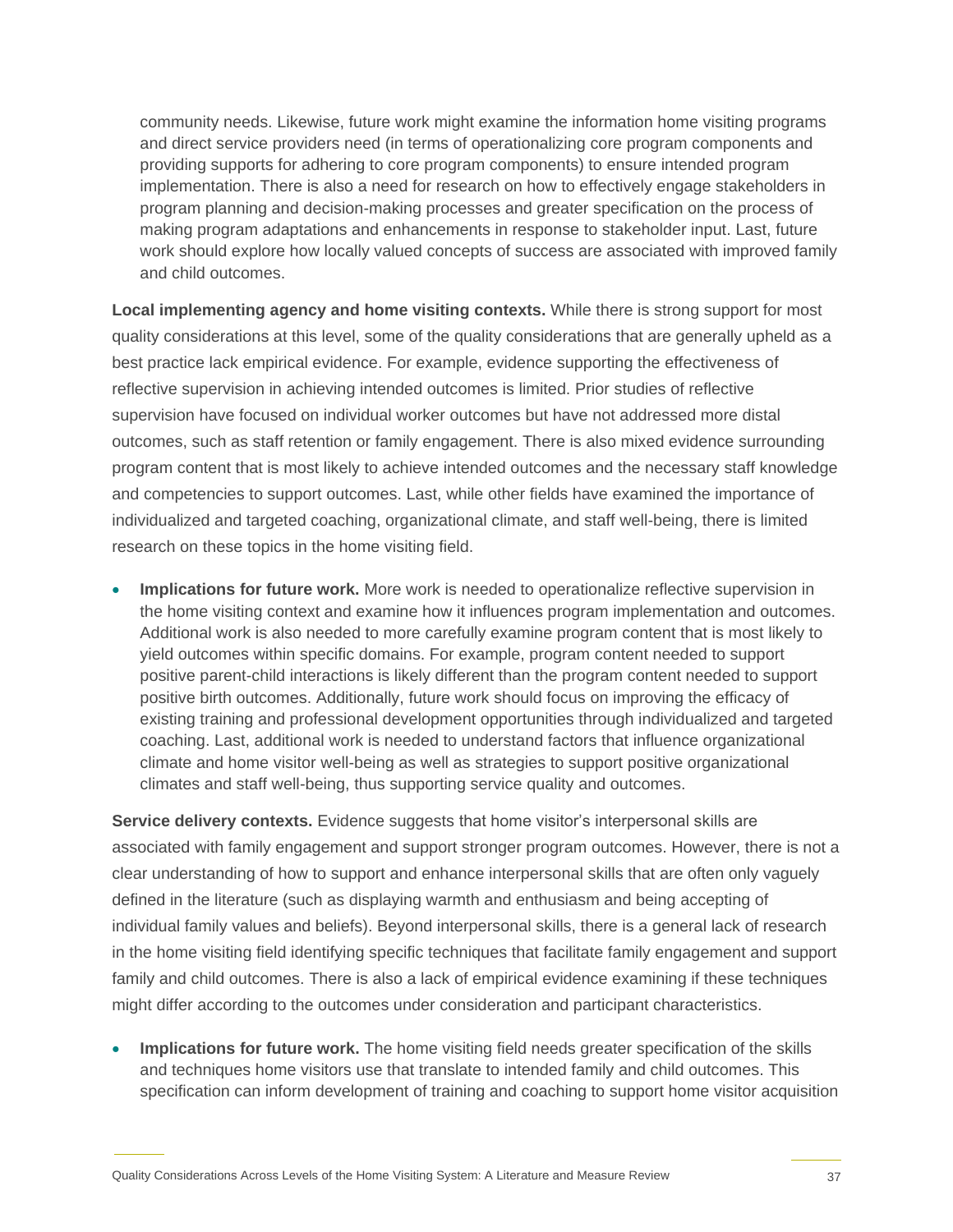of specific skills and the ability to successfully use techniques during home visits, thus promoting stronger family engagement and child and family outcomes.

### Limitations of This Review

There are some limitations that should be considered when interpreting findings from this review. Regarding the body of literature included in this review, we completed a broad sweep of existing literature to identify salient themes within each level of the home visiting system. Thus, we do not provide an exhaustive summary of literature and research for each of the identified quality domains and considerations. Findings from the review can and should be enhanced with existing and ongoing work providing more in-depth explorations of the identified quality domains and considerations. For example, this review could be supplemented by existing, focused reviews of individual quality considerations such as service coordination, best practices for training, or workplace climate.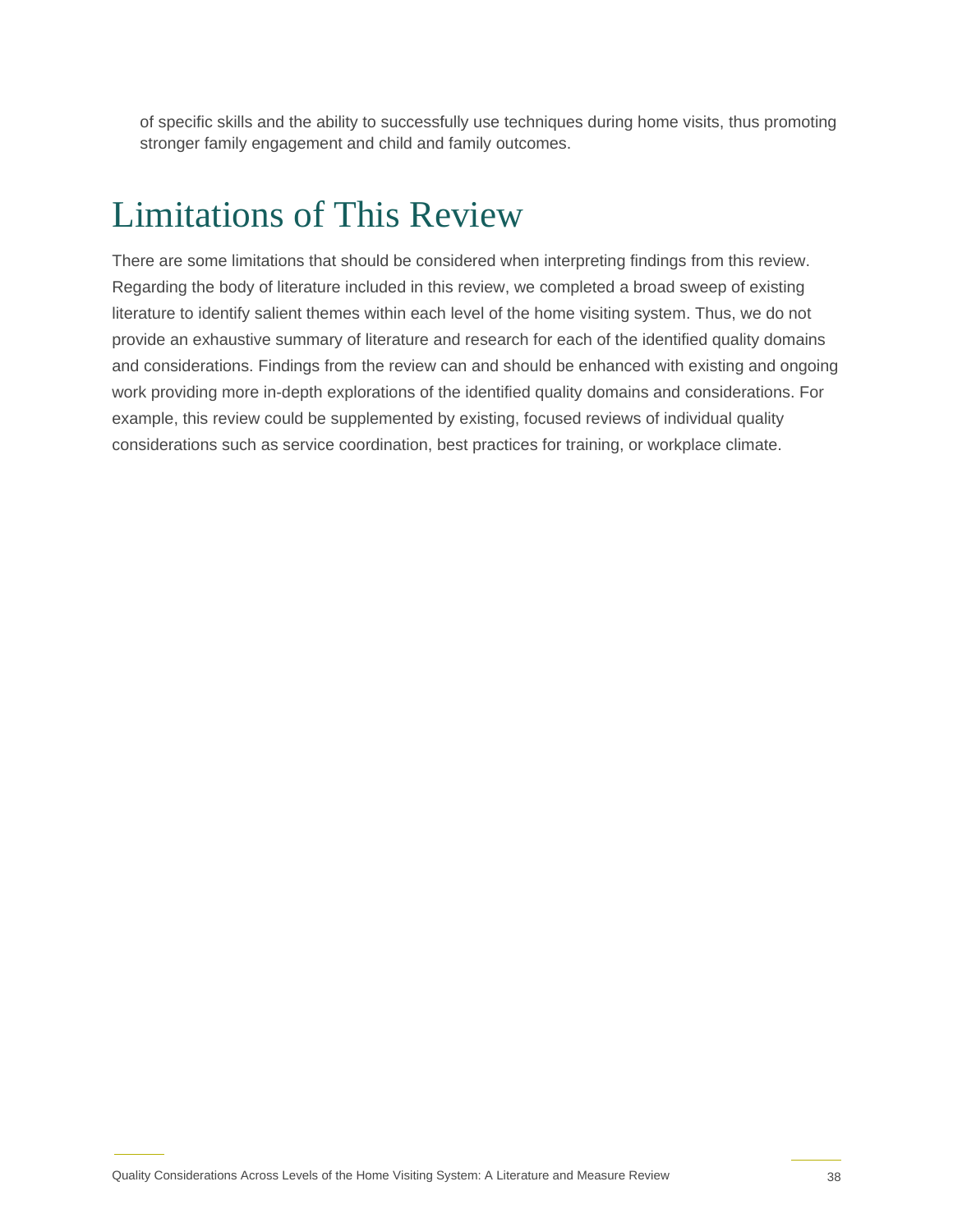# Measure Review Findings

### Overview of Methods and Measures Reviewed

We reviewed a wide range of program quality measures, i including standardized and nonstandardized assessments, observational protocols, best practice standards, and model-specific guidelines and expectations. Candidate measures were first identified from articles included in the literature review. Additional candidate measures were identified through reviews and compendiums of measures<sup>9,85</sup> and through an iterative process involving home visiting expert stakeholder feedback. This resulted in identification of a total of 29 measures from the fields of home visiting, early care and education, and K-12 education. Of these 29, three were excluded due to access restrictions or a focus on program performance and/or outcomes instead of program quality,<sup>iii</sup> and 26 were selected for inclusion in the review (see exhibit 7, which shows the final list of measures, the data collection approaches, and the purposes of the measures reviewed).

#### **Measures Reviewed**

As shown in exhibit 7, the measures included in this summary used a range of approaches for collecting data, including live observation, review of video recordings, surveys and questionnaires, self-assessment, and document review. Measures also differ in their purpose, although they may be used for a variety of reasons beyond their initially intended purpose. Some measures are meant to support supervision and professional development, others to assess and measure fidelity or outcomes of a program or system, and others to guide implementation and CQI. For additional information on the eight instruments developed specifically to assess implementation in the home visiting context (noted in exhibit 7 with asterisks), see appendix C; measure profiles include measurement strategies, scales, and, when available, psychometric information.

Quality Considerations Across Levels of the Home Visiting System: A Literature and Measure Review 39

ii Throughout this section, we use "measure" as an umbrella term for all the assessment types we reviewed.

iii Excluded measures included (1) *Cultural Exchange Inventory* [Palinkas LA, Garcia A, Aarons G, et al. Measuring collaboration and communication to increase implementation of evidence-based practices: the cultural exchange inventory. *Evid Policy.* 2018;14(1):35–61.]; (2) *MIECHV Form 2 Program Performance and System Outcome Measures* [*MIECHV Form 2 Program Performance and System Outcome Measures*. HRSA; 2018. Accessed May 3, 2021.

[https://mchb.hrsa.gov/sites/default/files/mchb/MaternalChildHealthInitiatives/HomeVisiting/performanceresources/attachment-b](https://mchb.hrsa.gov/sites/default/files/mchb/MaternalChildHealthInitiatives/HomeVisiting/performanceresources/attachment-b-form2-benchmark-performance-measures.pdf)[form2-benchmark-performance-measures.pdf\];](https://mchb.hrsa.gov/sites/default/files/mchb/MaternalChildHealthInitiatives/HomeVisiting/performanceresources/attachment-b-form2-benchmark-performance-measures.pdf) and (3) *PEW Process and Outcome Indicators; Descriptive Factors* [*Using Data to Measure Performance: A New Framework for Assessing the Effectiveness of Home Visiting*. The Pew Charitable Trusts; 2015. Accessed May 24, 2021. [https://www.pewtrusts.org/-/media/assets/2015/10/hv\\_datainitiativereport.pdf\].](https://www.pewtrusts.org/-/media/assets/2015/10/hv_datainitiativereport.pdf)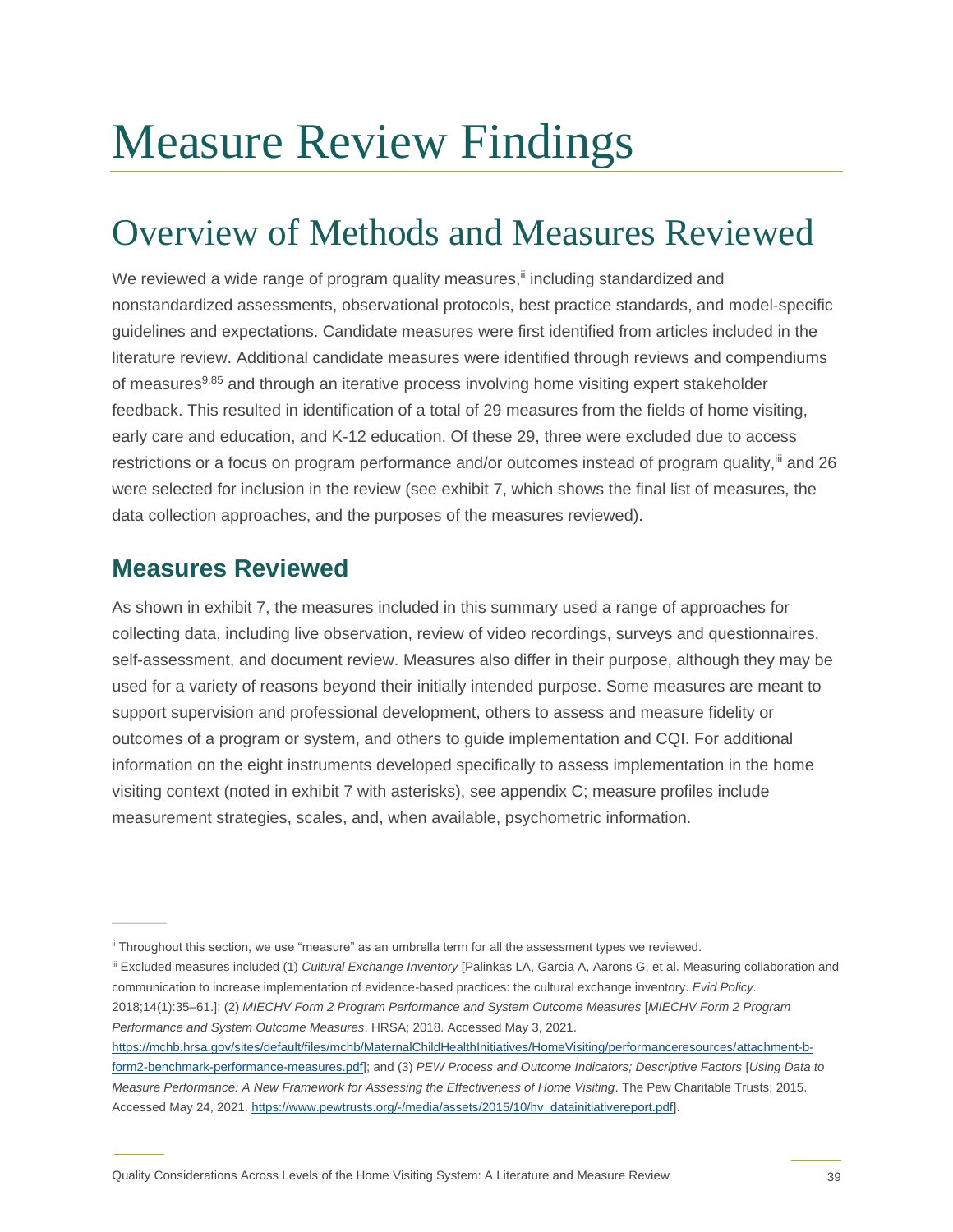#### **Exhibit 7. Purpose and Approach of Included Measures**

| <b>Measure</b>                                                                                                                               | <b>Purpose</b>                                                                                                                                                                                                     | <b>Approach</b>                                                                             |
|----------------------------------------------------------------------------------------------------------------------------------------------|--------------------------------------------------------------------------------------------------------------------------------------------------------------------------------------------------------------------|---------------------------------------------------------------------------------------------|
| <b>Client Cultural</b><br>Competency Inventory <sup>107</sup>                                                                                | Assesses cultural competence in<br>behavioral managed care organizations                                                                                                                                           | Client survey or<br>questionnaire                                                           |
| COACH*108                                                                                                                                    | Designed to assess the overall ability of<br>the home visitor in providing services in<br>adherence to the Family Check-Up model                                                                                   | Live observation by external<br>observer                                                    |
| <b>Community Supports for</b><br>Wraparound Inventory <sup>109</sup>                                                                         | Assesses the extent to which a local<br>community or system has developed the<br>capacity to support high-quality<br>wraparound services                                                                           | Program or agency staff<br>survey or questionnaire                                          |
| Drivers Best Practice <sup>110</sup>                                                                                                         | Assesses current supports and resources<br>for implementation of driver best practices                                                                                                                             | Program or agency staff<br>survey or questionnaire                                          |
| Early Childhood Work<br>Environment Survey <sup>111</sup>                                                                                    | Includes measures of school leadership,<br>teacher interactions, and workplace factors<br>that influence organizational climate and<br>staff well-being                                                            | Program or agency staff<br>survey or questionnaire                                          |
| <b>Early Head Start Early</b><br><b>Childhood Development</b><br>and Health Services<br><b>Implementation Rating</b><br>Scale <sup>112</sup> | Developed to rate Early Head Start<br>programs' level of implementation<br>according to key program requirements<br>and performance standards                                                                      | Site visit and document<br>review by team (evaluators,<br>program staff, outside<br>expert) |
| Even Start Program Self-<br>Assessment Tool <sup>113</sup>                                                                                   | Self-assessment tool for Even Start Family<br>Literacy programs to identify strengths,<br>areas for improvement, and plans for staff<br>development                                                                | Program or agency staff<br>survey or questionnaire                                          |
| Evidence-Based Home<br><b>Visiting Fidelity</b><br>Measurement <sup>114</sup>                                                                | Measures structural and dynamic fidelity<br>according to model standards                                                                                                                                           | Program staff survey or<br>questionnaire                                                    |
| <b>Healthy Families America</b><br>Self-Assessment Tool<br>2008-2010 <sup>115</sup>                                                          | Self-assessment tool for Healthy Families<br>America programs to guide program<br>implementation and determine program's<br>current state of quality according to<br>Healthy Families America program<br>standards | Program or agency staff<br>survey or questionnaire                                          |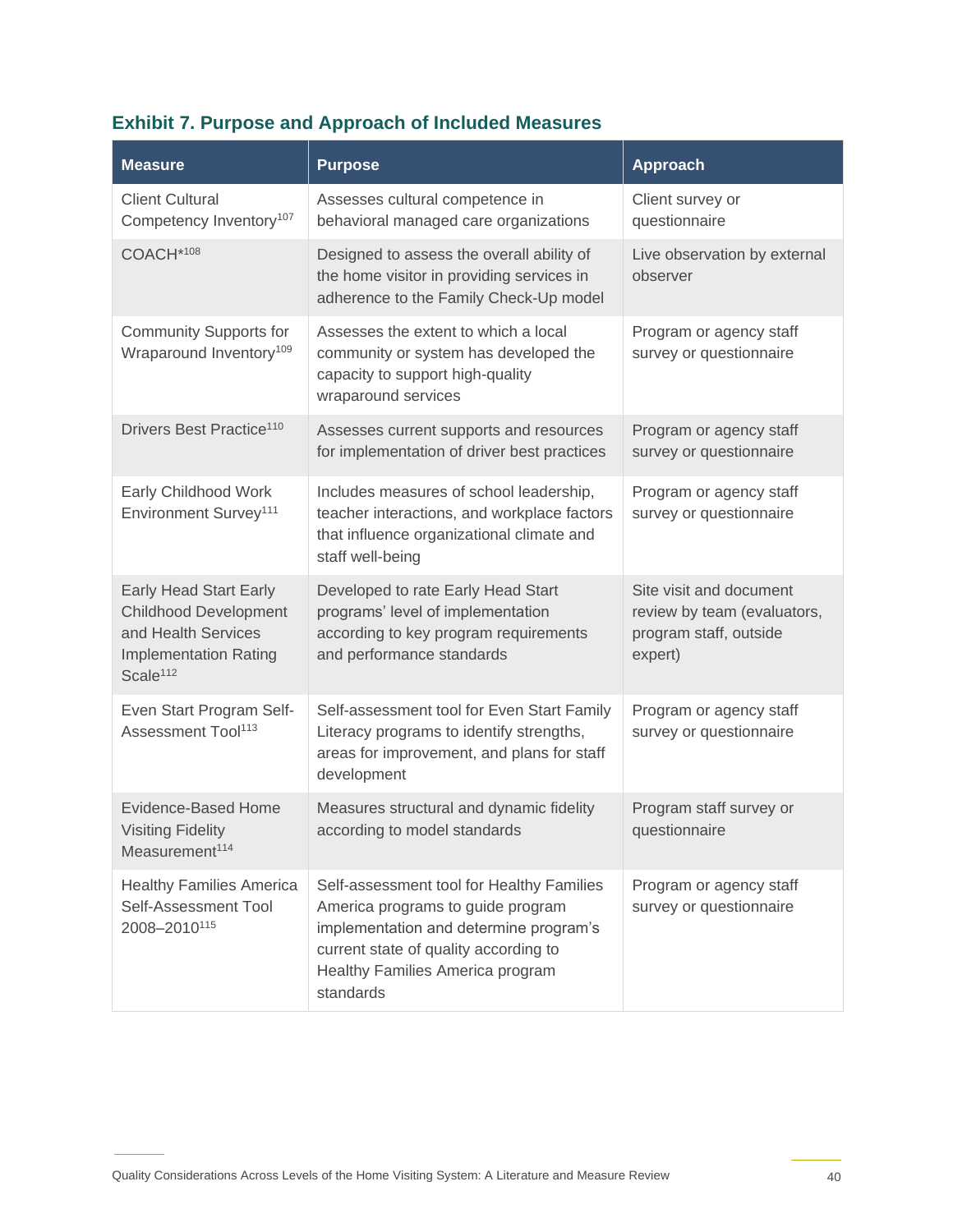| <b>Measure</b>                                                                                                             | <b>Purpose</b>                                                                                                                                                                          | <b>Approach</b>                                                                                                     |
|----------------------------------------------------------------------------------------------------------------------------|-----------------------------------------------------------------------------------------------------------------------------------------------------------------------------------------|---------------------------------------------------------------------------------------------------------------------|
| Home Instruction<br>Program for Preschool<br>Youngsters (HIPPY)<br>Program Accreditation<br>Standards, 2015 <sup>116</sup> | Outlines specific implementation<br>requirements and standards for HIPPY<br>program                                                                                                     | Site visit and document<br>review by team (program or<br>agency staff, home visitor,<br>and parent; model assessor) |
| Home Visit Rating<br>Scales-Adapted*117                                                                                    | Assesses home visitor effectiveness in<br>engaging parent and child in parent-child<br>interactions and home visit activities                                                           | Live observation or video<br>recording by external<br>observer                                                      |
| Home Visit<br>Characteristics and<br>Content Form*118                                                                      | Provides documentation of the content of<br>home visits and activities occurring in<br>home visits                                                                                      | Live observation or video<br>recording by external<br>observer                                                      |
| Home Visit Assessment<br>Instrument*119                                                                                    | Designed to measure the overall<br>knowledge and behavior of the home<br>visitor                                                                                                        | Interview, live observation, or<br>video recording by external<br>observer                                          |
| <b>Home Visitation</b><br>Developmental<br>Assessment Scale*120                                                            | Assesses the communication skills,<br>problem-solving skills, character, attitude,<br>and values of home visitors                                                                       | Self-assessment survey or<br>questionnaire; observation<br>by external observer                                     |
| Home Visit Observation<br>Form <sup>*121</sup>                                                                             | Developed to document the content<br>covered and interactions occurring during<br>home visits                                                                                           | Live observation or video<br>recording by external<br>observer                                                      |
| Home Visiting Program<br><b>Quality Rating Tool</b><br>Version 2.0*122                                                     | Designed to measure the quality of<br>programs that provide home visiting to<br>families of young children (including<br>prenatal period) as their primary service<br>delivery strategy | Site visit by external<br>assessor                                                                                  |
| Implementation<br>Leadership Scale <sup>123</sup>                                                                          | A brief measure of unit-level leadership for<br>implementation of evidence-based<br>practices                                                                                           | Program or agency staff<br>survey or questionnaire                                                                  |
| Michigan's Home Visiting<br><b>Quality Assurance</b><br><b>System Tool Version</b><br>$1.0*124$                            | Self-assessment tool of a site's ability to<br>meet implementation quality and fidelity<br>standards and measures                                                                       | Program or agency staff<br>survey or questionnaire; site<br>visit and document review by<br>external assessor       |
| Nurse-Family Partnership<br>Core Model Elements <sup>125</sup>                                                             | Core elements of Nurse-Family<br>Partnership model                                                                                                                                      | No measurement approach;<br>list of model elements and<br>requirements                                              |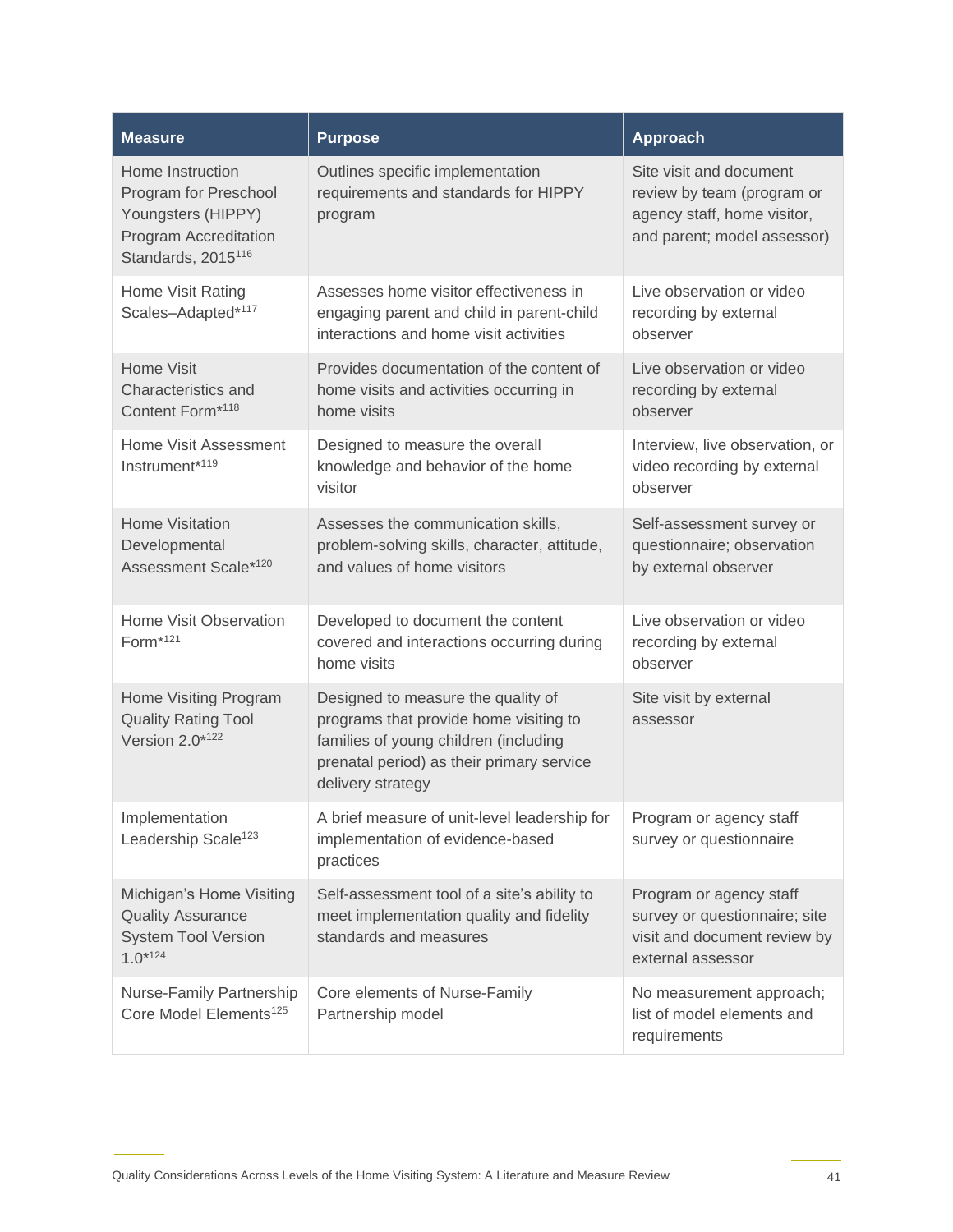| <b>Measure</b>                                                                                         | <b>Purpose</b>                                                                                                                                                | <b>Approach</b>                                                        |
|--------------------------------------------------------------------------------------------------------|---------------------------------------------------------------------------------------------------------------------------------------------------------------|------------------------------------------------------------------------|
| <b>Organizational Climate</b><br>Description<br>Questionnaire for<br>Elementary Schools <sup>126</sup> | Designed to measure climate of school<br>leadership and teacher interactions                                                                                  | Program or agency staff<br>survey or questionnaire                     |
| <b>Organizational Social</b><br>Context Measure <sup>127</sup>                                         | Assesses and tracks the cultures and<br>climates of child welfare and mental health<br>organizations                                                          | Program or agency staff<br>survey or questionnaire                     |
| Parents as Teachers<br><b>Essential Requirements</b><br>2019128                                        | Essential requirements for Parents as<br>Teachers model implementation                                                                                        | No measurement approach;<br>list of model elements and<br>requirements |
| <b>Program Sustainability</b><br>Index $129$                                                           | Self-assessment tool to help organizations<br>assess their status on seven essential<br>elements of sustainability                                            | Program or agency staff<br>survey or questionnaire                     |
| Self-Assessment Tool for<br>States <sup>130</sup>                                                      | Self-assessment tool that helps states<br>define the home visiting system, assess<br>system capacity, and prioritize areas for<br>improvement                 | Program or agency staff<br>survey or questionnaire                     |
| Supportive Interactions<br>with Families-A Self<br>Rating Scale*131                                    | Measures quality of home visitor<br>interactions with parents and caregivers<br>during home visits                                                            | Live observation or video<br>recording; self-report                    |
| <b>Working Alliance</b><br>Inventory-Short<br>Revised <sup>132</sup>                                   | Measures the therapeutic alliance across<br>three key aspects: (1) agreement on tasks,<br>(2) agreement on goals, and (3)<br>development of an affective bond | Client survey or<br>questionnaire                                      |

**Note:** \*Instruments developed specifically to assess implementation in the home visiting context

### **Coding**

Because measure coding and literature extraction were occurring simultaneously, we adopted an iterative coding process, refining codes as needed over time to reflect the emerging findings from the literature review. During the early phases of the coding, we developed codes based on common themes across measures (e.g., supervision, visit frequency). As the literature review took shape, we recoded items to better align with the quality domains and considerations emerging from the literature. To ensure consistency, we engaged in a quality check process at each phase of the coding. One member of the research team who had not assigned the original codes reviewed 7 of the 26 measures included (~25 percent) and independently coded the items for accuracy. Two other members of the research team then reviewed the specific codes with identified discrepancies across all 26 measures.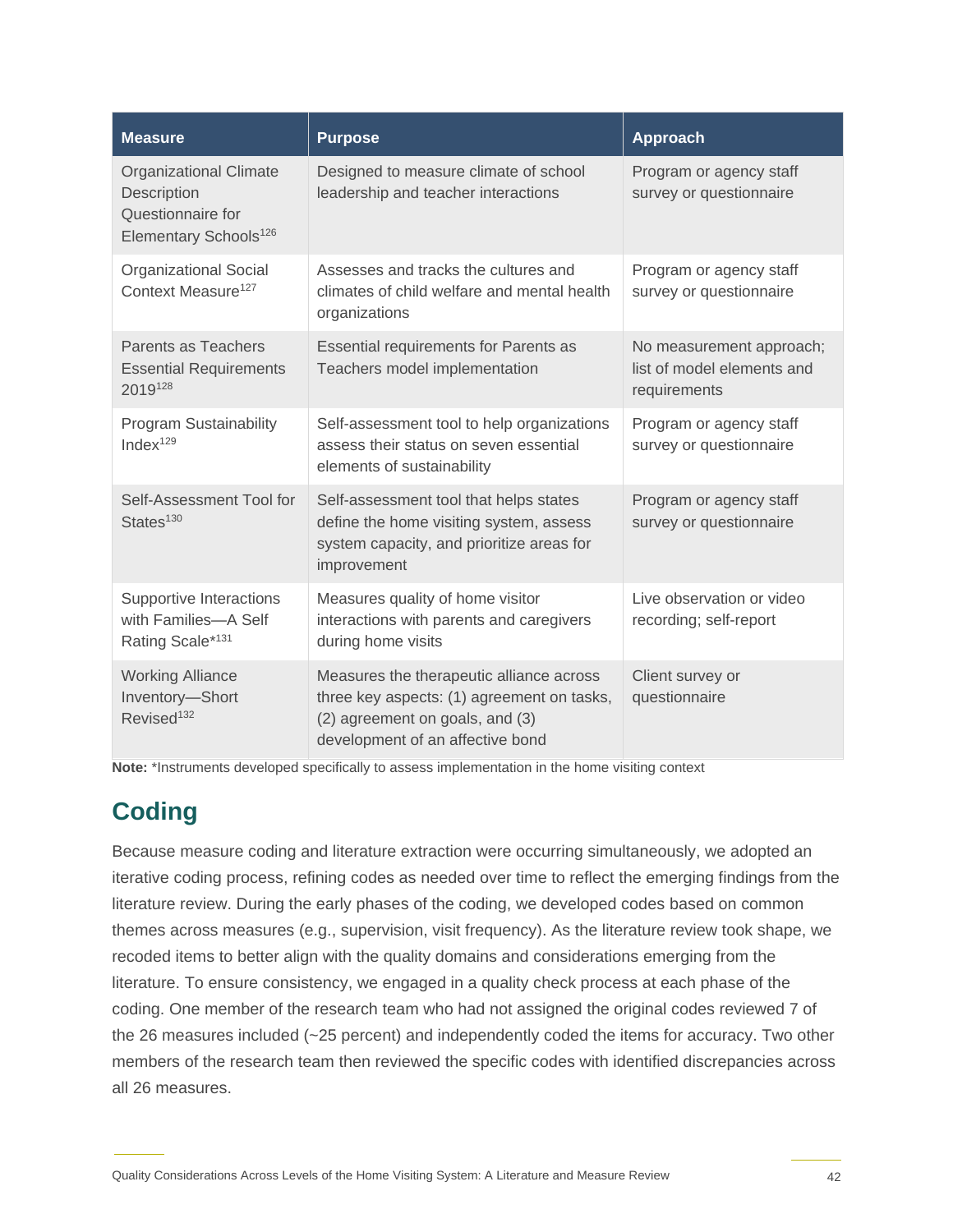We coded each individual item within each measure according to (1) the quality consideration or domain assessed by the item and (2) the level of the home visiting system at which the item is most applicable (i.e., federal, tribal, state, and community contexts [henceforth referred to as Level 1]; local implementing agency and home visiting program contexts [Level 2]; and program service delivery contexts [Level 3]). Each of these is explained in further detail below.

#### **Quality Consideration Codes**

The content codes we applied to measure items are as follows:

- **Coordination and collaboration.** Includes items that assess relationships among home visiting programs and other community service providers, including formal and informal partnerships, Memorandums of Understanding (MOUs), shared data systems, service coordination for families, shared resources, funding, data, and common agenda/missions across systems of care.
- **Program content.** Includes items assessing program components, including curriculum, materials, screenings, and other home practices. Also includes program standards and expectations around service delivery, including target populations and frequency and intensity of services.
- **Goals, Measurement, and CQI.** Includes components of program monitoring, including engaging in CQI activities, monitoring implementation adherence and fidelity, data-driven decision making and course adjustments, and program evaluation. Also includes access to data systems that allow timely and easy documentation.
- **Organizational Climate.** Includes structural dimensions related to positive workplace and dynamics, including expectations around caseload and service delivery. Also includes items assessing less tangible aspects of organizational climate, such as strong leadership, workplace collegiality, and emphasis on staff well-being.
- **Funding.** Includes items assessing adequacy of funding as well as items assessing processes associated with funding acquisition and allocation, such as transparency with staff about how decisions are made and collaboration with other organizations around shared funding.
- **Workforce characteristics, recruitment, and professional development.** Includes items that assess program hiring practices and support structures, including training, supervision, and opportunities for career advancement. Also includes items assessing home visiting staff characteristics, skills, and competencies.
- **Equity and cultural responsiveness.** Includes items that assess the extent to which services are designed and implemented in a manner that is respectful of and responsive to families' and communities' cultural contexts, such as hiring practices, diverse representation on advisory groups, and incorporation of family voice in decision making processes.
- **Program reach, family engagement, and home visitor-client relationship.** Includes items that assess actual home visitor practices and behaviors related to families, specific to the point of interaction.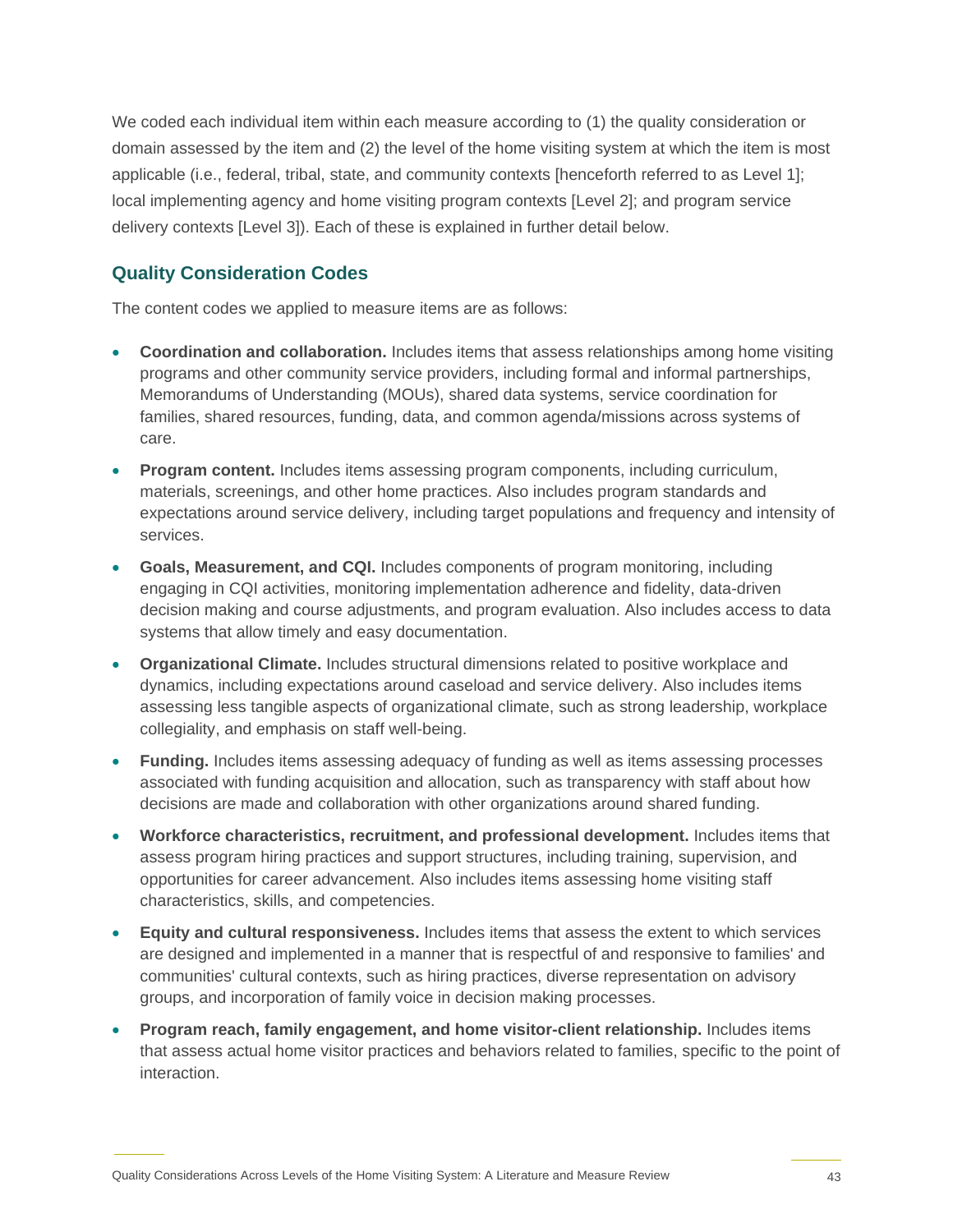#### **Home Visiting System-Level Codes**

We coded each item according to the *level of the home visiting system at which that item is most applicable*. Levels were coded as follows:

- **Level 1 codes** were applied to items that assessed behaviors, structures, or practices within the contexts outside of the local implementing agency (LIA) or program site, such as state agencies and funders. (e.g., "State has made an effort to 'cross-walk' program standards or create a common set of standards to assist local programs that may integrate multiple models" [A Self-Assessment Tool for States<sup>130</sup>]).
- **Level 2 codes** were applied to items assessing a program component or practice that is meant to occur at the LIA or program level, or where responsibility for that item is held largely by site or agency administrators (e.g., "The program has formal and comprehensive policies that cover indicators of retention and regularly monitor the retention rate of participants" [Home Visiting Assessment Instrument<sup>119</sup>]).
- **Level 3 codes** were applied to items that pertained to something that should be happening during the home visit or an element of implementation for which the home visitor is largely responsible (e.g., "Visitor warmly greets the child" [Home Visit Assessment Instrument<sup>119</sup>] or "Home visitor successfully instructs assigned parents (not children) in the effective utilization of the curriculum" [HIPPY Program Accreditation Standards<sup>116</sup>]).

It is important to note that level codes were applied regardless of how that item was intended to be used. As noted above, we included a wide range of measure types in this review; while some of these were designed to be used as instruments in evaluating or assessing the quality of program practices, others (e.g., the model best practice standards or core program elements) represent guidelines or expectations—not measurements—around what should be happening at that level. For instance, many items coded at Level 3 provide guidelines or expectations for what is intended to happen during program service delivery but do not directly measure or assess service delivery. In fact, while 14 measures included items that we coded as relevant to Level 3, only nine of those measures directly measure or assess program service delivery, and only seven of those rely on actual observation of home visitors.

In the following section, we describe the quality considerations assessed by the reviewed measures, noting the levels at which items related to each quality consideration are applicable. This section is followed by a summary of strengths and gaps in the reviewed measures.

# Quality Domains and Considerations

In this section, we discuss findings from the measure review. Exhibit 8 presents a high-level summary of these findings, showing the quality domains and considerations assessed by each measure as well as the level of the home visiting system at which items in that measure were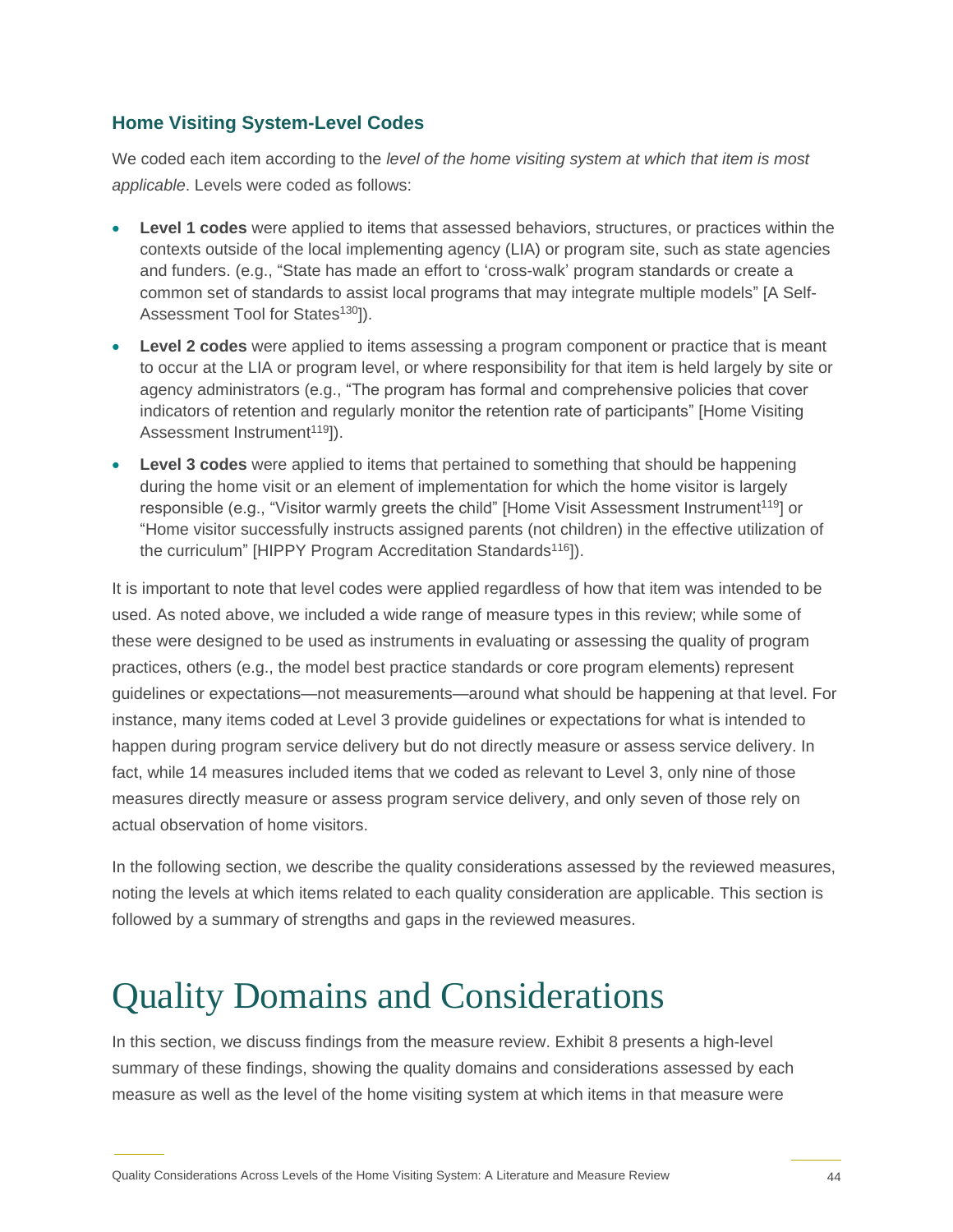applicable. As seen in this table, the quality considerations most well-represented across the reviewed measures are *program reach, family engagement, and home visitor-client relationship; workforce characteristics, recruitment, and professional development;* and *program content*. Less frequently represented are items pertaining to *funding* and *equity and cultural responsiveness*. In terms of levels of the home visiting system, most measures contain items that pertain to the local implementing agency/program level (Level 2) and/or the service delivery level (Level 3) of the home visiting system, while only two measures contain items that are applicable at the federal, tribal, state, and community level (Level 1).

As a reminder, because this review includes best practice standards and core elements in addition to standardized instruments, one should interpret the results presented in this table as a snapshot of the quality considerations and levels of the home visiting system that have been given the most attention or considered to be the most important for high-quality implementation, by the field. The results should not be interpreted as providing information about which measures should be used to assess a particular quality domain at a particular level.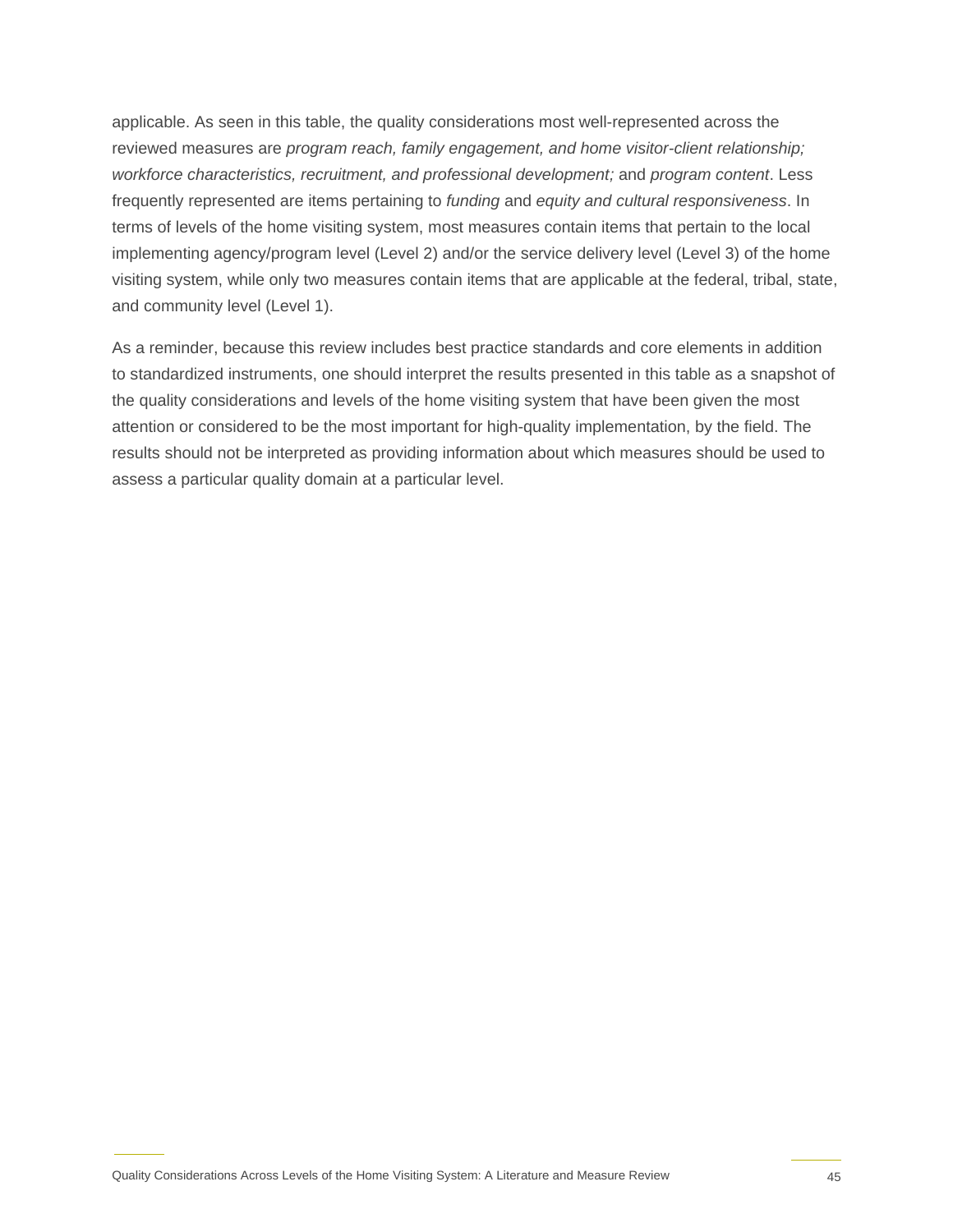| Measure                                                                                                                           | Coordination<br>and<br>collaboration | Program<br>content | Goals,<br>measurement,<br>and CQI | Organizational<br>climate | Funding | Workforce<br>characteristics,<br>recruitment,<br>and<br>professional<br>development | Equity and<br>cultural<br>responsiveness | Program reach,<br>family<br>engagement,<br>and home<br>visitor-client<br>relationship |
|-----------------------------------------------------------------------------------------------------------------------------------|--------------------------------------|--------------------|-----------------------------------|---------------------------|---------|-------------------------------------------------------------------------------------|------------------------------------------|---------------------------------------------------------------------------------------|
| <b>Client Cultural</b><br>Competency<br>Inventory <sup>107</sup>                                                                  |                                      |                    |                                   |                           |         |                                                                                     | L <sub>3</sub>                           | L <sub>3</sub>                                                                        |
| Family Check-<br>Up: COACH<br>Ratings<br>Manuala,108                                                                              |                                      | L <sub>3</sub>     |                                   |                           |         |                                                                                     | L <sub>3</sub>                           | L <sub>3</sub>                                                                        |
| Community<br>Supports for<br>Wraparound<br>Inventory <sup>133</sup>                                                               | L1, L2                               |                    | L1                                |                           | L1, L2  | L2                                                                                  | L2                                       |                                                                                       |
| <b>Drivers Best</b><br>Practice <sup>110</sup>                                                                                    | L2                                   |                    |                                   | L2                        |         | L2                                                                                  |                                          |                                                                                       |
| Early Childhood<br>Work<br>Environment<br>Survey <sup>111</sup>                                                                   |                                      |                    |                                   | L2                        |         | L2                                                                                  |                                          |                                                                                       |
| Early Head Start<br>Early Childhood<br>Development and<br><b>Health Services</b><br>Implementation<br>Rate Scale <sup>a,112</sup> | L2                                   | L2                 | L2                                | L2                        |         | L2                                                                                  | L <sub>3</sub>                           | L2                                                                                    |
| Evidence-Based<br>Home Visiting<br>Fidelity<br>Measurement <sup>114</sup>                                                         |                                      | L2                 |                                   |                           |         | L2                                                                                  |                                          | L2                                                                                    |

#### **Exhibit 8. Measures by Quality Domains and Considerations and Levels of the Home Visiting System**

Quality Considerations Across Levels of the Home Visiting System: A Literature and Measure Review 46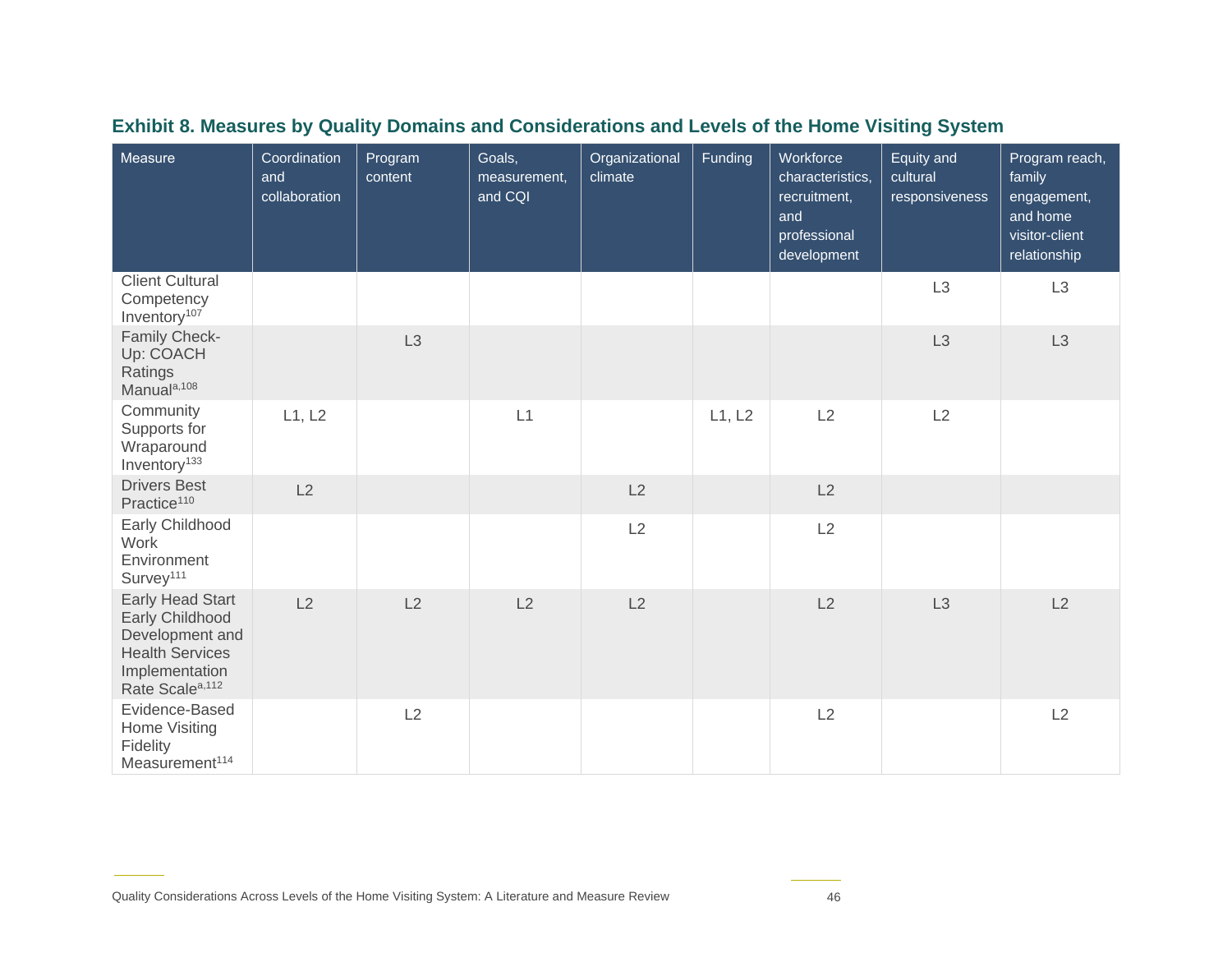| Measure                                                                                     | Coordination<br>and<br>collaboration | Program<br>content | Goals,<br>measurement,<br>and CQI | Organizational<br>climate | Funding | Workforce<br>characteristics,<br>recruitment,<br>and<br>professional<br>development | Equity and<br>cultural<br>responsiveness | Program reach,<br>family<br>engagement,<br>and home<br>visitor-client<br>relationship |
|---------------------------------------------------------------------------------------------|--------------------------------------|--------------------|-----------------------------------|---------------------------|---------|-------------------------------------------------------------------------------------|------------------------------------------|---------------------------------------------------------------------------------------|
| Even Start<br>Program Self-<br>Assessment<br>Toola,b,113                                    | L2                                   | L2                 |                                   |                           |         | L2                                                                                  |                                          | L2                                                                                    |
| <b>Healthy Families</b><br>America Self-<br>Assessment Tool<br>2008-2010a,b,115             | L2                                   | L2                 | L2                                | L2                        |         | L2                                                                                  | L2                                       | L2                                                                                    |
| <b>HIPPY Program</b><br>Accreditation<br>Standards,<br>2015a,116                            | L2                                   | L2, L3             | L2                                |                           | L2      | L2                                                                                  | L2                                       | L2                                                                                    |
| Home Visit<br>Assessment<br>Instrument <sup>119</sup>                                       |                                      | L <sub>3</sub>     |                                   |                           |         |                                                                                     |                                          | L <sub>3</sub>                                                                        |
| Home Visit<br>Characteristics<br>and Content<br>Form <sup>118</sup>                         |                                      | L <sub>3</sub>     |                                   |                           |         |                                                                                     |                                          |                                                                                       |
| Home Visit<br>Observation<br>Form <sup>121</sup>                                            |                                      | L <sub>3</sub>     |                                   |                           |         |                                                                                     |                                          | L <sub>3</sub>                                                                        |
| Home Visiting<br><b>Program Quality</b><br><b>Rating Tool</b><br>Version 2.0 <sup>122</sup> | L2                                   | L2, L3             | L2                                | L2                        | L2      | L2                                                                                  | L <sub>3</sub>                           | L2, L3                                                                                |
| Home Visit<br>Rating Scales-<br>Adapted <sup>117</sup>                                      |                                      |                    |                                   |                           |         |                                                                                     |                                          | L <sub>3</sub>                                                                        |

Quality Considerations Across Levels of the Home Visiting System: A Literature and Measure Review 47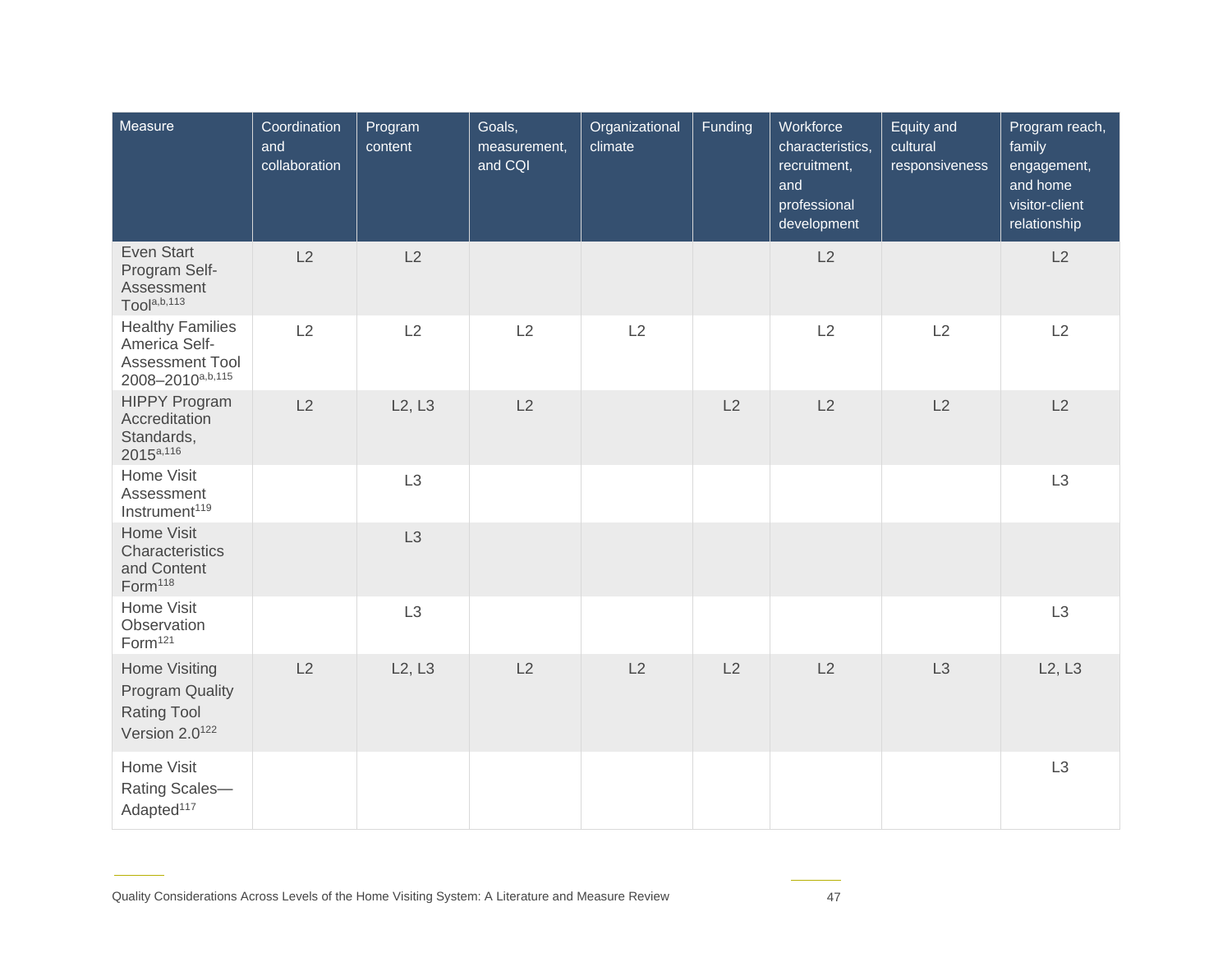| Measure                                                                                              | Coordination<br>and<br>collaboration | Program<br>content | Goals,<br>measurement,<br>and CQI | Organizational<br>climate | Funding | Workforce<br>characteristics,<br>recruitment,<br>and<br>professional<br>development | Equity and<br>cultural<br>responsiveness | Program reach,<br>family<br>engagement,<br>and home<br>visitor-client<br>relationship |
|------------------------------------------------------------------------------------------------------|--------------------------------------|--------------------|-----------------------------------|---------------------------|---------|-------------------------------------------------------------------------------------|------------------------------------------|---------------------------------------------------------------------------------------|
| Home Visitation<br>Developmental<br>Assessment<br>Scale <sup>120</sup>                               |                                      |                    |                                   |                           |         |                                                                                     |                                          | L <sub>3</sub>                                                                        |
| Implementation<br>Leadership<br>Scale <sup>123</sup>                                                 |                                      |                    |                                   | L2                        |         |                                                                                     |                                          |                                                                                       |
| Michigan's Home<br><b>Visiting Quality</b><br>Assurance<br>System Tool<br>Version 1.0 <sup>124</sup> | L2                                   | L2                 | L2                                | L2                        |         | L2                                                                                  |                                          | L2                                                                                    |
| Nurse-Family<br>Partnership Core<br>Model<br>Elements <sup>a,b,125</sup>                             | L2                                   | L <sub>3</sub>     | L2                                |                           |         | L2                                                                                  |                                          | L2                                                                                    |
| Organizational<br>Climate<br>Description<br>Questionnaire for<br>Elementary<br>Schoolsb,126          |                                      |                    |                                   | L2                        |         |                                                                                     |                                          |                                                                                       |

Quality Considerations Across Levels of the Home Visiting System: A Literature and Measure Review 48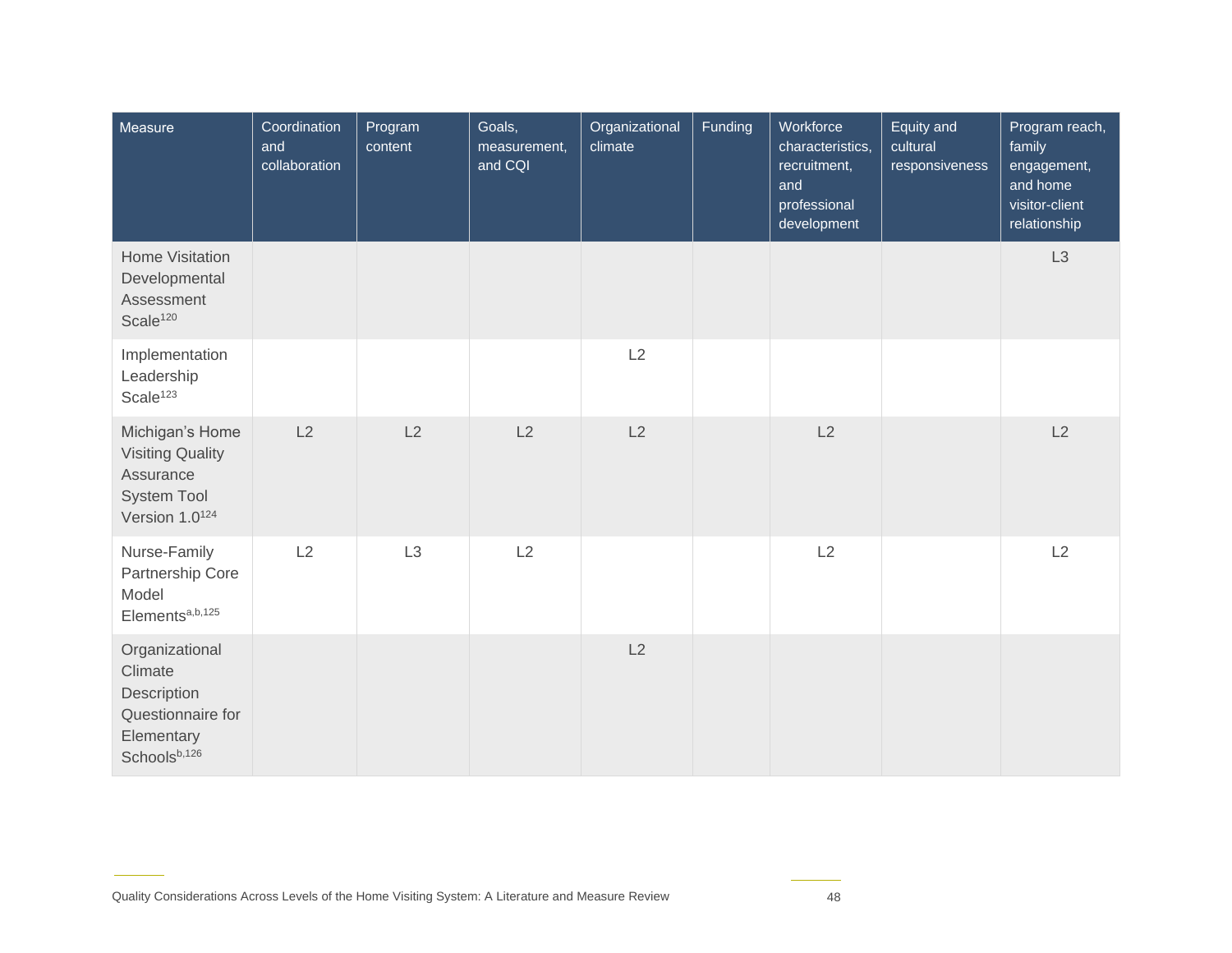| Measure                                                                            | Coordination<br>and<br>collaboration | Program<br>content | Goals,<br>measurement,<br>and CQI | Organizational<br>climate | Funding | Workforce<br>characteristics,<br>recruitment,<br>and<br>professional<br>development | Equity and<br>cultural<br>responsiveness | Program reach,<br>family<br>engagement,<br>and home<br>visitor-client<br>relationship |
|------------------------------------------------------------------------------------|--------------------------------------|--------------------|-----------------------------------|---------------------------|---------|-------------------------------------------------------------------------------------|------------------------------------------|---------------------------------------------------------------------------------------|
| Organizational<br><b>Social Context</b><br>Measure <sup>127</sup>                  |                                      |                    |                                   | L2                        |         | L2                                                                                  |                                          |                                                                                       |
| Parents as<br><b>Teachers</b><br>Essential<br>Requirements<br>2019a,128            | L2                                   | L2, L3             | L2                                |                           |         | L2                                                                                  |                                          | L2                                                                                    |
| Program<br>Sustainability<br>Index <sup>129</sup>                                  | L2                                   |                    | L2                                | L2                        | L2      | L2                                                                                  | L2                                       |                                                                                       |
| Self-Assessment<br>Tool for States <sup>130</sup>                                  | L1                                   |                    | L1                                |                           | L1      | L1                                                                                  |                                          |                                                                                       |
| Supportive<br>Interactions With<br>Families-A Self-<br>Rating Scale <sup>131</sup> |                                      | L <sub>3</sub>     |                                   |                           |         |                                                                                     |                                          | L <sub>3</sub>                                                                        |
| <b>Working Alliance</b><br>Inventory-Short<br>Revised <sup>132</sup>               |                                      |                    |                                   |                           |         |                                                                                     |                                          | L <sub>3</sub>                                                                        |

Notes: <sup>a</sup>Home visiting model- or early childhood intervention-specific measure. <sup>b</sup>Measure or article provided only limited detail about items and domains. L1 = Level 1: Federal, tribal, state, and community contexts; **L2** = Level 2: Local implementing agency and home visiting program contexts; **L3** = Level 3: Service delivery contexts.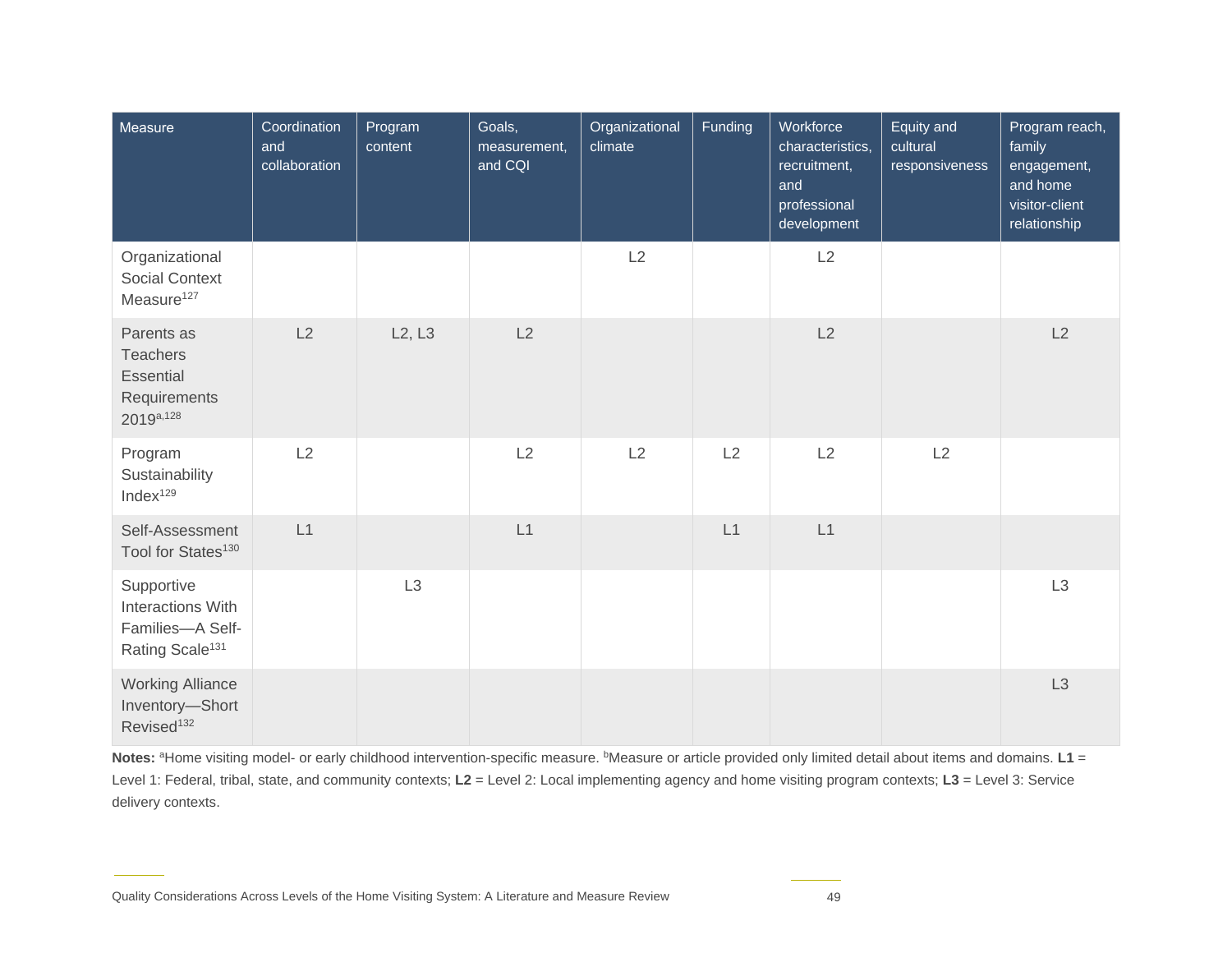## Coordination and Collaboration

Thirteen of the reviewed measures include items related to coordination and collaboration.

### **Level 1: Federal, Tribal, State, and Community Contexts**

Two of the reviewed measures—ZERO TO THREE's Self-Assessment Tool for States (SAT)<sup>130</sup> and the Community Supports and Wraparound Inventory (CSWI)<sup>133</sup>—focus on aspects of coordination and collaboration that are primarily applicable at Level 1. The SAT for States includes a range of items on the state's support for home visiting and integration of home visiting with other early childhood programs. Items include the presence of an entity that coordinates home visiting efforts across the state; integration of home visiting with other early childhood planning efforts; whether there is a central intake system for assigning families to home visiting models; and convening of early childhood stakeholders across sectors to inform the development of the state's home visiting system.<sup>130</sup> The measure also includes items on sustainability efforts, such as how effective states are at engaging the public in home visiting through legislative hearings and conferences as well as its efforts to educate the public about the need for home visiting in the state and garner support.<sup>130</sup> While items in the SAT for States are mostly applicable for state and tribal entities, items on the CSWI pertaining to coordination and collaboration are more applicable at the local community level. Items include, for instance, the diversity of sectors (such as government, nonprofit, health, early childhood care, and education) represented among collaborating agencies and programs; whether there is a shared vision among community stakeholders about the initiative's purpose and strategies; and plans for efficient data and information sharing across programs. Items also assess the extent to which the partnerships extend to state agencies and contribute to fiscal sustainability for all community partners.<sup>133</sup>

#### **Level 2: Local Implementing Agency and Home Visiting Program Contexts**

Eleven measures include items assessing coordination and collaboration that are applicable at Level 2. <sup>110</sup>**,**112**,**115**,**116,122,124,125,128,129,133**,**<sup>134</sup> Items at this level include the extent to which programs collaborate with and involve community partners and stakeholders in program administration and planning, as well as how effective agencies and programs are at fostering a shared understanding among community providers about the home visiting programs' goals, services, and target populations. Several measures assess the program's relationships with external service providers, including how well a program integrates into the broader service system or landscape of resources and agencies within its community and how programs facilitate and track transitions from a home visiting program into other programs or another early childhood program. For instance, the Early Head Start Early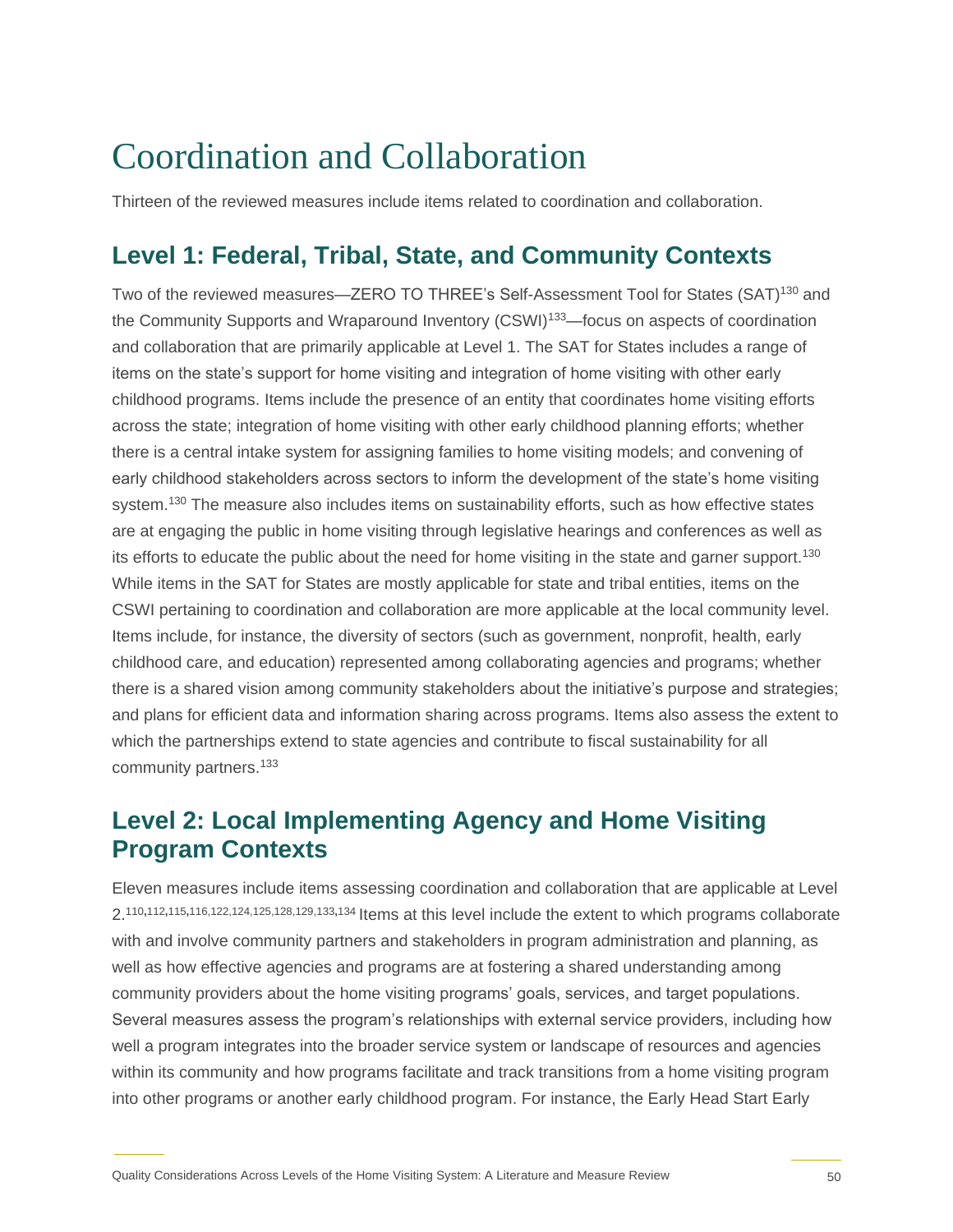Childhood Development and Health Services Implementation Rate Scale (EHS-ECDHSIRS) specifically includes an item on whether programs facilitate access to or directly provide childcare.<sup>112</sup> Finally, several measures assess the extent to which programs have in place advisory councils to inform the program, including parent advisory councils, policy councils, and special topic advisory groups. 112,115,116,124,125,128,133

# Program Content

Seventeen measures contain items related to program content, focused on Levels 2 and 3 of the home visiting system.

### **Level 2: Local Implementing Agency and Home Visiting Program Contexts**

The eight measures<sup>112–116,122,124,128</sup> that include items pertaining to program content were focused on service coordination, policies, and procedures that guide the approach and content of providers'iv work with families and adequate resources for providers. Items related to service coordination assess how effectively agencies and programs facilitate (e.g., through community partnerships, referral making, and systems for referral follow-up) participants' access to services, such as early intervention, medical, dental, and mental health. Items focusing on policies and procedures assess the extent to which the agencies and programs have clear and consistent policies in place to guide providers' practice, including screening schedules, curricula, approaches to be used, and topics to be covered in visits. Finally, there are items across these measures that assess whether agencies and programs provide adequate materials for providers to use, including curricula, screening and assessment tools, and activities designed to promote parent-child interaction and child development.

### **Level 3: Program Service Delivery Contexts**

Nine measures include items related to program content at Level 3.<sup>108</sup>**,**116**,**118**,**119**,**121,122**,**125**,**128**,**<sup>131</sup> These items focus on specific activities that a home visitor or other service provider may engage in with families, including the following areas of visit content: family goal setting; activities to promote child development, including language and literacy; home visitor's facilitation of parent-child interactions; health and safety promotion activities; activities aimed at addressing challenges or promoting parents' skills in navigating challenges; administration of screenings and referral making; and general use of curriculum and materials.

iv We use the word "provider" whenever the group of measures referenced draws from fields in addition to home visiting.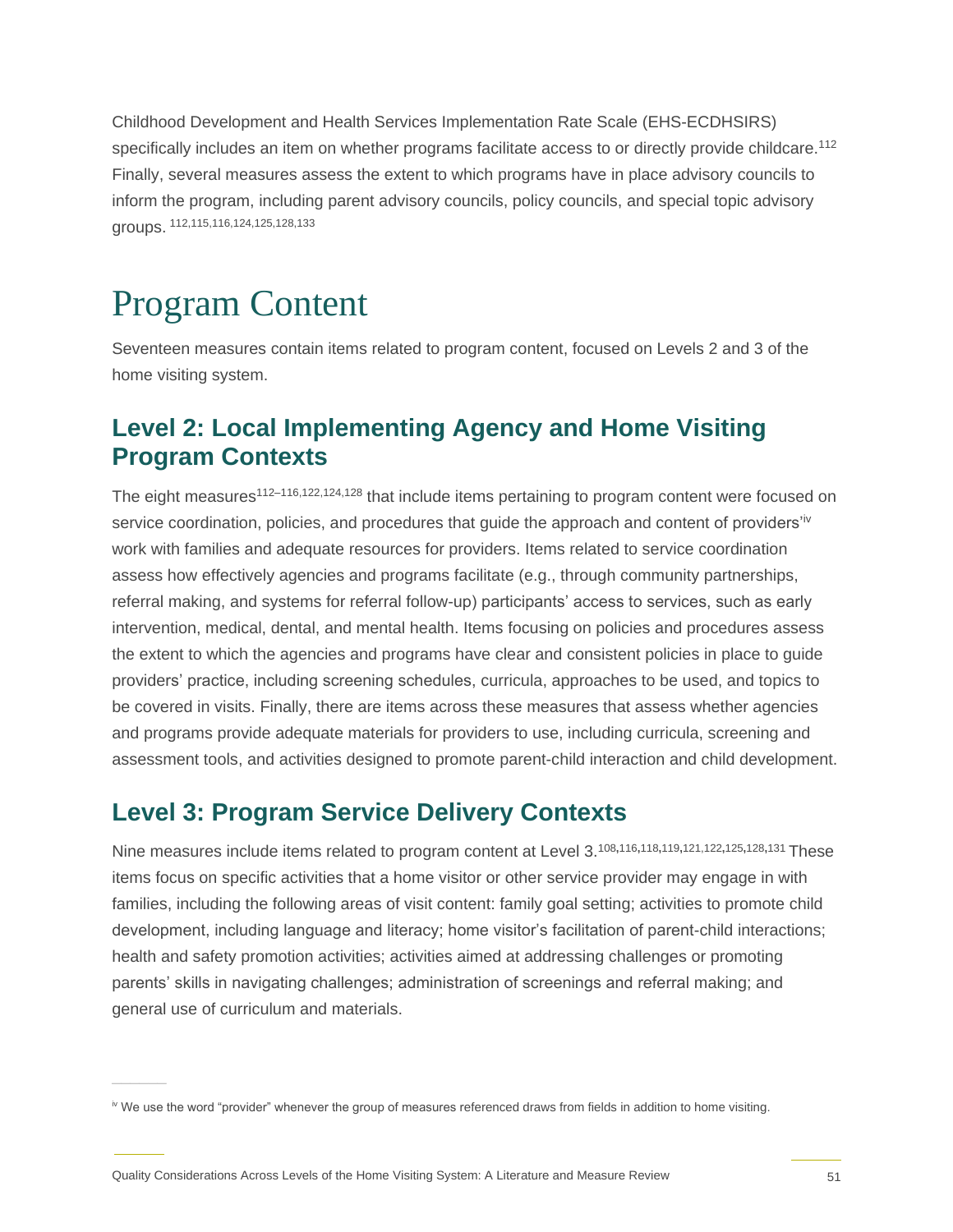# Goals, Measurement, and CQI

Ten measures contain items related to goals, measurement, and CQI, concentrated at Levels 1 and 2.

### **Level 1: Federal, Tribal, State, and Community Contexts**

At Level 1, items in this area assess quality considerations such as consistency in state performance standards across program models, whether there is a system in place to track standards for key implementation areas, and whether program-specific quality efforts align with state and federal monitoring requirements.<sup>130,133</sup> The SAT for States includes items on the state's efforts to create a common set of standards that can be used across home visiting models or a crosswalk of model standards. Items also examine the state's use of a quality assurance plan, existence of a strategic or financial plan that guides home visiting efforts, allocation of resources to facilitate evaluation, and dissemination of evaluation results.<sup>130</sup> The CSWI includes similar items at the community services level, pertaining to ongoing data collection, quality assurance, data-driven performance, and shared monitoring systems across providers.<sup>133</sup>

#### **Level 2: Local Implementing Agency and Home Visiting Program Contexts**

At Level 2 of the home visiting system, eight of the reviewed measures<sup>112</sup>**,**115,116**,**122**,**124**,**125**,**128,129 include items that relate to goals, measurement, and CQI. These items range from assessing whether a program has a CQI plan in place to looking more closely at the details of that plan, including specific assessment and data collection strategies. In addition, items assess whether programs are delivering services with fidelity to the model and in accordance with the program goals and whether participants are achieving the expected outcomes. Finally, there are items that assess how programs manage and report the data they collect and the extent to which they use findings from these processes to inform program improvements and course corrections.

# Organizational Climate

Ten measures contain items pertaining to organizational climate, largely concentrated at Level 2. There are 10 measures that address this area, including items focused on specific leadership and organizational practices and policies, and practices that may contribute to staff morale and turnover as well as more global assessments of workplace climate.110–112**,**115**,**122–124,126**,**127,129 Items include assessments of, for instance, whether the agency or program has a guiding mission or vision that providers share and buy into; the extent to which leadership is transparent in its decision making;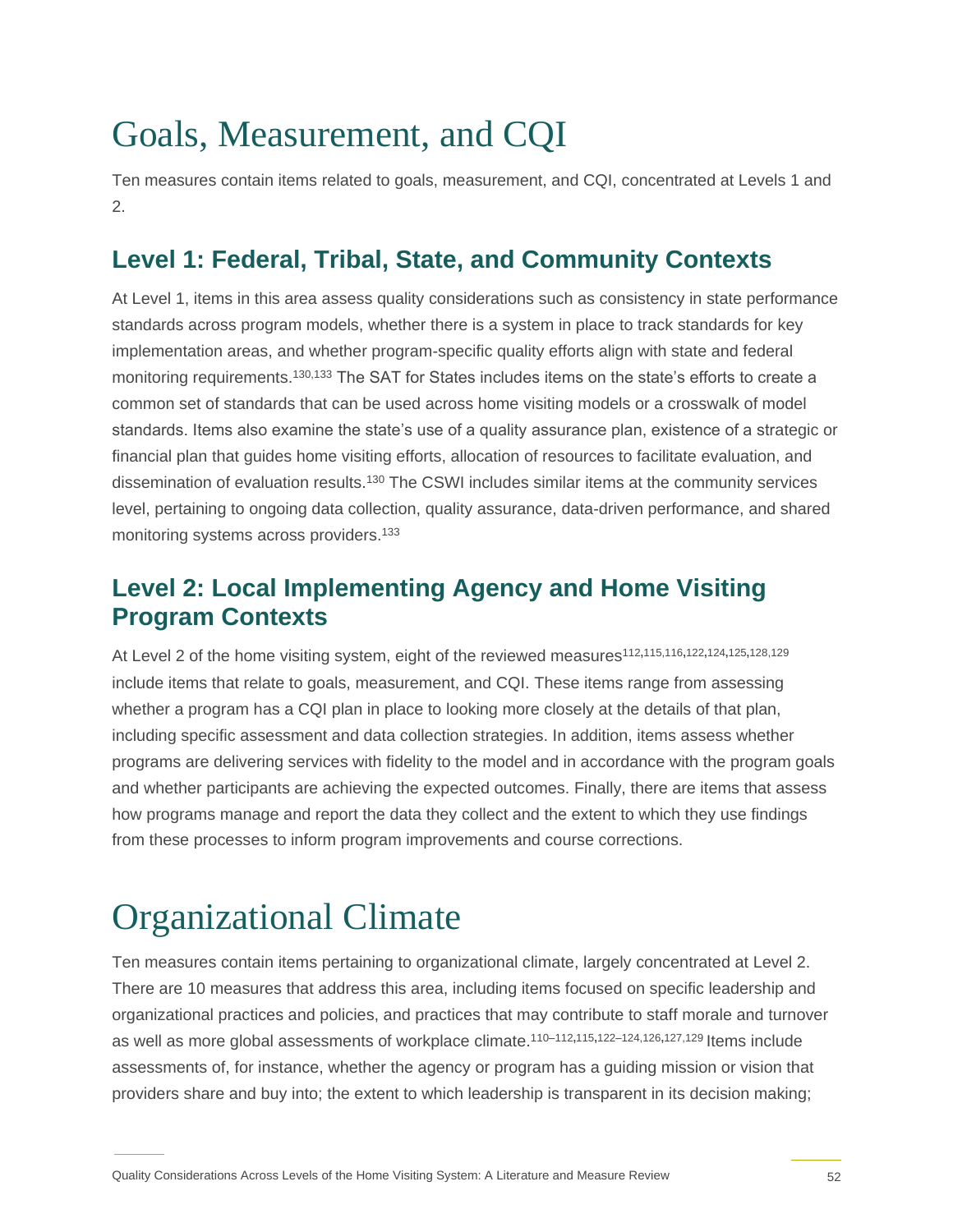and whether there are systems in place that facilitate open communication between administration and staff. Global assessment items are more focused on staff perceptions of climate, such as asking providers about job satisfaction, workplace collegiality, and staff morale.

# Funding

Only six measures contain items related to funding; these are focused on Levels 1 and 2.

#### **Level 1: Federal, Tribal, State, and Community Contexts**

At Level 1, both the CSWI and SAT for States include items focused on the availability, stability, and sustainability of funding for service systems. The SAT for States examines whether there is available funding to expand programs and whether there is funding specifically dedicated to supporting technical assistance and systems-level program needs.<sup>130</sup> The measure also includes items addressing funding management and coordination—whether the state has a central repository of information about sources of home visiting funding and whether the state coordinates funding streams to reduce administrative burden and competition.<sup>130</sup> Finally, the SAT for States includes items addressing the provision of funding, technical assistance, and support to new program sites as well as the state's assessment processes for site-level technical assistance needs.<sup>130</sup> Again, the CSWI assesses many of the same quality considerations measured by the SAT for States, only at the community services level. CSWI items examine whether there is sufficient funding, both for the short term and for longer-term sustainability; whether initiative partners assume collective, as opposed to siloed, fiscal responsibility for supporting families; and whether there is transparency around how funding decisions are made and funds are allocated.<sup>133</sup>

#### **Level 2: Local Implementing Agency and Home Visiting Program Contexts**

At Level 2, four of the reviewed measures<sup>116,122,129,133</sup> include items pertaining to funding, all of which focus on programs having sufficient funding to cover operating costs and staff programs appropriately, and one of which specifies the need for a sustainability plan. Items also examined financial structures and administration, including financial leadership and management, funding sufficiency, and funding sustainability.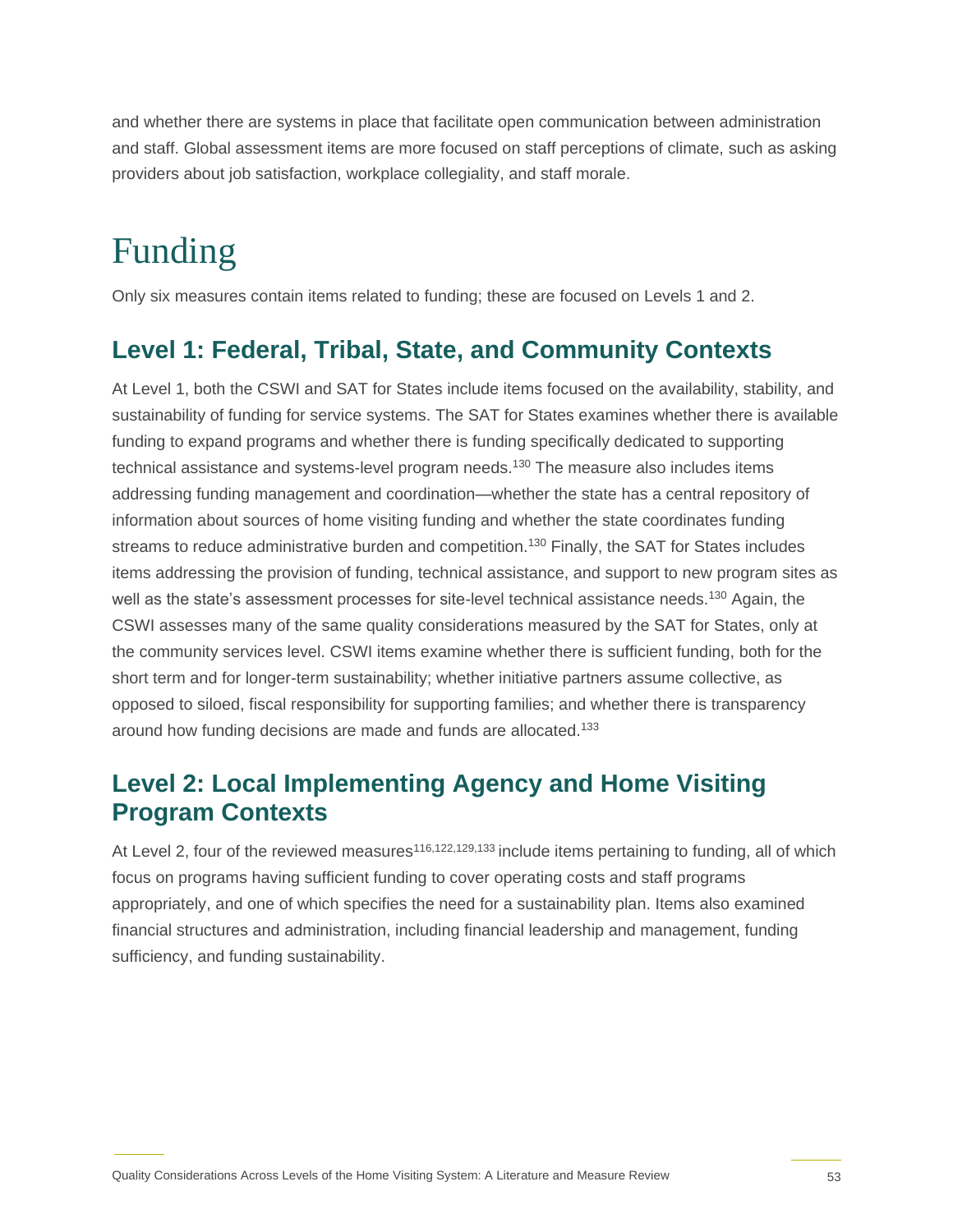# Workforce Characteristics, Recruitment, and Professional Development

Fifteen measures contain items related to the home visiting workforce and supports infrastructure, focused on Levels 1 and 2.

### **Level 1: Federal, Tribal, State, and Community Contexts**

At Level 1, the SAT for States examines whether there is sufficient infrastructure for training and professional development, including items on the state's development of core competencies for home visitors and available systems to support both cross-model and model-specific training.<sup>130</sup> In addition, SAT for States items address whether the state has incentives to link professional development with compensation rates and whether the state's system provides the support and resources home visiting supervisors need.<sup>130</sup>

### **Level 2: Local Implementing Agency and Home Visiting Program Contexts**

Fourteen measures include items that are applicable at Level 2 of the home visiting system for this area.110–112,114–116,122,124,125,127–129,133,134 These measures include items that, for instance, assess training, orientation, and professional development; supervision content and frequency; performance evaluations; staff satisfaction, burnout, and turnover; staff recognition; clear policies and job expectations; and use of evidence-based materials and resources to support staff and their work.

# Equity and Cultural Responsiveness

Only eight measures contain items related to equity, focused on Levels 2 and 3.

### **Level 2: Local Implementing Agency and Home Visiting Program Contexts**

Four measures include items that specifically assess equity and cultural responsiveness at Level 2 of the system.<sup>115</sup>**,**116,129**,**<sup>133</sup> These measures examine whether the agency or program offers culturally responsive services that align with community demographics, culture, and preferences. Items include, for instance, assessment of whether programs have sufficient language capacity to meet the needs of the community, whether materials reflect the community demographics and language preferences, whether hiring practices result in staff who reflect and/or are from the community, and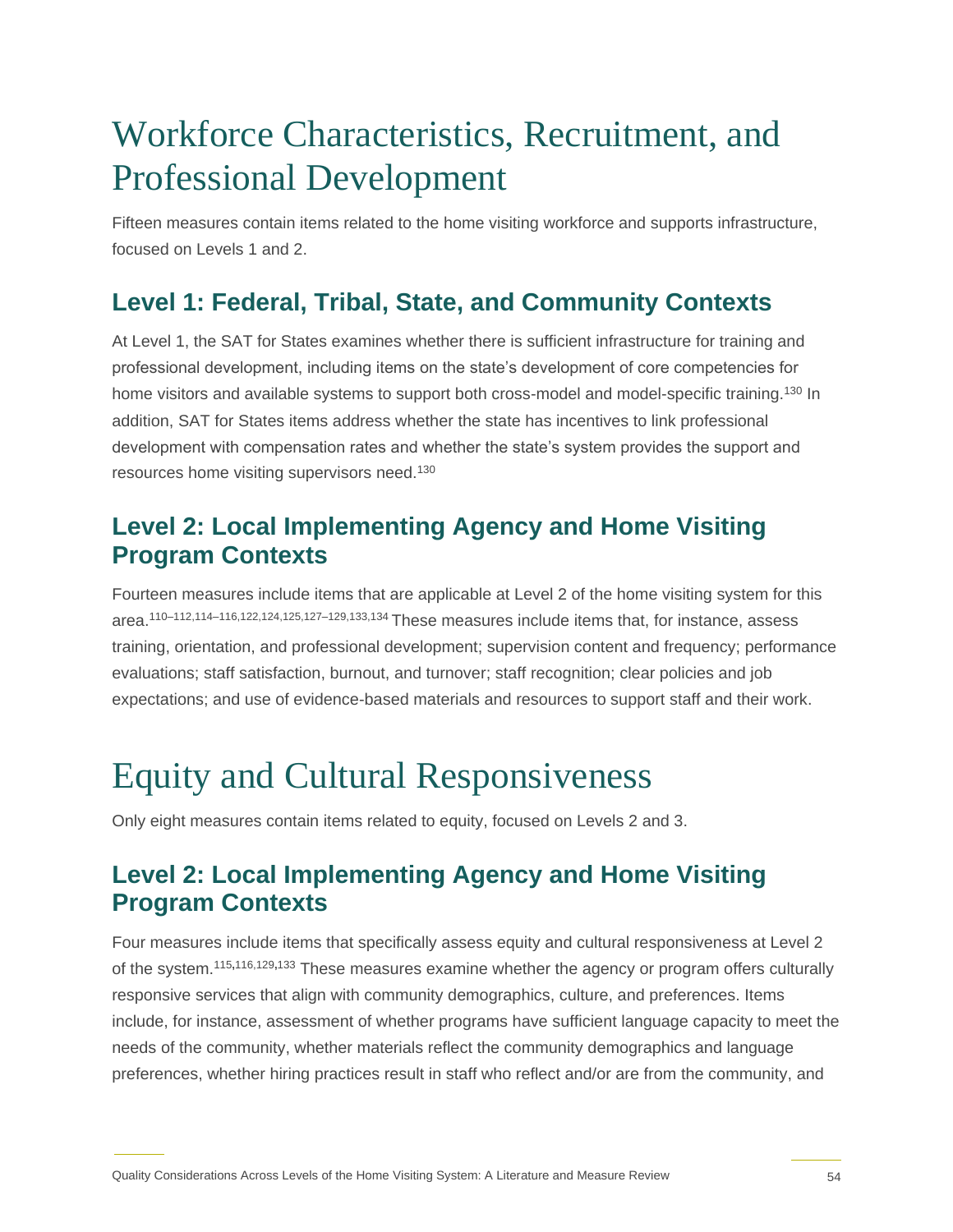whether there are systems in place to monitor and assess programs' cultural responsiveness to community needs.

#### **Level 3: Program Service Delivery Contexts**

Four measures include items addressing equity and cultural competence at Level 3.<sup>107</sup>**,**108,112**,**<sup>122</sup> Measures with items regarding equity and cultural responsiveness examined several aspects of this topic, including home visitors' cultural awareness and respect (including whether a home visitor was from a similar background as the client); home visitors' ability to be respectful and nonjudgmental; and home visitors' understanding of systematic barriers a family might face and efforts to overcome those barriers.

### Program Reach, Family Engagement, and Home Visitor-Client Relationship

Eighteen measures contain items related to program reach, family engagement, and the home visitor-client relationship, focused on Levels 2 and 3.

### **Level 2: Local Implementing Agency and Home Visiting Program Contexts**

Nine measures include items addressing program reach and family engagement at Level 2.<sup>112</sup>**,**114– <sup>116</sup>**,**122**,**124**,**125**,**128**,**<sup>134</sup> These include items pertaining to outreach, recruitment, and eligibility; enrollment and initiation; visit frequency and overall dosage of services delivered; and retention and program completion rates. Measures with items pertaining specifically to family engagement include those measuring opportunities for families to engage in program events or parent groups; the development of family partnerships, plans, or goals across implemented programs; and site-level facilitation and monitoring of family engagement. The EHS-ECDHSIRS specifically addresses programs' efforts to engage fathers.

#### **Level 3: Program Service Delivery Contexts**

Nine measures include items addressing home visitor or service provider relationships with families at Level 3.<sup>107</sup>**,**108**,**117**,**119**,**120–122**,**131**,**<sup>132</sup> These include the use of individualized or family-led approaches, relationship development between the home visitor and the family, and feedback and summary of next steps shared with a family at the end of a visit. One measure, the Working Alliance Inventory— Short Revised (Therapist Version) focused specifically on the client's perception of the relationship with the service provider, that is, the therapeutic alliance.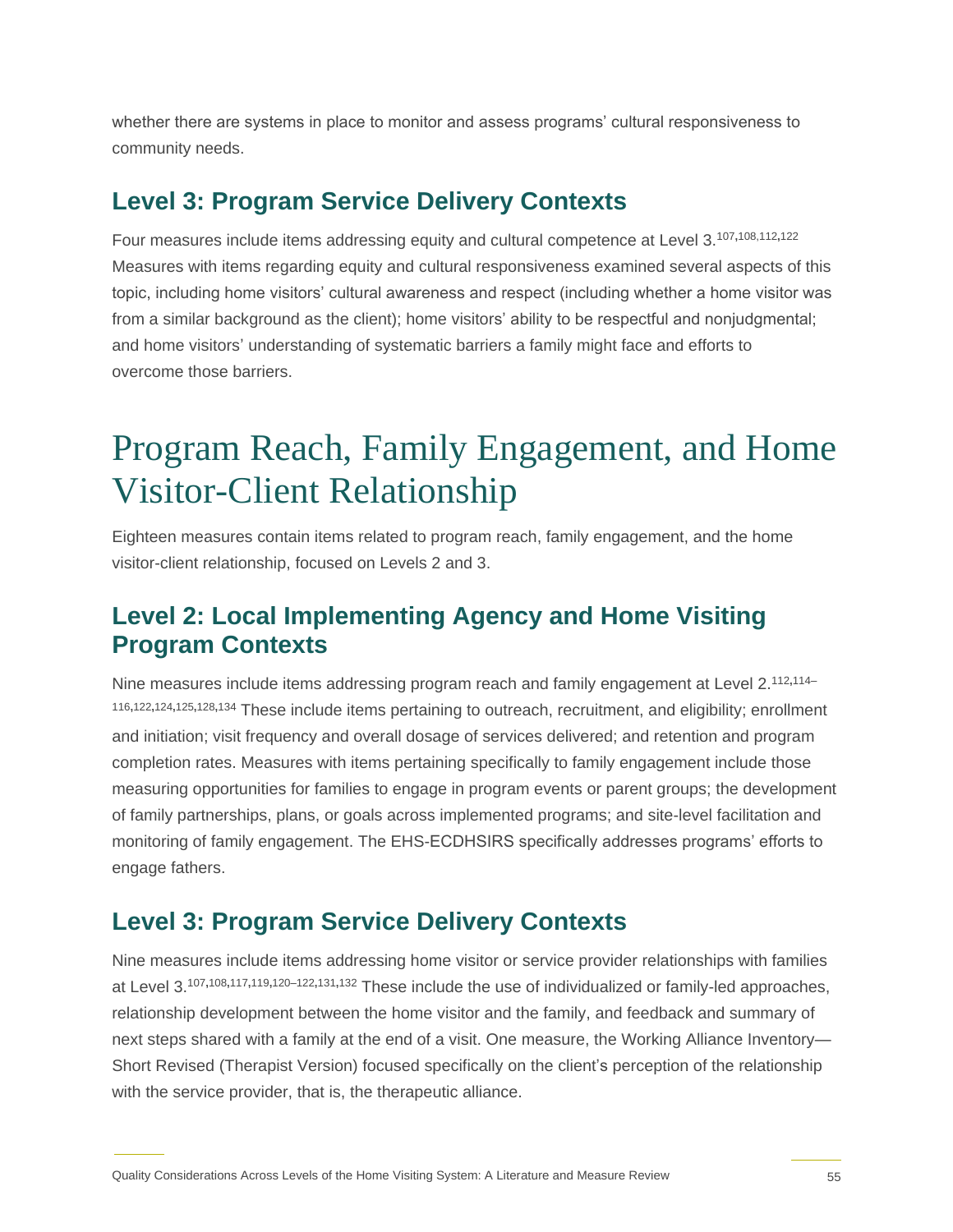## Summary and Conclusion

Our approach to this project has been to broaden the conceptualization of home visiting quality to take into account the multiple systems and contexts in which programs are designed and implemented. Indeed, our review revealed a broad range of measures from home visiting and related fields, designed to assess different levels of the home visiting system, aimed at different purposes, and using an assortment of measurement approaches. The diversity of available measures suggests that leaders could select those that align with their needs and capacity.

However, significant gaps emerged from our review. First, very few of the measures focused thoroughly on more than one level of the home visiting system. In fact, only six<sup>112,116,122,125,128,133</sup> include items at more than one level of the home visiting system, and most of those measures (4) are model performance or implementation standards, which may be less applicable for state systems looking across models. Zero of the reviewed measures include items across all three levels of the home visiting system. Significantly, even among the measures that had items at multiple levels of the home visiting system, few specifically examined how certain considerations at different levels of the system might affect each other. In other words, alignment or interrelationships between implementation levels were not explicitly covered in the reviewed measures.

There are also some content areas that the research suggests are critical for quality home visiting that are notably sparse among the reviewed measures. First, in training and professional development, while plenty of items address presence, availability, and quantity of trainings offered to home visitors, very few measures are devoted to understanding the effectiveness and/or associated outcomes from those trainings. Similarly, in the case of workplace supports, more attention is paid to whether programs provide access to supervision and professional development opportunities (e.g., how much time home visitors spend in supervision weekly), rather than assessing the quality of these supports or their connection to home visiting staff retention and well-being.

Another important area in this field, but one that still has a limited representation in available measures, is how well programs attend to racial equity. Most items pertaining to this issue focus on whether programs have sufficient cultural, language, and material capacity to meet the needs of their focus populations. Also, at the service delivery level, there are items that emphasize the importance of individual home visitors' understanding of and respect for cultural differences. But none of the measures we reviewed specifically addressed ways in which home visiting programs should incorporate antiracist principles into their work. Similarly, while a handful of measures discussed the importance of having family representation on advisory councils, there was no measurement of how family voice should be incorporated into decision making at the program level; the only discussion of the importance of family voice being heard was at the service delivery level, where items assessed the extent to which home visitors adapted services to meet families' needs.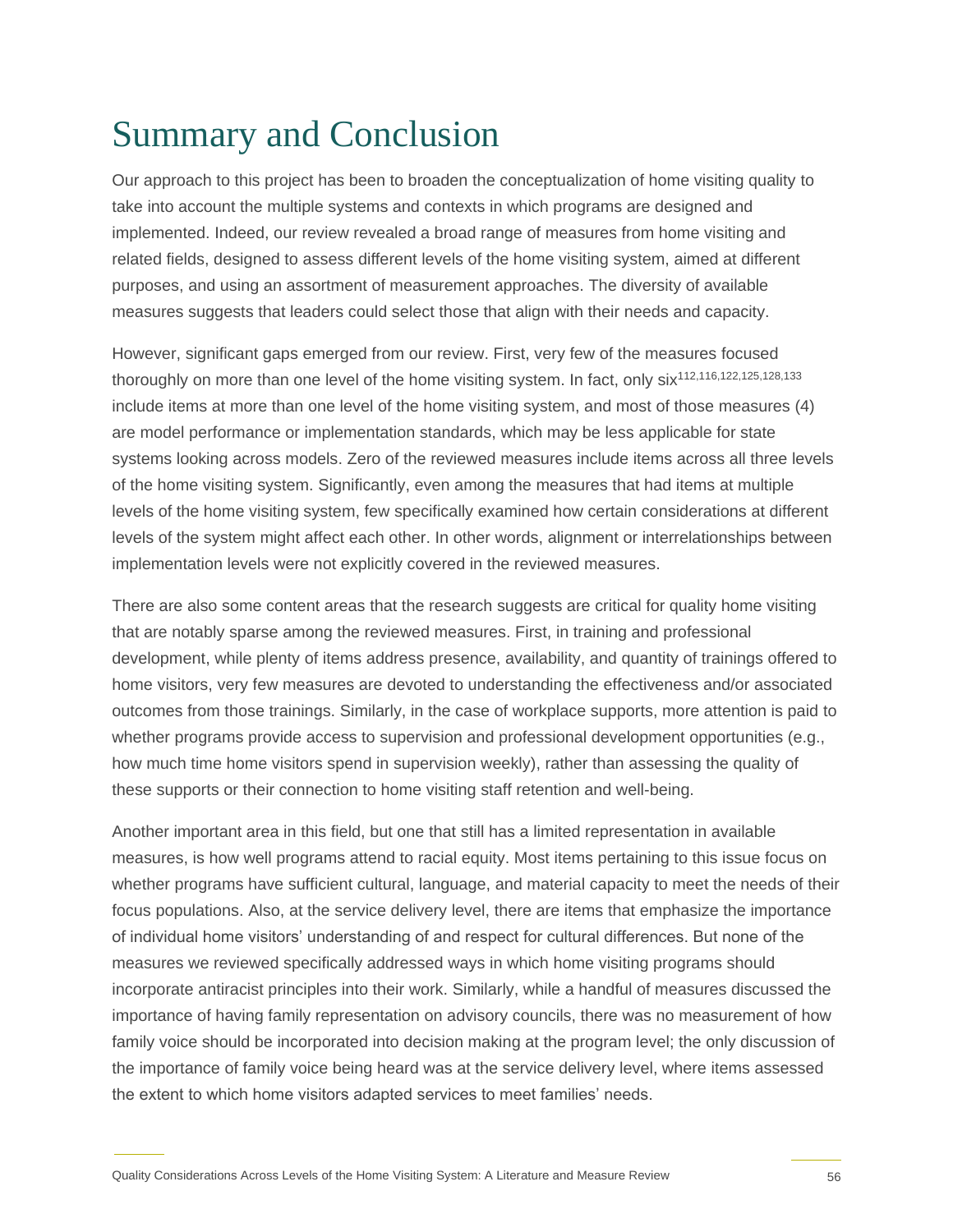Finally, as noted at the beginning of this section, only a handful of the reviewed measures were specifically designed to be used as observational assessment instruments in the home visiting context, and of those, only the HOVRS has been demonstrated to have strong predictive and convergent validity. There is a clear need in the field for standardized, validated tools that can be used to examine, across levels of the home visiting system, some of the quality considerations that have been highlighted in this review, and by our expert stakeholders and MIECHV awardees, as important.

The findings from this literature and measures review lay important groundwork for better understanding quality in the context of home visiting. The next phase in the Measuring Implementation Quality in MIECHV-funded Evidence-based Home Visiting Programs project is to take the learnings from this report and the perspectives of various awardee and other expert stakeholders to develop a conceptual framework of home visiting quality. Building from that conceptual framework and the needs of MIECHV awardees, we will then present a series of study design reports aimed at providing a road map for how key gaps in our knowledge of home visiting quality can be filled.

*This document was prepared for the U.S. Department of Health and Human Services (HHS), Health Resources and Services Administration (HRSA), by Child Trends in partnership with James Bell Associates, under HRSA contract number 75R60219D00026.The views expressed do not reflect the position of HRSA or HHS. Authors for the report are Mariel Sparr, Jessica Goldberg, Amanda Thomson, Kerry Ryan, Maggie Kane, and Maggie Haas.*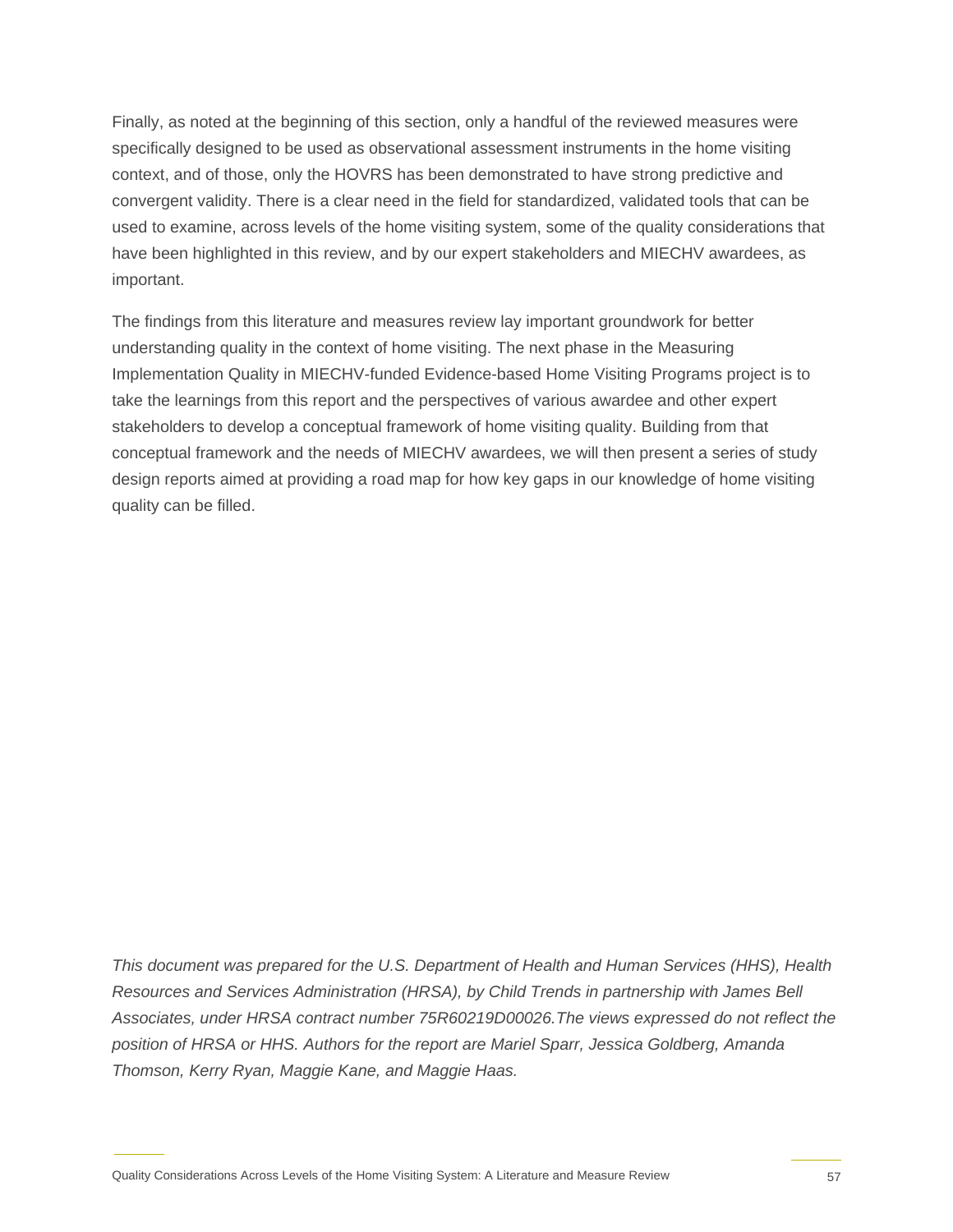# References

- 1. Duffee JH, Mendelsohn AL, Kuo AA, Legano LA, Earls MF. Early childhood home visiting. *Pediatrics*. 2017;140(3), 1-12. doi:10.1542/peds.2017-2150
- 2. Duggan A, Portilla XA, Filene JH, et al. Implementation of evidence-based early childhood home visiting: Results from the Mother and Infant Home Visiting Program Evaluation. *OPRE Report 2018-76A*. Accessed July 1, 2021. [https://www.acf.hhs.gov/sites/default/files/documents/opre/mihope\\_implementation\\_report\\_201](https://www.acf.hhs.gov/sites/default/files/documents/opre/mihope_implementation_report_2018_10_26_508b.pdf) [8\\_10\\_26\\_508b.pdf](https://www.acf.hhs.gov/sites/default/files/documents/opre/mihope_implementation_report_2018_10_26_508b.pdf)
- 3. Filene JH, Kaminski JW, Valle LA, Cachat P. Components associated with home visiting program outcomes: a meta-analysis. *Pediatrics*. 2013;132(suppl 2):S100. doi:10.1542/peds.2013-1021H
- 4. Michalopoulos C, Faucetta K, Hill CJ, et al. Impacts on family outcomes of evidence-based early childhood home visiting: Results from the Mother and Infant Home Visiting Program Evaluation. *OPRE Rep 2019-07*. Research, and Evaluation, Administration for Children and Families, US. DHHS. January 2019. Accessed July 28, 2021. [https://www.acf.hhs.gov/opre/report/impacts-family-outcomes-evidence-based-early-childhood](https://www.acf.hhs.gov/opre/report/impacts-family-outcomes-evidence-based-early-childhood-home-visiting-results-mother-and)[home-visiting-results-mother-and.](https://www.acf.hhs.gov/opre/report/impacts-family-outcomes-evidence-based-early-childhood-home-visiting-results-mother-and)
- 5. Mathematica. Early childhood home visiting models: Reviewing evidence of effectiveness. *OPRE Report 2020-126.* Accessed July 1, 2021. [https://homvee.acf.hhs.gov/sites/default/files/2021-](https://homvee.acf.hhs.gov/sites/default/files/2021-09/HomVEE_Summary_Brief_Sept2021_0.pdf) [09/HomVEE\\_Summary\\_Brief\\_Sept2021\\_0.pdf](https://homvee.acf.hhs.gov/sites/default/files/2021-09/HomVEE_Summary_Brief_Sept2021_0.pdf)
- 6. Durlak JA, DuPre EP. Implementation matters: A review of research on the influence of implementation on program outcomes and the factors affecting implementation. *Am J Community Psychol*. 2008;41(3):327. doi:10.1007/s10464-008-9165-0
- 7. National Home Visiting Resource Center. *Home Visiting Yearbook*. James Bell Associates and Urban Institute; 2020. Accessed June 17, 2021. [https://nhvrc.org/yearbook/2020-yearbook/.](https://nhvrc.org/yearbook/2020-yearbook/)
- 8. Green BL. Understanding quality in home visiting—how far have we come and where do we need to go? *Infant Ment Health J*. 2019;40(3):395-400. doi:10.1002/imhj.21778
- 9. Schodt S, Parr J, Araujo MC, Rubio-Codina M. *Measuring the Quality of Home-Visiting Services: A Review of the Literature*. Inter-American Development Bank; October 2015.
- 10. *Introduction to Precision Home Visiting*. The Home Visiting Applied Research Collaborative; 2018. Accessed June 17, 2021. [https://www.hvresearch.org/precision-home](https://www.hvresearch.org/precision-home-visiting/introduction-to-precision-home-visiting/)[visiting/introduction-to-precision-home-visiting/.](https://www.hvresearch.org/precision-home-visiting/introduction-to-precision-home-visiting/)
- 11. Green AE, Trott E, Willging CE, Finn NK, Ehrhart MG, Aarons GA. The role of collaborations in sustaining an evidence-based intervention to reduce child neglect. *Child Abuse Negl*. 2016;53:4-16. doi:10.1016/j.chiabu.2015.11.013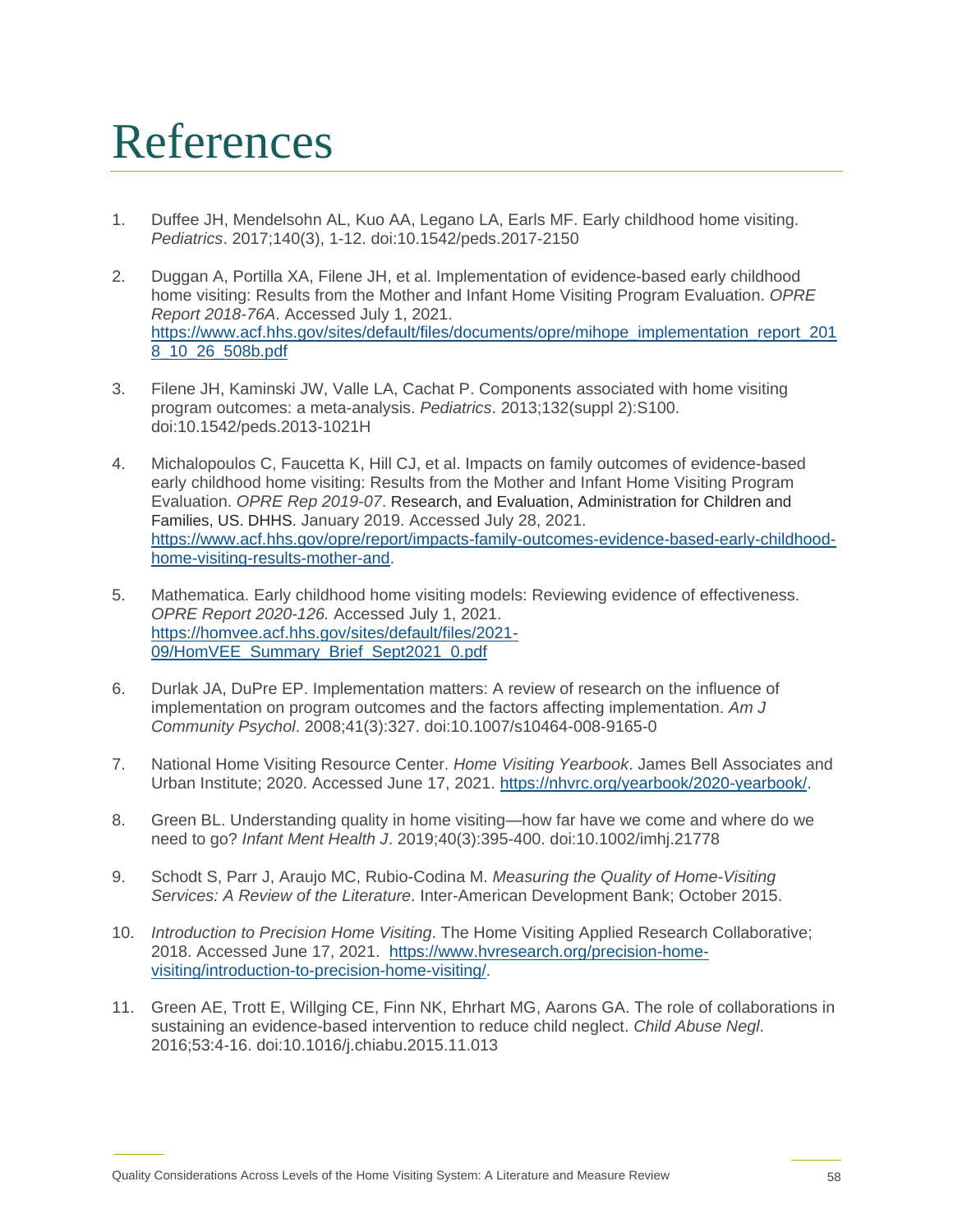- 12. Hargreaves M, Cole R, Coffee-Borden B, Paulsell D, Boller K. Evaluating infrastructure development in complex home visiting systems. *Am J Eval*. 2013;34(2):147-169. doi:10.1177/1098214012469271
- 13. Brookman-Frazee L, Turner S, Gordon J, et al. Evaluating implementation strategies in a community model to facilitate early identification and treatment of developmental and socialemotional problems in young children in out-of-home placement. *Child Youth Serv Rev*. 2018;88:504-513. doi:10.1016/j.childyouth.2018.03.037
- 14. Goodman D, Zagaria AB, Flanagan V, et al. Feasibility and acceptability of a checklist and learning collaborative to promote quality and safety in the perinatal care of women with opioid use disorders. *J Midwifery Womens Health*. 2019;64(1):104-111. doi:10.1111/jmwh.12943
- 15. Schultz DA, Schacht RL, Shanty LM, et al. The development and evaluation of a statewide training center for home visitors and supervisors. *Am J Community Psychol*. 2019;63(3-4):418- 429. doi:https://doi.org/10.1002/ajcp.12320
- 16. Hallam RA, Bargreen KN, Ridgley R. Quality in family child care settings: the relationship between provider educational experiences and global quality scores in a statewide quality rating and improvement system. *J Res Child Educ*. 2013;27(4):393-406. doi:10.1080/02568543.2013.822950
- 17. Adirim T, Supplee L. Overview of the federal home visiting program. *Pediatrics*. 2013;132(suppl 2):S59-S64. doi:10.1542/peds.2013-1021C
- 18. Testa MF, Kelly D. The evolution of federal child welfare policy through the Family First Prevention Services Act of 2018: opportunities, barriers, and unintended consequences. *Ann Am Acad Pol Soc Sci*. 2020;692(1):68-96. doi:https://doi.org/10.1177/0002716220976528
- 19. Kemp L. Adaptation and fidelity: a recipe analogy for achieving both in population scale implementation. *Prev Sci Off J Soc Prev Res*. 2016;17(4):429-438. doi:10.1007/s11121-016- 0642-7
- 20. Morales JR, Ferron C, Whitmore C, et al. Performance measurement in tribal home visiting: challenges and opportunities. *Infant Ment Health J*. 2018;39(3):312-325. doi:10.1002/imhj.21703
- 21. Whitesell NR, Bolan M, Chomos JC, et al. Measurement issues in home-visiting research within tribal communities: challenges and strategies. *Infant Ment Health J*. 2018;39(3):326-334. doi:10.1002/imhj.21713
- 22. Adirim T, Meade K, Mistry K. A new era in quality measurement: the development and application of quality measures. *Pediatrics*. 2017;139(1): e20163442. doi:10.1542/peds.2016- 3442
- 23. Finello KM, Poulsen MK. Unique system of care issues and challenges in serving children under age 3 and their families. *Am J Community Psychol*. 2012;49(3-4):417-429. doi:10.1007/s10464-011-9458-6
- 24. Nye-Lengerman K, Gunty A, Johnson D, Hawes M. What matters: lessons learned from the implementation of PROMISE model demonstration projects. *J Vocat Rehabil*. 2019;51(2):275- 284. doi:10.3233/JVR-191045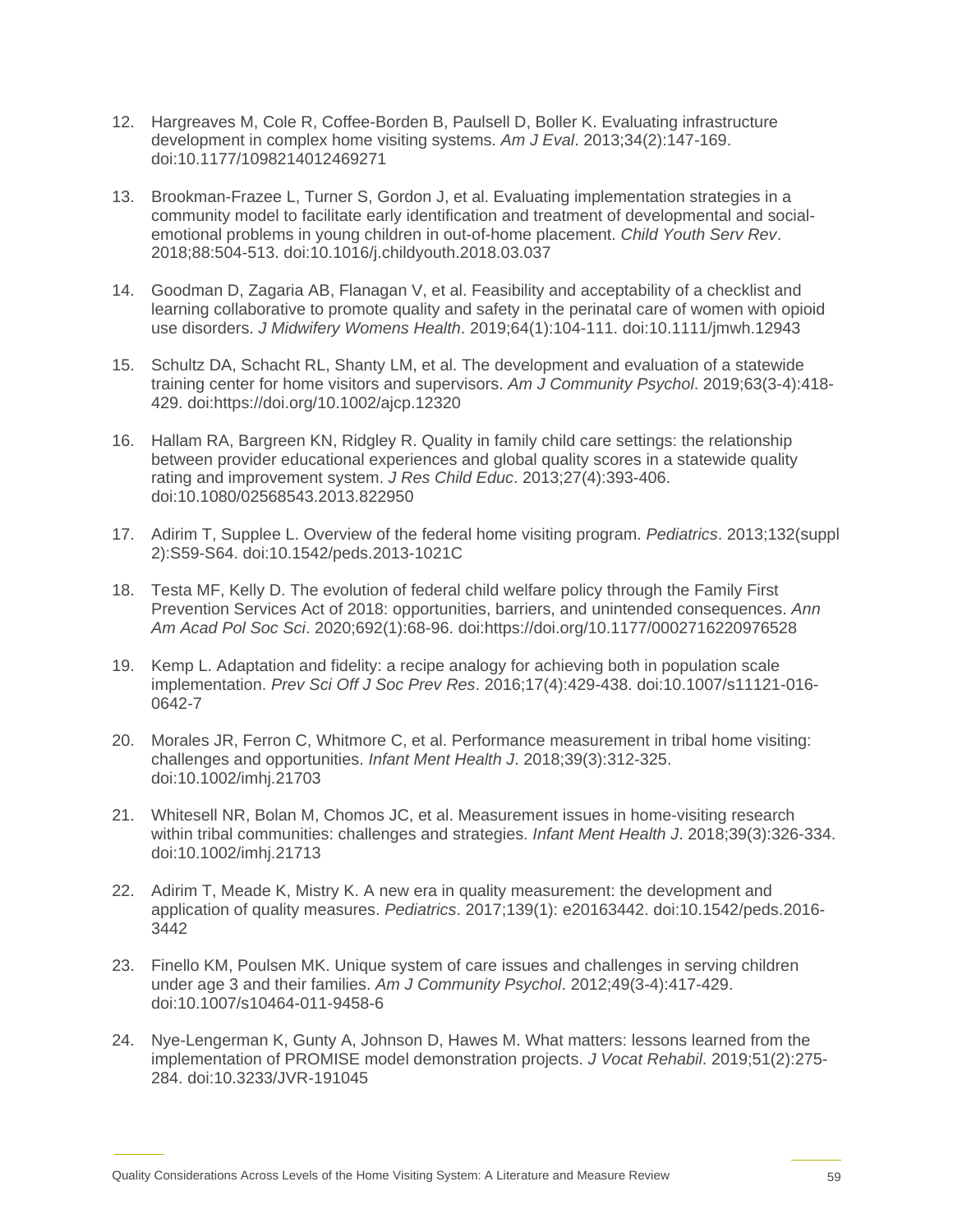- 25. *Policy Brief: Taking Home Visiting Programs to Scale in Texas: Lessons Learned From Implementation*. Child and Family Research Partnership; *CFRP* 2018.
- 26. Chen WB, Schachner AC, Gaylor E, Hudson L. *RISE Home Visiting Evaluation Rural Case Study Brief Report.* SRI International; 2017.
- 27. Morrison C, Sparr M. *Strengthening Service Coordination Between Home Visitors and Pediatric Primary Care Providers*. James Bell Associates. 2019. Accessed June 17, 2021. [https://nhvrc.org/wp-content/uploads/NHVRC-Brief-071619-FINAL.pdf.](https://nhvrc.org/wp-content/uploads/NHVRC-Brief-071619-FINAL.pdf)
- 28. Sides K, Baggett S. *Coordinating Comprehensive Healthcare With Home Visits for New Families: A Case Study of Home Visitation Integration With the Family-Centered Medical Home at Carolina Health Centers*. FirstFocus. 2015. Accessed July 22, 2021. [https://firstfocus.org/wp-content/uploads/2015/03/Coordinating-Comprehensive-Healthcare.pdf.](https://firstfocus.org/wp-content/uploads/2015/03/Coordinating-Comprehensive-Healthcare.pdf)
- 29. Chinman M, Hunter SB, Cannon JS, Kilburn MR, Harvey M, Rudnick M. Process evaluation of the New Mexico Maternal, Infant, and Early Childhood Home Visiting competitive development grant. *Rand Health Q*. 2014;4(3):3.
- 30. Wideman ES, Dunnigan A, Jonson-Reid M, et al. Nurse home visitation with vulnerable families in rural areas: a qualitative case file review. *Public Health Nurs*. 2020;37(2):234-242. doi:10.1111/phn.12699
- 31. Fraser MR. Bringing it all together: effective maternal and child health practice as a means to improve public health. *Matern Child Health J*. 2013;17(5):767-775. doi:10.1007/s10995-012- 1064-1
- 32. Johnson K. *State-based home visiting: strengthening programs through state leadership.* National Center for Children in Poverty. February 2009. [https://www.nccp.org/publication/state](https://www.nccp.org/publication/state-based-home-visiting-strengthening-programs-through-state-leadership/)[based-home-visiting-strengthening-programs-through-state-leadership/](https://www.nccp.org/publication/state-based-home-visiting-strengthening-programs-through-state-leadership/)
- 33. Sparr M, Joraanstad A, Atukpawu-Tipton G, Miller N, Leis J, Filene J. *Promoting Prenatal Health and Positive Birth Outcomes: A Snapshot of State Efforts.* Office of Planning, Research and Evaluation, Administration for Children and Families, U.S. Department of Health and Human Services; 2017. Accessed May 28, 2021[.https://www.mdrc.org/sites/default/files/2017\\_MIHOPE\\_Strong\\_Start\\_Final.pdf](https://www.mdrc.org/sites/default/files/2017_MIHOPE_Strong_Start_Final.pdf)
- 34. Herzfeldt-Kamprath R, Calsyn M, Huelskoeter T. *Medicaid and Home Visiting: Best Practices From States*. Washington, DC: Center for American Progress. 2017. [Accessed July 22, 2021.](https://www.americanprogress.org/issues/early-childhood/reports/2017/01/25/297160/medicaid-and-home-visiting/)  [https://www.americanprogress.org/issues/early](https://www.americanprogress.org/issues/early-childhood/reports/2017/01/25/297160/medicaid-and-home-visiting/)[childhood/reports/2017/01/25/297160/medicaid-and-home-visiting/.](https://www.americanprogress.org/issues/early-childhood/reports/2017/01/25/297160/medicaid-and-home-visiting/)
- 35. Schachner A, Gaylor E, Chen W-B, Hudson L, Garcia D. *RISE Home Visiting Evaluation: Final Evaluation Report*. SRI International; 2017.
- 36. Spielberger J, Gitlow E, Winje C, Harden A. *Building a System of Support for Evidence-Based Home Visitation Programs in Illinois: Findings From Year 4 of the Strong Foundations Evaluation*. Chapin Hall at the University of Chicago; 2014.
- 37. Gay JL, Saunders RP, Rees-Punia E, Dowda M, van den Berg AE. Role of organizational support on implementation of an environmental change intervention to improve child fruit and vegetable intake: a randomized cross-over design. *Prev Sci Off J Soc Prev Res*. 2019;20(8):1211-1218. doi:10.1007/s11121-019-01043-z

Quality Considerations Across Levels of the Home Visiting System: A Literature and Measure Review 60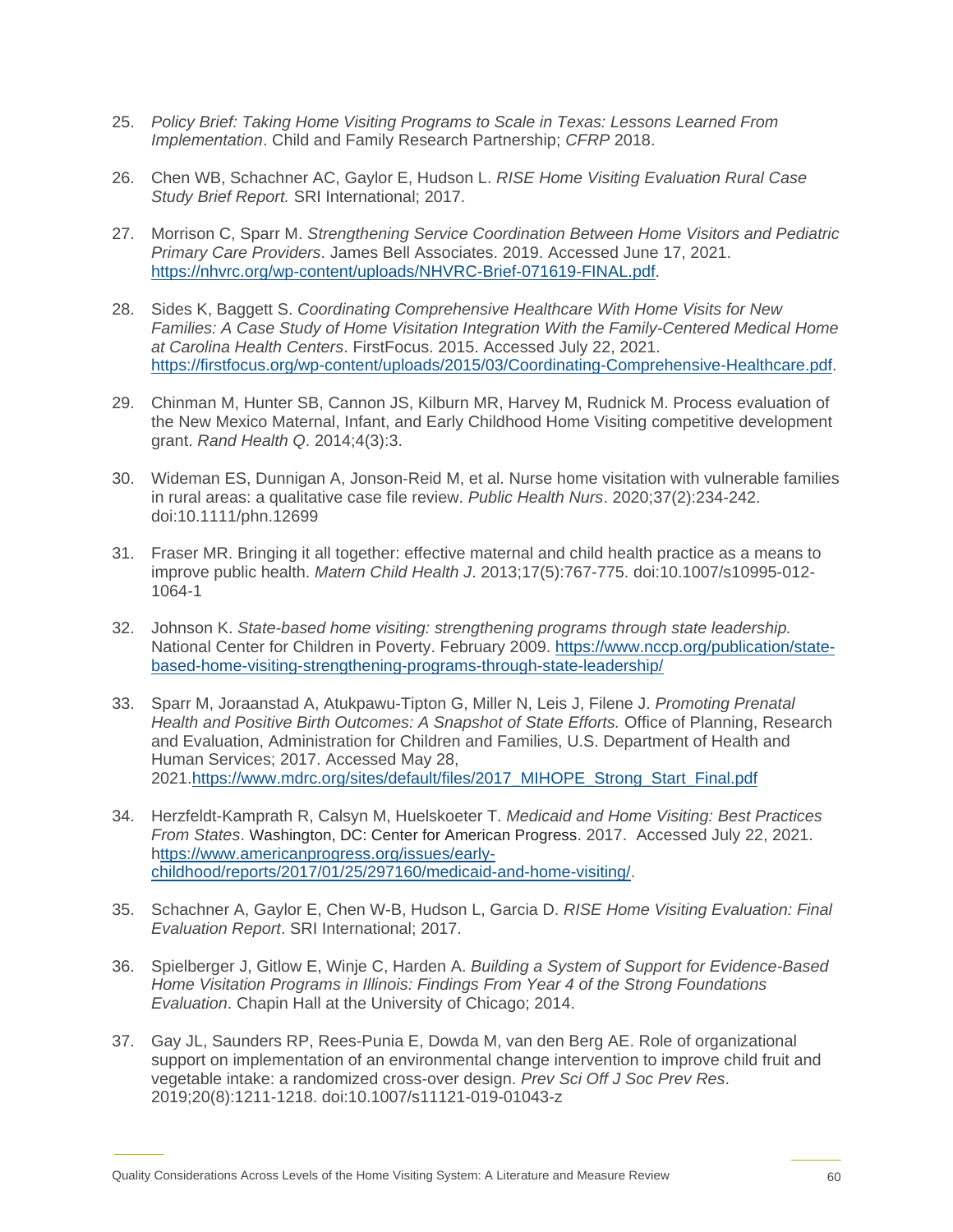- 38. Gopalan G, Hooley C, Winters A, Stephens T. Perceptions among child welfare staff when modifying a child mental health intervention to be implemented in child welfare services. *Am J Community Psychol*. 2019;63(3-4):366-377. doi:10.1002/ajcp.12309
- 39. Morgan IA, Tucker C, Urlaub DM, Shuler TO, Cilenti D. Leveraging an academic-practice partnership to improve maternal and child health outcomes in North Carolina. *N C Med J*. 2020;81(1):5-13. doi:10.18043/ncm.81.1.5
- 40. Arbour M, Mackrain M, Cano C, Atwood S, Dworkin P. National home visiting collaborative improves developmental risk detection and service linkage. *Acad Pediatr*. 2021;21(5):809-817. doi:10.1016/j.acap.2020.08.020
- 41. Peters R, Sandstrom H. *Creating Core Competency Frameworks for Successful Home Visitors*. James Bell Associates and Urban Institute; 2019. Accessed May 28, 2021. [https://live](https://live-nhvrc.pantheonsite.io/wp-content/uploads/NHVRC-Brief-092519-FINAL.pdf)[nhvrc.pantheonsite.io/wp-content/uploads/NHVRC-Brief-092519-FINAL.pdf](https://live-nhvrc.pantheonsite.io/wp-content/uploads/NHVRC-Brief-092519-FINAL.pdf)
- 42. Garcia-Huidobro D, Diaspro-Higuera MO, Palma D, et al. Adaptive recruitment and parenting interventions for immigrant Latino families with adolescents. *Prev Sci*. 2019;20(1):56-67. doi:10.1007/s11121-018-0898-1
- 43. Buzhardt J, Greenwood CR, Walker D, Anderson R, Howard W, Carta JJ. Effects of web-based support on Early Head Start home visitors' use of evidence-based intervention decision making and growth in children's expressive communication. *NHSA Dialog*. 2011;14(3):121-146. doi:10.1080/15240754.2011.587614
- 44. Goyal NK, Ammerman RT, Massie JA, Clark M, Van Ginkel JB. Using quality improvement to promote implementation and increase well child visits in home visiting. *Child Abuse Negl*. 2016;53:108-117. doi:10.1016/j.chiabu.2015.11.014
- 45. Glisson C, Green P. Organizational climate, services, and outcomes in child welfare systems. *Child Abuse Negl*. 2011;35(8):582-591. doi:10.1016/j.chiabu.2011.04.009
- 46. Garcia AR, Kim M, Myers C, Trinh X. Do implementation contexts for the Positive Parenting Program improve child and parental well-being? *J Soc Work*. 2020; 0(0):1-21. doi:10.1177/1468017320957497
- 47. West A, Gagliardi L, Gatewood A, et al. Randomized trial of a training program to improve home visitor communication around sensitive topics. *Matern Child Health J*. 2018;22(suppl 1):70-78. doi:10.1007/s10995-018-2531-0
- 48. Bigelow KM, Walker D, Jia F, Irvin D, Turcotte A. Text messaging as an enhancement to home visiting: building parents' capacity to improve child language-learning environments. *Early Child Res Q*. 2020;51:416-429. doi:10.1016/j.ecresq.2019.12.010
- 49. Cabell SQ, Downer JT. Improving preschoolers' language and literacy skills through webmediated professional development. *NHSA Dialog*. 2011;14(4):316-322. doi:10.1080/15240754.2011.613130
- 50. Gardner-Neblett N, de Marco A, Sexton S. "At first I wouldn't talk so much…": Coaching and associated changes in language-supportive self-efficacy among infant/toddler educators. *Early Educ Dev, 1-20*. 2020. doi:10.1080/10409289.2020.1823769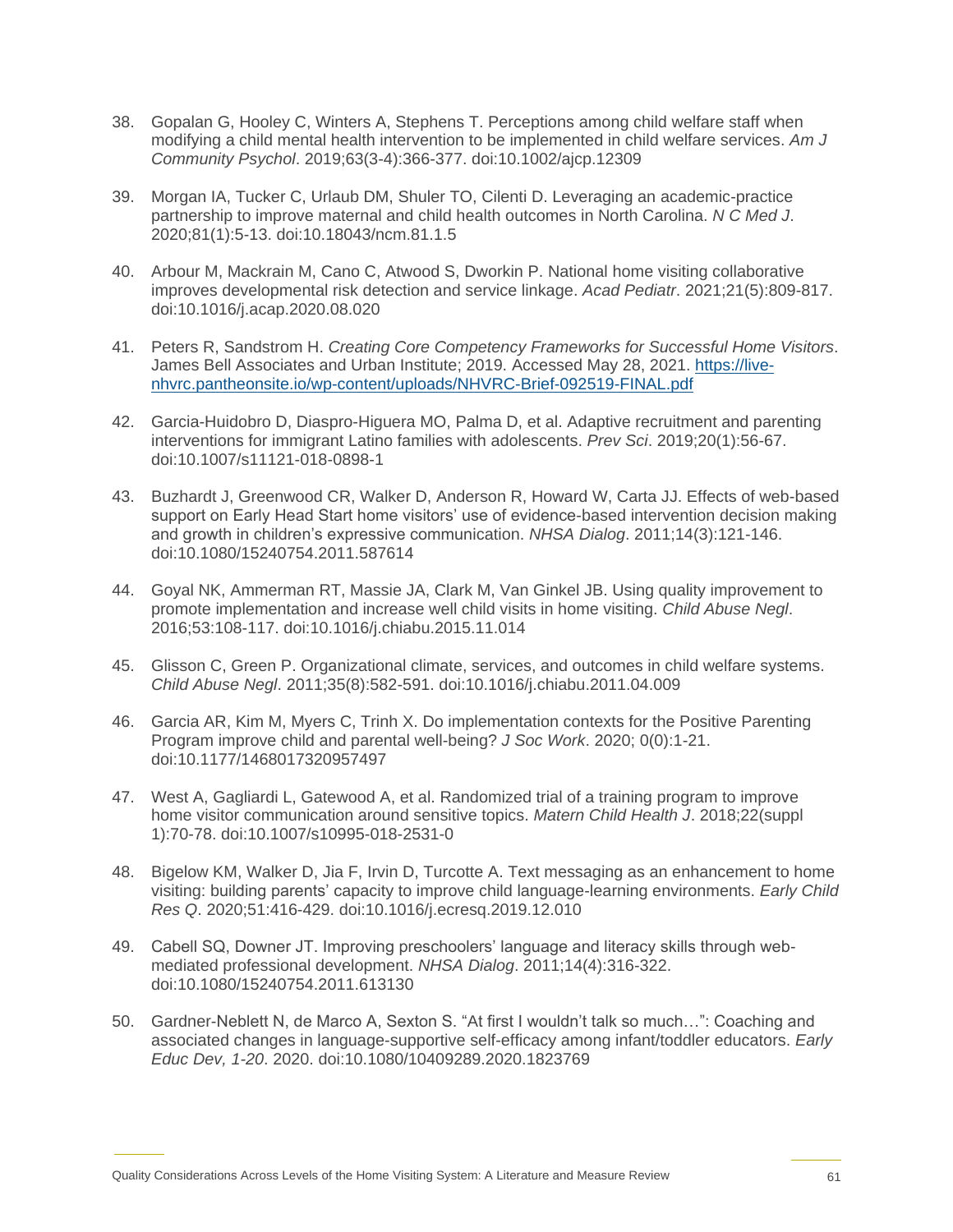- 51. Pianta RC, DeCoster J, Cabell S, et al. Dose–response relations between preschool teachers' exposure to components of professional development and increases in quality of their interactions with children. *Early Child Res Q*. 2014;29(4):499-508. doi:10.1016/j.ecresq.2014.06.001
- 52. Knoche LL, Sheridan SM, Edwards CP, Osborn AQ. Implementation of a relationship-based school readiness intervention: a multidimensional approach to fidelity measurement for early childhood. *Early Child Res Q*. 2010;25(3):299-313. doi:10.1016/j.ecresq.2009.05.003
- 53. Forry N, Iruka I, Tout K, et al. Predictors of quality and child outcomes in family child care settings. *Early Child Res Q*. 2013;28(4):893-904. doi:10.1016/j.ecresq.2013.05.006
- 54. Korfmacher J, Sparr M, Chawla N, Fulford J, Fleming J. Illinois Prevention Initiative (PI) Birth to Three Program Evaluation. Herr Research Center for Children and Social Policy, Erikson Institute. 2012. [https://www.erikson.edu/wp-content/uploads/2017/12/Erikson-IBSE-0-3-](https://www.erikson.edu/wp-content/uploads/2017/12/Erikson-IBSE-0-3-Summary-Report.pdf) [Summary-Report.pdf](https://www.erikson.edu/wp-content/uploads/2017/12/Erikson-IBSE-0-3-Summary-Report.pdf)
- 55. Nation M, Crusto C, Wandersman A, et al. What works in prevention: principles of effective prevention programs. *Am Psychol*. 2003;58(6-7):449.
- 56. Gubbels J, van der Put CE, Stams G-JJM, Prinzie PJ, Assink M. Components associated with the effect of home visiting programs on child maltreatment: a meta-analytic review. *Child Abuse Negl*. 2021;114:104981. doi:10.1016/j.chiabu.2021.104981
- 57. Gudger K, Cartagena D, Lowe K. Program evaluation of a home visiting program: perspectives of home visitors. *Home Healthc Now*. 2020;38(6):311-317. doi:10.1097/NHH.0000000000000914
- 58. Supplee LH, Parekh J, Johnson M. Principles of precision prevention science for improving recruitment and retention of participants. *Prev Sci*. 2018;19(5):689-694. doi:10.1007/s11121- 018-0884-7
- 59. Korfmacher J, Frese M, Gowani S. Examining program quality in early childhood home visiting: from infrastructure to relationships. *Infant Ment Health J*. 2019;40(3):380-394. doi:10.1002/imhj.21773
- 60. Lam W, Dawson A, Fowler C. Approaches to better engage parent-child in health home-visiting programmes: a content analysis. *J Child Health Care Prof Work Child Hosp Community*. 2017;21(1):94-102. doi:10.1177/1367493516653260
- 61. West A, Duggan AK, Gruss K, Minkovitz CS. Creating a measurement framework for service coordination in maternal and early childhood home visiting: an evidence-informed, expert process. *Child Youth Serv Rev*. 2018;89:289-297. doi:10.1016/j.childyouth.2018.04.037
- 62. Bennett CT, Buchan JL, Letourneau N, et al. A realist synthesis of social connectivity interventions during transition to parenthood: the value of relationships. *Appl Nurs Res ANR*. 2017;34:12-23. doi:10.1016/j.apnr.2016.11.004
- 63. Dawson-McClure S, Calzada EJ, Brotman LM. Engaging parents in preventive interventions for young children: working with cultural diversity within low-income, urban neighborhoods. *Prev Sci*. 2017;18(6):660-670. doi:10.1007/s11121-017-0763-7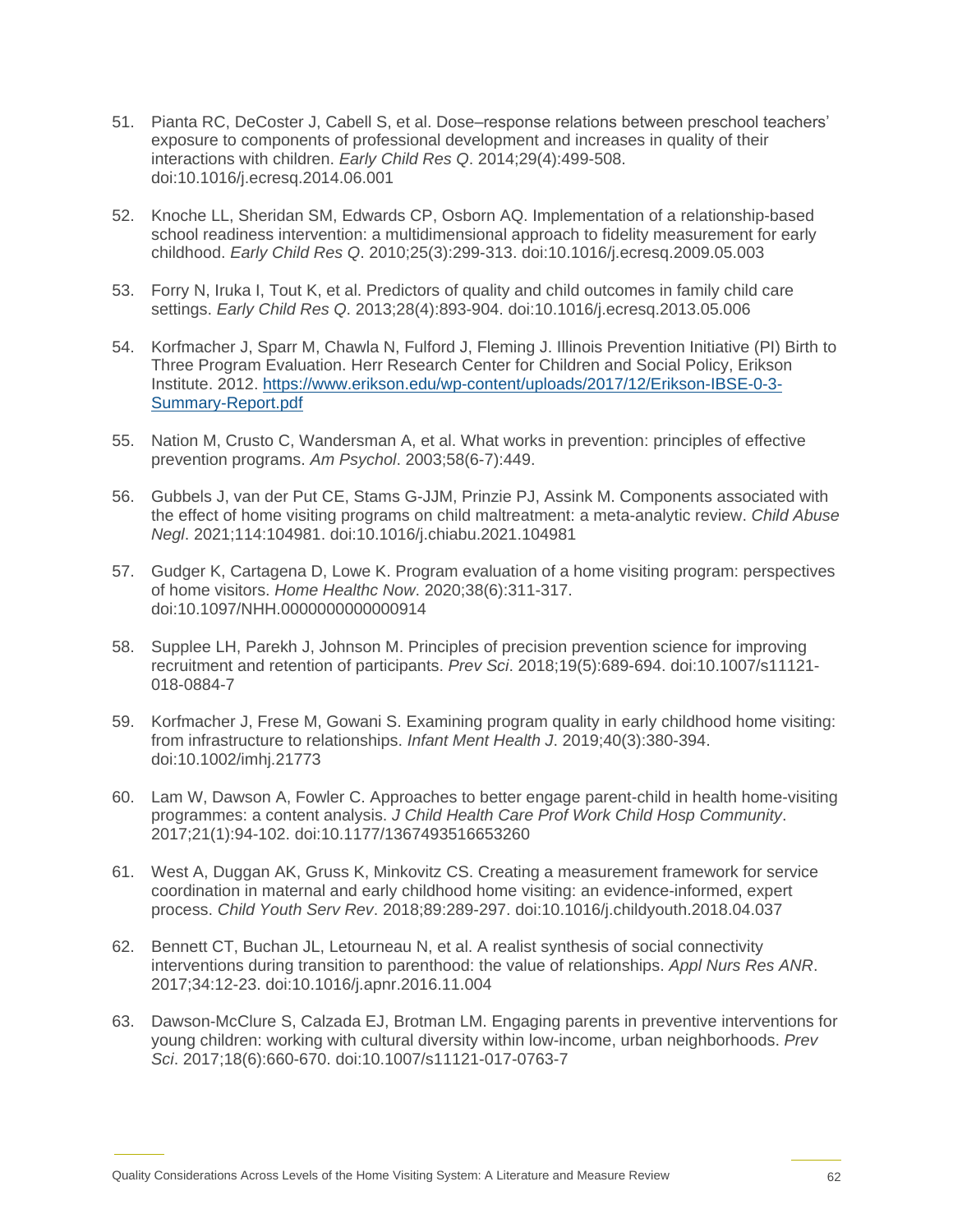- 64. Brotherson SE, Holmes EK, Bouwhuis CJ. Impacts of a parenting newsletter on fathers of kindergarten children. *Father J Theory Res Pract Men Fathers*. 2012;10(1):31-46.
- 65. Beasley LO, Silovsky JF, Owora A, et al. Mixed-methods feasibility study on the cultural adaptation of a child abuse prevention model. *Child Abuse Negl*. 2014;38(9):1496-1507. doi:10.1016/j.chiabu.2014.04.017
- 66. Traube DE, Hsiao H-Y, Rau A, Hunt-O'Brien D, Lu L, Islam N. Advancing home based parenting programs through the use of telehealth technology. *J Child Fam Stud*. 2020;29(1):44- 53. doi:10.1007/s10826-019-01458-w
- 67. Metz AJ, Blase K, Bowie L. Implementing evidence-based practices: Six "drivers" of success. *Child Trends Res--Results Brief Wash DC Atl Philanthr.* 2007. Accessed April 14, 2021. [https://www.childtrends.org/wp-content/uploads/2013/07/2007-29EVPSuccess.pdf.](https://www.childtrends.org/wp-content/uploads/2013/07/2007-29EVPSuccess.pdf)
- 68. Fifolt M, Preskitt J, Johnson HH, Johns E, Zeribi KA, Arbour M. Using continuous quality improvement tools to promote tobacco cessation among primary caregivers in a home visiting program in Alabama. *J Public Health Manag Pract JPHMP*. 2019;25(6):543-546. doi:10.1097/PHH.0000000000000833
- 69. Henggeler SW, Schaeffer CM. Multisystemic therapy®: clinical overview, outcomes, and implementation research. *Fam Process*. 2016;55(3):514-528. doi:10.1111/famp.12232
- 70. Kwon K-A, Ford TG, Salvatore AL, et al. Neglected elements of a high-quality early childhood workforce: Whole teacher well-being and working conditions. *Early Child Educ J, 1-12*. 2020. doi:10.1007/s10643-020-01124-7
- 71. Elicker J, Wen X, Kwon K-A, Sprague JB. Early Head Start relationships: Association with program outcomes. *Early Educ Dev*. 2013;24(4):491-516. doi:10.1080/10409289.2012.695519
- 72. Whitaker RC, Dearth-Wesley T, Gooze RA. Workplace stress and the quality of teacher– children relationships in Head Start. *Early Child Res Q*. 2015;30(pt A):57-69. doi:10.1016/j.ecresq.2014.08.008
- 73. Dennis SE, O'Connor E. Reexamining quality in early childhood education: exploring the relationship between the organizational climate and the classroom. *J Res Child Educ*. 2013;27(1):74-92. doi:10.1080/02568543.2012.739589
- 74. Paulsell D. *Replicating and Scaling Up Evidence-Based Home Visiting Program: The Role of Implementation Research*. Mathematica Policy Research; 2012.
- 75. Bruns DA, LaRocco DJ, Sharp OL, Sopko KM. Leadership competencies in US early intervention/early childhood special education service systems: a national survey. *Infants Young Child*. 2017;30(4):304-319. doi:10.1097/IYC.0000000000000104
- 76. Douglass A, Klerman L. The strengthening families initiative and child care quality improvement: how strengthening families influenced change in child care programs in one state. *Early Educ Dev*. 2012;23(3):373-392. doi:10.1080/10409289.2012.666193
- 77. Bromer J, Korfmacher J. Providing high-quality support services to home-based child care: a conceptual model and literature review. *Early Educ Dev*. 2017;28(6):745-772. doi:10.1080/10409289.2016.1256720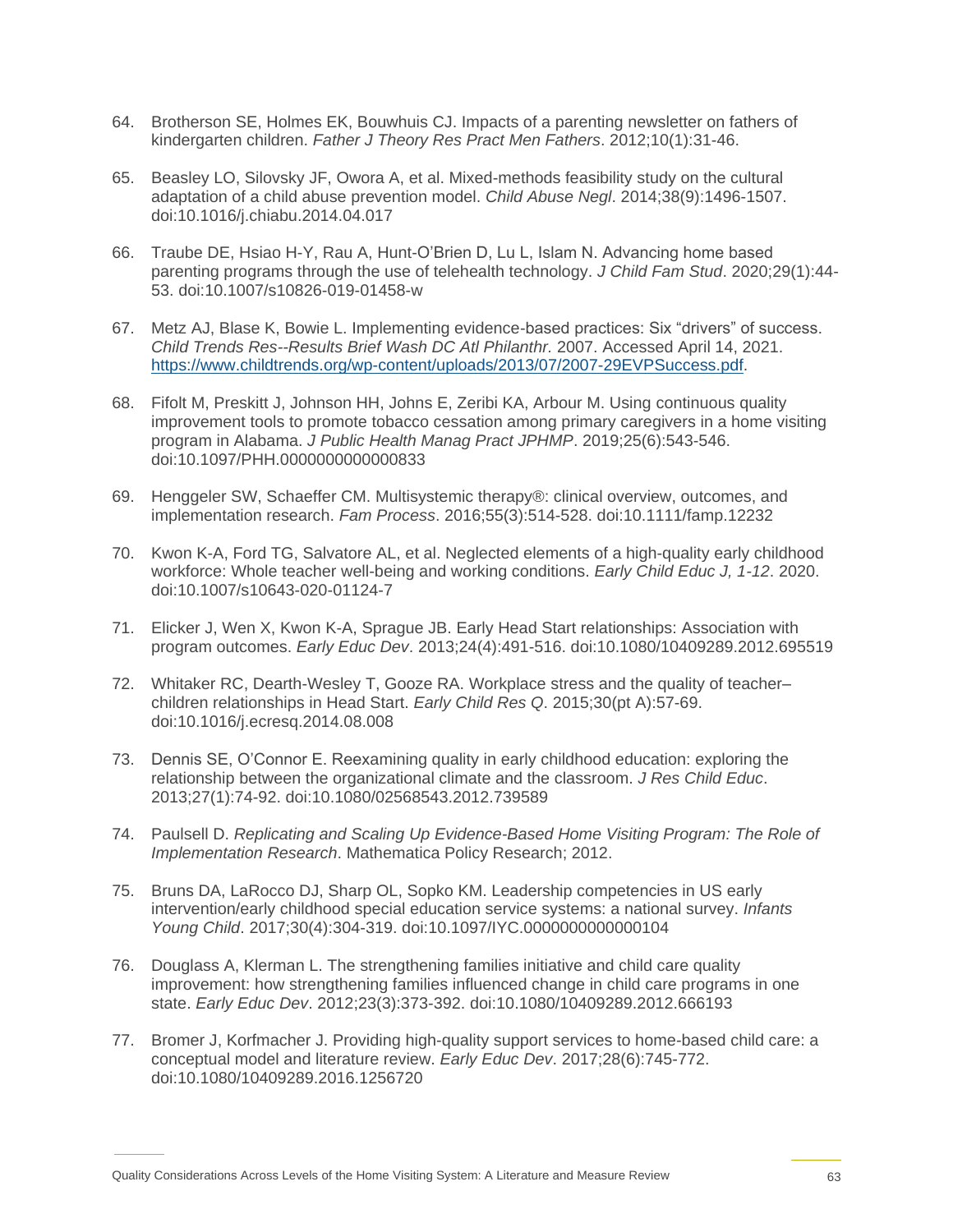- 78. Schachter RE, Gerde HK, Hatton-Bowers H. Guidelines for selecting professional development for early childhood teachers. *Early Child Educ J*. 2019;47(4):395-408. doi:10.1007/s10643-019- 00942-8
- 79. Chaffin M, Hecht D, Bard D, Silovsky JF, Beasley WH. A statewide trial of the SafeCare homebased services model with parents in Child Protective Services. *Pediatrics*. 2012;129(3):509- 515. doi:10.1542/peds.2011-1840
- 80. Gill S, Nathans LL, Seidel AJ, Greenberg MT. Early Head Start start–up planning: implications for staff support, job satisfaction, burnout, and turnover. *J Community Psychol*. 2017;45(4):443- 458. doi:10.1002/jcop.21857
- 81. Casillas KL, Fauchier A, Derkash BT, Garrido EF. Implementation of evidence-based home visiting programs aimed at reducing child maltreatment: a meta-analytic review. *Child Abuse Negl*. 2016;53:64-80. doi:10.1016/j.chiabu.2015.10.009
- 82. Chiapa A, Smith JD, Kim H, Dishion TJ, Shaw DS, Wilson MN. The trajectory of fidelity in a multiyear trial of the family check-up predicts change in child problem behavior. *J Consult Clin Psychol*. 2015;83(5):1006-1011. doi:10.1037/ccp0000034
- 83. Davis AE, Barrueco S, Perry DF. The role of consultative alliance in infant and early childhood mental health consultation: Child, teacher, and classroom outcomes. *Infant Mental Health Journal*, *42*(2), 246-262. 2020. Doi:10.1002/imhj.21889
- 84. Gallen RT, Ash J, Smith C, Franco A, Willford JA. How do I know that my supervision is reflective? Identifying factors and validity of the reflective supervision rating scale. *Zero Three*. 2016;37(2):30-37.
- 85. Korfmacher J, Laszewski A, Sparr M, Hammel J. Assessing home visiting program quality: A final report to Pew Center on the States. *Pew Charit Trusts Phila*. 2012. Accessed April 14, 2021[.https://www.pewtrusts.org/~/media/legacy/uploadedfiles/pcs\\_assets/2013/HomeVisitingPr](https://www.pewtrusts.org/~/media/legacy/uploadedfiles/pcs_assets/2013/HomeVisitingProgramQualityRatingToolreportpdf.pdf) [ogramQualityRatingToolreportpdf.pdf.](https://www.pewtrusts.org/~/media/legacy/uploadedfiles/pcs_assets/2013/HomeVisitingProgramQualityRatingToolreportpdf.pdf)
- 86. Schaack DD, Le VN, Setodji CM. Home-based child care provider education and specialized training: associations with caregiving quality and toddler social-emotional and cognitive outcomes. *Early Educ Dev*. 2017;28(6):655-668. Doi:10.1080/10409289.2017.1321927
- 87. Roggman LA, Cook GA, Innocenti MS, et al. The home visit rating scales: revised, restructured, and revalidated. *Infant Ment Health J*. 2019;40(3):315-330. Doi:10.1002/imhj.21781
- 88. So M, Almeida Rojo AL, Robinson LR, et al. Parent engagement in an original and culturally adapted evidence‐based parenting program, legacy for childrenTM. *Infant Mental Health Journal, 41*(3), 356-377.2020. doi:10.1002/imhj.21853
- 89. Hicks D, Larson C, Nelson C, Olds DL, Johnston E. The influence of collaboration on program outcomes: The Colorado nurse—family partnership. *Eval Rev*. 2008;32(5):453-477. doi:10.1177/0193841X08315131
- 90. Beatson R, Molloy C, Perini N, Harrop C, Goldfeld S. Systematic review: an exploration of core componentry characterizing effective sustained nurse home visiting programs. *J Adv Nurs*. 2021. doi:10.1111/jan.14755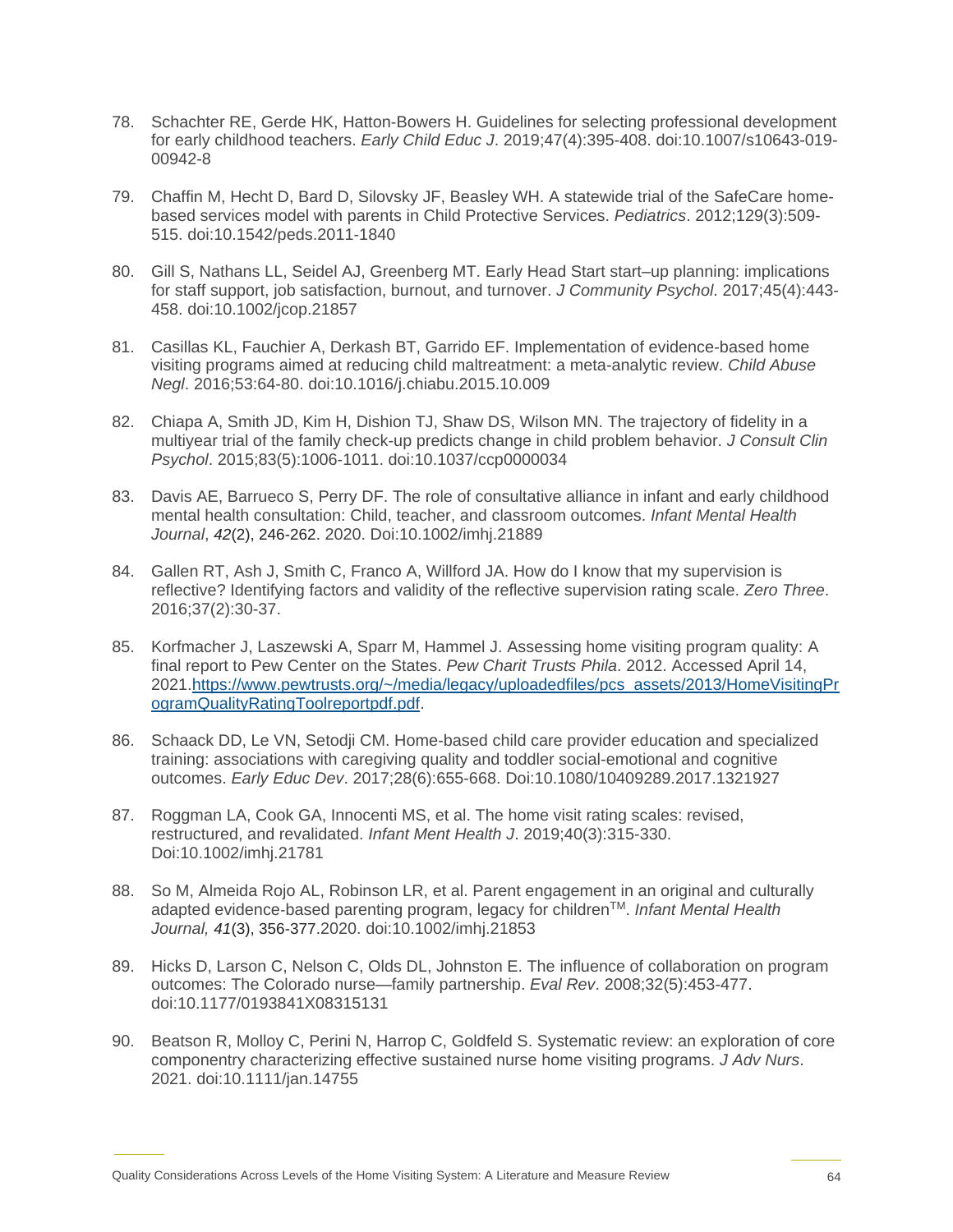- 91. Becker BD, Patterson F, Fagan JS, Whitaker RC. Mindfulness among home visitors in head start and the quality of their working alliance with parents. *J Child Fam Stud*. 2016;25(6):1969- 1979. doi:10.1007/s10826-015-0352-y
- 92. Alitz PJ, Geary S, Birriel PC, et al. Work-related stressors among Maternal, Infant, and Early Childhood Home Visiting (MIECHV) home visitors: a qualitative study. *Matern Child Health J*. 2018;22(suppl 1):62-69. doi:10.1007/s10995-018-2536-8
- 93. Lee A, Kim H, Faulkner M, Gerstenblatt P, Travis DJ. Work engagement among child-care providers: an application of the job demands–resources model. *Child Youth Care Forum*. 2019;48(1):77-91. doi:10.1007/s10566-018-9473-y
- 94. Zinsser KM, Christensen CG, Torres L. She's supporting them; who's supporting her? Preschool center-level social-emotional supports and teacher well-being. *J Sch Psychol*. 2016;59:55-66. doi:10.1016/j.jsp.2016.09.001
- 95. Berkel C, Sandler IN, Wolchik SA, et al. "Home practice is the program": parents' practice of program skills as predictors of outcomes in the New Beginnings Program effectiveness trial. *Prev Sci Off J Soc Prev Res*. 2018;19(5):663-673. doi:10.1007/s11121-016-0738-0
- 96. Berkel C, Mauricio AM, Sandler IN, Wolchik SA, Gallo CG, Brown CH. The cascading effects of multiple dimensions of implementation on program outcomes: a test of a theoretical model. *Prev Sci Off J Soc Prev Res*. 2018;19(6):782-794. doi:10.1007/s11121-017-0855-4
- 97. Roggman LA, Cook GA, Innocenti MS, et al. Home visit quality variations in two Early Head Start programs in relation to parenting and child vocabulary outcomes. *Infant Ment Health J*. 2016;37(3):193-207. doi:10.1002/imhj.21565
- 98. Sierau S, Brand T, Jungmann T. Parental involvement in home visiting: interpersonal predictors and correlates. *Infant Ment Health J*. 2012;33(5):489-495. doi:10.1002/imhj.21322
- 99. Hughes-Belding K, Peterson CA, Clucas Walter M, et al. Quality home visits: activities to promote meaningful interactions. *Infant Ment Health J*. 2019;40(3):331-342. doi:10.1002/imhj.21779
- 100. Peterson CA, Hughes-Belding K, Rowe N, et al. Triadic interactions in MIECHV: relations to home visit quality. *Matern Child Health J*. 2018;22(suppl 1):3-12. doi:10.1007/s10995-018- 2534-x
- 101. Gallitto E, Romano E, Drolet M. Caregivers' perspectives on the SafeCare® programme: implementing an evidence‐based intervention for child neglect. *Child Fam Soc Work*. 2018;23(2):307-315.
- 102. Shanti C. Engaging parents in early head start home-based programs: how do home visitors do this? *J Evid-Inf Soc Work*. 2017;14(5):329-359. doi:10.1080/23761407.2017.1302858
- 103. Smith LE. *Healthy Families California: A Review of Standards and Best Practices in Home Visiting Programs Across California*. 1995. Accessed March 17, 2021. [https://files.eric.ed.gov/fulltext/ED411952.pdf.](https://files.eric.ed.gov/fulltext/ED411952.pdf)
- 104. Hughes-Belding K, Hegland S, Stein A, Sideris J, Bryant D. Predictors of global quality in family child care homes: Structural and belief characteristics. *Early Educ Dev*. 2012;23(5):697-712. doi:10.1080/10409289.2011.574257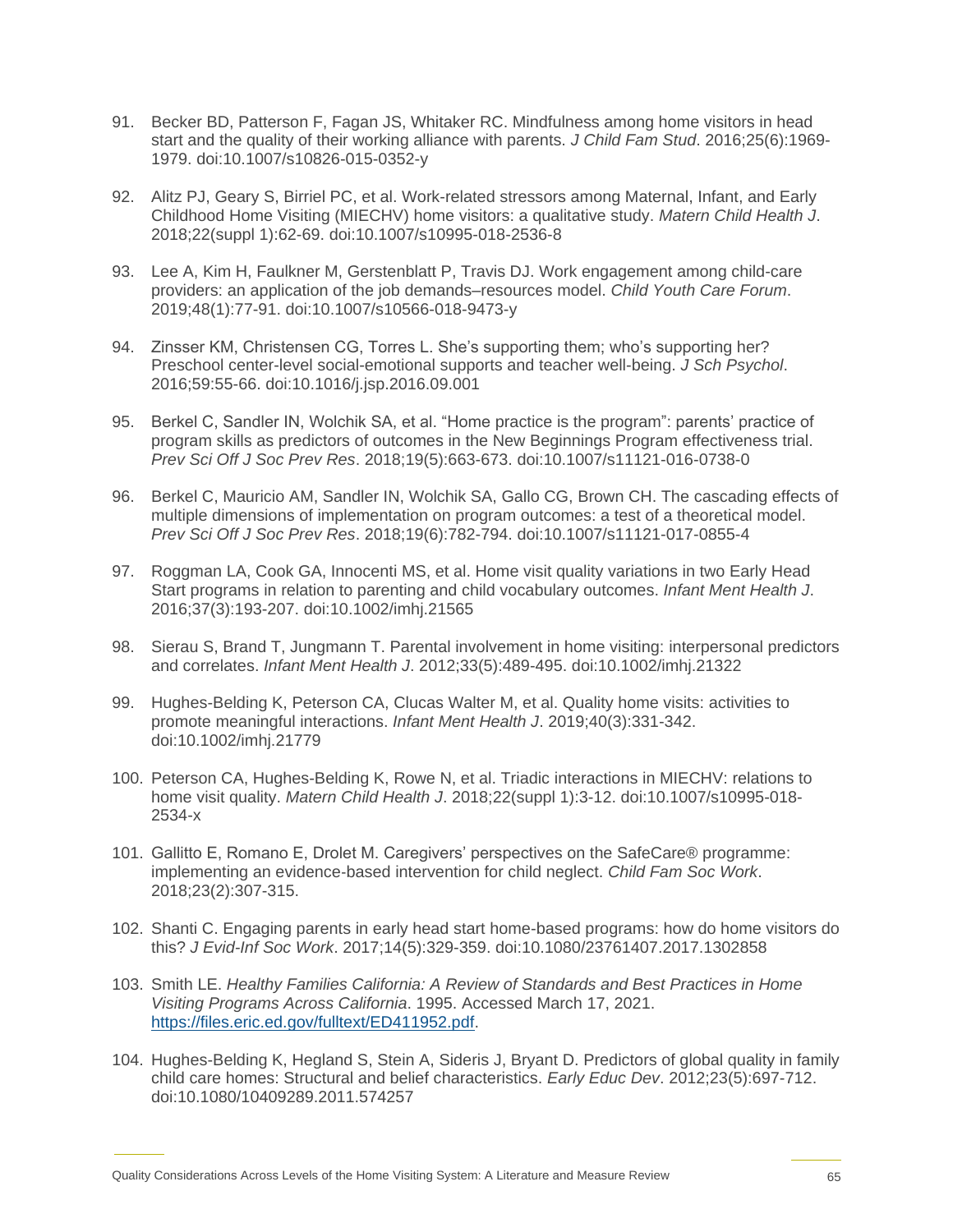- 105. O'Brien RA, Moritz P, Luckey DW, et al. Mixed methods analysis of participant attrition in the nurse-family partnership. *Prev Sci*. 2012;13(3):219-228. doi:10.1007/s11121-012-0287-0
- 106. Snider TC, Raglin Bignall WJ, Hostutler CA, Hoet AC, Walker BL, Bailey J. Development and implementation of a culturally tailored early childhood program in an integrated pediatric primary care practice. *Clin Pract Pediatr Psychol*. 2020;8(3):288-297. doi:10.1037/cpp0000363
- 107. Switzer GE, Scholle SH, Johnson BA, Kelleher KJ. The Client Cultural Competence Inventory: an instrument for assessing cultural competence in behavioral managed care organizations. *J Child Fam Stud*. 1998;7(4):483-491.
- 108. Dishion TJ, Knutson N, Brauer L, Gill A, Risso J. *Family Check-Up: COACH Ratings Manual*. University of Oregon; 2010.
- 109. Walker JS, Sanders B. The community supports for wraparound inventory: an assessment of the implementation context for wraparound. *J Child Fam Stud*. 2011;20(6):747-757. doi:10.1007/s10826-010-9432-1
- 110. Ward C, Metz A, Louison L, Loper A, Cusumano D. *Drivers Best Practices Assessment*. National Implementation Research Network, University of North Carolina at Chapel Hill; 2018[.https://nirn.fpg.unc.edu/resources/drivers-best-practices-assessment-dbpa](https://nirn.fpg.unc.edu/resources/drivers-best-practices-assessment-dbpa)
- 111. Jorde-Bloom, P. Assess the climate of your center: use the early childhood work environment survey. *Early Childhood Educ J*. 1988;15:9-11. doi:https://doi.org/10.1007/BF02361666
- 112. *The Early Childhood Development and Health Services Implementation Rating Scale*. Early Head Start National Evaluation; 1997.
- 113. Even Start. Program self-assessment: Even Start family literacy programs. *Portsmouth NH RMC Research Corp*. 1994.
- 114. Daro D, Hart B, Boller K, Bradley MC. Replicating home visiting programs with fidelity: Baseline data and preliminary findings. Princeton, NJ: Mathematica Policy Research
- 115. *Healthy Families America Self-Assessment Tool, Best Practice Standards, 2008–2012*. Healthy Families America; 2008. Accessed June 14, 2021. [https://www.ok.gov/health2/documents/2008-](https://www.ok.gov/health2/documents/2008-2012%20HFA%20SAT%20Best%20Practices%20-%20Updated%203-10.pdf) [2012%20HFA%20SAT%20Best%20Practices%20-%20Updated%203-10.pdf.](https://www.ok.gov/health2/documents/2008-2012%20HFA%20SAT%20Best%20Practices%20-%20Updated%203-10.pdf)
- 116. *HIPPY Excellence: Model, Guidance, and Accreditation*. HIPPYUSA; 2015. Accessed March 22, 2021[.http://floridahippy.fmhi.usf.edu/docs/MGA-Website-Edition-2015-03-31.pdf.](http://floridahippy.fmhi.usf.edu/docs/MGA-Website-Edition-2015-03-31.pdf)
- 117. Roggman LA, Cook GA, Innocenti MS, Jump Norman VK, Christiansen K, Boyce LK, Aikens N, Boller K, Paulsell D, & Hallgren K. Home Visit Rating Scales—Adapted and Extended (HOVRS-A+) version 2. Adapted from Roggman, L. A., et al. (2008). Home Visit Rating Scales. In L. Roggman, L. Boyce, and M. Innocenti, Developmental Parenting (pp. 209-217). Baltimore: Paul H. Brookes Publishing. 2010.
- 118. Boller K, Vogel C, Cohen R, Aikens N, Hallgren K. Home visit characteristics and content form. Princeton, NJ: *Mathematica Policy Research*. 2009.
- 119. Wasik BH & Sparling JJ. Home visit assessment instrument. Chapel Hill, NC: School of Education, University of North Carolina, Chapel Hill.1995.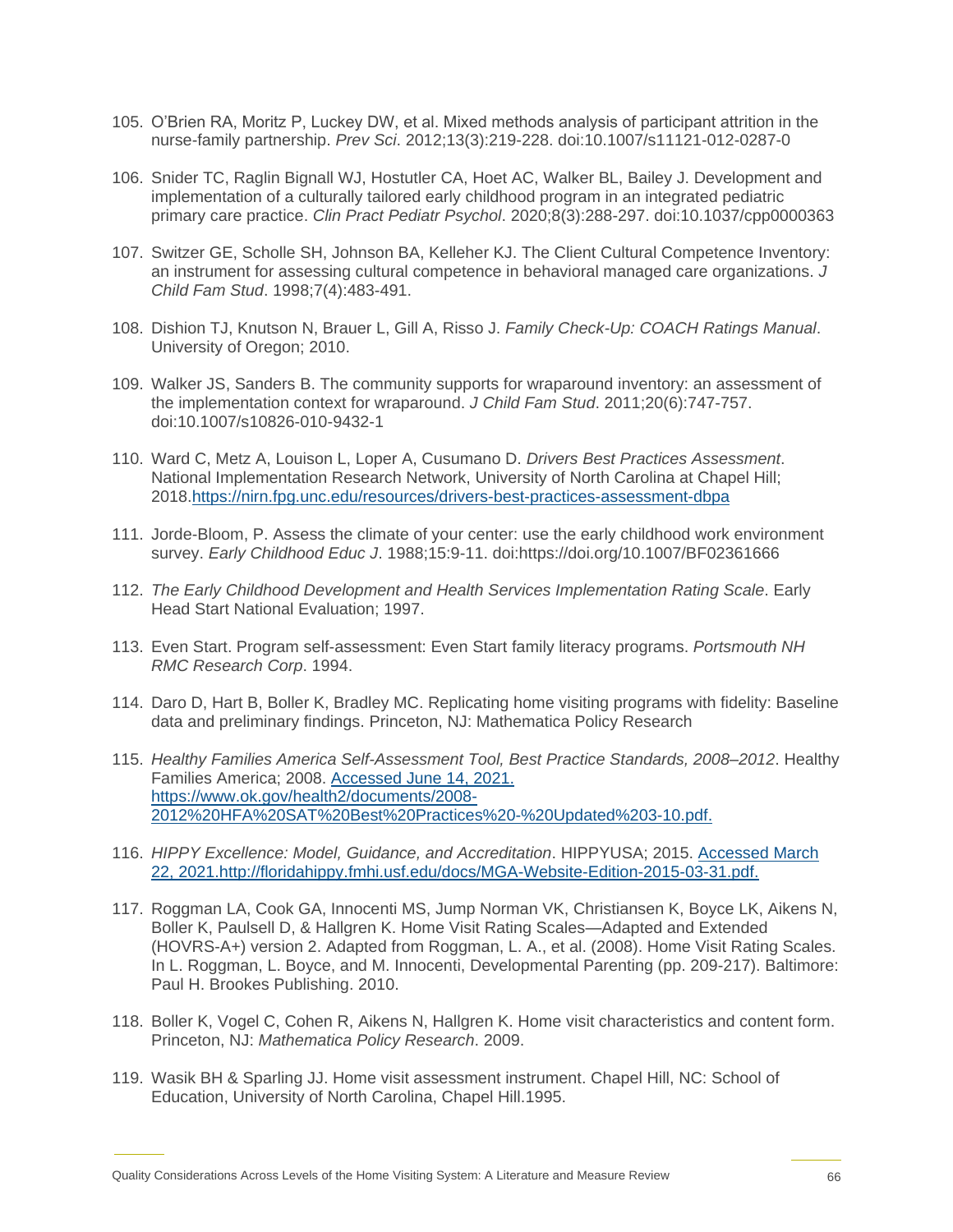- 120. *Home Visitation Developmental Assessment Scale (HVDAS)*. Family Service of Milwaukee; 1997.
- 121. McBride SL, Peterson C. Home-based early intervention with families of children with disabilities: who is doing what? *Topics Early Child Spec Educ*. 1997;17(2):209-233. doi:10.1177%2F027112149701700206
- 122. Korfmacher J, Baquedano J, Reznicek E. *Home Visit Program Quality Rating Tool (HVPQRT) Version 2.0*. Erikson Institute; 2021.
- 123. Aarons GA, Ehrhart MG, Farahnak LR. The implementation leadership scale (ILS): development of a brief measure of unit level implementation leadership. *Implement Sci*. 2014;9(1):45. doi:10.1186/1748-5908-9-45
- 124. *Michigan's Home Visiting Quality Assurance System Tool Version 1.0.* Michigan Home Visiting Initiative; 2018.
- 125. *NFP Model Elements*. Nurse-Family Partnership; 2020. Accessed March 22, 2021. [https://nfpinternational.ucdenver.edu/nfp](https://nfpinternational.ucdenver.edu/nfp-model#:~:text=NFP%20has%20six%20key%20areas,%2C%20and%20health%20%26%20human%20services)[model#:~:text=NFP%20has%20six%20key%20areas,%2C%20and%20health%20%26%20hu](https://nfpinternational.ucdenver.edu/nfp-model#:~:text=NFP%20has%20six%20key%20areas,%2C%20and%20health%20%26%20human%20services) [man%20services.](https://nfpinternational.ucdenver.edu/nfp-model#:~:text=NFP%20has%20six%20key%20areas,%2C%20and%20health%20%26%20human%20services)
- 126. Hoy WK. *The Organizational Climate Description for Elementary Schools (OCDQ-RE)*. 2013. Accessed July 14, 2021.<http://waynekhoy.com/pdfs/ocdq-re.pdf>
- 127. Glisson C, Green P, Williams NJ. Assessing the organizational social context (OSC) of child welfare systems: implications for research and practice. *Child Abuse Negl*. 2012;36(9):621- 632. doi:10.1016/j.chiabu.2012.06.002
- 128. PAT essential requirements for 2018-2019. Parents as Teachers National Center; 2017. Accessed March 22, 2021. [https://static1.squarespace.com/static/56be46a6b6aa60dbb45e41a5/t/59bc3b9046c3c4ee1974](https://static1.squarespace.com/static/56be46a6b6aa60dbb45e41a5/t/59bc3b9046c3c4ee1974b66b/1505508240435/proposed-updated-essential-requirements-18-19.pdf) [b66b/1505508240435/proposed-updated-essential-requirements-18-19.pdf.](https://static1.squarespace.com/static/56be46a6b6aa60dbb45e41a5/t/59bc3b9046c3c4ee1974b66b/1505508240435/proposed-updated-essential-requirements-18-19.pdf)
- 129. Mancini J, Marek L. Sustaining community-based programs for families: conceptualization and measurement. *Family Relations*. 2004;53(4):339-347. doi:10.1111/j.0197-6664.2004.00040.x
- 130. Schreiber L. Key Components of a Successful Early Childhood Home Visitation System: A Self-Assessment Tool for States. ZERO TO THREE. 2010. Accessed July 23, 2012. [file:///C:/Users/sparr/Downloads/Key%20Components%20of%20a%20Successful%20Early%2](file:///C:/Users/sparr/Downloads/Key%20Components%20of%20a%20Successful%20Early%20Childhood%20Home%20Visitation%20System.pdf) [0Childhood%20Home%20Visitation%20System.pdf](file:///C:/Users/sparr/Downloads/Key%20Components%20of%20a%20Successful%20Early%20Childhood%20Home%20Visitation%20System.pdf)
- 131. Twombly, L, Waddell, & Harrison. *Supportive Interactions With Families: A Self-Rating Scale*. 2003. Unpublished manuscript, University of Oregon EIP.
- 132. Horvath A. Working Alliance Inventory Short Revised (WAI-SR).
- 133. Walker JS & Sanders B. *The Community Supports for Wraparound Inventory*: An Assessment of the Implementation Context for Wraparound. *J Child Fam Stud* 20, 747–757. 2011. https://doi.org/10.1007/s10826-010-9432-1
- 134. *Program Self-Assessment: Even Start Family Literacy Programs*. RMC Research Corp; 1994.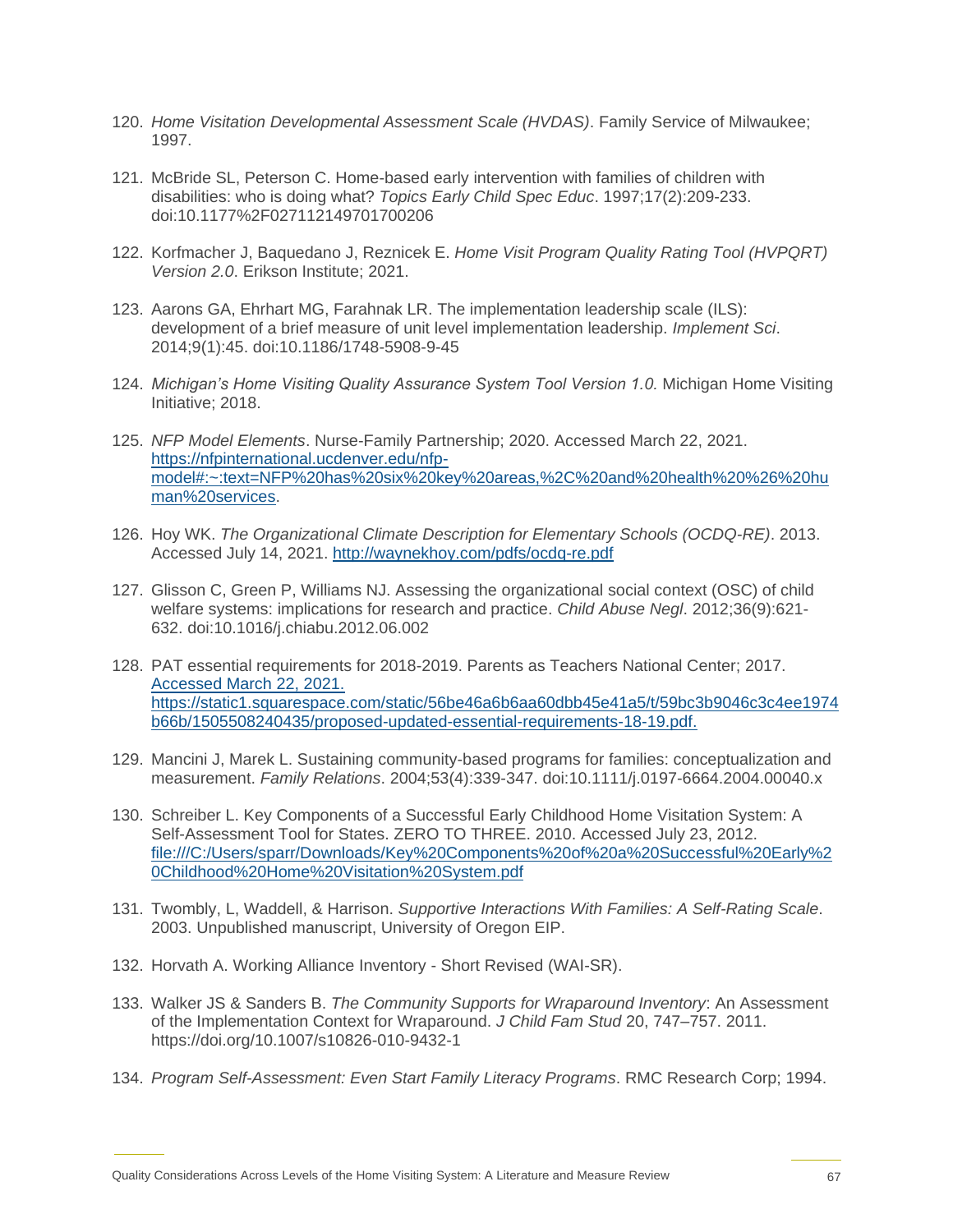135. Davies KS. Formulating the evidence based practice question: a review of the frameworks. *Evid Based Libr Inf Pract*. 2011;6(2):75-80.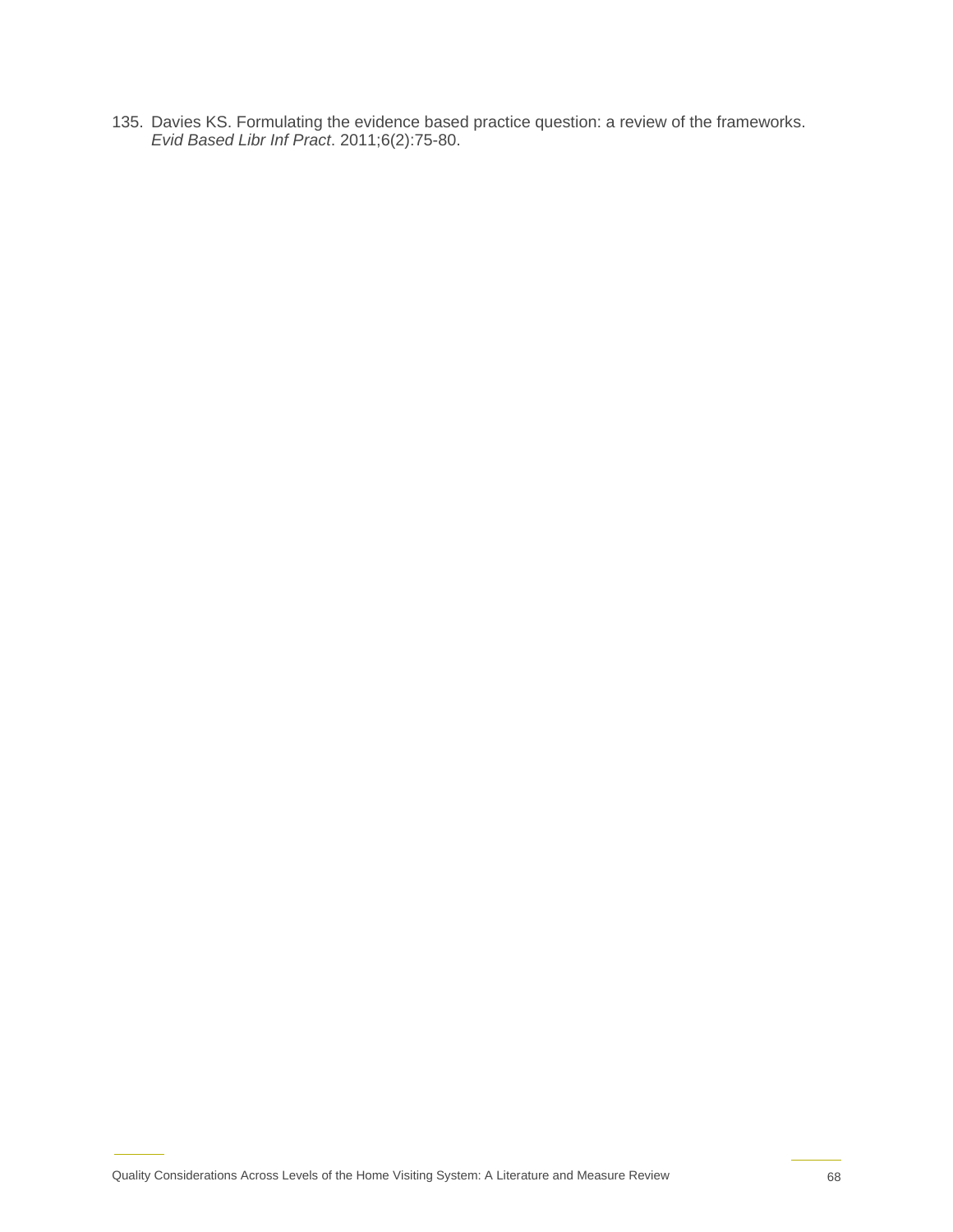# Appendix A. List of Articles Included in the Literature Review

The following list provides citations for the 125 articles included in the literature review. Following each citation are symbols that indicate the dimensions of home visiting implementation quality the article provided information on.

#### **Exhibit A-1. Literature Review Key**

|   | Federal, tribal, state, and community               |
|---|-----------------------------------------------------|
| 開 | Local implementing agency and home visiting program |
|   | Program service delivery                            |

- 1. Abner KS, Gordon RA, Kaestner R, Korenman S. Does child-care quality mediate associations between type of care and development? *J Marriage & Fam*. 2013;75(5):1203-  $1217.$   $\frac{2}{7}$
- 2. Aboud FE, Prado EL. Measuring the implementation of early childhood development programs. *Ann N Y Acad Sci*. 2018;1419(1):249-263. doi:10.1111/nyas.13642
- 3. Adirim T, Meade K, Mistry K. A new era in quality measurement: the development and application of quality measures. *American Academy of Pediatrics*. 2017;139(1). doi:10.1542/peds.2016-3442 F
- 4. Akin BA, Strolin-Goltzman J, Collins-Camargo C. Successes and challenges in developing trauma-informed child welfare systems: a real-world case study of exploration and initial implementation. *Children and Youth Services Review*. 2017;82:42-52. doi:10.1016/j.childyouth.2017.09.007
- 5. Albers B, Mildon R, Lyon AR, Shlonsky A. Implementation frameworks in child, youth and family services–results from a scoping review. *Child Youth Serv Rev*. 2017;81:101-116.
- 6. Banerjee R, Rude H. Using standards-based and evidence-based content in early childhood professional development. *Social Welfare: Interdisciplinary Approach*. 2013;2(3):42-51.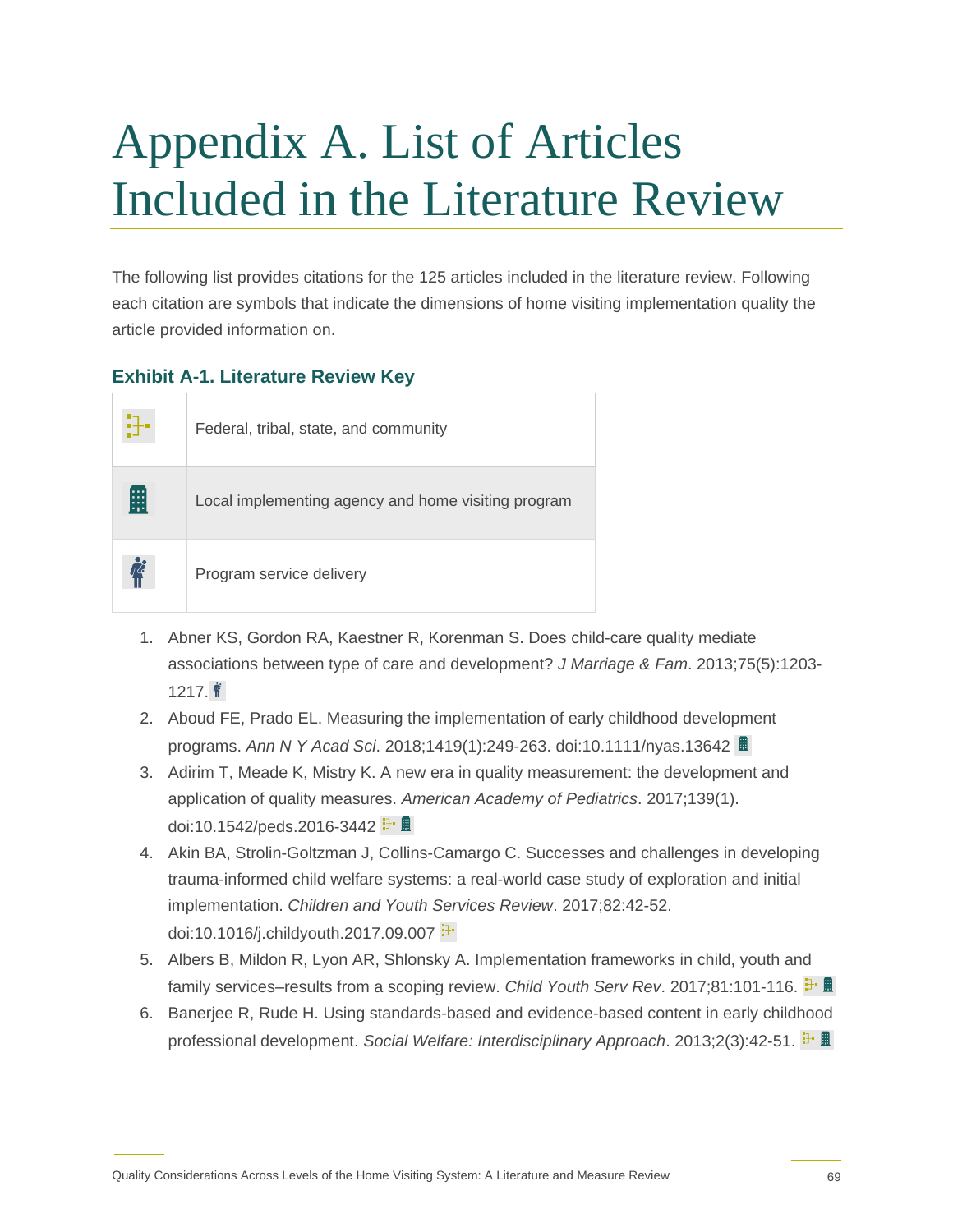- 7. Beasley LO, Silovsky JF, Owora A, et al. Mixed-methods feasibility study on the cultural adaptation of a child abuse prevention model. *Child Abuse Negl*. 2014;38(9):1496-1507. doi:10.1016/j.chiabu.2014.04.017 **里**
- 8. Beatson R, Molloy C, Perini N, Harrop C, Goldfeld S. Systematic review: an exploration of core componentry characterizing effective sustained nurse home visiting programs. *J Adv Nurs.* 2021;77(6):2581-2594. doi:10.1111/jan.14755
- 9. Becker BD, Patterson F, Fagan JS, Whitaker RC. Mindfulness among home visitors in head start and the quality of their working alliance with parents. *J Child Fam Stud.* 2016;25(6):1969-1979.
- 10. Bekemeier B, Jones M. Relationships between local public health agency functions and agency leadership and staffing: a look at nurses. *J Public Health Manag Pract*. 2010;16(2):E8-E16. doi:10.1097/PHH.0b013e3181bdebfe
- 11. Bennett CT, Buchan JL, Letourneau N, et al. A realist synthesis of social connectivity interventions during transition to parenthood: the value of relationships. *Appl Nurs Res*. 2017;34:12-23. doi:10.1016/j.apnr.2016.11.004 <sup>----</sup> ■
- 12. Berkel C, Mauricio AM, Sandler IN, Wolchik SA, Gallo CG, Brown CH. The cascading effects of multiple dimensions of implementation on program outcomes: a test of a theoretical model. *Prev Sci*. 2018;19(6):782-794. doi:10.1007/s11121-017-0855-4
- 13. Bigelow KM, Walker D, Jia F, Irvin D, Turcotte A. Text messaging as an enhancement to home visiting: building parents' capacity to improve child language-learning environments. *Early Child Res Q*. 2020;51:416-429. doi:10.1016/j.ecresq.2019.12.010
- 14. Black KJ, Wenger MB, O'Fallon M. Developing a fidelity assessment instrument for nurse home visitors. *Res Nurs Health*. 2015;38(3):232-240. doi:10.1002/nur.21652
- 15. Breitenstein SM, Fogg L, Garvey C, Hill C, Resnick B, Gross D. Measuring implementation fidelity in a community-based parenting intervention. *Nurs Res*. 2010;59(3):158-165. doi:10.1097/NNR.0b013e3181dbb2e2
- 16. Bromer J, Korfmacher J. Providing high-quality support services to home-based child care: a conceptual model and literature review. *Early Educ Dev*. 2017;28(6):745-772. doi:10.1080/10409289.2016.1256720
- 17. Brookman-Frazee L, Turner S, Gordon J, et al. Evaluating implementation strategies in a community model to facilitate early identification and treatment of developmental and socialemotional problems in young children in out-of-home placement. *Child Youth Serv Rev*. 2018;88:504-513. doi:10.1016/j.childyouth.2018.03.037
- 18. Brotherson SE, Holmes EK, Bouwhuis CJ. Impacts of a parenting newsletter on fathers of kindergarten children. *Fathering*. 2012;10(1):31-46.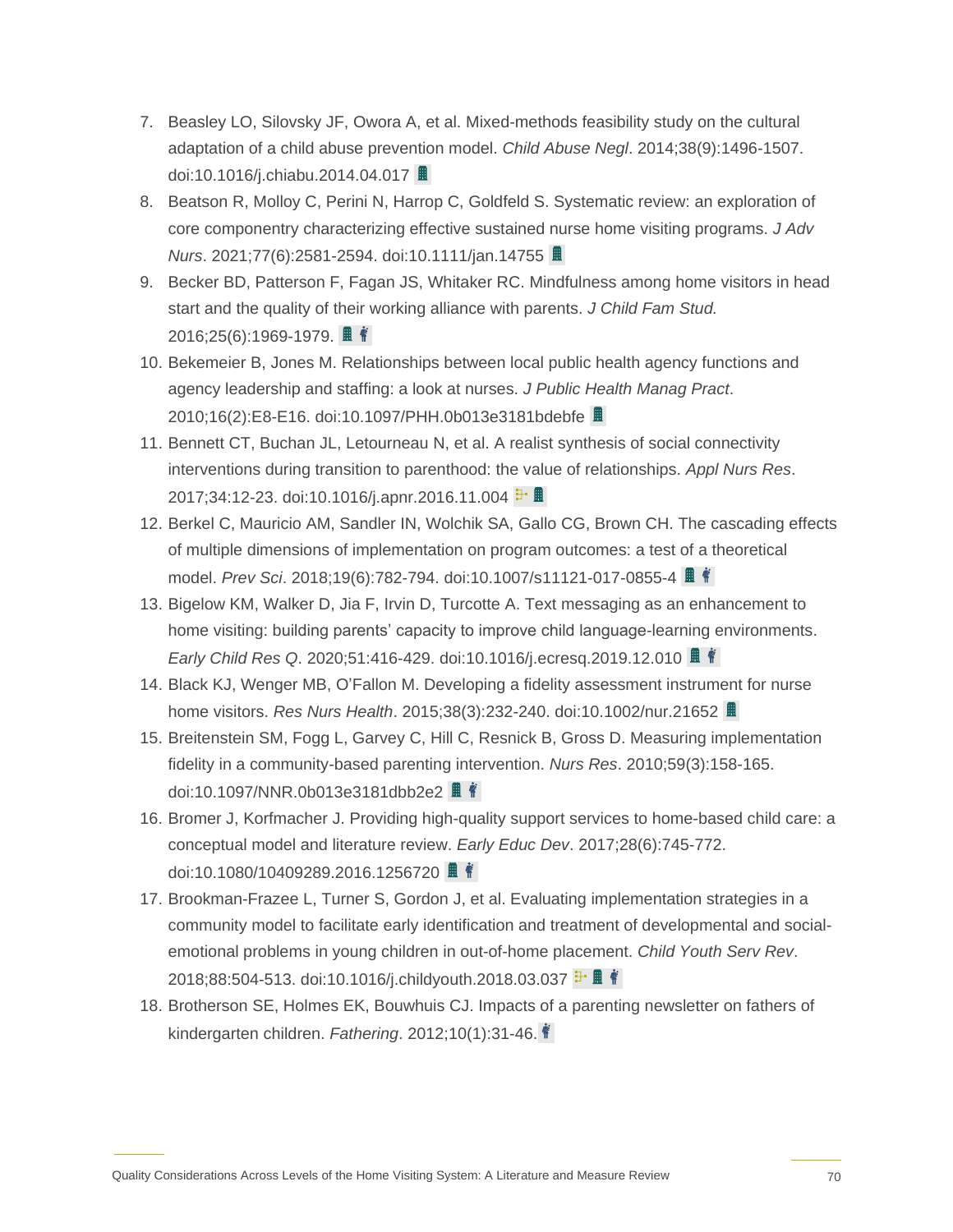- 19. Bruns DA, LaRocco DJ, Sharp OL, Sopko KM. Leadership competencies in US early intervention/early childhood special education service systems: A national survey. *Infants Young Child.* 2017;30(4):304-319. doi:10.1097/IYC.0000000000000104
- 20. Buchanan R, Chamberlain P, Price JM, Sprengelmeyer P. Examining the equivalence of fidelity over two generations of KEEP implementation: a preliminary analysis. *Child Youth Serv Rev*. 2013;35(1):188-193. doi:10.1016/j.childyouth.2012.10.002
- 21. Buzhardt J, Greenwood CR, Walker D, Anderson R, Howard W, Carta JJ. Effects of webbased support on Early Head Start home visitors' use of evidence-based intervention decision making and growth in children's expressive communication. *NHSA Dialog*. 2011;14(3):121-146. doi:10.1080/15240754.2011.587614
- 22. Cabell SQ, Downer JT. Improving preschoolers' language and literacy skills through webmediated professional development. *NHSA Dialog.* 2011;14(4):316-322. doi:10.1080/15240754.2011.613130
- 23. Casillas KL, Fauchier A, Derkash BT, Garrido EF. Implementation of evidence-based home visiting programs aimed at reducing child maltreatment: a meta-analytic review. *Child Abuse Negl*. 2016;53:64-80. doi:10.1016/j.chiabu.2015.10.009
- 24. Chaffin M, Hecht D, Bard D, Silovsky JF, Beasley WH. A statewide trial of the SafeCare home-based services model with parents in Child Protective Services. *Pediatrics*. 2012;129(3):509-515. doi:10.1542/peds.2011-1840
- 25. Chen W-B, Schachner AC, Gaylor E, Hudson L. RISE Home Visiting Evaluation rural case study brief report. *SRI International*. 2017.
- 26. Chiapa A, Smith JD, Kim H, Dishion TJ, Shaw DS, Wilson MN. The trajectory of fidelity in a multiyear trial of the family check-up predicts change in child problem behavior. *J Consult Clin Psychol*. 2015;83(5):1006-1011. doi:10.1037/ccp0000034
- 27. Child and Family Research Partnership. CFRP Policy Brief: Taking Home Visiting Programs to Scale in Texas: Lessons Learned from Implementation. 2018.
- 28. Chinman M, Hunter SB, Cannon JS, Kilburn MR, Harvey M, Rudnick M. Process evaluation of the New Mexico Maternal, Infant, and Early Childhood Home Visiting competitive development grant. *Rand Health Q.* 2014.
- 29. Cho J, Bae D, Terris DD, Glisson RE, Brown A. Community contextual effects on at‐risk mothers' engagement in Georgia's Maternal, Infant, and Early Childhood Home Visiting programme. *Child Fam Soc Work.* 2018;23(4):590-598. [doi:10.1111/cfs.12448](https://doi.org/10.1111/cfs.12448)
- 30. Cruz T, Woelk L, Cervantes I. *Increasing Home Visiting Referrals Through Implementation, Dissemination and Evaluation: Perspectives From Rural Healthcare Providers.* University of New Mexico; 2019. <sup>1-</sup>
- 31. Dauber S, John T, Hogue A, Nugent J, Hernandez G. Development and implementation of a screen-and-refer approach to addressing maternal depression, substance use, and intimate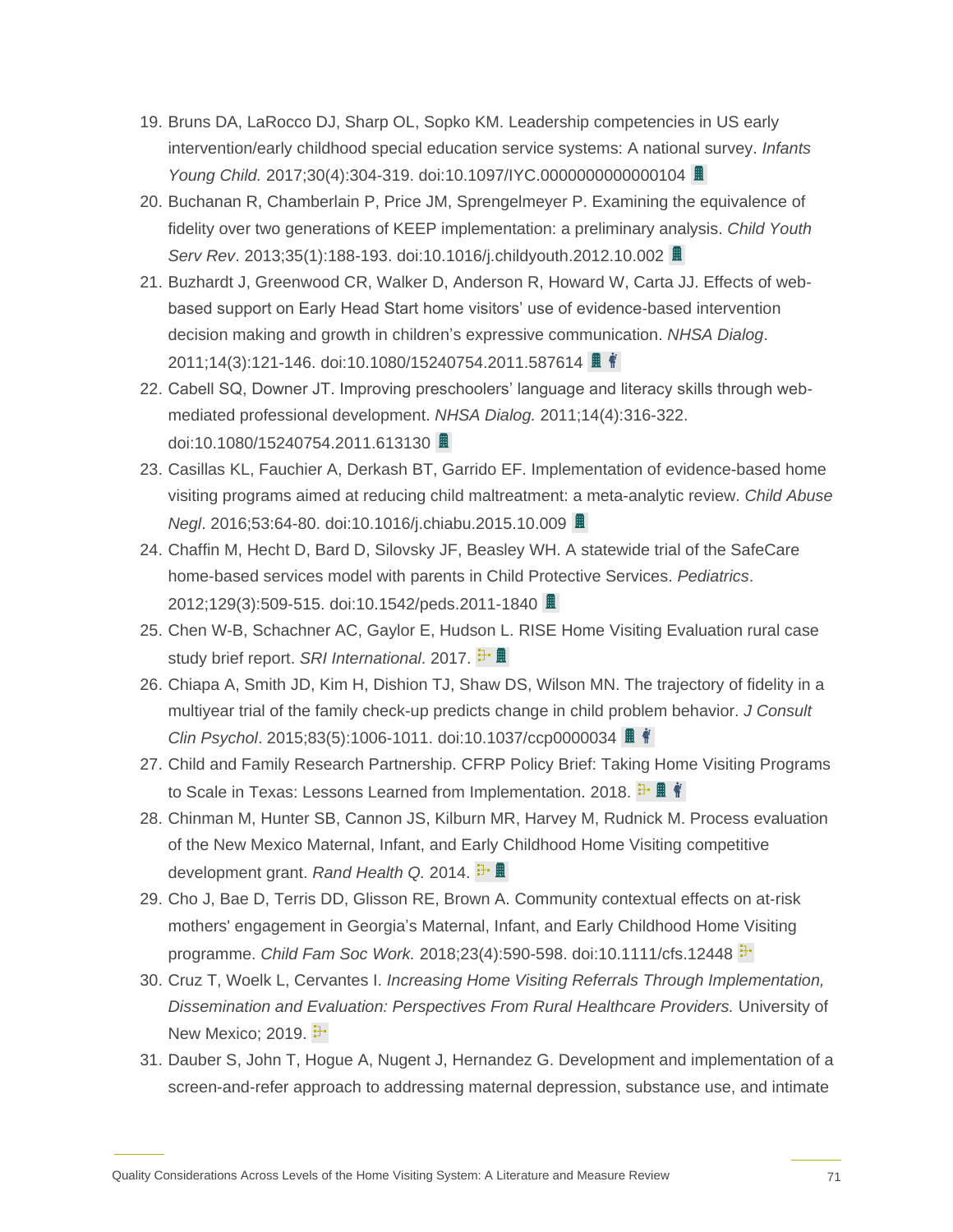partner violence in home visiting clients. *Child Youth Serv Rev*. 2017;81:157-167. doi:10.1016/j.childyouth.2017.07.021 | ■ 作

- 32. Davis AE, Barrueco S, Perry DF. The role of consultative alliance in infant and early childhood mental health consultation: child, teacher, and classroom outcomes. *Infant Ment Health J.* 2020;42(2):246-262. doi:10.1002/imhj.21889
- 33. Davis RA, Gustafson DT. Academic‐practice partnership in public health nursing: working with families in a village‐based collaboration. *Public Health Nurs*. 2015;32(4):327-338. doi:10.1111/phn.12135
- 34. Dawson-McClure S, Calzada EJ, Brotman LM. Engaging parents in preventive interventions for young children: working with cultural diversity within low-income, urban neighborhoods. *Prev Sci.* 2017;18(6):660-670. doi:10.1007/s11121-017-0763-7 <sup>----</sup> ■ <sup>作</sup>
- 35. Dennis SE, O'Connor E. Reexamining quality in early childhood education: exploring the relationship between the organizational climate and the classroom. *J Res Child Educ.* 2013;27(1):74-92. doi:10.1080/02568543.2012.739589
- 36. Douglass A, Klerman L. The strengthening families initiative and child care quality improvement: how strengthening families influenced change in child care programs in one state. *Early Educ Dev.* 2012;23(3):373-392. doi:10.1080/10409289.2012.666193
- 37. Durden T, Mincemoyer C, Crandall L, Alviz K, Garcia A. Gateway to quality: online professional development for family childcare providers. *Early Child Dev Care.* 2016;186(7):1079-1095. doi:10.1080/03004430.2015.1076400
- 38. Durlak JA, DuPre EP. Implementation matters: a review of research on the influence of implementation on program outcomes and the factors affecting implementation. *Am J Community Psychol.* 2008;41(3):327. doi:10.1007/s10464-008-9165-0
- 39. Egert F, Fukkink RG, Eckhardt AG. Impact of in-service professional development programs for early childhood teachers on quality ratings and child outcomes: a meta-analysis. *Rev Educ Res.* 2018;88(3):401-433. doi:10.3102/0034654317751918
- 40. Elicker J, Wen X, Kwon KA, Sprague JB. Early head start relationships: association with program outcomes. *Early Educ Dev*. 2013;24(4):491-516. doi:10.1080/10409289.2012.695519
- 41. Fifolt M, Preskitt J, Johnson HH, Johns E, Zeribi KA, Arbour M. Using continuous quality improvement tools to promote tobacco cessation among primary caregivers in a home visiting program in Alabama. *J Public Health Manag Pract*. 2019;25(6):543-546. doi:10.1097/PHH.0000000000000833
- 42. Filene JH, Kaminski JW, Valle LA, Cachat P. Components associated with home visiting program outcomes: a meta-analysis. *Pediatrics.* 2013;132(suppl 2):S100. doi:10.1542/peds.2013-1021H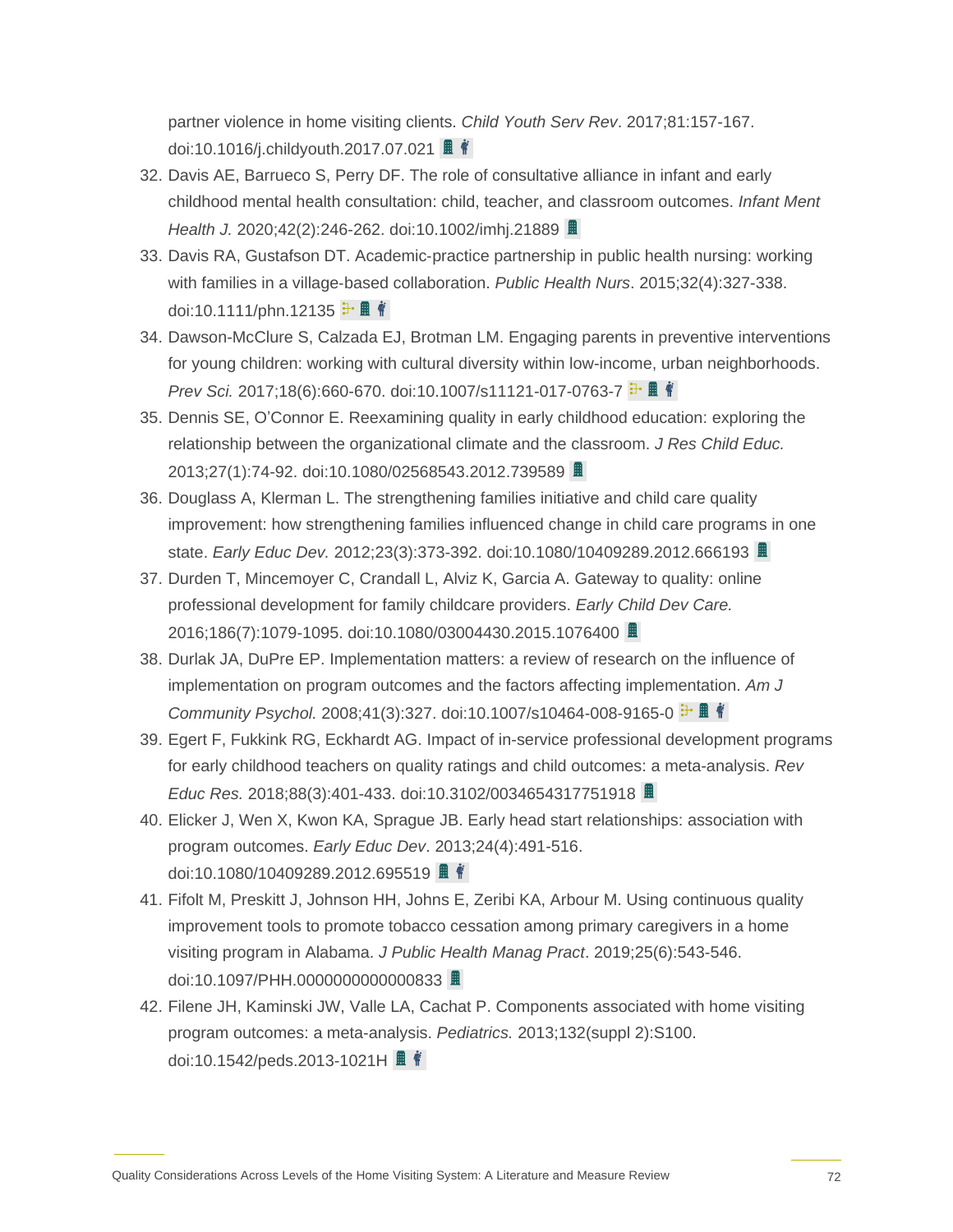- 43. Finello KM, Poulsen MK. Unique system of care issues and challenges in serving children under age 3 and their families. *Am J Community Psychol*. 2012;49(3-4):417-429. doi:10.1007/s10464-011-9458-6
- 44. Forry N, Iruka I, Tout K, et al. Predictors of quality and child outcomes in family child care settings. *Early Child Res Q*. 2013;28(4):893-904. doi:10.1016/j.ecresq.2013.05.006
- 45. Franx G, Dixon L, Wensing M, Pincus H. Implementation strategies for collaborative primary care-mental health models. *Curr Opin Psychiatry*. 2013;26(5):502-510. doi:10.1097/YCO.0b013e328363a69f
- 46. Fraser MR. Bringing it all together: effective maternal and child health practice as a means to improve public health. *Matern Child Health J*. 2013;17(5):767-775. doi:10.1007/s10995-012-  $1064 - 1$   $\frac{1}{2}$
- 47. Gallitto E, Romano E, Drolet M. Caregivers' perspectives on the SafeCare® programme: implementing an evidence‐based intervention for child neglect. *Child Fam Soc Work*. 2018;23(2):307-315.  $\angle$
- 48. Garcia AR, Kim M, Myers C, Trinh X. Do implementation contexts for the Positive Parenting Program improve child and parental well-being? *J Soc Work*. 2020; 0(0):1-21. doi:10.1177/1468017320957497
- 49. Garcia-Huidobro D, Diaspro-Higuera MO, Palma D, et al. Adaptive recruitment and parenting interventions for immigrant Latino families with adolescents. *Prev Sci.* 2019;20(1):56-67. doi:10.1007/s11121-018-0898-1 =
- 50. Gardner-Neblett N, de Marco A, Sexton S. "At first I wouldn't talk so much…": coaching and associated changes in language-supportive self-efficacy among infant/toddler educators. *Early Educ Dev.* 2020. doi:10.1080/10409289.2020.1823769
- 51. Gay JL, Saunders RP, Rees-Punia E, Dowda M, van den Berg AE. Role of organizational support on implementation of an environmental change intervention to improve child fruit and vegetable intake: a randomized cross-over design. *Prev Sci*. 2019;20(8):1211-1218. doi:10.1007/s11121-019-01043-z
- 52. Gill S, Nathans LL, Seidel AJ, Greenberg MT. Early Head Start start–up planning: implications for staff support, job satisfaction, burnout, and turnover. *J Community Psychol.* 2017;45(4):443-458. doi:10.1002/jcop.21857
- 53. Glisson C, Green P. Organizational climate, services, and outcomes in child welfare systems. *Child Abuse Negl*. 2011;35(8):582-591. doi:https://doi.org/10.1016/j.chiabu.2011.04.009
- 54. Goldberg J, Bumgarner E, Jacobs F. Measuring program- and individual-level fidelity in a home visiting program for adolescent parents. *Eval Program Plann*. 2016;55(C):163-173帝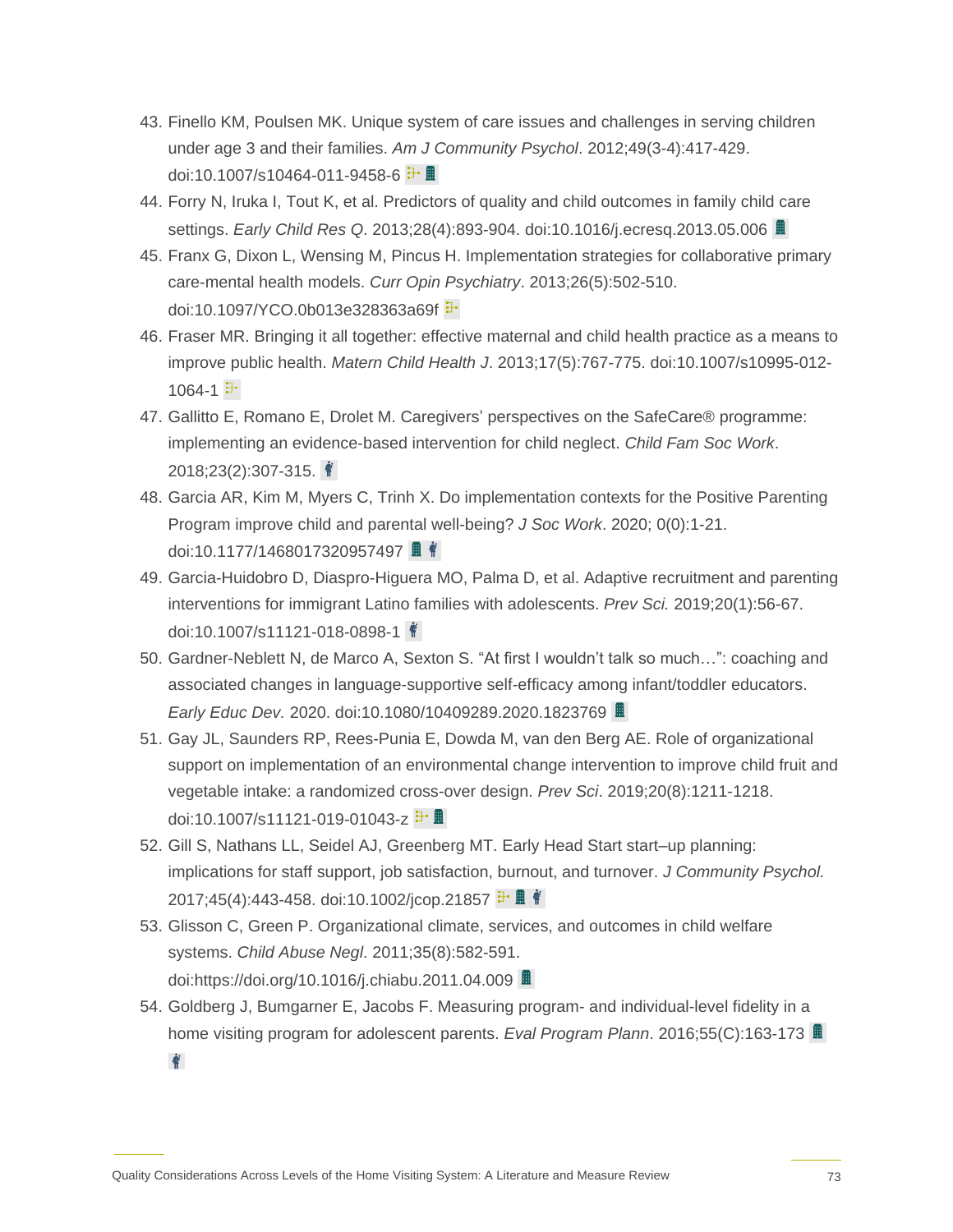- 55. Goodman D, Zagaria AB, Flanagan V, et al. Feasibility and acceptability of a checklist and learning collaborative to promote quality and safety in the perinatal care of women with opioid use disorders. *J Midwifery Womens Health*. 2019;64(1):104-111. doi:10.1111/jmwh.12943
- 56. Gopalan G, Hooley C, Winters A, Stephens T. Perceptions among child welfare staff when modifying a child mental health intervention to be implemented in child welfare services. *Am J Community Psychol.* 2019;63(3-4):366-377. doi:10.1002/ajcp.12309
- 57. Goyal NK, Ammerman RT, Massie JA, Clark M, Van Ginkel JB. Using quality improvement to promote implementation and increase well child visits in home visiting. *Child Abuse Negl*. 2016;53:108-117. doi:10.1016/j.chiabu.2015.11.014
- 58. Green AE, Trott E, Willging CE, Finn NK, Ehrhart MG, Aarons GA. The role of collaborations in sustaining an evidence-based intervention to reduce child neglect. *Child Abuse Negl*. 2016;53:4-16. doi:10.1016/j.chiabu.2015.11.013
- 59. Gubbels J, van der Put CE, Stams GJ, Prinzie PJ, Assink M. Components associated with the effect of home visiting programs on child maltreatment: a meta-analytic review. *Child Abuse Negl.* 2021;114:104981. doi:10.1016/j.chiabu.2021.104981
- 60. Gudger K, Cartagena D, Lowe K. Program evaluation of a home visiting program: perspectives of home visitors. *Home Healthc Now*. 2020;38(6):311-317. doi:10.1097/NHH.0000000000000914
- 61. Haine-Schlagel R, Brookman-Frazee L, Janis B, Gordon J. Evaluating a learning collaborative to implement evidence-informed engagement strategies in community-based services for young children. *Child Youth Care Forum*. 2013;42(5). doi:10.1007/s10566-013-  $9210 - 5$   $\frac{1}{2}$
- 62. Haine-Schlagel R, Fettes DL, Finn N, Hurlburt M, Aarons GA. Parent and caregiver active participation toolkit (PACT): adaptation for a home visitation program. *J Child Fam Stud*. 2020;29(1):29-43.
- 63. Hallam, RA, Bargreen, KN, Ridgley, R. Quality in family child care settings: the relationship between provider educational experiences and global quality scores in a statewide quality rating and improvement system. *J Res Child Educ.* 2013;27(4):393-406. doi:10.1080/02568543.2013.822950 <sup>}</sup>
- 64. Hargreaves M, Cole R, Coffee-Borden B, Paulsell D, Boller K. Evaluating infrastructure development in complex home visiting systems. *Am J Eval.* 2013;34(2):147-169. doi:10.1177/1098214012469271
- 65. Haroz EE, Ingalls A, Wadlin J, et al. Utilizing broad‐based partnerships to design a precision approach to implementing evidence‐based home visiting. *J Community Psychol*. 2020;48(4):1100-1113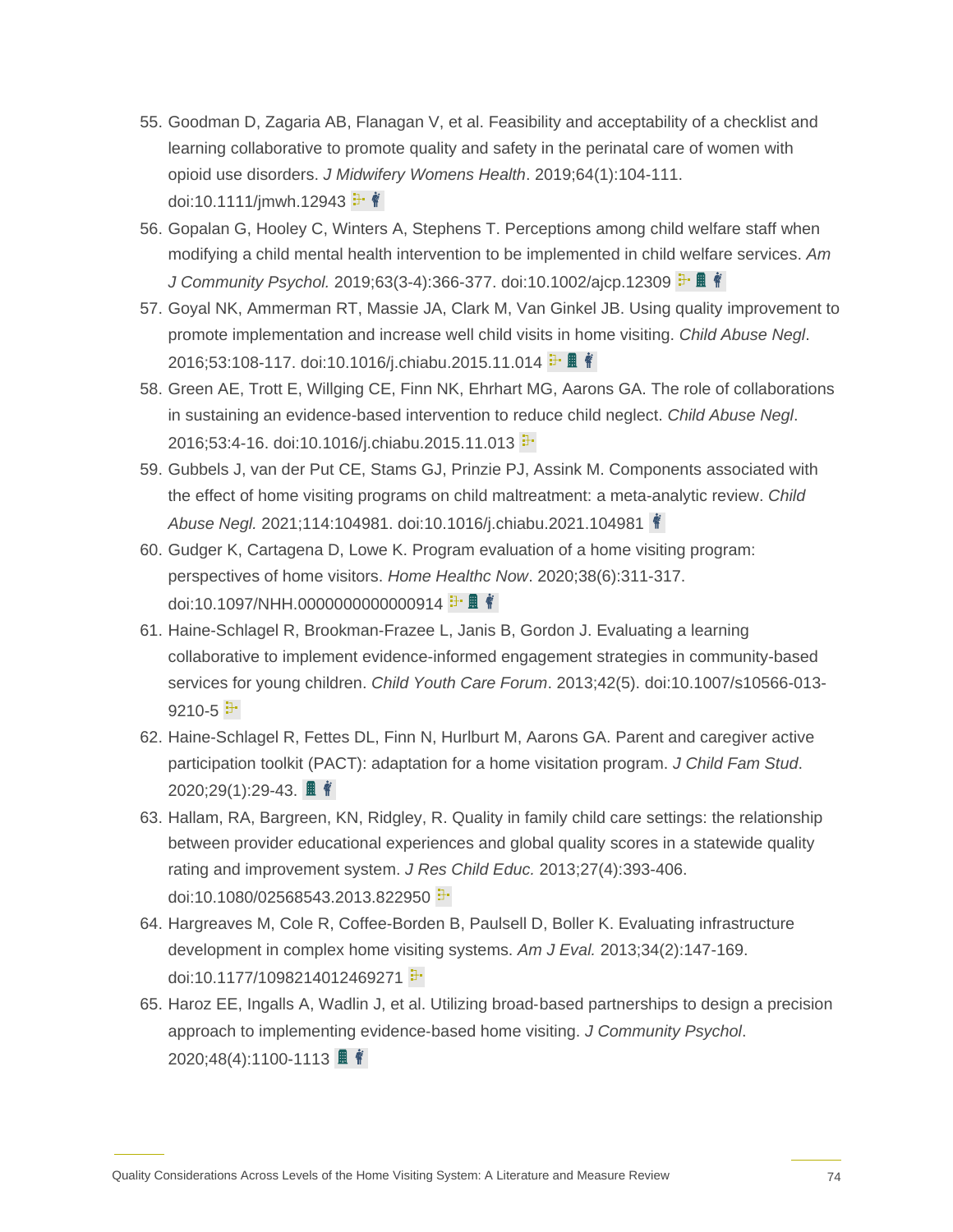- 66. Henggeler SW, Schaeffer CM. Multisystemic therapy®: clinical overview, outcomes, and implementation research. *Fam Process.* 2016;55(3):514-528. doi:10.1111/famp.12232
- 67. Hicks D, Larson C, Nelson C, Olds DL, Johnston E. The influence of collaboration on program outcomes: the Colorado nurse—family partnership. *Eval Rev.* 2008;32(5):453-477. doi:10.1177/0193841X08315131
- 68. Hooper A, Hallam R. Identifying profiles of listed home-based child care providers based on their beliefs and self-reported practices. *Early Child Res Q*. 2019;47:194-205. doi:10.1016/j.ecresq.2018.11.008 |
- 69. Hooper A, Slicker G, Riser D. Identifying a typology of unlisted paid home-based child care providers using latent profile analysis. *Early Educ Dev*. 2020; 32(7):1053-1056. doi:10.1080/10409289.2020.1829293<sup>1</sup>
- 70. Hughes-Belding K, Hegland S, Stein A, Sideris J, Bryant D. Predictors of global quality in family child care homes: structural and belief characteristics. *Early Educ Dev.* 2012;23(5):697-712. doi:10.1080/10409289.2011.574257
- 71. Hughes‐Belding K, Peterson CA, Clucas Walter M, et al. Quality home visits: activities to promote meaningful interactions. *Infant Ment Health J*. 2019;40(3):331-342. doi:10.1002/imhj.21779
- 72. Hurlburt M, Aarons GA, Fettes D, Willging C, Gunderson L, Chaffin MJ. Interagency collaborative team model for capacity building to scale-up evidence-based practice. *Child Youth Serv Rev.* 2014;39:160-168. doi:10.1016/j.childyouth.2013.10.005
- 73. Johnson K. *State-based home visiting: strengthening programs through state leadership.* National Center for Children in Poverty. February 2009. [https://www.nccp.org/publication/state-based-home-visiting-strengthening-programs-through](https://www.nccp.org/publication/state-based-home-visiting-strengthening-programs-through-state-leadership/)[state-leadership/](https://www.nccp.org/publication/state-based-home-visiting-strengthening-programs-through-state-leadership/) **王** 團 作
- 74. Jones Harden B, Chazan‐Cohen R, Raikes H, Vogel C. Early Head Start home visitation: the role of implementation in bolstering program benefits. *J Community Psychol*. 2012;40(4):438- 455. doi:10.1002/jcop.20525 **围**
- 75. Kahn J, Moore KA. What works for home visiting programs: lessons from experimental evaluations of programs and interventions. *Child Trends*. 2010. <https://www.childtrends.org/wp-content/uploads/2005/07/2010-17WWHomeVisit.pdf>
- 76. Kemp L. Adaptation and fidelity: a recipe analogy for achieving both in population scale implementation. *Prev Sci*. 2016;17(4):429-438. doi:10.1007/s11121-016-0642-7
- 77. Knoche LL, Sheridan SM, Edwards CP, Osborn AQ. Implementation of a relationship-based school readiness intervention: a multidimensional approach to fidelity measurement for early childhood. *Early Child Res Q*. 2010;25(3):299-313. doi:10.1016/j.ecresq.2009.05.003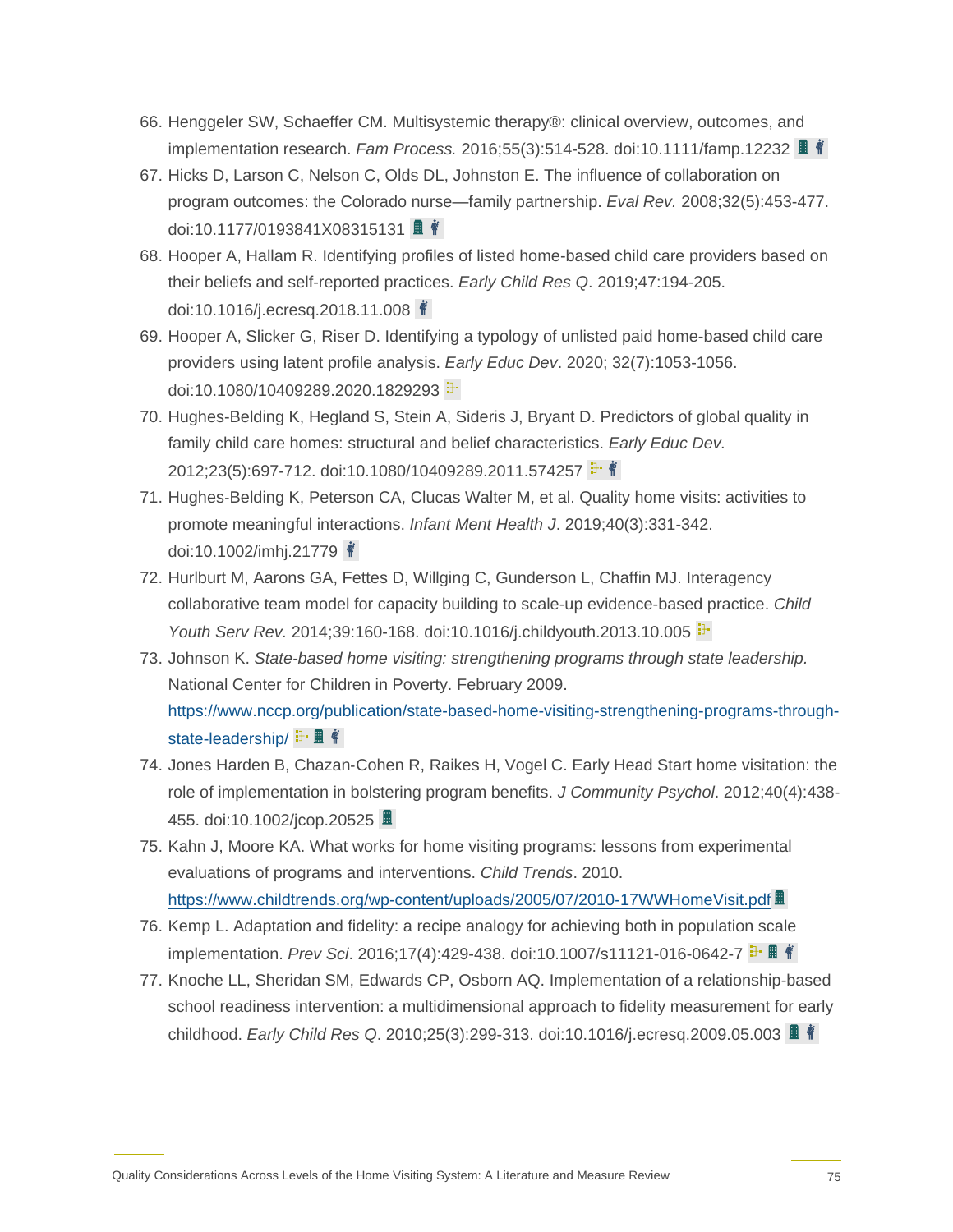- 78. Korfmacher J, Frese M, Gowani S. Examining program quality in early childhood home visiting: from infrastructure to relationships. *Infant Ment Health J*. 2019;40(3):380-394. doi:10.1002/imhj.21773
- 79. Korfmacher J, Laszewski A, Sparr M, Hammel J. Assessing home visiting program quality: a final report to Pew Center on the states*. Pew Center on the States.* 2012.
- 80. Korfmacher J, Sparr M, Chawla N, Fulford J, Fleming J. *Illinois Prevention Initiative (PI) Birth to Three Program Evaluation.* Herr Research for Children and Social Policy Erikson Institute; 2012.
- 81. Kutash K, Acri M, Pollock M, Armusewicz K, Olin SC, Hoagwood KE. Quality indicators for multidisciplinary team functioning in community-based children's mental health services. *Adm Policy Ment Health*. 2014;41(1):55-68. doi:10.1007/s10488-013-0508-2
- 82. Lam W, Dawson A, Fowler C. Approaches to better engage parent–child in health homevisiting programmes: a content analysis. *J Child Health Care*. 2017;21(1):94-102. doi:10.1177/1367493516653260 ¥
- 83. La Paro KM, Van Schagen A, King E, Lippard C. A systems perspective on practicum experiences in early childhood teacher education: focus on interprofessional relationships. *Early Child Educ J*. 2018;46(4):365-375. doi:10.1007/s10643-017-0872-8
- 84. Lipscomb ST, Schmitt SA, Pratt ME. Professional development scholarships increase qualifications of diverse providers. *J Early Child Teach Educ*. 2018;36(3):232-249. doi:10.1080/10901027.2015.1062829 <sup>1</sup>
- 85. Manz PH, Power TJ, Roggman LA, et al. Integrating the little talks intervention into Early Head Start: an experimental examination of implementation supports involving fidelity monitoring and performance feedback. *Child Youth Serv Rev*. 2017;79:87-96. doi:10.1016/j.childvouth.2017.05.034 &
- 86. Markussen-Brown J, Juhl CB, Piasta SB, Bleses D, Højen A, Justice LM. The effects of language- and literacy-focused professional development on early educators and children: a best-evidence meta-analysis. *Early Child Res Q*. 2017;38:97-115. doi:10.1016/j.ecresq.2016.07.002 |
- 87. Metz AJR, Blase K, Bowie L. Implementing evidence-based practices: six "drivers" of success. *Child Trends.* 2007. [https://www.childtrends.org/wp-content/uploads/2013/07/2007-](https://www.childtrends.org/wp-content/uploads/2013/07/2007-29EVPSuccess.pdf) [29EVPSuccess.pdf](https://www.childtrends.org/wp-content/uploads/2013/07/2007-29EVPSuccess.pdf)<sup>:</sup> #
- 88. Molloy C, Beatson R, Harrop C, Perini N, Goldfeld S. Systematic review: effects of sustained nurse home visiting programs for disadvantaged mothers and children. *J Adv Nurs*. 2020;77:147-161. doi:10.1111/jan.14576
- 89. Morales JR, Ferron C, Whitmore C, et al. Performance measurement in tribal home visiting: challenges and opportunities. *Infant Ment Health J*. 2018;39(3):312-325. doi:10.1002/imhj.21703<sup>1</sup>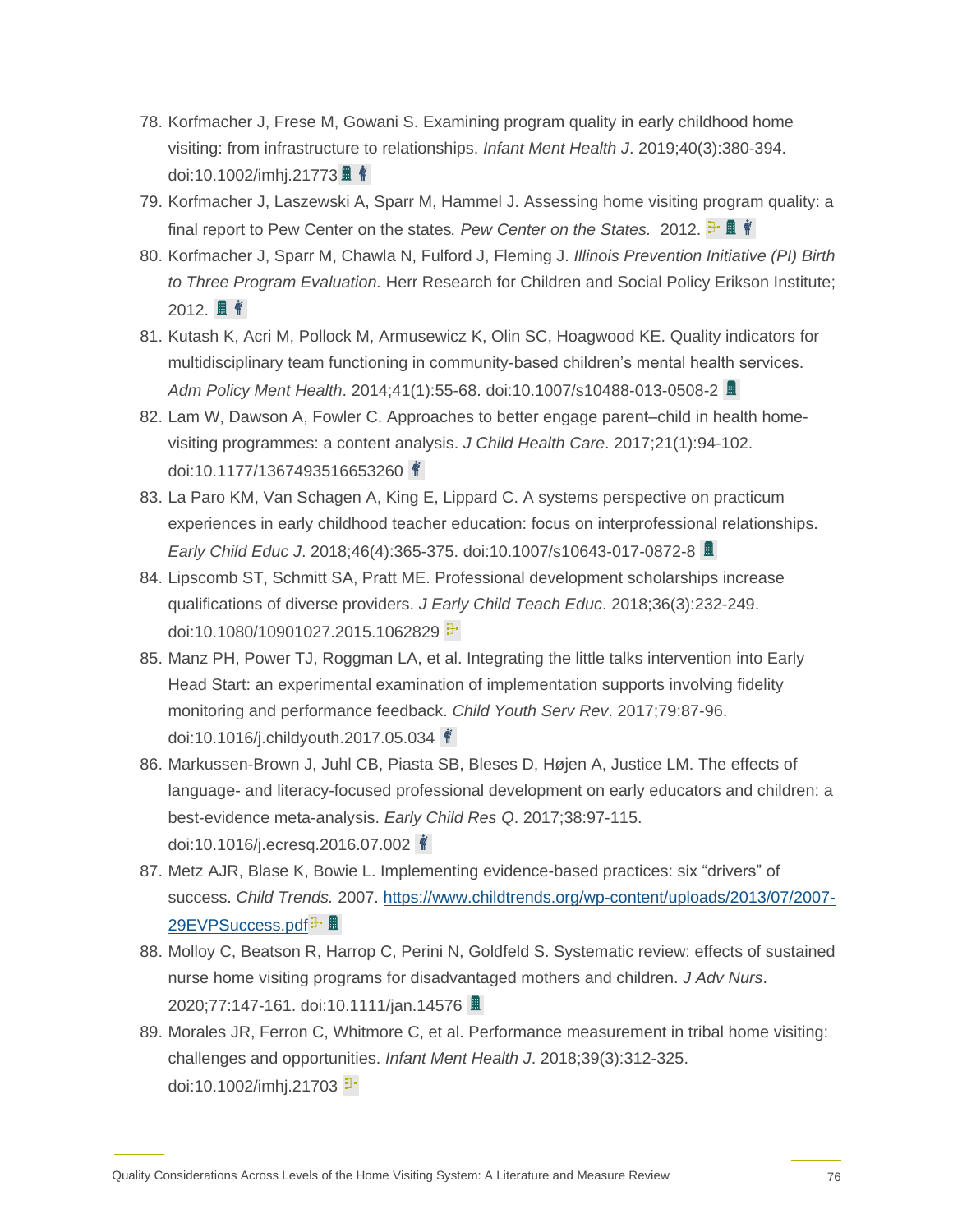- 90. Morgan IA, Tucker C, Urlaub DM, Shuler TO, Cilenti D. Leveraging an academic-practice partnership to improve maternal and child health outcomes in North Carolina. *N C Med J*. 2020;81(1):5-13. doi:10.18043/ncm.81.1.5 F
- 91. Movahedazarhouligh S, Banerjee R. Leadership in implementation of quality family-centred services in early childhood: an exploration of administrators' perceptions, needs and realities. *Early Child Dev Care.* 2018:190(4):948-962. doi:10.1080/03004430.2018.1503256
- 92. Nation M, Crusto C, Wandersman A, et al. What works in prevention: principles of effective prevention programs. *Am Psychol*. 2003;58(6-7):449.
- 93. Nievar MA, Van Egeren LA, Pollard S. A meta‐analysis of home visiting programs: moderators of improvements in maternal behavior. *Infant Ment Health J*. 2010;31(5):499- 520. 10.1002/imhj.20269
- 94. Nye-Lengerman K, Gunty A, Johnson D, Hawes M. What matters: lessons learned from the implementation of PROMISE model demonstration projects. *J Vocat Rehabil.* 2019;51(2):275-284. doi:10.3233/JVR-191045
- 95. O'Brien RA, Moritz P, Luckey DW, McClatchey MW, Ingoldsby EM, Olds DL. Mixed methods analysis of participant attrition in the nurse-family partnership. *Prev Sci*. 2012;13(3):219-228. doi:10.1007/s11121-012-0287-0
- 96. O'Connor C, Laszewski A, Hammel J, Durkin MS. Using portable computers in home visits: effects on programs, data quality, home visitors and caregivers. *Child Youth Ser Rev*. 2011;33(7):1318-1324. doi:10.1016/j.childyouth.2011.03.006
- 97. Oxford ML, Spieker SJ, Lohr MJ, Fleming CB, Dillon C, Rees J. Ensuring implementation fidelity of a 10-week home visiting program in two randomized clinical trials. *Matern Child Health J*. 2018;22(3):376-383. doi:10.1007/s10995-017-2387-8
- 98. Paulsell D. Replicating and scaling up evidence-based home visiting program: the role of implementation research. *Mathematica Policy Research*. 2012. [https://www.child](https://www.child-encyclopedia.com/sites/default/files/textes-experts/en/912/replicating-and-scaling-up-evidence-based-home-visiting-programs-the-role-of-implementation-research.pdf)[encyclopedia.com/sites/default/files/textes-experts/en/912/replicating-and-scaling-up](https://www.child-encyclopedia.com/sites/default/files/textes-experts/en/912/replicating-and-scaling-up-evidence-based-home-visiting-programs-the-role-of-implementation-research.pdf)[evidence-based-home-visiting-programs-the-role-of-implementation-research.pdf](https://www.child-encyclopedia.com/sites/default/files/textes-experts/en/912/replicating-and-scaling-up-evidence-based-home-visiting-programs-the-role-of-implementation-research.pdf) ■ 作
- 99. Paulsell D, Del Grosso P, Supplee L. Supporting replication and scale-up of evidence-based home visiting programs: assessing the implementation knowledge base. *Am J Public Health*. 2014;104(9):1624-1632
- 100. Peterson CA, Hughes-Belding K, Rowe N, et al. Triadic interactions in MIECHV: relations to home visit quality. *Matern Child Health J*. 2018;22(S1):3-12. doi:10.1007/s10995-018-2534-x
- 101. Pianta RC, DeCoster J, Cabell S, et al. Dose–response relations between preschool teachers' exposure to components of professional development and increases in quality of their interactions with children. *Early Child Res Q*. 2014;29(4):499-508. doi:10.1016/j.ecresq.2014.06.001 **里**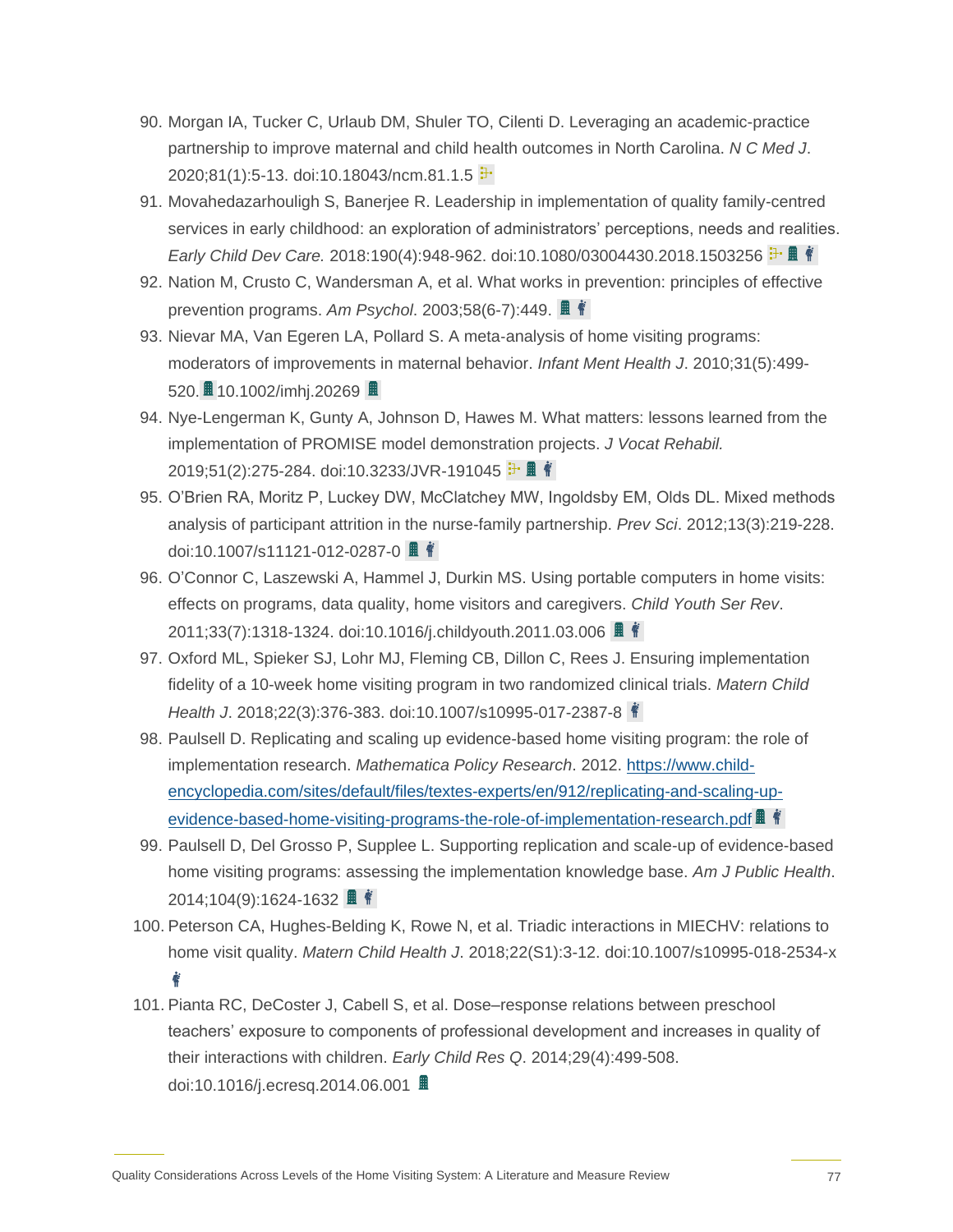- 102. Roggman LA, Cook GA, Innocenti MS, et al. Home visit quality variations in two early head start programs in relation to parenting and child vocabulary outcomes. *Infant Ment Health J*. 2016;37(3):193-207. doi:10.1002/imhj.21565
- 103. Rotheram-Fuller EJ, Swendeman D, Becker KD, et al. Replicating evidence-based practices with flexibility for perinatal home visiting by paraprofessionals. *Matern Child Health J.* 2017;21(12):2209-2218. doi:10.1007/s10995-017-2342-8
- 104. Schaack DD, Le VN, Setodji CM. Home-based child care provider education and specialized training: associations with caregiving quality and toddler social-emotional and cognitive outcomes. *Early Educ Dev*. 2017;28(6):655-668. doi:10.1080/10409289.2017.1321927
- 105. Schachner A, Gaylor E, Chen WB, Hudson L, Garcia D. *RISE Home Visiting Evaluation: Final Evaluation Report.* SRI International. 2017.
- 106. Schachter RE, Gerde HK, Hatton-Bowers H. Guidelines for selecting professional development for early childhood teachers. *Early Child Educ J*. 2019;47(4):395-408. doi:10.1007/s10643-019-00942-8
- 107. Schultz DA, Schacht RL, Shanty LM, et al. The development and evaluation of a statewide training center for home visitors and supervisors. *Am J Community Psychol*. 2019;63(3- 4):418-429. doi:10.1002/ajcp.12320 **h**
- 108. Shanti C. Engaging parents in early head start home-based programs: how do home visitors do this? *J Evid Inf Soc Work.* 2017;14(5):329-359. doi:10.1080/23761407.2017.1302858
- 109. Shen S, Doyle-Thomas KAR, Beesley L, et al. How and why should we engage parents as co-researchers in health research? A scoping review of current practices. *Health Expect*. 2017;20(4):543-554. doi:10.1111/hex.12490  $\frac{1}{2}$
- 110. Sierau S, Brand T, Jungmann T. Parental involvement in home visiting: interpersonal predictors and correlates. *Infant Ment Health J*. 2012;33(5):489-495. doi:10.1002/imhj.21322 è
- 111. Smith LE. Healthy Families California: a review of standards and best practices in home visiting programs across California. *California Consortium to Prevent Child Abuse.*1995. <https://files.eric.ed.gov/fulltext/ED411952.pdf>
- 112. Snider TC, Raglin Bignall WJ, Hostutler CA, Hoet AC, Walker BL, Bailey J. Development and implementation of a culturally tailored early childhood program in an integrated pediatric primary care practice. *Clin Pract Pediatr Psychol*. 2020;8(3):288-297. doi:10.1037/cpp0000363 #
- 113. Snyder P, Hemmeter ML, Meeker KA, Kinder K, Pasia C, McLaughlin T. Characterizing key features of the early childhood professional development literature. *Infants & Young Children*. 2012;25(3):188-212. doi:10.1097/IYC.0b013e31825a1ebf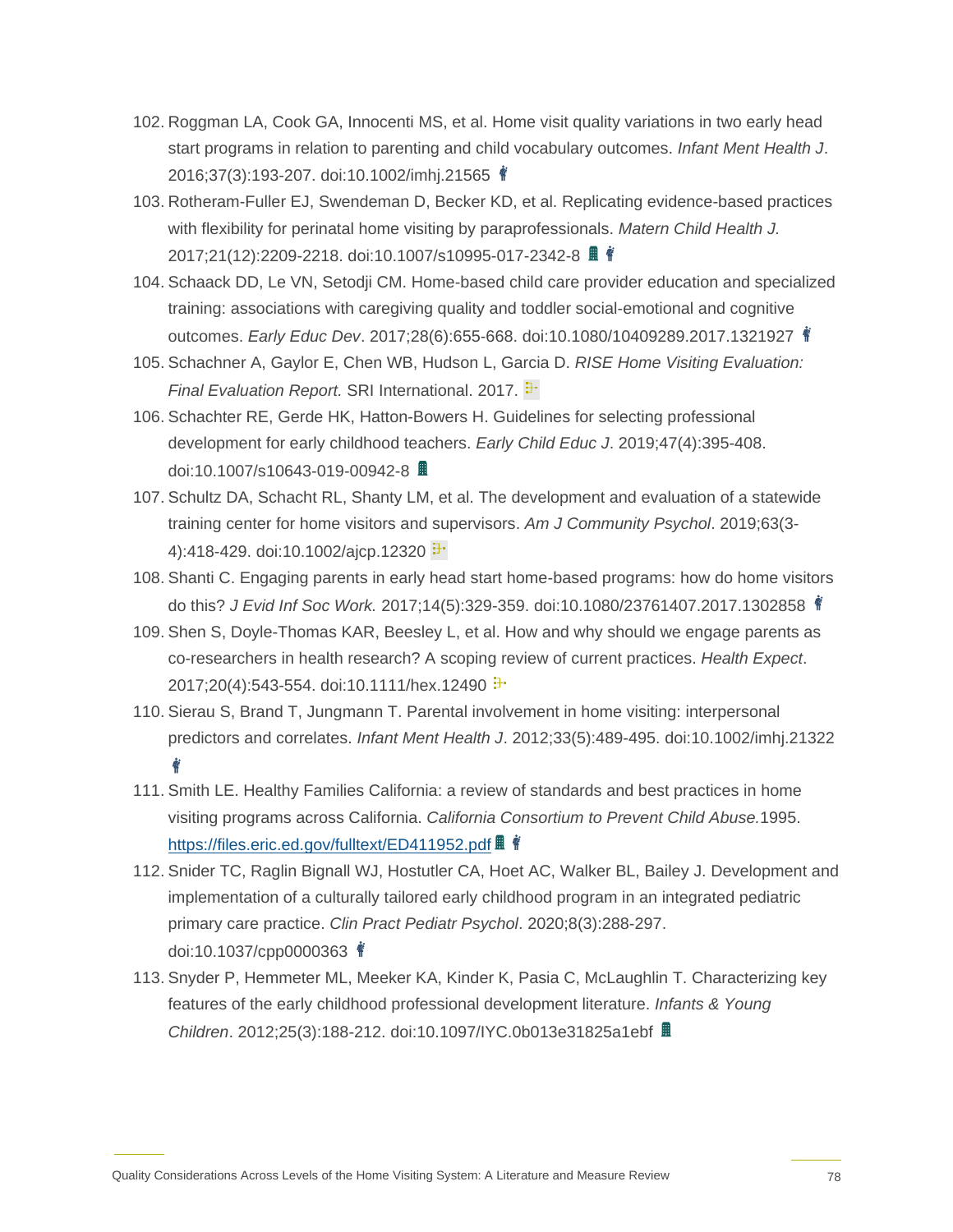- 114. So M, Almeida RAL, Robinson LR, et al. Parent engagement in an original and culturally adapted evidence‐based parenting program, Legacy for Children™. *Infant Ment Health J*. 2020;41(3):356-377. doi:10.1002/imhj.21853
- 115. Spiegel M, Hill Z, Gennetian LA. Harnessing a behavioral economic framework for supporting providers in improving early childhood care. *Early Years*. 2020. doi:10.1080/09575146.2020.1732877 **里**
- 116. Spielberger J, Gitlow E, Winje C, Harden A. Building a system of support for evidence-based home visitation programs in Illinois: findings from year 4 of the Strong Foundations Evaluation. *Chapin Hall at the University of Chicago*. 2014.
- 117. Supplee LH, Parekh J, Johnson M. Principles of precision prevention science for improving recruitment and retention of participants. *Prev Sci*. 2018;19(5):689-694. doi:10.1007/s11121- 018-0884-7
- 118. Totenhagen CJ, Hawkins SA, Casper DM, Bosch LA, Hawkey KR, Borden LM. Retaining early childhood education workers: a review of the empirical literature. *J Res Child Educ*. 2016;30(4):585-599. doi:10.1080/02568543.2016.1214652
- 119. Traube DE, Hsiao HY, Rau A, Hunt-O'Brien D, Lu L, Islam N. Advancing home based parenting programs through the use of telehealth technology. *J Child Fam Stud*. 2020;29(1):44-53. doi:10.1007/s10826-019-01458-w
- 120. West A, Duggan AK, Gruss K, Minkovitz CS. Creating a measurement framework for service coordination in maternal and early childhood home visiting: an evidence-informed, expert process. *Child Youth Serv Rev*. 2018;89:289-297. doi:10.1016/j.childyouth.2018.04.037
- 121. West A, Gagliardi L, Gatewood A, et al. Randomized trial of a training program to improve home visitor communication around sensitive topics. *Matern Child Health J*. 2018;22(S1):70- 78. doi:10.1007/s10995-018-2531-0
- 122. Whitaker RC, Dearth-Wesley T, Gooze RA. Workplace stress and the quality of teacher– children relationships in Head Start. *Early Child Res Q*. 2015;30(pt A):57-69. doi:10.1016/j.ecresq.2014.08.008 **里**
- 123. Whitesell NR, Bolan M, Chomos JC, et al. Measurement issues in home-visiting research within tribal communities: challenges and strategies. *Infant Ment Health J*. 2018;39(3):326- 334. doi:10.1002/imhj.21713
- 124. Wideman ES, Dunnigan A, Jonson‐Reid M, et al. Nurse home visitation with vulnerable families in rural areas: a qualitative case file review. *Public Health Nurs*. 2020;37(2):234-242. doi:10.1111/phn.12699  $\frac{1}{2}$
- 125. Zinsser KM, Christensen CG, Torres L. She's supporting them; who's supporting her? Preschool center-level social-emotional supports and teacher well-being. *J Sch Psychol*. 2016;59:55-66. doi:10.1016/j.jsp.2016.09.001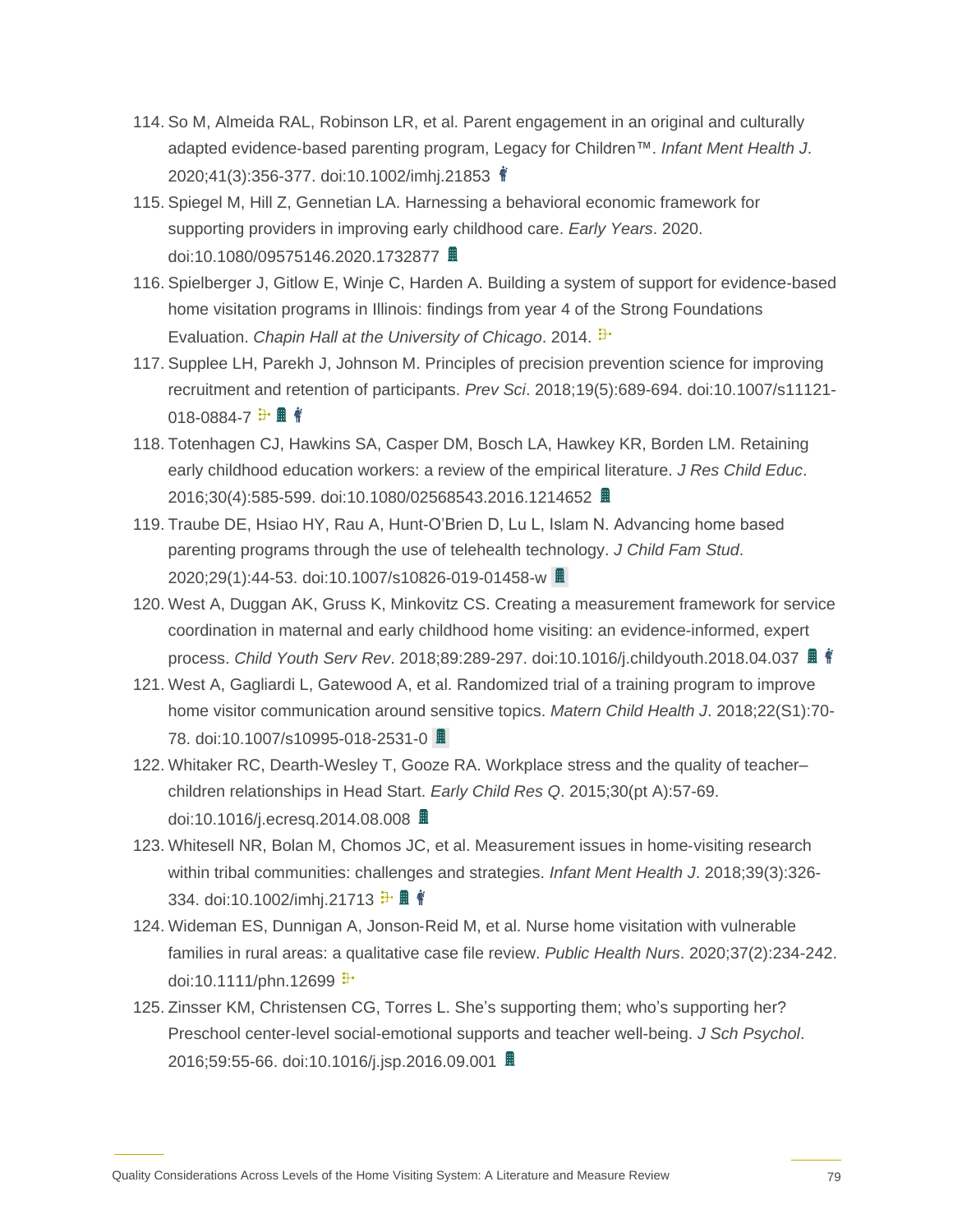# Appendix B. Literature Review Methodology

## Search Strategy

The search for relevant literature was completed in four steps:

- 1. **Preliminary scan.** Researchers searched for existing literature reviews, measures, and conceptual models of program quality within home visiting and related fields (e.g., early care and education, home-based childcare, or early intervention). The search for existing literature reviews included those related to implementation science, both in general and specific to home visiting. The preliminary scan provided information on key domains of quality that informed data extraction categories.
- 2. **Rapid review of peer-reviewed articles.** Researchers performed a rapid review of peerreviewed publication search engines (including MEDLINE, PubMed, PsycINFO, and Sociology Source Ultimate). Search terms and eligibility criteria for literature identified in this step are provided in exhibit B-1 and exhibit B-2.
- 3. **Review of literature from existing projects.** Researchers reviewed existing literature from prior relevant projects, including the Home Visiting Program Quality Rating Tool and the National Home Visiting Resource Center's reference catalog. Researchers also requested literature and assessments to consider for review from Health Resources and Services Administration, consultants, awardees, and expert stakeholders.
- 4. **Review of gray literature.** Researchers searched the internet for gray literature, such as technical reports, briefs, and conference presentations.

### **Rapid Review Search Terms**

Search terms were developed using the PICO (population, intervention, comparison, outcome) framework.<sup>135</sup> This assisted researchers in generating groups of terms specific to the population, intervention, and outcomes that articles of interest should include.

Exhibit B-1 presents the list of search terms used for the rapid review of peer-reviewed publication search engines. Citations yielded through the search were managed using Zotero reference management software to allow easy access and management of citations and abstracts.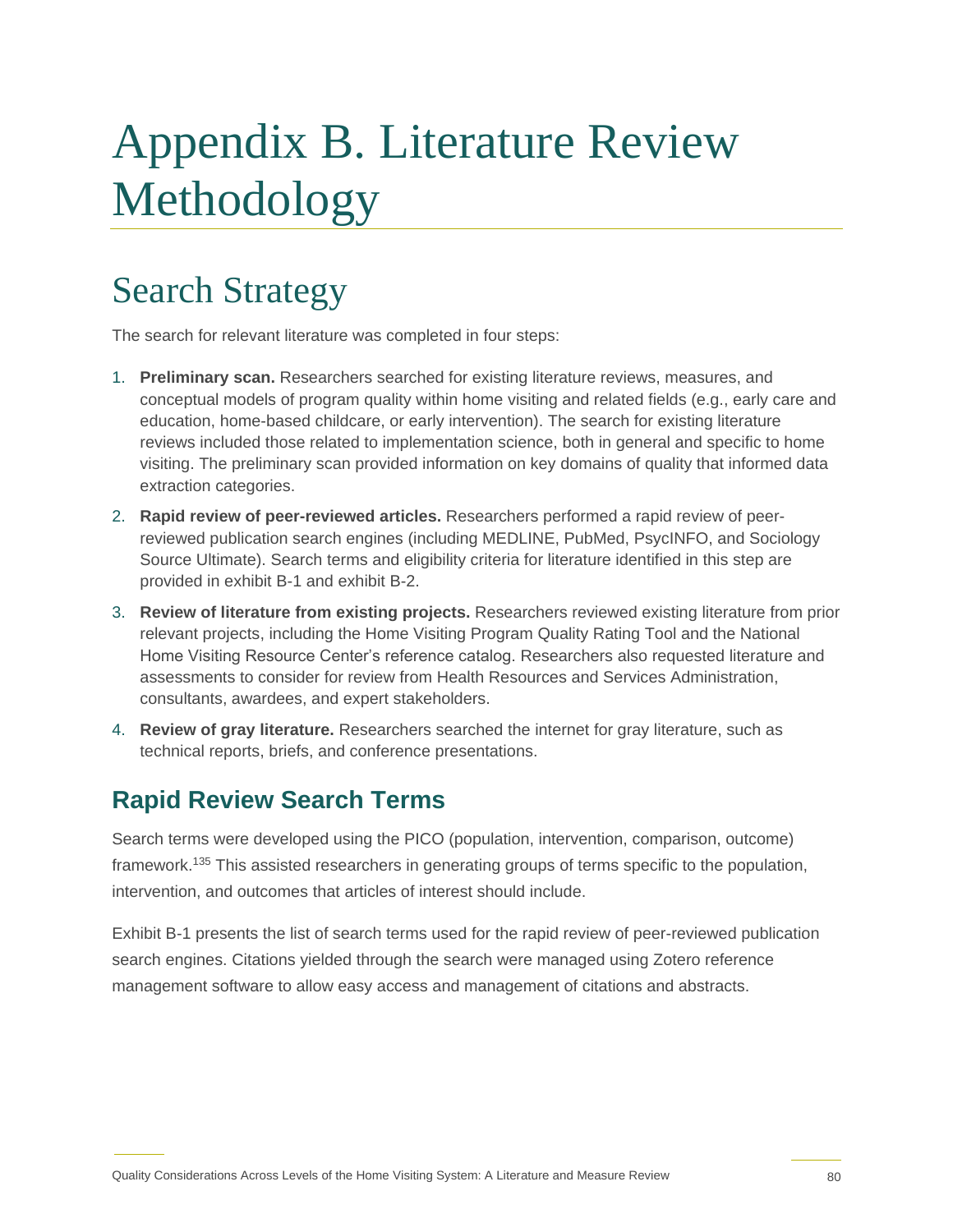| <b>Exhibit B-1. List of Search Terms Used in Rapid Review</b> |  |  |  |  |  |  |  |
|---------------------------------------------------------------|--|--|--|--|--|--|--|
|---------------------------------------------------------------|--|--|--|--|--|--|--|

| <b>Population</b>                                                                                                                                                                                           | <b>Intervention</b>                                                                                                                                                                                                                                                                                                                                                                                                                          | <b>Outcome</b>                                                                                                                                                                                                                                                                                                                                                                                                                                           |
|-------------------------------------------------------------------------------------------------------------------------------------------------------------------------------------------------------------|----------------------------------------------------------------------------------------------------------------------------------------------------------------------------------------------------------------------------------------------------------------------------------------------------------------------------------------------------------------------------------------------------------------------------------------------|----------------------------------------------------------------------------------------------------------------------------------------------------------------------------------------------------------------------------------------------------------------------------------------------------------------------------------------------------------------------------------------------------------------------------------------------------------|
| Home visit* OR house calls OR<br>home-based OR home care OR<br>early childhood educat* OR<br>childcare OR early childhood<br>OR maternal-child health OR<br>social workers OR home OR<br>family development | Implementation quality OR<br>quality OR program quality OR<br>quality assurance OR quality<br>improvement OR quality<br>measurement OR quality<br>assessment OR quality<br>indicators OR quality measures<br>OR implementation systems OR<br>implementation science OR<br>fidelity OR fidelity assessment<br>OR performance measures OR<br>performance indicators OR<br>program performance OR best<br>practice OR best practice<br>elements | Program outcomes OR child<br>outcomes OR family outcomes<br>OR family engagement OR<br>parent engagement OR<br>program retention OR dosage<br>OR improved outcomes OR<br>family functioning OR family<br>well-being OR child health OR<br>child development OR<br>workforce outcomes OR<br>workforce development OR<br>community outcomes OR<br>service coordination OR<br>systems building OR<br>sustainability OR systems<br>building and coordination |

## Review Process

Citations and abstracts were uploaded into Covidence to facilitate three phases of the review process: (1) abstract screening, (2) full text review, and (3) data extraction (see exhibit B-2). In abstract screening, researchers reviewed titles and abstracts to determine whether they were relevant or irrelevant to the study. Next, in full text review, full text articles for relevant abstracts were reviewed to determine if they should be included or excluded from the study. Finally, in data extraction, information from included articles was extracted into predetermined categories.

#### **Exhibit B-2. Phases of Review Process**

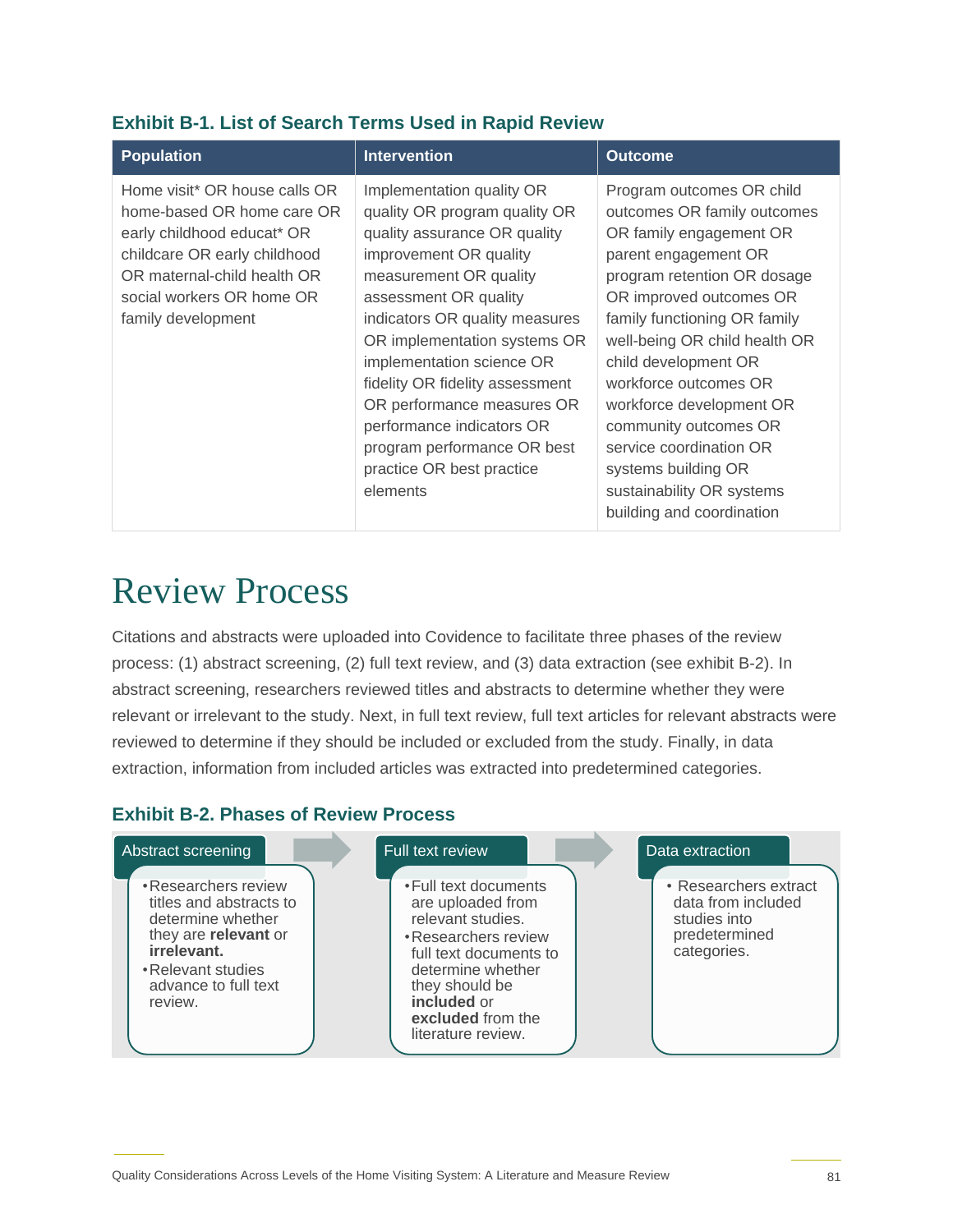Researchers determined whether articles were relevant/irrelevant (abstract screening) or included/excluded (full text review) using the eligibility criteria in exhibit B-3. Articles from the rapid review needed to meet all the criteria listed in exhibit B-3, while articles identified from gray literature or existing projects were only required to meet criteria 1, 2, and 3. For quality monitoring purposes, the task lead reviewed decisions made by other team members and resolved any discrepancies through discussions with the project team.

|    |                                                                                                                                                                                                                                          | <b>Applied to which articles</b> |                           |  |
|----|------------------------------------------------------------------------------------------------------------------------------------------------------------------------------------------------------------------------------------------|----------------------------------|---------------------------|--|
|    | <b>Criteria</b>                                                                                                                                                                                                                          | <b>Rapid review</b>              | <b>Additional reviews</b> |  |
| 1. | Addresses one of the guiding questions for the<br>review                                                                                                                                                                                 |                                  |                           |  |
| 2. | Intervention or program under investigation<br>works with expectant families or families with<br>young children (infants through age 8) in the<br>child or family's home or in an early childhood,<br>educational, or healthcare setting |                                  |                           |  |
| 3. | Published in English language                                                                                                                                                                                                            |                                  |                           |  |
| 4. | Literature or assessment is published after 2010                                                                                                                                                                                         |                                  |                           |  |
| 5. | Must be peer reviewed; will not include<br>dissertations, theses, etc.                                                                                                                                                                   |                                  |                           |  |

#### **Exhibit B-3. Literature Eligibility Criteria**

The rapid review yielded a total of 4,190 abstracts. After removing duplicates, 3,630 articles were screened from the rapid review process. Additional searches resulted in 56 additional abstracts for a total of 3,686 articles screened. In abstract screening, 3,514 did not meet eligibility criteria, resulting in a total of 172 articles eligible for full text review. In full text review, 47 of the 172 articles eligible for full text review did not meet eligibility criteria, most often because the article was not about quality (*n* = 24). This resulted in a total of 125 articles included in data extraction and the final report. See exhibit B-4 for a visualization of this process.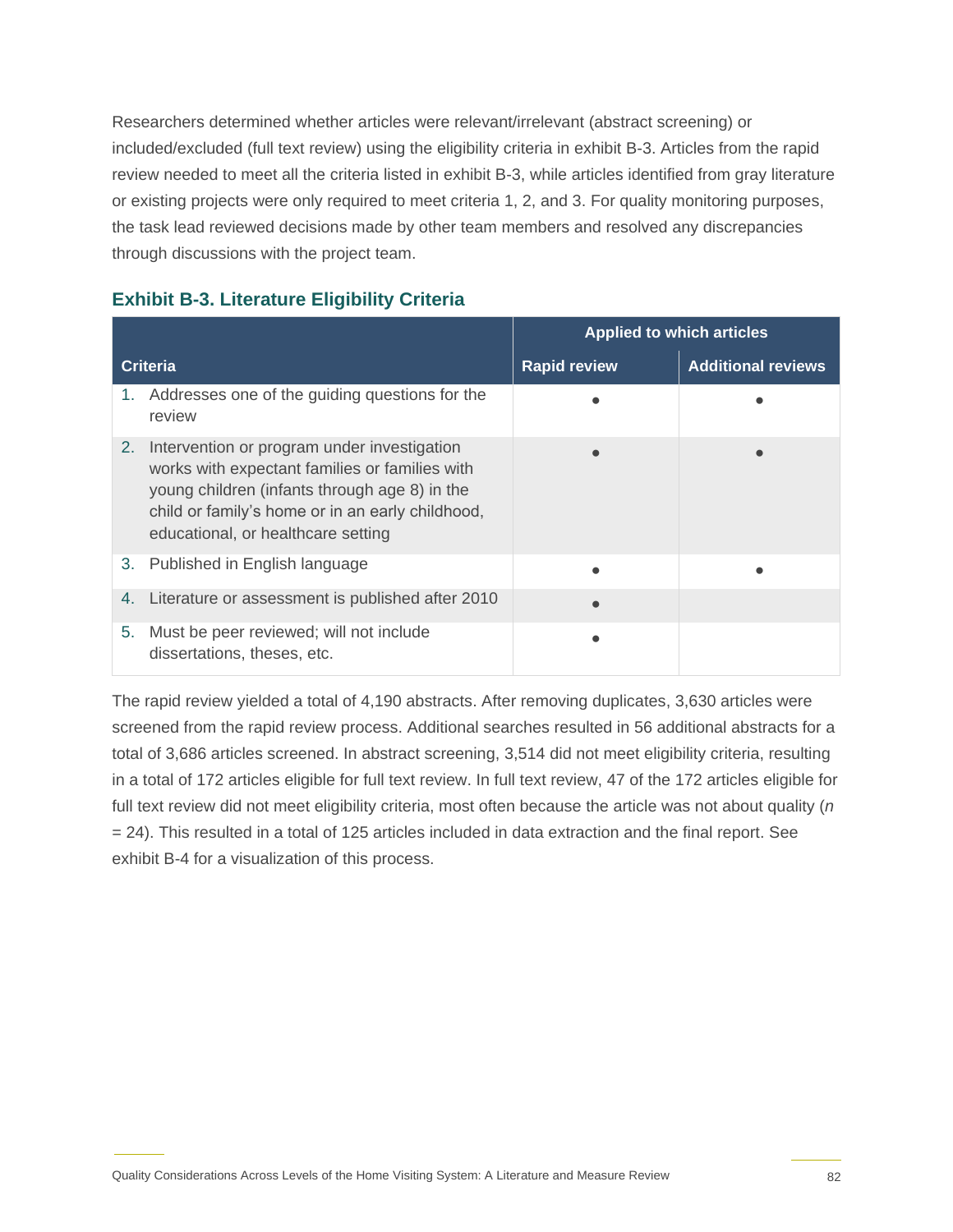

**Note:** Articles that were excluded for measure review were excluded from literature review findings but included in measure review section of the report.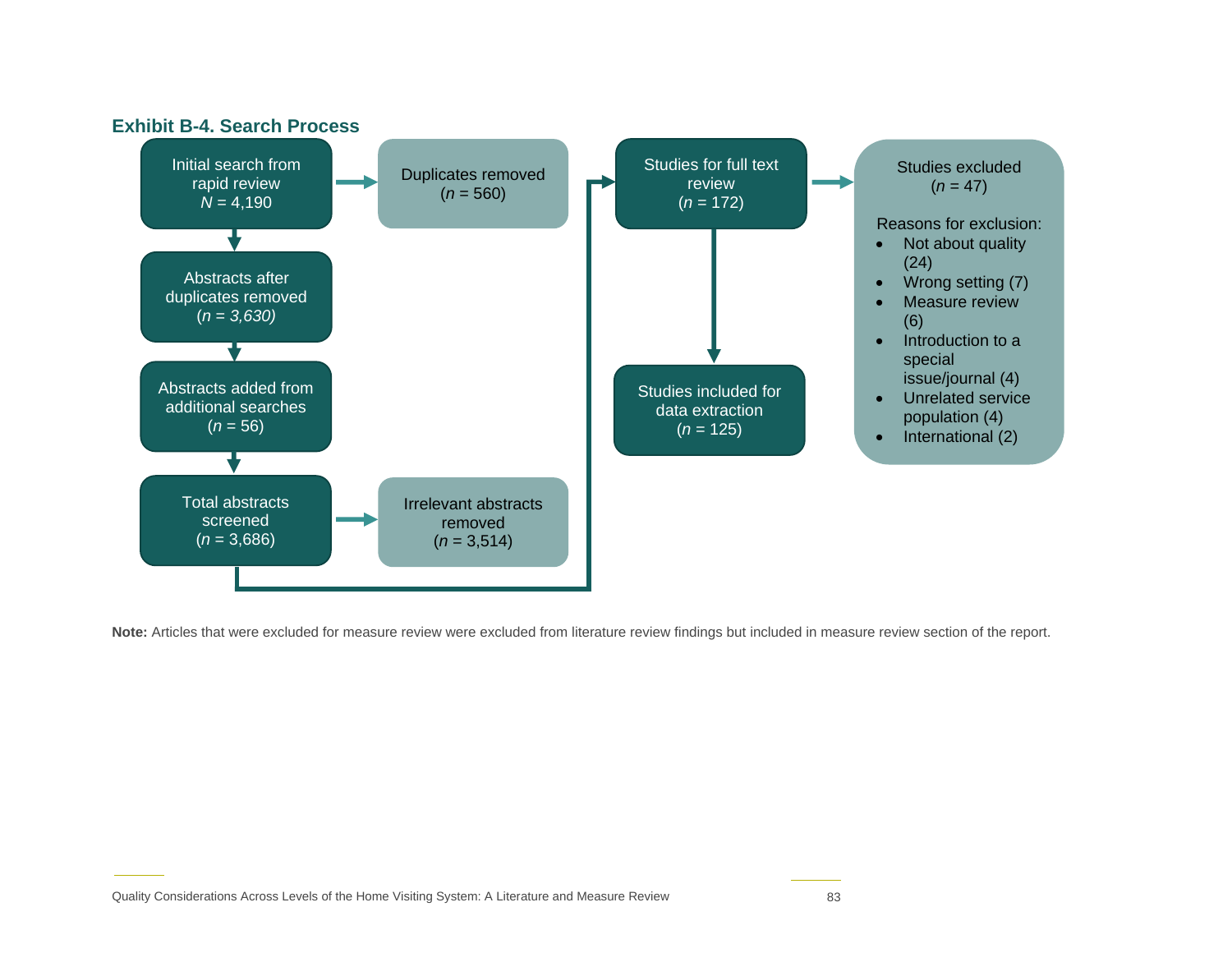### **Data Extraction**

We extracted information from articles using standard categories (see exhibit B-5). If the article did not include information for all categories, the information was listed as unavailable and reported as a missing element. The task lead reviewed approximately one-third of extractions, and discrepancies were resolved through project team discussions.

#### **Exhibit B-5. Extraction Categories**

#### **General study information**

#### **Study information**

- Field/discipline of study
	- o Home visiting
	- o Home-based childcare
	- o Early intervention
	- o Early childhood education
	- o Other two-generation support programs
	- o Child welfare
	- o Public health
	- o Other (please describe)
- Study aims/research questions
- Study design
	- o Randomized controlled trial
	- o Quasi-experimental design
	- o Descriptive study
	- o Systematic review or meta-analysis
	- o Not provided
	- o Other (please describe)
- Data collection methods
	- o Quantitative
	- o Qualitative
	- o Mixed methods
	- o Not provided
	- o Other (please describe)
- Theoretical basis and/or conceptual model of the study or program/intervention implemented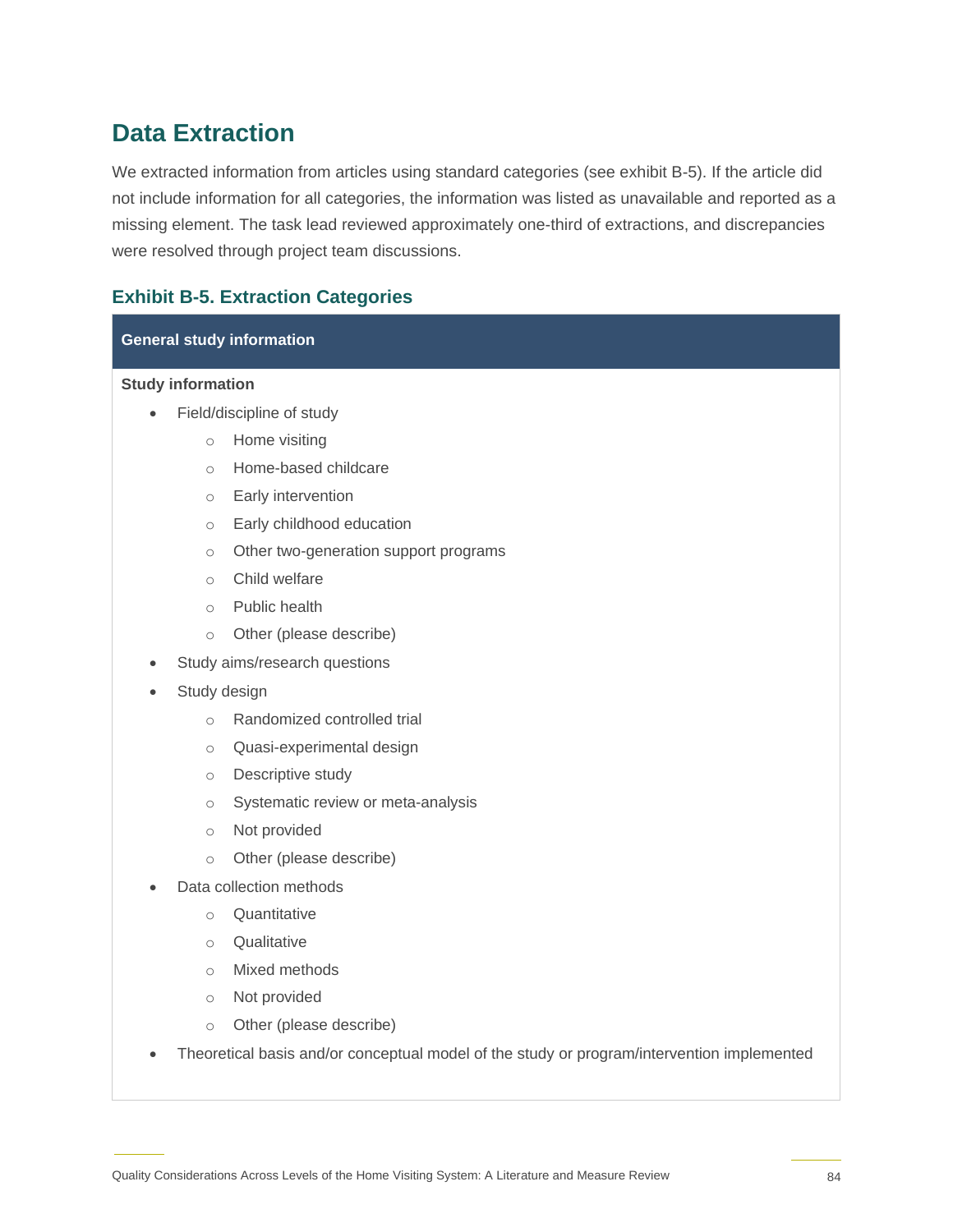#### **Community characteristics**

- Geography
- Urban/rural/frontier
- Race and ethnicity
- Socioeconomic status
- Availability of resources

#### **Participant characteristics**

- General participant characteristics
- Sample size

#### **Staffing characteristics**

- General characteristics
- Sample size

#### **Intervention, program, or strategy characteristics**

- Program/intervention name and basic description
- Target service population

#### **Description of independent variables, quality indicators, or best practice elements**

#### **Independent variables, quality indicators, or best practice elements**

- Federal, state/tribal, or community systems level
- Implementing agency or home visiting program level
- Service delivery level

#### **Other information on independent variables, quality indicators, or best practice elements**

• Theoretical basis or rationale

#### **Measures used to assess quality**

- Measures used to assess quality, implementation, fidelity, etc., or to measure independent and/or dependent variables.
- Citation

#### **Dependent variable(s): outcomes associated with independent variables, quality indicators, or best practice elements**

- Findings for dependent variables and/or outcomes associated with quality indicators or best practice elements
- Type of analysis to explore associations between independent and dependent variables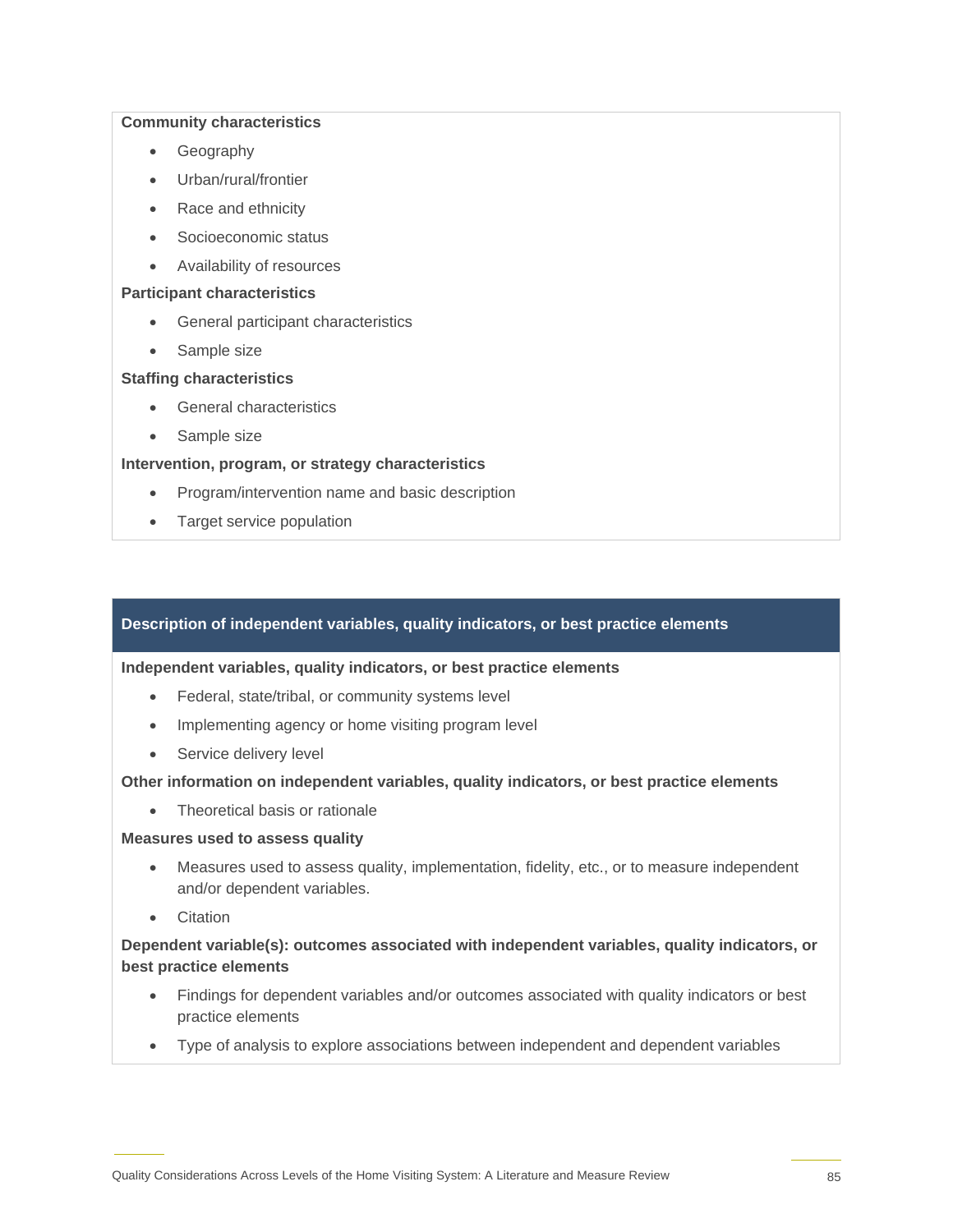## Analysis and Coding

Information from data extractions was exported from Covidence to create a data extraction database. Researchers then used a content analysis approach to code emergent themes and subthemes within three levels of the home visiting system: (1) federal, state, tribal, and community contexts; (2) implementing agency and home visiting program contexts; and (3) service delivery contexts. Through an iterative process the team met to discuss themes, and they collapsed and added codes as understanding of themes evolved. The team also discussed which levels of the home visiting system the themes and subthemes fit into most appropriately and restructured and organized themes/subthemes accordingly.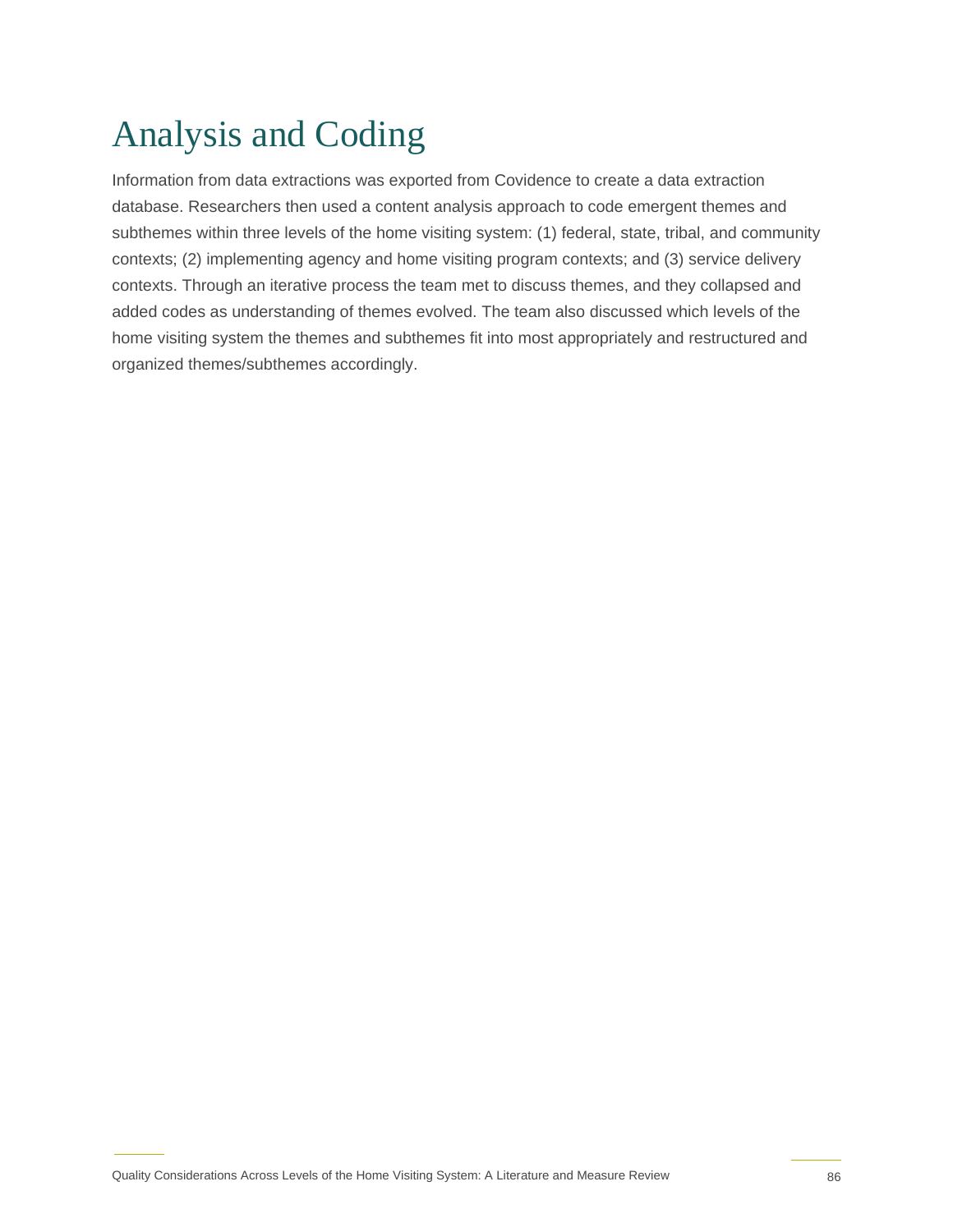# Appendix C. Profiles of Measures Reviewed

| <b>COACH Rating System</b> |                                                                                                                                                                                                                                                                                                                                   |
|----------------------------|-----------------------------------------------------------------------------------------------------------------------------------------------------------------------------------------------------------------------------------------------------------------------------------------------------------------------------------|
| Purpose                    | This tool assesses a home visitor's ability to provide services. The COACH rating<br>system was developed to examine treatment fidelity to the Family Check Up (FCU)<br>model. It can be used to monitor fidelity to the intervention to ensure implementation<br>effectiveness and reduce drift after initial training.          |
| Population                 | Home visiting programs                                                                                                                                                                                                                                                                                                            |
| <b>Scores</b>              | Scores available by the following scales:<br>1. Conceptual accuracy and adherence to the FCU model<br>2.<br>Observant and responsive to client needs<br>Actively structures sessions to optimize effectiveness<br>3.<br>4. Careful and appropriate teaching<br>Hope and motivation are generated<br>5.<br>6.<br>Client engagement |
| Publication date           | 2010                                                                                                                                                                                                                                                                                                                              |
| Administration             | Observation of a live home visiting session                                                                                                                                                                                                                                                                                       |
| Administration<br>time     | Fifteen-minute segment rated for home visitor supervision purposes. For research<br>purposes, an entire classroom visit is observed and rated.                                                                                                                                                                                    |
| Authors                    | Dishion, T.J., Knutson, N., Brauer, L., Gill, A., & Risso, J.                                                                                                                                                                                                                                                                     |
| Publisher                  | Not applicable                                                                                                                                                                                                                                                                                                                    |
| Development<br>process     | Based on the Fidelity of Implementation Rating System (FIMP), an observational<br>fidelity coding system designed to assess therapist fidelity to parenting interventions                                                                                                                                                         |
| <b>Technical</b>           |                                                                                                                                                                                                                                                                                                                                   |
| Standardization            | Not applicable; standardized scores not reported                                                                                                                                                                                                                                                                                  |
| Reliability                | Acceptable to excellent inter-rater reliability (intraclass correlation coefficient range of<br>0.57 to 0.87, with an average score of 0.67).                                                                                                                                                                                     |
| Validity                   | Not provided                                                                                                                                                                                                                                                                                                                      |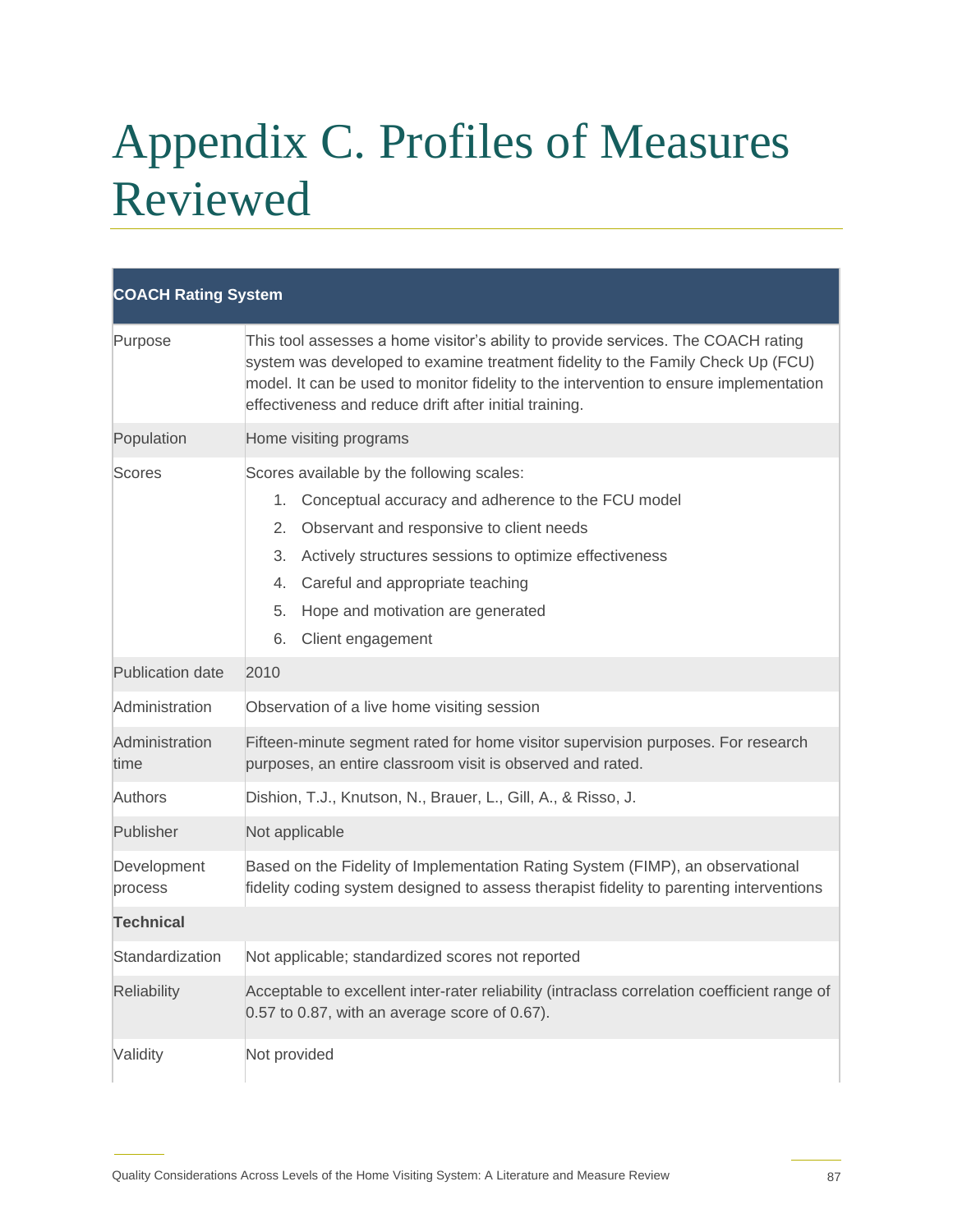| <b>COACH Rating System</b> |                                                                                                                                                                                                                                                                                                                   |
|----------------------------|-------------------------------------------------------------------------------------------------------------------------------------------------------------------------------------------------------------------------------------------------------------------------------------------------------------------|
| References                 | Dishion TJ, Knutson N, Brauer L, Gill A, Risso J. Family Check-Up: COACH Ratings<br>Manual. University of Oregon; 2010.                                                                                                                                                                                           |
|                            | Home Visit Observation Brief: Overview of Observational Measurement<br>Instruments Available for Home Visiting. James Bell Associates; 2012. Accessed<br>July 22, 2021. https://www.jbassoc.com/resource/home-visit-observation-brief-<br>overview-observational-measurement-instruments-available-home-visiting/ |
|                            | Schodt S, Parr J, Araujo MC, Rubio-Codina M. Measuring the Quality of Home-<br>Visiting Services: A Review of the Literature. Inter-American Development<br>Bank; 2015.                                                                                                                                           |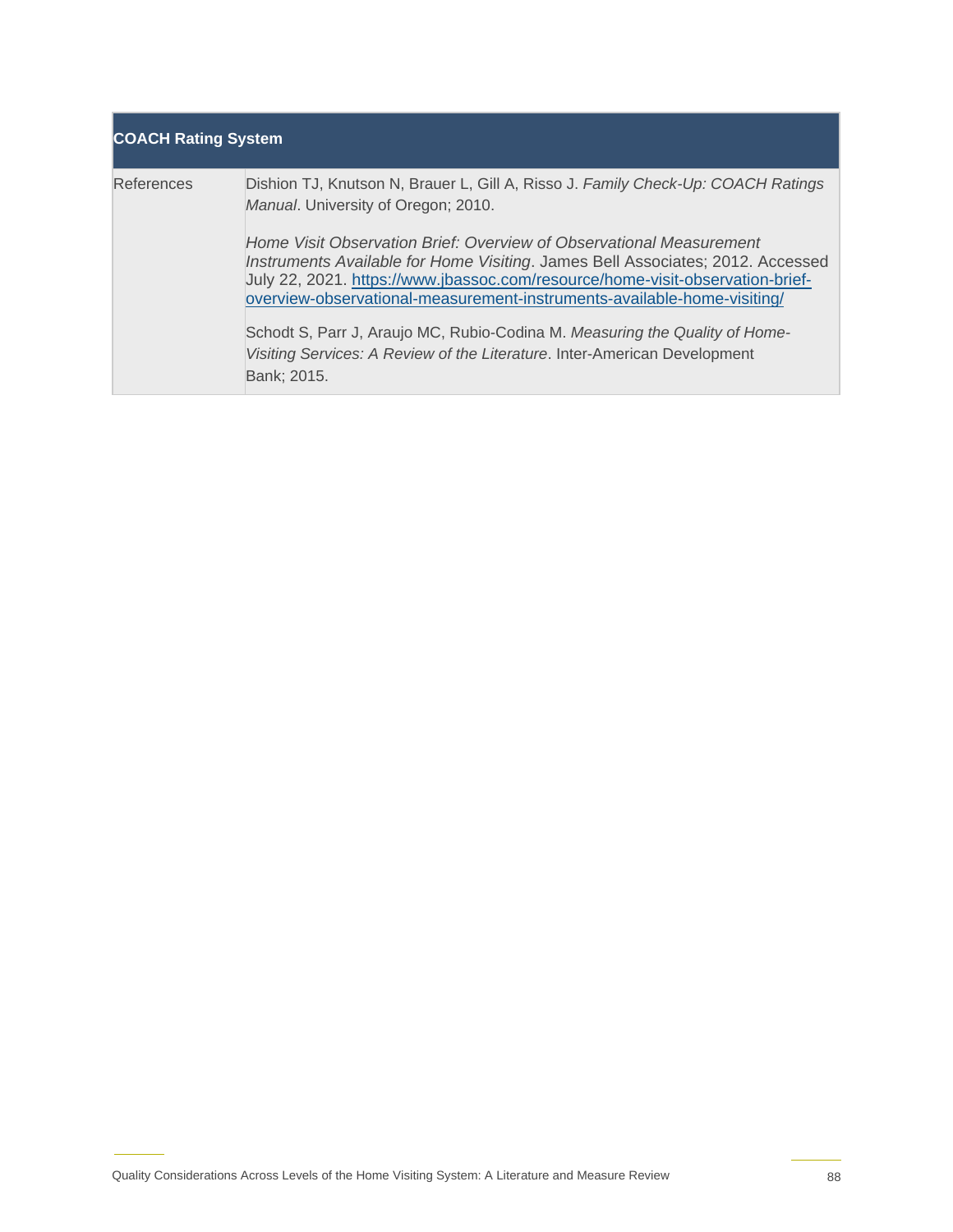|                        | Home Visit Observation Form (HVOF)                                                                                                                                                                                                                                                                                                                                                                                                                                                                                                                                                                                                                                                                                                             |
|------------------------|------------------------------------------------------------------------------------------------------------------------------------------------------------------------------------------------------------------------------------------------------------------------------------------------------------------------------------------------------------------------------------------------------------------------------------------------------------------------------------------------------------------------------------------------------------------------------------------------------------------------------------------------------------------------------------------------------------------------------------------------|
| Purpose                | This tool describes the process of delivering home visits and the content covered<br>during a visit. The assessment was adapted from a similar assessment for home visits<br>provided by early childhood special educators to young children with disabilities and<br>their families.                                                                                                                                                                                                                                                                                                                                                                                                                                                          |
| Population             | Home visiting programs                                                                                                                                                                                                                                                                                                                                                                                                                                                                                                                                                                                                                                                                                                                         |
| <b>Scores</b>          | Scores available by the following scales and subscales:<br>1. Interaction partners (interventionist-child, interventionist-parent, joint<br>interventionist-child, other-child, interventionist-other, parent-other, parent-<br>child, other joint interaction, no interaction)<br>2. Content of interaction (child's skill development and care taking, family issues,<br>community services, administrative/scheduling, other [transition talk], no<br>interaction)<br>3. Role of home interventionist (direct teaching with child, providing or asking for<br>information, transition, general conversation, listening, observe interaction,<br>facilitate child's play, model for parents, coaching/supporting parents, no<br>interaction) |
| Publication date       | 1996                                                                                                                                                                                                                                                                                                                                                                                                                                                                                                                                                                                                                                                                                                                                           |
| Administration         | Observation of live home visiting session or video recording                                                                                                                                                                                                                                                                                                                                                                                                                                                                                                                                                                                                                                                                                   |
| Administration<br>time | Categories coded during 30-second observation intervals                                                                                                                                                                                                                                                                                                                                                                                                                                                                                                                                                                                                                                                                                        |
| Authors                | McBride, S. & Peterson, C.                                                                                                                                                                                                                                                                                                                                                                                                                                                                                                                                                                                                                                                                                                                     |
| Publisher              | Not applicable                                                                                                                                                                                                                                                                                                                                                                                                                                                                                                                                                                                                                                                                                                                                 |
| Development<br>process | Initial categories and subcategories drew from available guidelines for home visiting<br>and factors that researchers identified as markers of successful early intervention<br>implementation using a family systems approach.                                                                                                                                                                                                                                                                                                                                                                                                                                                                                                                |
| <b>Technical</b>       |                                                                                                                                                                                                                                                                                                                                                                                                                                                                                                                                                                                                                                                                                                                                                |
| Standardization        | Not applicable, standardized scores not reported                                                                                                                                                                                                                                                                                                                                                                                                                                                                                                                                                                                                                                                                                               |
| <b>Reliability</b>     | Mean percentage of agreement across observers averaged 85 percent across<br>categories and was at or above 80 percent for each category. The range for each<br>category throughout the study varied: primary interactors (63 to 98 percent),<br>interaction content (80 to 100 percent), role of interventionist (40 to 99 percent). Note:<br>Category names in original study differ from category names in current tool.                                                                                                                                                                                                                                                                                                                     |
| Validity               | Not provided                                                                                                                                                                                                                                                                                                                                                                                                                                                                                                                                                                                                                                                                                                                                   |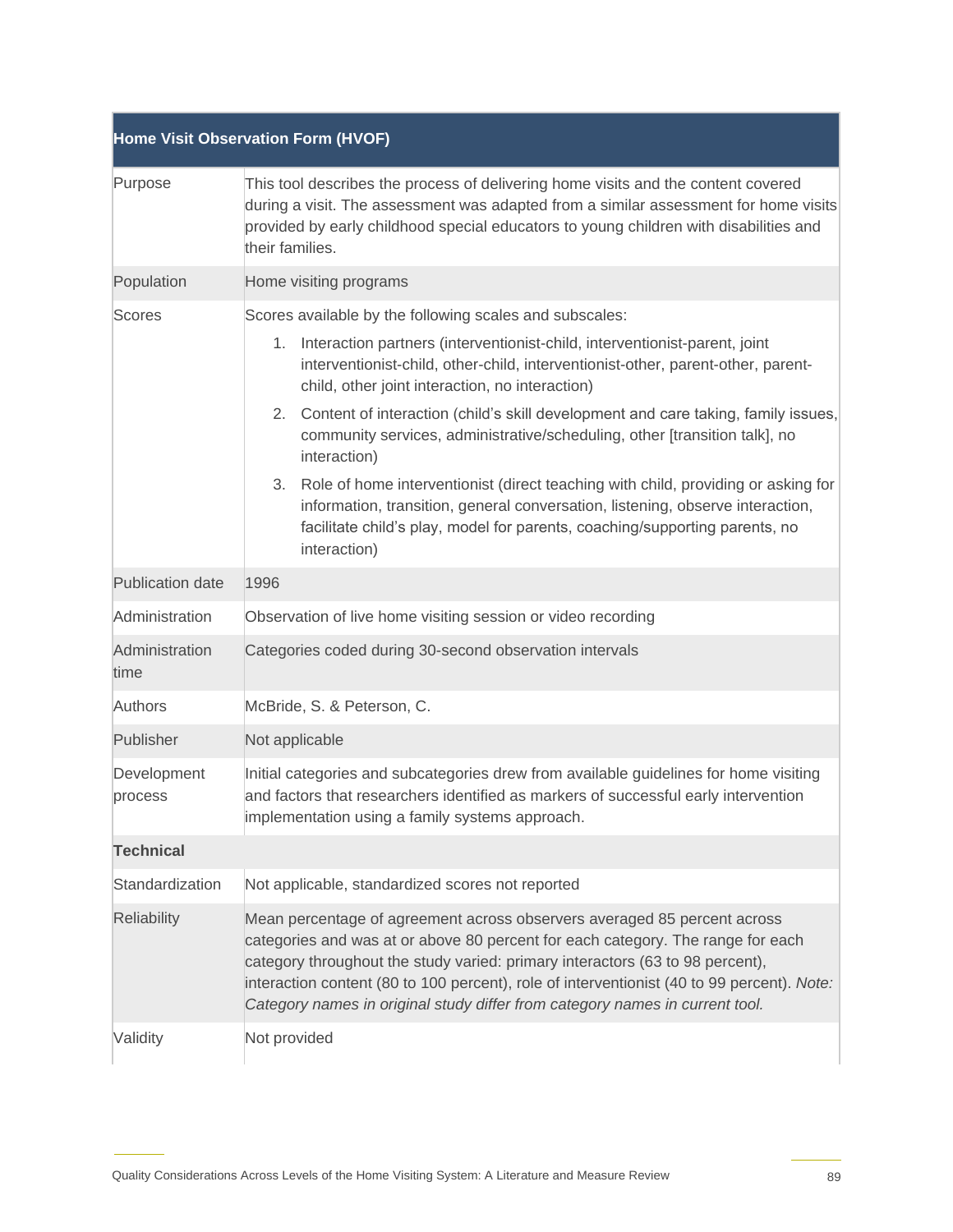|                   | Home Visit Observation Form (HVOF)                                                                                                                                                                                                                                                                                                                                                                                                                                                                                             |
|-------------------|--------------------------------------------------------------------------------------------------------------------------------------------------------------------------------------------------------------------------------------------------------------------------------------------------------------------------------------------------------------------------------------------------------------------------------------------------------------------------------------------------------------------------------|
| <b>References</b> | Home Visit Observation Brief: Overview of Observational Measurement Instruments<br>Available for Home Visiting. James Bell Associates; 2012. Accessed July 22, 2021.<br>https://www.jbassoc.com/resource/home-visit-observation-brief-overview-<br>observational-measurement-instruments-available-home-visiting/<br>McBride SL, Peterson, C. Home-based early intervention with families of children with<br>disabilities: who is doing what? Topics Early Child Spec Educ. 1997;17(2):209.<br>doi:10.1177/027112149701700206 |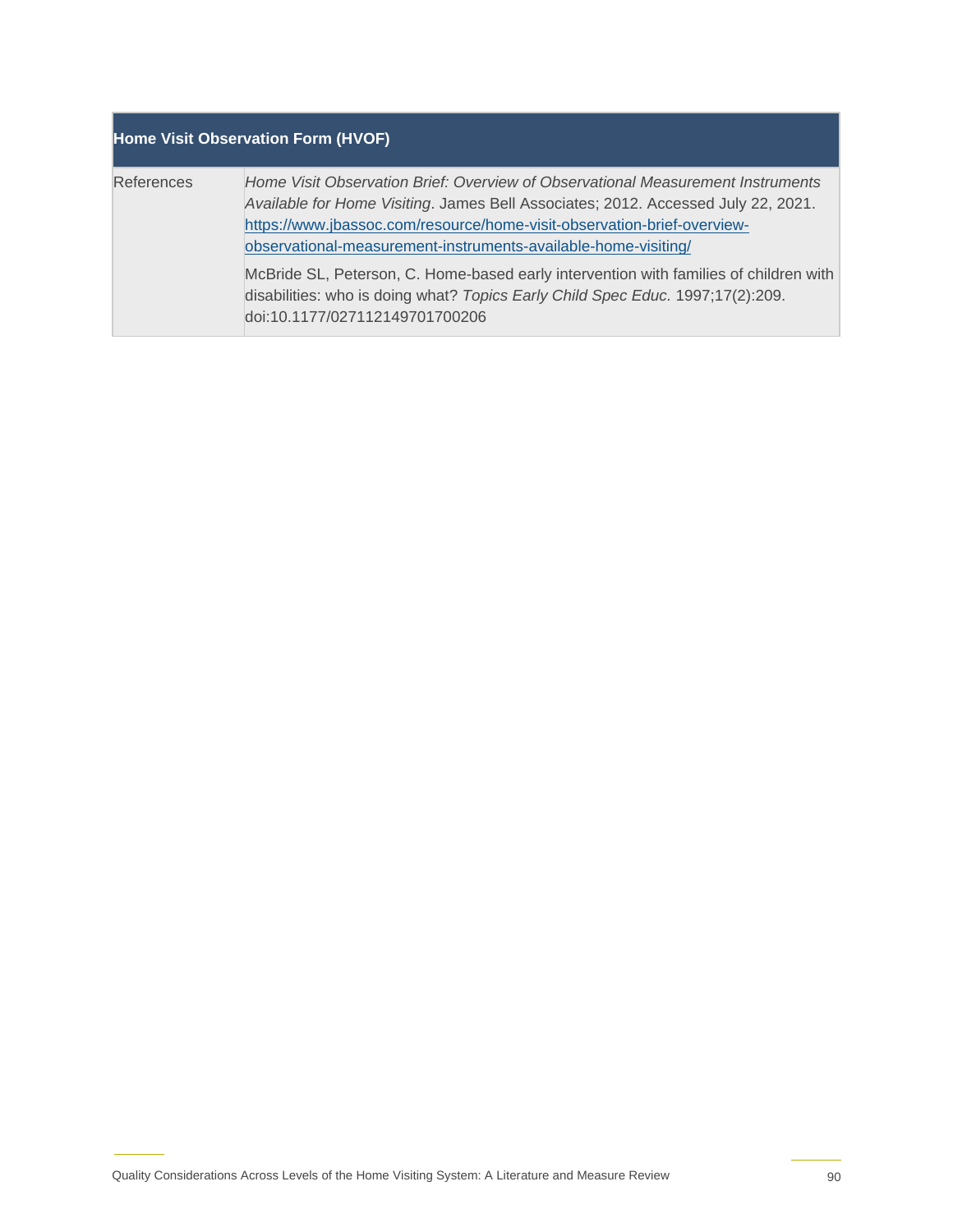|                        | The Home Visit Rating Scales (HOVRS-3)                                                                                                                                                                                                                                                                                                                                                                                                                                                                                                                                                                                                                                                                                                                                              |
|------------------------|-------------------------------------------------------------------------------------------------------------------------------------------------------------------------------------------------------------------------------------------------------------------------------------------------------------------------------------------------------------------------------------------------------------------------------------------------------------------------------------------------------------------------------------------------------------------------------------------------------------------------------------------------------------------------------------------------------------------------------------------------------------------------------------|
| Purpose                | This tool was designed for practitioners and supervisors seeking home visiting<br>excellence in programs aiming to help caregivers support the early development of<br>their infants and young children. This tool is designed to help better engage parents<br>and improve home visiting practices and quality. The full measure can be used<br>multiple times per year and can be used in varied ways to work on specific skills or<br>domains. The Home Visit Rating Scales are recommended for supporting home<br>visiting practice, guiding professional development, and tracking continuous quality<br>improvement, but not for evaluating individual practitioners. The Scales can be used<br>to provide feedback to practitioners and supervisors for program improvement. |
| Population             | Home visiting programs                                                                                                                                                                                                                                                                                                                                                                                                                                                                                                                                                                                                                                                                                                                                                              |
| Scores                 | Each of the Home Visit Rating Scales has a series of items with a set of indicators at<br>different levels of quality for a particular home visit practice. Scores are available by<br>the following scales and subscales:                                                                                                                                                                                                                                                                                                                                                                                                                                                                                                                                                          |
|                        | 1. Home Visitor Practices (relationship building with family, responsiveness<br>to family strengths, facilitation of caregiver-child interaction, collaboration with<br>caregiver)                                                                                                                                                                                                                                                                                                                                                                                                                                                                                                                                                                                                  |
|                        | 2. Family Engagement (caregiver-child interaction, caregiver engagement, child<br>engagement)                                                                                                                                                                                                                                                                                                                                                                                                                                                                                                                                                                                                                                                                                       |
| Publication date       | 2019                                                                                                                                                                                                                                                                                                                                                                                                                                                                                                                                                                                                                                                                                                                                                                                |
| Administration         | Includes an observational measure with multiple scales to be completed by a trained<br>supervisor or coach                                                                                                                                                                                                                                                                                                                                                                                                                                                                                                                                                                                                                                                                          |
| Administration<br>time | Observers complete the scale after viewing a live or video observation of a home visit<br>at least 30 minutes long.                                                                                                                                                                                                                                                                                                                                                                                                                                                                                                                                                                                                                                                                 |
| Authors                | Roggman, L., Cook, G., Innocenti, M., Norman, V.J., Boyce, L., Olson, T.,<br>Christiansen, K., & Peterson, C.                                                                                                                                                                                                                                                                                                                                                                                                                                                                                                                                                                                                                                                                       |
| Publisher              | Not applicable                                                                                                                                                                                                                                                                                                                                                                                                                                                                                                                                                                                                                                                                                                                                                                      |
| Development<br>process | The Home Visit Rating Scales (HOVRS) were initially developed from field-based<br>descriptions of successful home visits and are supported by home visiting research in<br>multiple disciplines.                                                                                                                                                                                                                                                                                                                                                                                                                                                                                                                                                                                    |
| <b>Technical</b>       |                                                                                                                                                                                                                                                                                                                                                                                                                                                                                                                                                                                                                                                                                                                                                                                     |
| Standardization        | Not applicable, standardized scores not reported                                                                                                                                                                                                                                                                                                                                                                                                                                                                                                                                                                                                                                                                                                                                    |
| <b>Reliability</b>     | For all HOVRS-3 scales, intraclass correlations were greater than .70 and for most<br>scales greater than .80, reflecting good cohesiveness among the items within each of<br>the HOVRS-3 scales. The HOVRS-3 has inter-rater reliability and scale internal<br>consistency.                                                                                                                                                                                                                                                                                                                                                                                                                                                                                                        |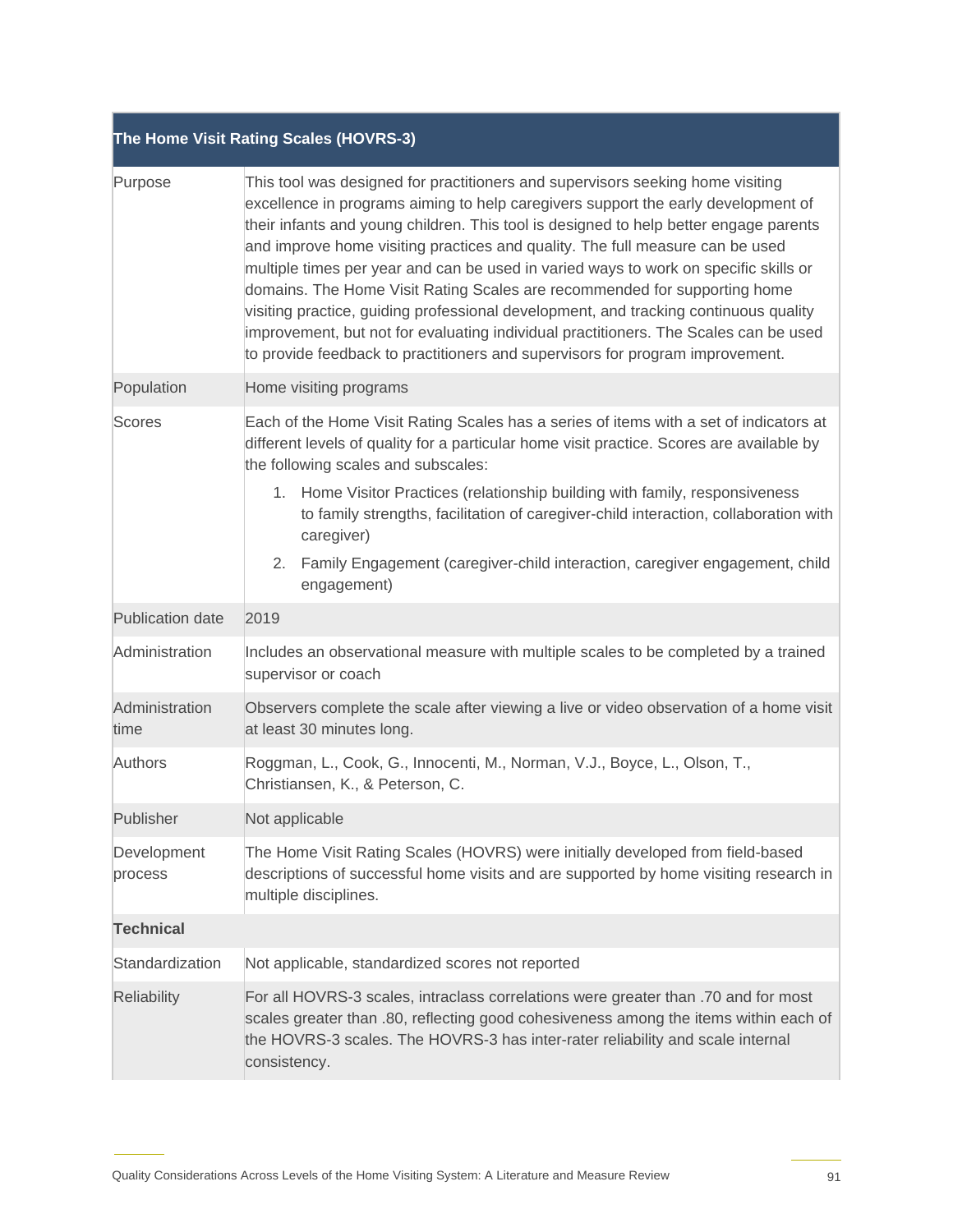|            | The Home Visit Rating Scales (HOVRS-3)                                                                                                                                                                              |
|------------|---------------------------------------------------------------------------------------------------------------------------------------------------------------------------------------------------------------------|
| Validity   | The HOVRS-3 has convergent and predictive validity in relation to program outcomes.                                                                                                                                 |
| References | Innocenti MS. The Active Ingredients in Home Visiting: Using the Home Visit Rating<br>Scales (HOVRS) to Engage Families and Improve Outcomes. Utah State University,<br>Center for Persons with Disabilities; 2020. |
|            | Roggman LA, Cook GA, Innocenti MS, et al. The home visit rating scales: revised,<br>restructured, and revalidated. Infant Ment Health J. 2019;40(3):315-330.                                                        |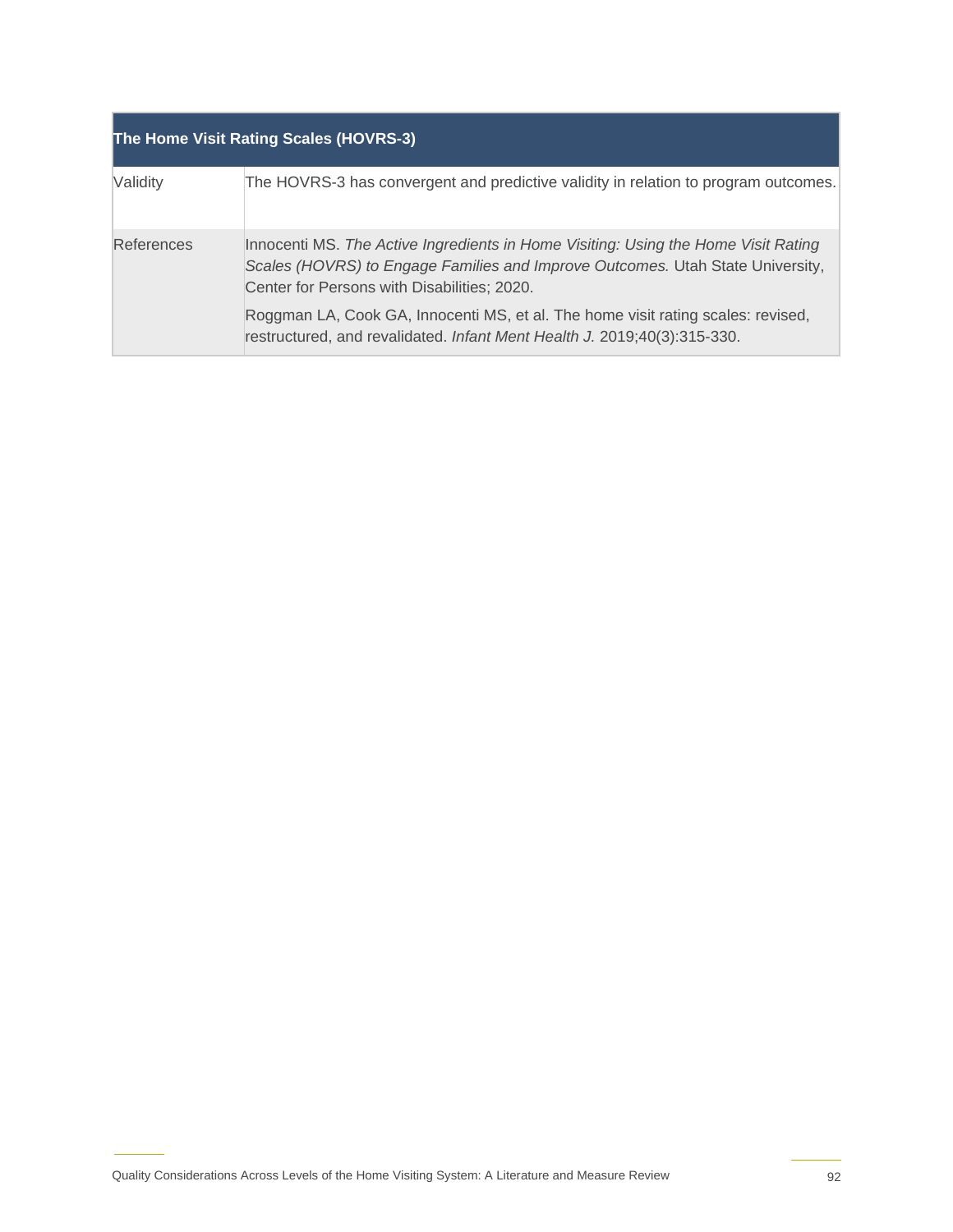|                        | Home Visit Assessment Instrument (HVAI)                                                                                                                                                                                                                                                                                                                                                                                         |
|------------------------|---------------------------------------------------------------------------------------------------------------------------------------------------------------------------------------------------------------------------------------------------------------------------------------------------------------------------------------------------------------------------------------------------------------------------------|
| Purpose                | This observational tool examines primarily the behavior of the service provider during<br>a home visit. The HVAI was initially designed as a tool for use in supervision and<br>professional development but is also used in evaluative research.                                                                                                                                                                               |
| Population             | Home visiting programs                                                                                                                                                                                                                                                                                                                                                                                                          |
| Scores                 | The HVAI is comprised of three sections: (1) pre-visit details, (2) observation of the<br>home visit, and (3) post-visit details.<br>Section Two consists of 10 categories:<br>1. Family needs<br>2. Child focus<br>3. Parent-child focus<br>4. Family<br>5. Health/safety<br>Parenting coping/problem solving<br>6.<br>7. Case management<br>Closure and planning<br>8.<br><b>Clinical skills</b><br>9.<br>10. Post-assessment |
| Publication date       | 1995                                                                                                                                                                                                                                                                                                                                                                                                                            |
| Administration         | The pre- and post-visit details come from observer interviews with the<br>provider. Section Two is comprised of a set of scales to be completed by the observer<br>during the visit. For supervision purposes, the observer completes all three sections,<br>but for research purposes, only Section Two is necessary.                                                                                                          |
| Administration<br>time | One-day site visit to complete all scales and interviews                                                                                                                                                                                                                                                                                                                                                                        |
| Authors                | Wasik, B., & Sparling, J. Joseph Sparling                                                                                                                                                                                                                                                                                                                                                                                       |
| Publisher              | Not applicable                                                                                                                                                                                                                                                                                                                                                                                                                  |
| Development<br>process | Not provided                                                                                                                                                                                                                                                                                                                                                                                                                    |
| <b>Technical</b>       |                                                                                                                                                                                                                                                                                                                                                                                                                                 |
| Standardization        | Not applicable; standardized scores not reported                                                                                                                                                                                                                                                                                                                                                                                |
| Reliability            | Not provided                                                                                                                                                                                                                                                                                                                                                                                                                    |
| Validity               | Content validity was determined by an expert review panel of home visitors from the<br>Infant Health and Development Program.                                                                                                                                                                                                                                                                                                   |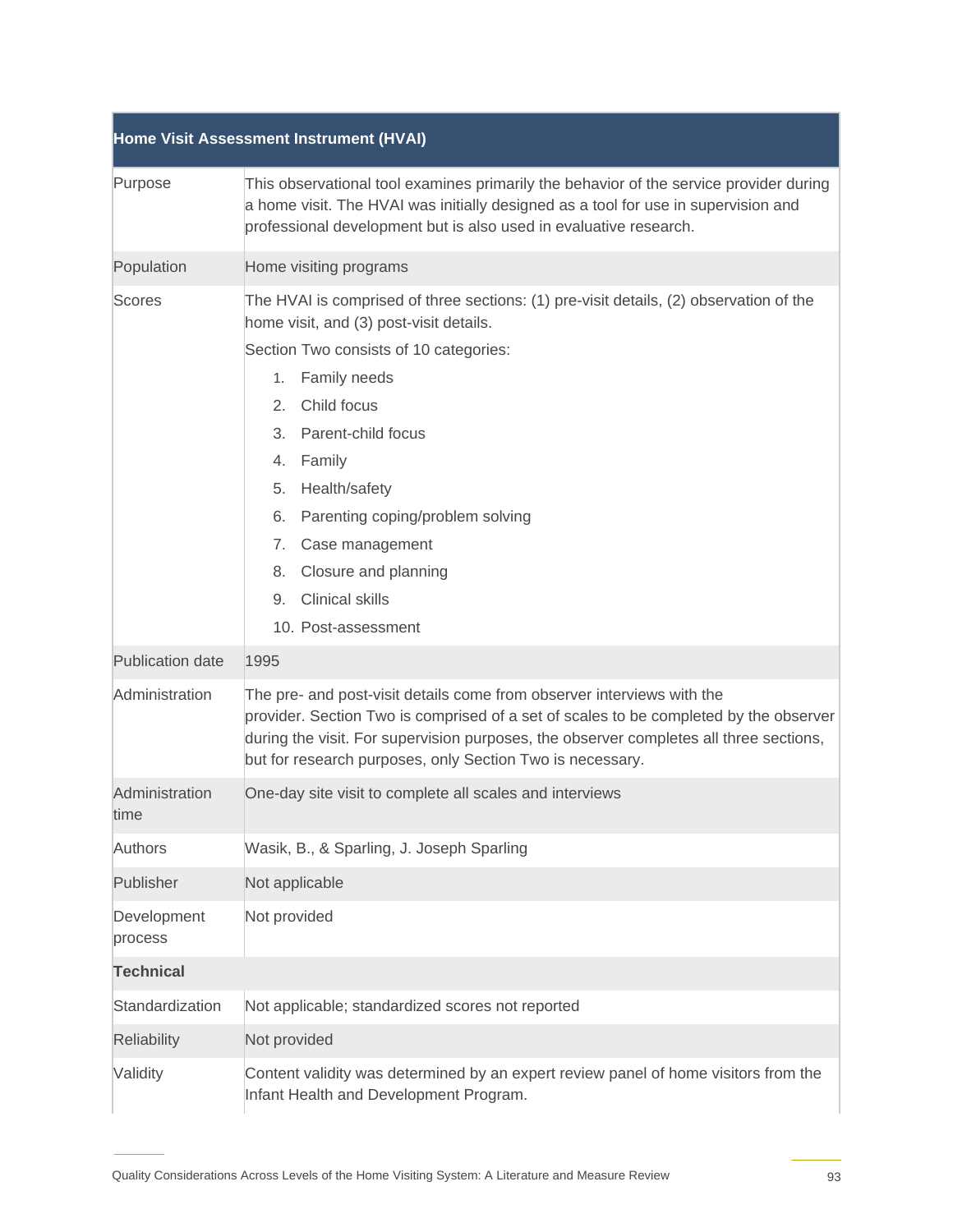| Home Visit Assessment Instrument (HVAI) |                                                                                                                                                                                                                                                                                                                   |  |
|-----------------------------------------|-------------------------------------------------------------------------------------------------------------------------------------------------------------------------------------------------------------------------------------------------------------------------------------------------------------------|--|
| <b>References</b>                       | Home Visit Observation Brief: Overview of Observational Measurement Instruments<br>Available for Home Visiting. James Bell Associates; 2012. Accessed July 22, 2021.<br>https://www.jbassoc.com/resource/home-visit-observation-brief-overview-<br>observational-measurement-instruments-available-home-visiting/ |  |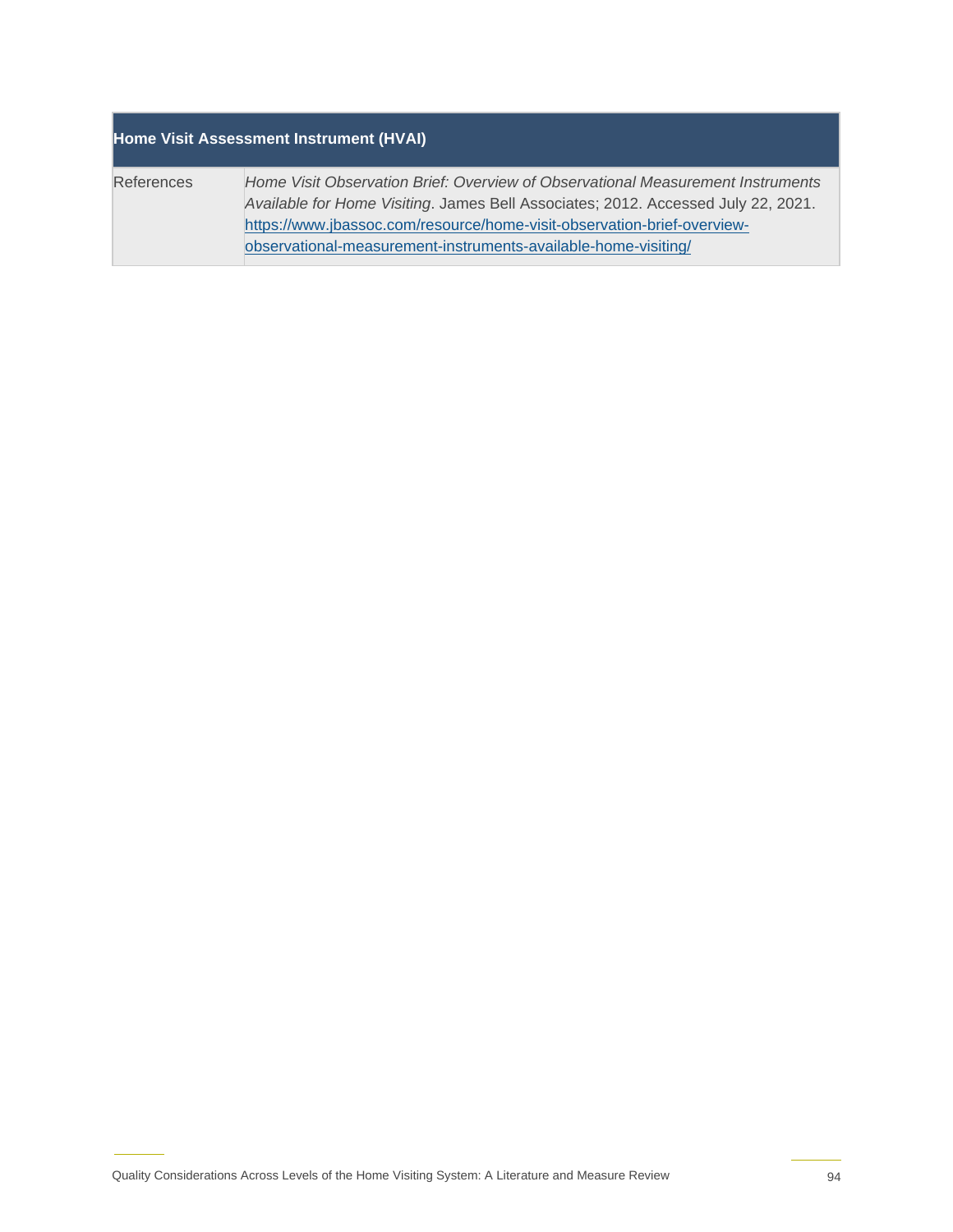|                         | <b>Home Visit Characteristics and Content Form</b>                                                                                                                                                                                                                                                                                       |
|-------------------------|------------------------------------------------------------------------------------------------------------------------------------------------------------------------------------------------------------------------------------------------------------------------------------------------------------------------------------------|
| Purpose                 | This tool documents the features of a home visit, including visit length, participants,<br>and the language of the visit. The tool was originally developed as a supplement to<br>the Home Visiting Rating Scales, but it can be used alone or to supplement other<br>observational tools.                                               |
| Population              | Home visiting programs                                                                                                                                                                                                                                                                                                                   |
| Scores                  | Scores available by the following scales:<br>1. Number of children/adults that participated<br>2. Use of an interpreter<br>3. Identification of family strengths and challenges<br>4. Language of visit<br>5. Checklist of activities covered in visit<br>6. Extent of environmental distractions<br>Time allocation of activities<br>7. |
| <b>Publication date</b> | 2009                                                                                                                                                                                                                                                                                                                                     |
| Administration          | Observation of live home visiting session or video recording                                                                                                                                                                                                                                                                             |
| Administration<br>time  | Length of one observed home visit (virtual or in-person)                                                                                                                                                                                                                                                                                 |
| Authors                 | Kimberly Boller, K., Vogel, C., Cohen, R., Aikens, N., & Hallgren, K.                                                                                                                                                                                                                                                                    |
| Publisher               | Mathematica Policy Research                                                                                                                                                                                                                                                                                                              |
| Development<br>process  | Originally developed to supplement the HOVRS form                                                                                                                                                                                                                                                                                        |
| <b>Technical</b>        |                                                                                                                                                                                                                                                                                                                                          |
| Standardization         | Not applicable; standardized scores not reported                                                                                                                                                                                                                                                                                         |
| <b>Reliability</b>      | Tool has not undergone a reliability study                                                                                                                                                                                                                                                                                               |
| Validity                | Tool has not undergone a validity study                                                                                                                                                                                                                                                                                                  |
| <b>References</b>       | Home Visit Observation Brief: Overview of Observational Measurement Instruments<br>Available for Home Visiting. James Bell Associates; 2012. Accessed July 22, 2021.<br>https://www.jbassoc.com/resource/home-visit-observation-brief-overview-<br>observational-measurement-instruments-available-home-visiting/                        |
|                         | Schodt S, Parr J, Araujo MC, Rubio-Codina M. Measuring the Quality of Home-<br>Visiting Services: A Review of the Literature. Inter-American Development<br>Bank; 2015.                                                                                                                                                                  |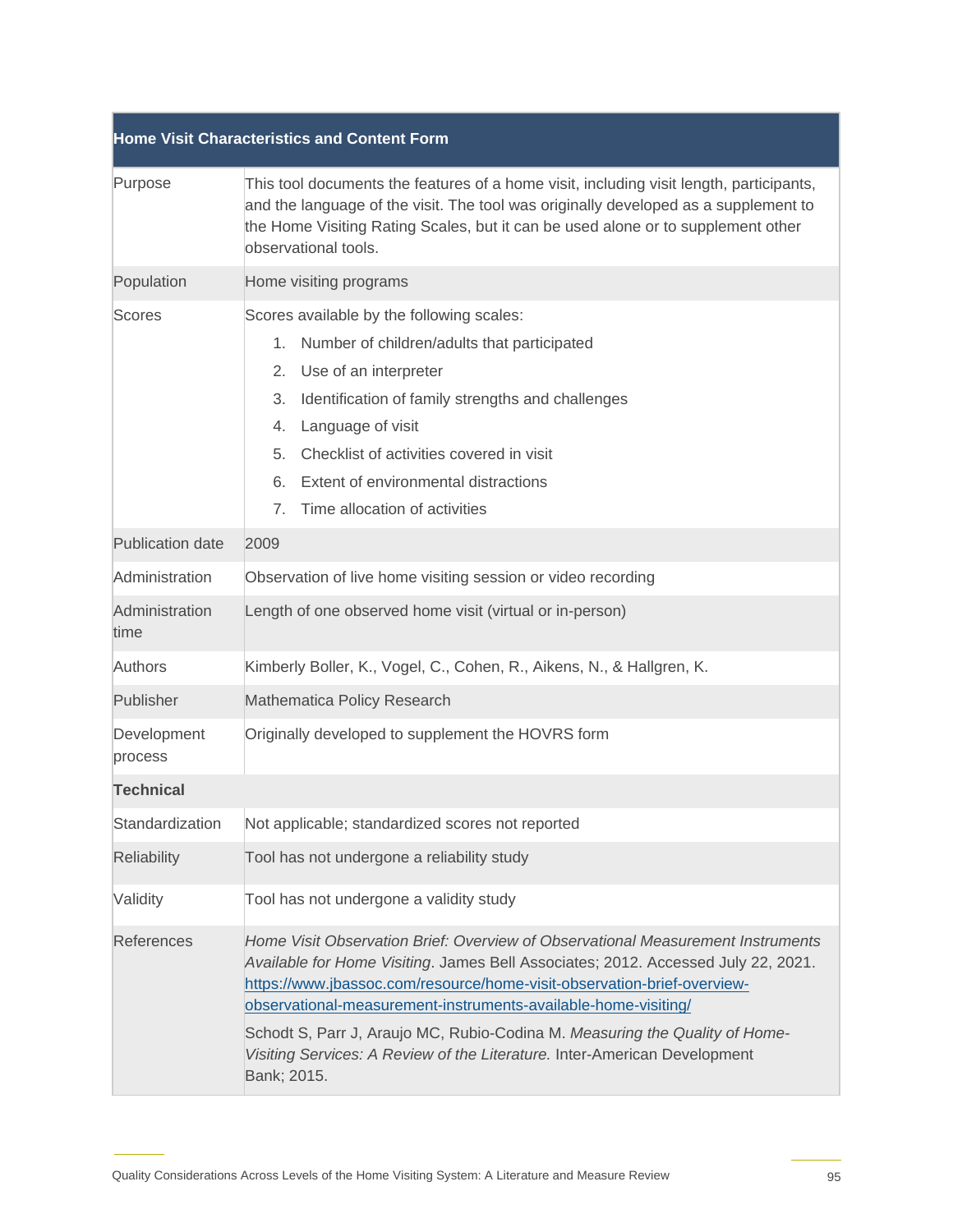| Home Visitation Developmental Assessment Scale (HVDAS) |                                                                                                                                                                                                                                                                                       |  |  |
|--------------------------------------------------------|---------------------------------------------------------------------------------------------------------------------------------------------------------------------------------------------------------------------------------------------------------------------------------------|--|--|
| Purpose                                                | This tool assesses home visitors' qualities and characteristics                                                                                                                                                                                                                       |  |  |
|                                                        | Population Home visiting programs                                                                                                                                                                                                                                                     |  |  |
| <b>Scores</b>                                          | Scores available by the following scales and subscales:                                                                                                                                                                                                                               |  |  |
|                                                        | 1. Communication Skills—rapport building, trust promotion, demeanor, listening,<br>session-closing skills, respect for diversity of culture and lifestyle, acceptance skills,<br>humor, termination skills, documentation skills                                                      |  |  |
|                                                        | 2. Problem Solving—assessment skills, diagnostic skills, goal-setting skills,<br>implementation skills in discipline, evaluation skills, safety promotion, situation<br>management, negotiations, peer collaboration, resource management, time<br>management, fostering independence |  |  |
|                                                        | 3.<br>Self (Character, Attitude, and Values)—humility, expertise, professional boundaries,<br>personal limitations, self-disclosure skills, integrity, professional development, self-<br>direction, flexibility, energy level, self-care, safety, personal satisfaction              |  |  |
| Publication 1995<br>date                               |                                                                                                                                                                                                                                                                                       |  |  |
| ion                                                    | Administrat Administered during an observation or as a self-assessment                                                                                                                                                                                                                |  |  |
| ion time                                               | Administrat Not provided                                                                                                                                                                                                                                                              |  |  |
| Authors                                                | <b>Family Service of Milwaukee</b>                                                                                                                                                                                                                                                    |  |  |
| Publisher                                              | <b>Family Service of Milwaukee</b>                                                                                                                                                                                                                                                    |  |  |
| nt process                                             | Developme Not provided                                                                                                                                                                                                                                                                |  |  |
| <b>Technical</b>                                       |                                                                                                                                                                                                                                                                                       |  |  |
| ation                                                  | Standardiz Not applicable; standardized scores not reported                                                                                                                                                                                                                           |  |  |
| Reliability                                            | Not provided                                                                                                                                                                                                                                                                          |  |  |
| Validity                                               | Not provided                                                                                                                                                                                                                                                                          |  |  |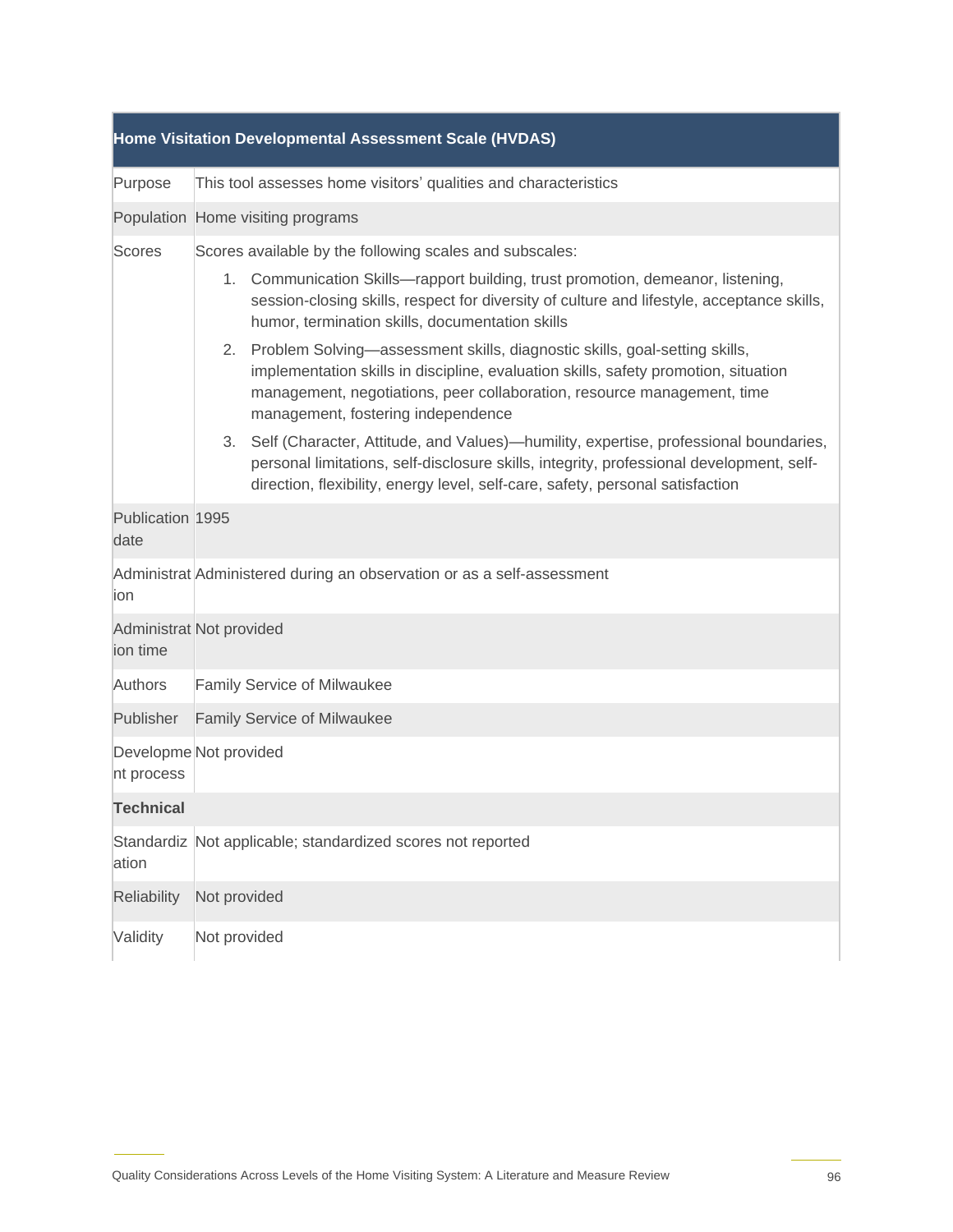#### **Home Visitation Developmental Assessment Scale (HVDAS)**

References *Home Visitation Developmental Assessment Scale (HVDAS)*. Family Service of Milwaukee; 1997:8.

> Korfmacher J, Laszewski A, Sparr M, Hammel J. *Assessing home visiting program quality: A final report to Pew Center on the States.* Pew Charitable Trusts Philadelphia. Published online 2012. Accessed July 21, 2021.

> [https://www.pewtrusts.org/~/media/legacy/uploadedfiles/pcs\\_assets/2013/HomeVisitingProgr](https://www.pewtrusts.org/~/media/legacy/uploadedfiles/pcs_assets/2013/HomeVisitingProgramQualityRatingToolreportdf.pdf) [amQualityRatingToolreportdf.pdf](https://www.pewtrusts.org/~/media/legacy/uploadedfiles/pcs_assets/2013/HomeVisitingProgramQualityRatingToolreportdf.pdf)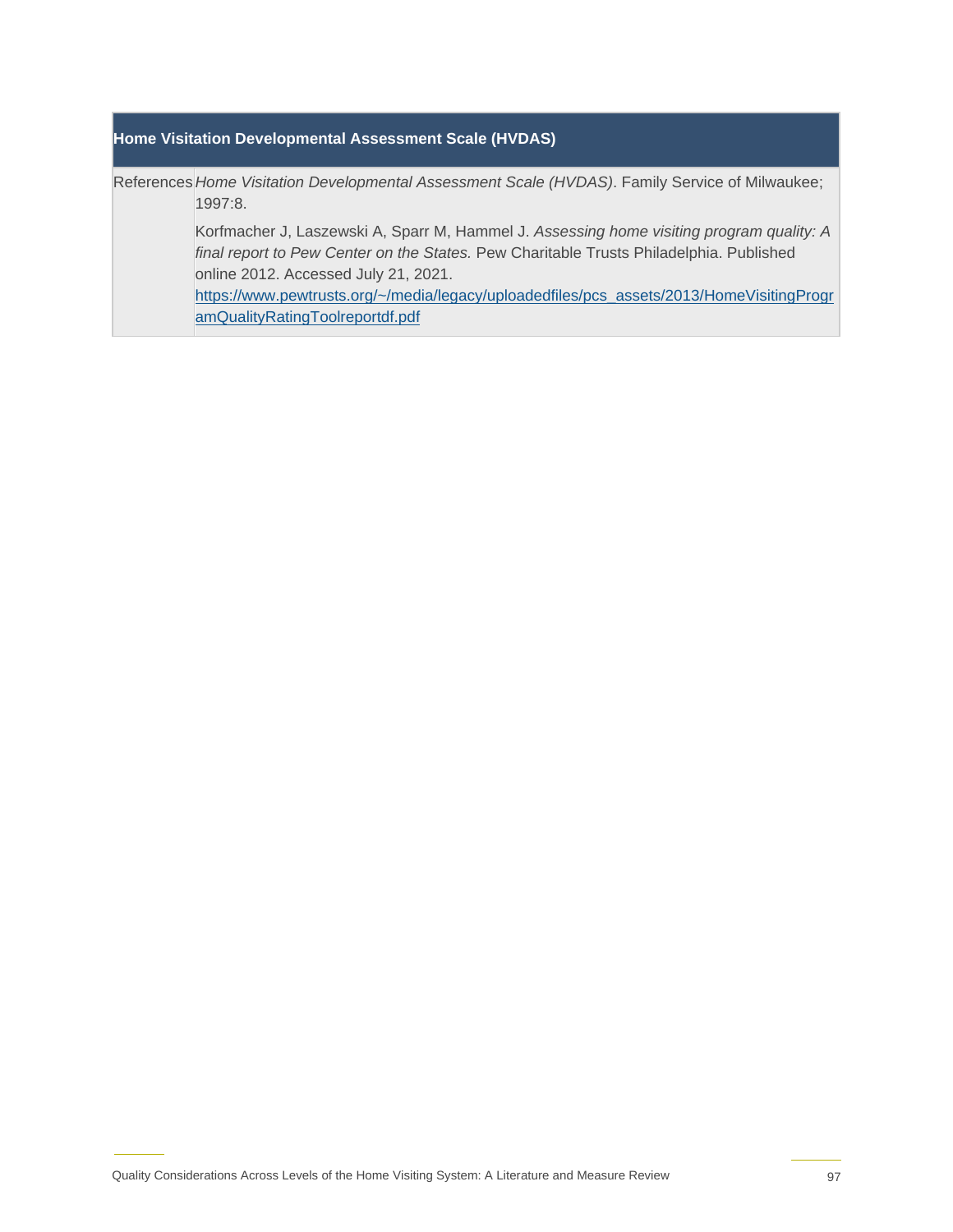| Home Visiting Program Quality Rating Tool (HVPQRT) |                                                                                                                                                                                                                                                                                                                                                                                                         |  |  |
|----------------------------------------------------|---------------------------------------------------------------------------------------------------------------------------------------------------------------------------------------------------------------------------------------------------------------------------------------------------------------------------------------------------------------------------------------------------------|--|--|
| Purpose                                            | This tool provides a practical and multidimensional evaluation of a home visiting<br>program's capacity to provide high-quality home visiting services to families with infants<br>and toddlers. Also intended to provide a measure of best practice elements that are<br>applicable across program models.                                                                                             |  |  |
| Population                                         | Home visiting programs                                                                                                                                                                                                                                                                                                                                                                                  |  |  |
| <b>Scores</b>                                      | Scores available by the following scales and subscales:                                                                                                                                                                                                                                                                                                                                                 |  |  |
|                                                    | 1. Home Visiting Staff Qualities—education and professional experience;<br>promotion of child development and well-being; working with families; referrals;<br>and follow-up                                                                                                                                                                                                                            |  |  |
|                                                    | 2. Program Service Delivery-program recruitment and enrollment, prenatal<br>enrollment, frequency and length of services, family outreach/involvement,<br>transition plans                                                                                                                                                                                                                              |  |  |
|                                                    | 3. Program Characteristics-program model, program emphasizes child<br>development and well-being, program emphasizes strong working relationships<br>with families, services tailored to family strengths and needs                                                                                                                                                                                     |  |  |
|                                                    | 4. Program Management and Development—leadership qualifications, leadership<br>practice, work environment, written policies for program administration,<br>professional development, supervision, strategic planning, community<br>partnerships/resource networks                                                                                                                                       |  |  |
|                                                    | 5.<br>Progress Monitoring-program monitoring and outcome measurement                                                                                                                                                                                                                                                                                                                                    |  |  |
| Publication<br>date                                | 2012                                                                                                                                                                                                                                                                                                                                                                                                    |  |  |
| Administration                                     | Includes external assessment and self-administered surveys/questionnaires                                                                                                                                                                                                                                                                                                                               |  |  |
| Administration<br>time                             | One-day site visit to complete all scales and subscales                                                                                                                                                                                                                                                                                                                                                 |  |  |
| <b>Authors</b>                                     | Korfmacher, J., Laszewski, A., Sparr, M., & Hammel, J.                                                                                                                                                                                                                                                                                                                                                  |  |  |
| Publisher                                          | Not applicable                                                                                                                                                                                                                                                                                                                                                                                          |  |  |
| Development<br>process                             | Used an iterative approach divided into six steps: (1) literature review; (2) development<br>of an initial list of quality constructs; (3) facilitated discussion with key stakeholders; (4)<br>operationalization of constructs into measurable indicators; (5) development of data<br>collection and scoring guidelines; and (6) piloting and review. Pilot tested with 30 home<br>visiting programs. |  |  |
| <b>Technical</b>                                   |                                                                                                                                                                                                                                                                                                                                                                                                         |  |  |
| Standardization                                    | Not applicable, standardized scores not reported                                                                                                                                                                                                                                                                                                                                                        |  |  |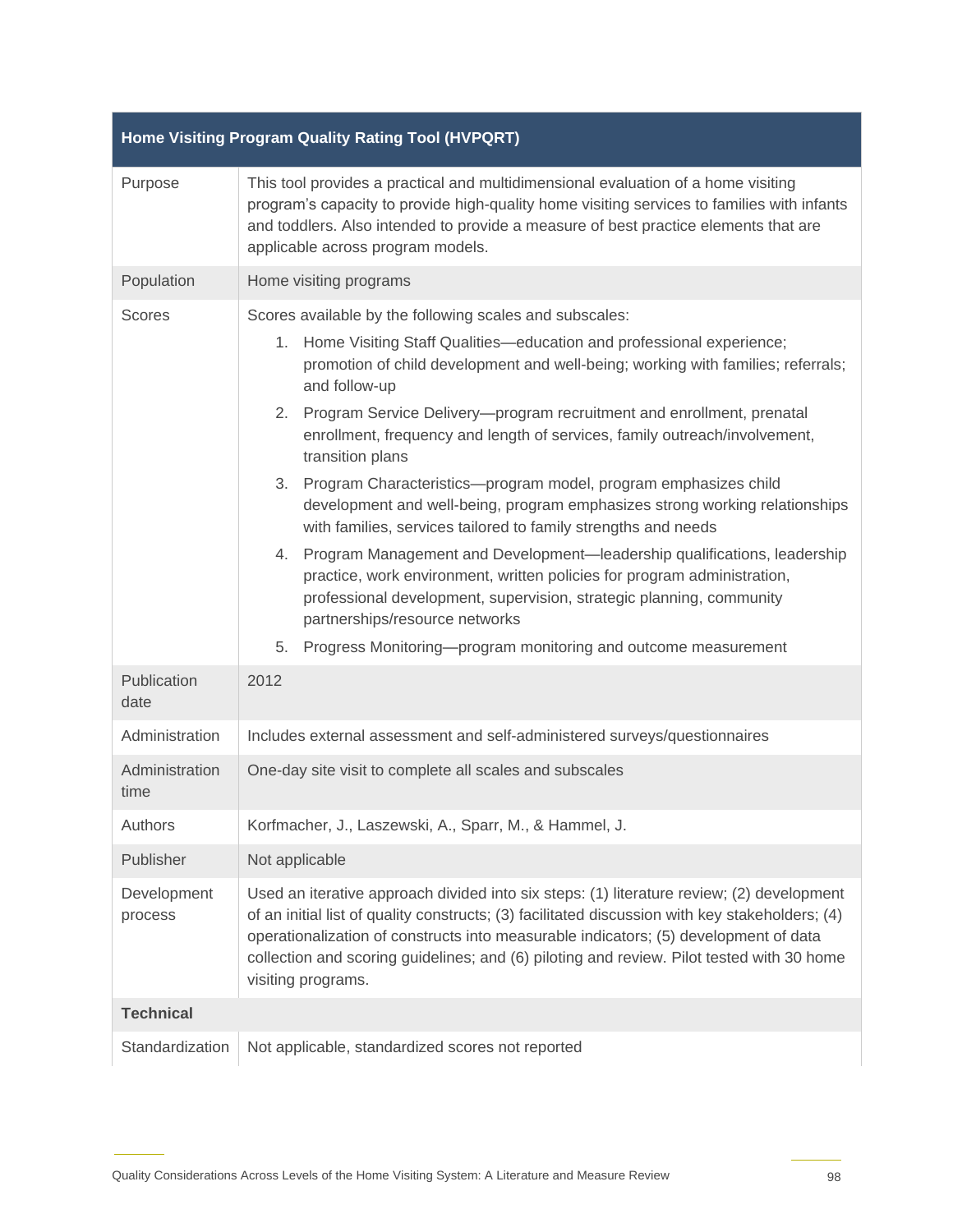| Home Visiting Program Quality Rating Tool (HVPQRT) |                                                                                                                                                                                                                                                                                                                                                            |  |
|----------------------------------------------------|------------------------------------------------------------------------------------------------------------------------------------------------------------------------------------------------------------------------------------------------------------------------------------------------------------------------------------------------------------|--|
| <b>Reliability</b>                                 | Percentage agreement for evaluators ranged from 68 to 88 percent across scales, with<br>an average of 79 percent agreement within 1 point. Intraclass correlations ranged from<br>.62 to .88 across scales, with an average of 0.60.                                                                                                                       |  |
| Validity                                           | Not provided                                                                                                                                                                                                                                                                                                                                               |  |
| References                                         | Korfmacher J, Laszewski A, Sparr M, Hammel J. Assessing home visiting program<br>quality: A final report to Pew Center on the States. Pew Charitable Trusts Philadelphia.<br>Published online 2012. Accessed July 21, 2021.<br>https://www.pewtrusts.org/~/media/legacy/uploadedfiles/pcs_assets/2013/HomeVisiting<br>ProgramQualityRatingToolreportdf.pdf |  |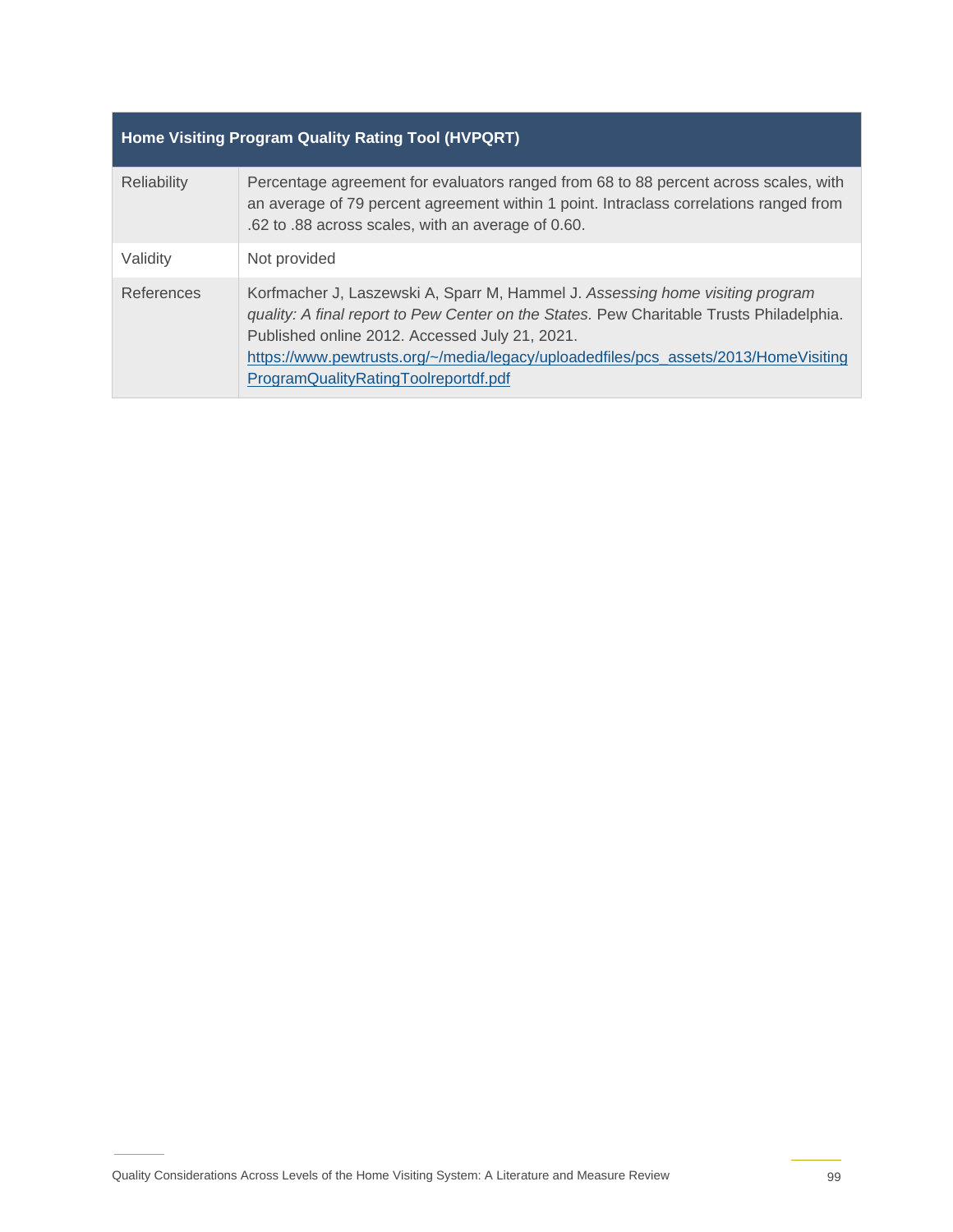|                        | Michigan's Home Visiting Quality Assurance System (MHVQAS)                                                                                                                                                                                                                                                                                                    |
|------------------------|---------------------------------------------------------------------------------------------------------------------------------------------------------------------------------------------------------------------------------------------------------------------------------------------------------------------------------------------------------------|
| Purpose                | This is a tool and procedure for monitoring implementation quality across models. It is<br>expected that all home visiting programs funded with state direct or pass-<br>through dollars will ultimately put in place policies and practices that demonstrate that<br>they meet or exceed the standards and measures detailed in the tool.                    |
| Population             | Reviewers and home visiting sites                                                                                                                                                                                                                                                                                                                             |
| Scores                 | The tool is organized into 8 domains, 19 standards, and 72 measures. The criteria for<br>ratings are specific to each measure.                                                                                                                                                                                                                                |
|                        | Scores available by the following domains and standards:                                                                                                                                                                                                                                                                                                      |
|                        | 1. Recruitment and Enrollment-recruit and enroll families that meet eligibility<br>criteria                                                                                                                                                                                                                                                                   |
|                        | 2. Home Visitor and Supervisor Caseloads—maintain appropriate home visitor<br>caseloads, maintain appropriate supervisor caseloads                                                                                                                                                                                                                            |
|                        | 3. Assessment of Family Needs and Referral to Services-assess family needs<br>and provide referrals when appropriate, conduct developmental screenings<br>and provide referrals when appropriate                                                                                                                                                              |
|                        | 4. Dosage and Duration—provide home visits with the frequency and length of<br>visit necessary to achieve intended outcomes for families, retain families until<br>they complete services, and support families as they exit the program                                                                                                                      |
|                        | 5. Home Visit Content—individualize program delivery to family risks and needs,<br>use evidence-informed content/curriculum/curricula, build positive and<br>productive relationships between home visitors and families                                                                                                                                      |
|                        | 6. Staff Qualifications and Supervision-staffed by qualified supervisors; staffed<br>by qualified home visitors; provide home visitors with supervision that reduces<br>the emotional stress of home visiting, reduces burnout and turnover, and<br>improves performance; provide supervisors with supervision that improves<br>their skill and effectiveness |
|                        | Professional Development-provide staff with the training necessary to deliver<br>7.<br>the program as designed                                                                                                                                                                                                                                                |
|                        | 8. Organizational Structure and Support-receive guidance and support from<br>partners, have the infrastructure necessary to support high-quality<br>implementation, assure and improve program quality, be integrated within the<br>broader service system for children and families in their communities                                                     |
| Publication date       | 2018                                                                                                                                                                                                                                                                                                                                                          |
| Administration         | Tool was designed to be completed by trained reviewers                                                                                                                                                                                                                                                                                                        |
| Administration<br>time | For the field study, trained reviewers complete review of documentation and data prior<br>to and during a daylong site visit.                                                                                                                                                                                                                                 |
| Authors                | Michigan Home Visiting Initiative                                                                                                                                                                                                                                                                                                                             |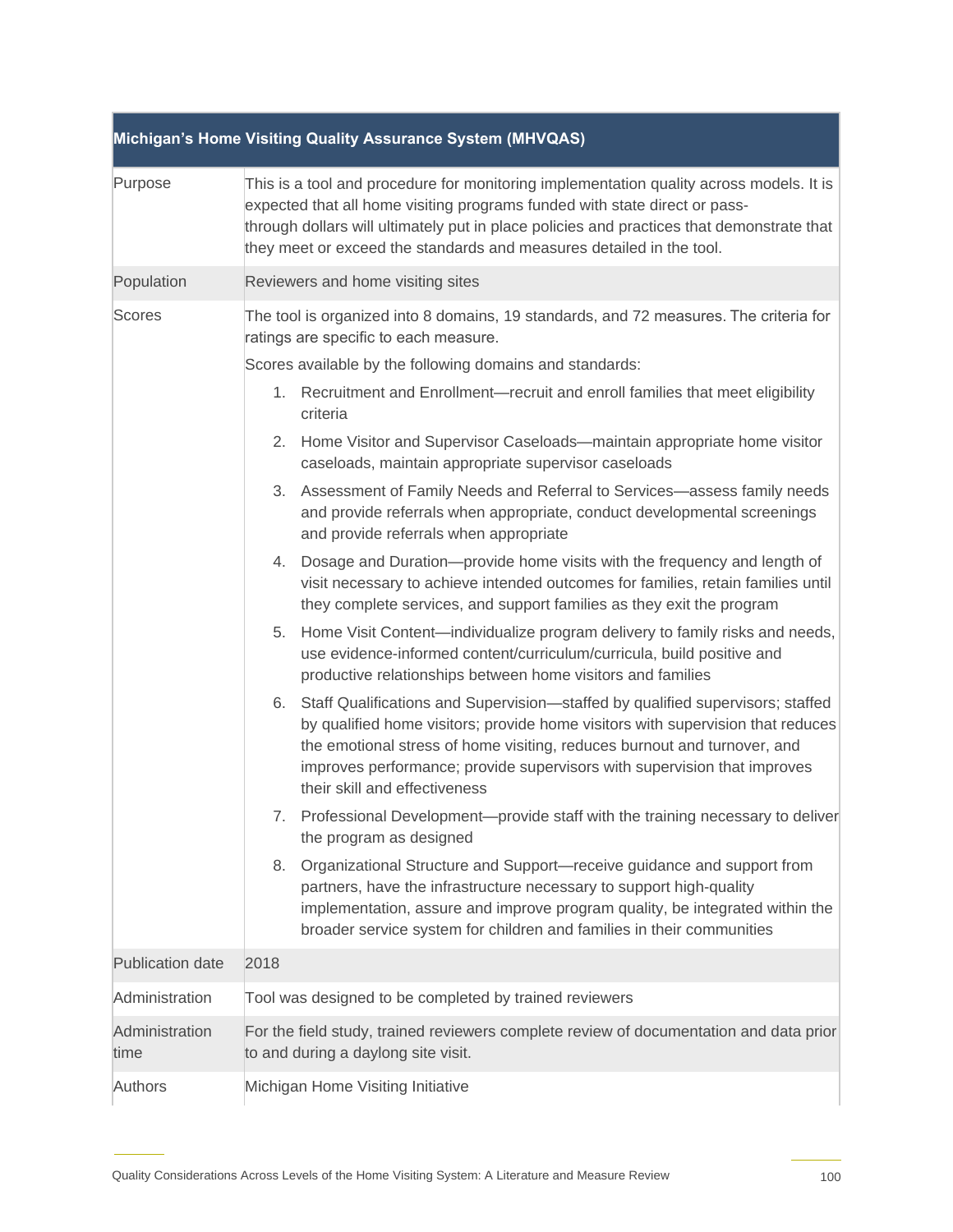| Michigan's Home Visiting Quality Assurance System (MHVQAS) |                                                                                                                                                                                                                                                                                                                                                                                                                                                                                                              |  |  |
|------------------------------------------------------------|--------------------------------------------------------------------------------------------------------------------------------------------------------------------------------------------------------------------------------------------------------------------------------------------------------------------------------------------------------------------------------------------------------------------------------------------------------------------------------------------------------------|--|--|
| Publisher                                                  | Not applicable                                                                                                                                                                                                                                                                                                                                                                                                                                                                                               |  |  |
| Development<br>process                                     | Developed through review of model requirements from evidence-based home visiting<br>models, the research literature, MIECHV benchmarks and constructs, and existing<br>instruments for monitoring quality, along with discussion with experts in the field                                                                                                                                                                                                                                                   |  |  |
| <b>Technical</b>                                           |                                                                                                                                                                                                                                                                                                                                                                                                                                                                                                              |  |  |
| Standardization                                            | Not applicable; standardized scores not reported                                                                                                                                                                                                                                                                                                                                                                                                                                                             |  |  |
| <b>Reliability</b>                                         | Some differences found in inter-rater reliability and perceived reliability between<br>models. Perceived reliability was analyzed using scales of 13 items from the Local<br>Implementing Agency Staff Satisfaction Survey ( $\alpha$ = 0.978) and 13 items from the<br>Reviewer Satisfaction Survey ( $\alpha = 0.979$ ). Inter-rater reliability was compared across<br>models. The Cohen's Kappa (k) agreement scores for each model ranged from 0.240<br>(fair agreement) to 0.452 (moderate agreement). |  |  |
| Validity                                                   | No significant differences between models in perceived validity. Face validity of the<br>tool was analyzed using scales of three items from the Local Implementing Agency<br>Staff Satisfaction Survey (Cronbach's $\alpha = 0.833$ ) and two items from the Reviewer<br>Satisfaction Survey ( $\alpha$ = 0.836).                                                                                                                                                                                            |  |  |
| References                                                 | Heany J, Torres J, Zagar C, Kostelec T. Monitoring quality across home visiting<br>models: a field test of Michigan's Home Visiting Quality Assurance System. Matern<br>Child Health J. 2018;22(1):13-21.                                                                                                                                                                                                                                                                                                    |  |  |